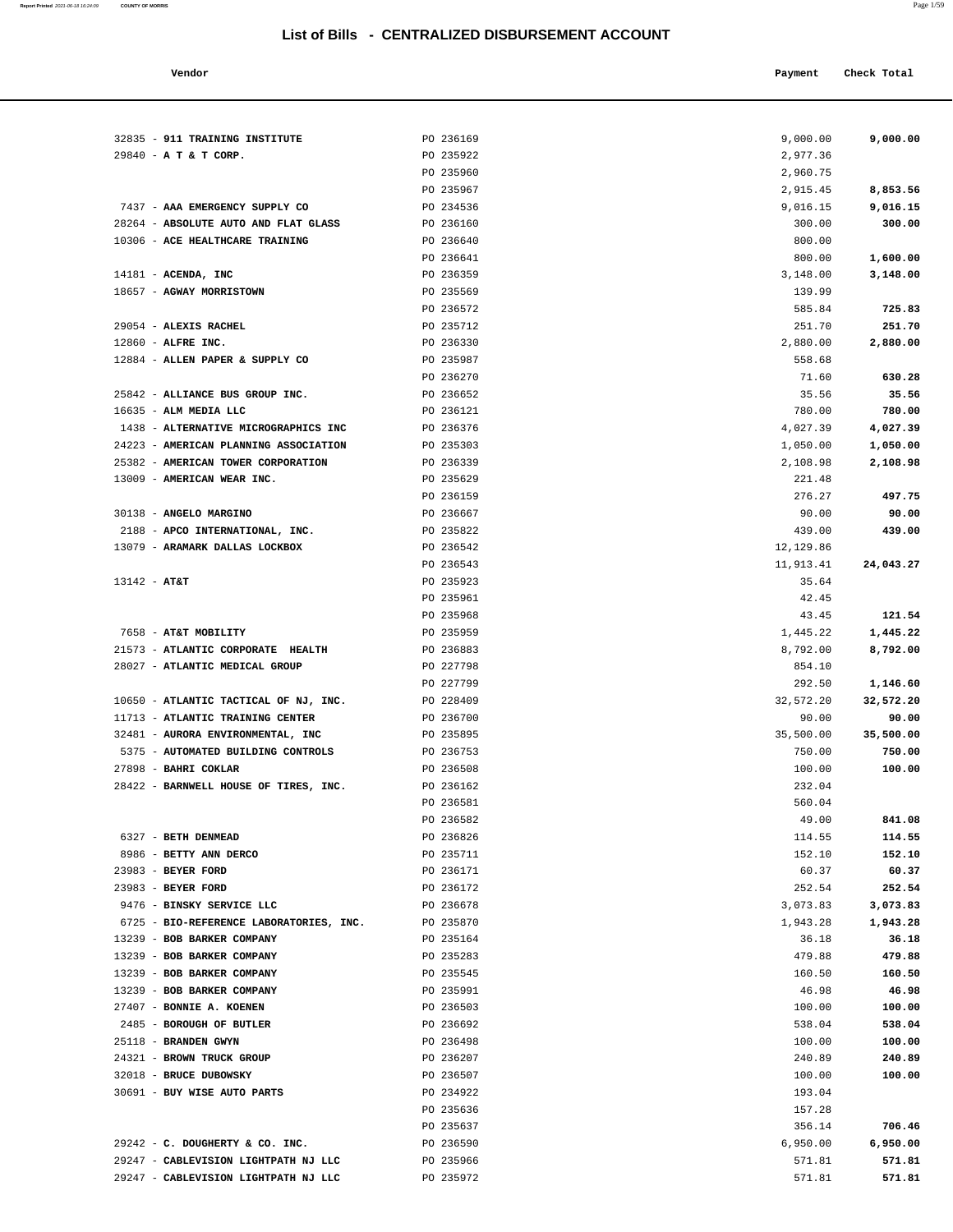| Report Printed 2021-06-18 16:24:09 COUNTY OF MORRIS |  | Page 2/59 |
|-----------------------------------------------------|--|-----------|
|                                                     |  |           |

| Vendor | Payment Check Total |
|--------|---------------------|
|        |                     |

| 29247 - CABLEVISION LIGHTPATH NJ LLC                 | PO 236740 | 5,746.89                  | 5,746.89            |
|------------------------------------------------------|-----------|---------------------------|---------------------|
| 29247 - CABLEVISION LIGHTPATH NJ LLC                 | PO 236743 | 5,746.89                  | 5,746.89            |
| 29247 - CABLEVISION LIGHTPATH NJ LLC                 | PO 236761 | 8,533.16                  | 8,533.16            |
| 29247 - CABLEVISION LIGHTPATH NJ LLC                 | PO 236762 | 8,519.33                  | 8,519.33            |
| 4865 - CAMPBELL FOUNDRY COMPANY                      | PO 235927 | 1,990.00                  | 1,990.00            |
| 18814 - CANAL SOCIETY OF N.J. ED. FUND               | PO 235701 | 5,259.20                  | 5,259.20            |
| 32430 - CAROLE A. HUDSON                             | PO 236846 | 2,467.00                  | 2,467.00            |
| 25478 - CAROUSEL INDUSTRIES                          | PO 234803 | 41,047.67                 | 41,047.67           |
| 4598 - CDW GOVERNMENT                                | PO 232630 | 1,325.88                  | 1,325.88            |
| 4598 - CDW GOVERNMENT                                | PO 233175 | 266.40                    | 266.40              |
| 4598 - CDW GOVERNMENT                                | PO 234950 | 662.94                    | 662.94              |
| 13708 - CDW GOVERNMENT LLC                           | PO 233875 | 1,114.40                  | 1,114.40            |
| 20487 - CENTURYLINK                                  | PO 236625 | 134.87                    | 134.87              |
| 31717 - CHAMPION ENERGY                              | PO 236755 | 33,808.79                 | 33,808.79           |
| 32031 - CHANTAL BOUCHER                              | PO 236813 | 32.51                     | 32.51               |
| 29904 - CHARM-TEX, INC.                              | PO 236827 | 801.70                    | 801.70              |
| 13788 - CHERRY WEBER & ASSOC. PC                     | PO 236724 | 260.40                    | 260.40              |
| 10055 - CHRIS KLEIN                                  | PO 235736 | 315.00                    |                     |
|                                                      | PO 236212 | 282.04                    | 597.04              |
| 27896 - CHRISTA SMITH                                | PO 236525 | 100.00                    | 100.00              |
| 26185 - CHRISTIAN ROSSY                              | PO 236594 | 14.89                     | 14.89               |
| 26915 - CHRISTINE CORCORAN                           | PO 236512 | 100.00                    | 100.00              |
| 12545 - CHRISTINE HELLYER                            | PO 236860 | 203.30                    | 203.30              |
| 31518 - CHRISTOPHER A. CANARELI                      | PO 236499 | 100.00                    | 100.00              |
| 308 - CIVIC RESEARCH INSTITUTE INC                   | PO 235727 | 179.95                    | 179.95              |
| 8454 - CLIFTON ELEVATOR SERVICE CO INC               | PO 236589 | 9,723.00                  | 9,723.00            |
| 4605 - COACH & EQUIPMENT MANUFACTURING CO. PO 235638 |           | 93.92                     | 93.92               |
| 8277 - COANJ                                         | PO 236297 | 750.00                    | 750.00              |
| 24252 - COFFEE LOVERS COFFEE SERVICE                 | PO 236689 | 184.20                    | 184.20              |
| 32053 - COLLABORATIVE SUMMER LIBRARY PROGRAM         | PO 235043 | 176.74                    | 176.74              |
| 26074 - COMMUNICATIONS SERVICE                       | PO 232840 | 525.00                    | 525.00              |
| 30711 - CONNECTEK                                    | PO 235836 | 1,600.00                  | 1,600.00            |
| 8043 - CONTRACT PHARMACY SERVICES INC                | PO 236213 | 30,900.47                 |                     |
|                                                      |           |                           |                     |
| 26101 - COOPER ELECTRIC SUPPLY CO.                   | PO 236307 | 4,253.44                  | 35,153.91<br>152.24 |
|                                                      | PO 235100 | 152.24                    |                     |
| 26101 - COOPER ELECTRIC SUPPLY CO.                   | PO 236935 | 2,832.53                  |                     |
|                                                      | PO 236935 | 549.00                    | 3,381.53            |
| 21755 - CORE PROMOTIONS, LLC                         | PO 235986 | 393.50                    | 393.50              |
| 21755 - CORE PROMOTIONS, LLC                         | PO 236271 | 111.50                    | 111.50              |
| 14022 - COUNTY COLLEGE OF MORRIS                     | PO 236485 | 570,340.04                | 570,340.04          |
| 14029 - COUNTY COLLEGE OF MORRIS                     | PO 236800 | 3,200.00                  | 3,200.00            |
| 14031 - COUNTY CONCRETE CORP.                        | PO 236857 | 45.90                     | 45.90               |
| 13 - COUNTY OF MORRIS                                | PO 237203 | 42,059.96                 | 42,059.96           |
| 13 - COUNTY OF MORRIS                                | PO 237204 | 60,811.23                 | 60,811.23           |
| 13 - COUNTY OF MORRIS                                | PO 237207 | 1,881,263.00 1,881,263.00 |                     |
| 13 - COUNTY OF MORRIS                                | PO 237210 | 105.60                    | 105.60              |
| 13 - COUNTY OF MORRIS                                | PO 237211 | 7,382.17                  | 7,382.17            |
| 14041 - COUNTY WELDING SUPPLY CO                     | PO 235773 | 38.35                     |                     |
|                                                      | PO 235775 | 38.35                     | 76.70               |
| 14077 - CSL WATER QUALITY INC                        | PO 236867 | 3,946.00                  | 3,946.00            |
| 32011 - CYNTHIA P IPPOLITO                           | PO 236597 | 51.64                     | 51.64               |
| 12523 - D&B AUTO SUPPLY                              | PO 236174 | 3,068.54                  |                     |
|                                                      | PO 236586 | 984.68                    |                     |
|                                                      | PO 236604 | 1,909.85                  |                     |
|                                                      | PO 236606 | 4.83                      | 5,967.90            |
| 15642 - DALE KRAMER                                  | PO 236777 | 62.31                     | 62.31               |
| 31521 - DANIEL ANELLO                                | PO 236514 | 100.00                    | 100.00              |
| 32395 - DANIEL DRAKE                                 | PO 234416 | 291.88                    | 291.88              |
| 32394 - DANIELLE MARIE SECOLA                        | PO 236141 | 80.00                     | 80.00               |
| 29474 - DANIELLE PAOLELLA                            | PO 236521 | 100.00                    | 100.00              |
| 31731 - DAUGHTERS OF THE AMERICAN REVOLUTION         | PO 236184 | 5,600.00                  | 5,600.00            |
| 28644 - DAVID G MORAN                                | PO 236504 | 100.00                    | 100.00              |

18414 - **DAVID WEBER OIL COMPANY** PO 235874 1,930.94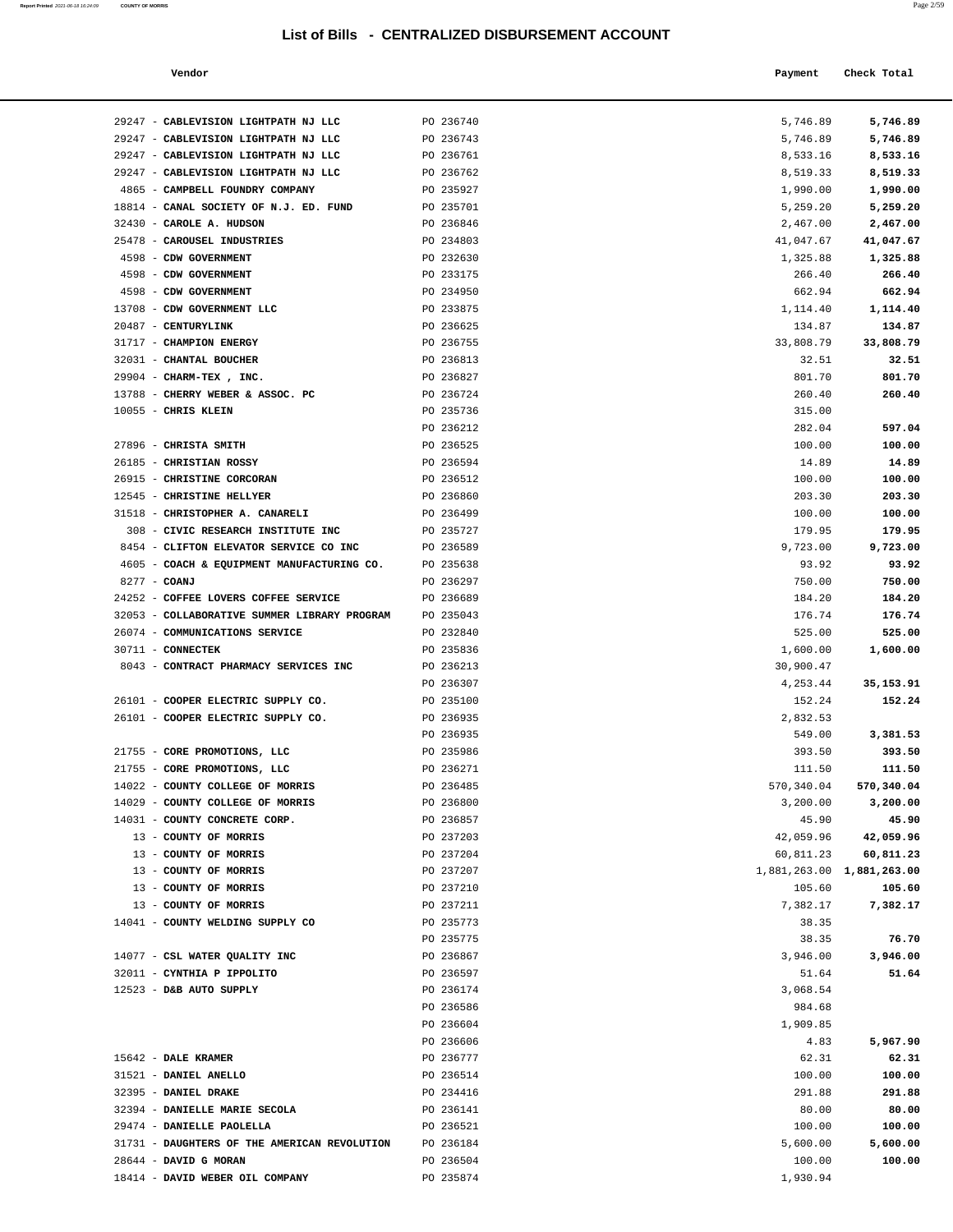| Report Printed 2021-06-18 16:24:09 | <b>COUNTY OF MORRIS</b> | Page 3/59 |  |
|------------------------------------|-------------------------|-----------|--|
|                                    |                         |           |  |

| Vendor | Payment | Check Total |
|--------|---------|-------------|
|--------|---------|-------------|

|                                                                         | PO 236653              | 123.25             | 2,054.19           |
|-------------------------------------------------------------------------|------------------------|--------------------|--------------------|
| 32748 - DeBOER'S AUTO, INC.                                             | PO 236792              | 1,800.00           | 1,800.00           |
| 28719 - DELTA DENTAL INSURANCE COMPANY                                  | PO 236396              | 43.32              |                    |
|                                                                         | PO 236412              | 2,817.78           | 2,861.10           |
| 28637 - DELTA DENTAL OF NEW JERSEY, INC.                                | PO 236405              | 1,295.52           | 1,295.52           |
| 32844 - DELTA-T GROUP NORTH JERSEY, INC.                                | PO 236765              | 911.82             | 911.82             |
| 14265 - DENTRUST DENTAL INC.                                            | PO 235871              | 5,105.00           | 5,105.00           |
| 27806 - DIAMOND ROCK SPRING WATER                                       | PO 235520              | 2,940.00           | 2,940.00           |
| $22536$ - DIANA KRUG                                                    | PO 236595              | 41.19              | 41.19              |
| 24349 - DIRECT ENERGY BUSINESS MARKETING                                | PO 235660              | 1,306.75           | 1,306.75           |
| 24349 - DIRECT ENERGY BUSINESS MARKETING                                | PO 236587              | 1,986.86           | 1,986.86           |
| 24349 - DIRECT ENERGY BUSINESS MARKETING                                | PO 236848              | 21,131.04          | 21,131.04          |
| 24349 - DIRECT ENERGY BUSINESS MARKETING                                | PO 236850              | 1,126.30           | 1,126.30           |
| 24349 - DIRECT ENERGY BUSINESS MARKETING                                | PO 236852              | 794.38             | 794.38             |
| 24349 - DIRECT ENERGY BUSINESS MARKETING                                | PO 236853              | 8,719.98           | 8,719.98           |
| 24349 - DIRECT ENERGY BUSINESS MARKETING                                | PO 236966              | 446.55             | 446.55             |
| 24349 - DIRECT ENERGY BUSINESS MARKETING                                | PO 236967              | 6,246.04           | 6,246.04           |
| 24349 - DIRECT ENERGY BUSINESS MARKETING                                | PO 236968              | 34.03              | 34.03              |
| 8735 - DIRECT TV INC                                                    | PO 236709              | 81.99              | 81.99              |
| 24713 - DIRIGO SOFTWARE                                                 | PO 235723              | 399.00             | 399.00             |
| 29063 - DM MEDICAL BILLINGS, LLC<br>21123 - DOMINION VOTING SYSTEMS INC | PO 236338<br>PO 229279 | 4,722.31           | 4,722.31           |
| 14379 - DOVER BRAKE & CLUTCH CO INC                                     | PO 236186              | 2,000.00<br>41.40  | 2,000.00           |
|                                                                         | PO 236187              | 49.00              |                    |
|                                                                         | PO 236607              | 237.00             | 327.40             |
| 14393 - DOVER WATER COMMISSIONERS                                       | PO 236773              | 21.24              | 21.24              |
| 1707 - DREW PAOLELLA                                                    | PO 236497              | 100.00             | 100.00             |
| $14438$ - E.A. MORSE & CO. INC.                                         | PO 236308              | 2,193.72           | 2,193.72           |
| 26312 - EASTERN CONCRETE MATERIALS, INC.                                | PO 235406              | 243.50             | 243.50             |
| 26312 - EASTERN CONCRETE MATERIALS, INC.                                | PO 236300              | 468.99             | 468.99             |
| 21799 - EDWARD SHAPLEY                                                  | PO 236290              | 45.82              | 45.82              |
| 21093 - EMERGENCY PEST CONTROL                                          | PO 234546              | 12,300.00          | 12,300.00          |
| 21093 - EMERGENCY PEST CONTROL                                          | PO 236423              | 225.00             | 225.00             |
| 21093 - EMERGENCY PEST CONTROL                                          | PO 236431              | 2,695.00           | 2,695.00           |
| 2047 - EMPLOYMENT HORIZONS ENTERPRISES INC                              | PO 236749              | 70,941.00          | 70,941.00          |
| 27678 - ESSEX TRAVEL SERVICE                                            | PO 235158              | 1,316.00           | 1,316.00           |
| 27899 - EVELYN JENKINS                                                  | PO 236509              | 100.00             | 100.00             |
| 31175 - EXTECH BUILDING MATERIALS, INC.                                 | PO 236292              | 640.00             | 640.00             |
| 14604 - EXTEL COMMUNICATIONS                                            | PO 234900              | 3,575.00           | 3,575.00           |
| 3549 - EZ WHEELS DRIVING SCHOOL                                         | PO 236642              | 1,599.60           |                    |
|                                                                         | PO 236643              | 1,199.52           |                    |
| 31519 - FARAH HILAL                                                     | PO 236644<br>PO 236510 | 1,599.60           | 4,398.72<br>100.00 |
| 12515 - FASTENAL COMPANY                                                | PO 228434              | 100.00<br>3,824.06 |                    |
|                                                                         | PO 236856              | 102.39             | 3,926.45           |
| $14668$ - FEDEX                                                         | PO 236118              | 197.62             | 197.62             |
| $14668$ - FEDEX                                                         | PO 236436              | 209.09             | 209.09             |
| 30629 - FIRE SAFETY & MAINTENANCE LLC                                   | PO 235910              | 7,210.00           | 7,210.00           |
| 25548 - FIRST PRIORITY EMERGENCY                                        | PO 236206              | 1,422.50           | 1,422.50           |
| 28666 - FLAGSHIP HEALTH SYSTEMS, INC.                                   | PO 236406              | 387.00             | 387.00             |
| 12151 - FLEMINGTON BUICK CHEVROLET                                      | PO 236189              | 79.45              |                    |
|                                                                         | PO 236190              | 17.24              |                    |
|                                                                         | PO 236608              | 371.78             |                    |
|                                                                         | PO 236609              | 48.22              | 516.69             |
| 27167 - FLEMINGTON CHRYSLER                                             | PO 236191              | 122.01             |                    |
|                                                                         | PO 236192              | 106.26             | 228.27             |
| 32060 - FLOORMAT MANAGEMENT, INC.                                       | PO 236772              | 125.01             | 125.01             |
| 14787 - FREEDOM HOUSE INC.                                              | PO 236357              | 4,500.00           |                    |
|                                                                         | PO 236358              | 3,640.00           | 8,140.00           |
| 31737 - FRONTIER PRECISION, INC.                                        | PO 236472              | 3,500.00           | 3,500.00           |
| 24822 - FUTUREWORK SYSTEMS LLC                                          | PO 236064              | 12,971.00          | 12,971.00          |
| 5747 - GAETANA GENCARELLI<br>14123 - GANNETT NJ NEWSPAPERS              | PO 236500<br>PO 236470 | 100.00<br>113.26   | 100.00<br>113.26   |
|                                                                         |                        |                    |                    |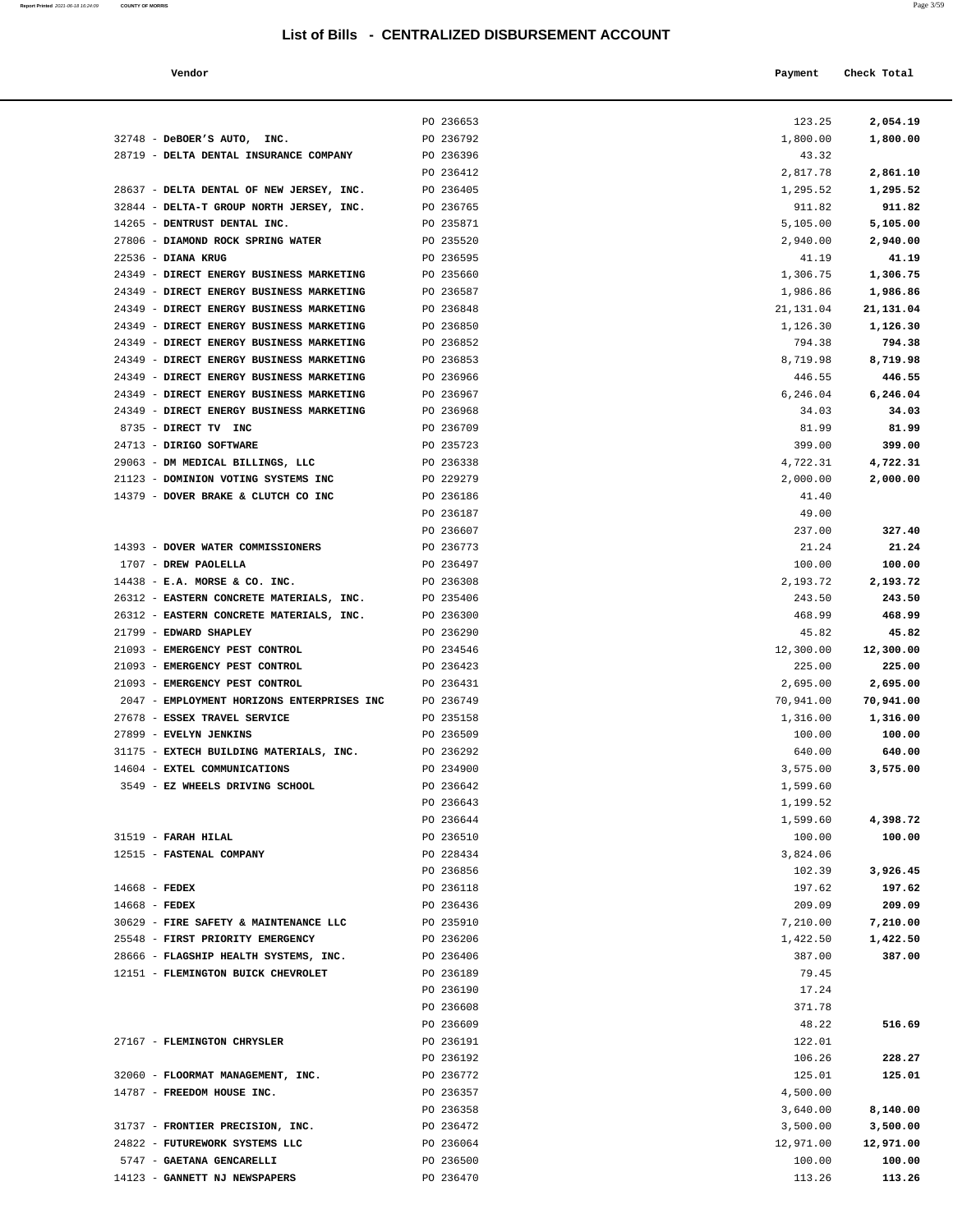#### **Vendor Check Total Payment Check Total**

| 14123 - GANNETT NJ NEWSPAPERS                                    | PO 236661              | 81.70                | 81.70                |
|------------------------------------------------------------------|------------------------|----------------------|----------------------|
| 14123 - GANNETT NJ NEWSPAPERS                                    | PO 236662              | 60.20                | 60.20                |
| 14123 - GANNETT NJ NEWSPAPERS                                    | PO 236663              | 124.01               | 124.01               |
| 14123 - GANNETT NJ NEWSPAPERS                                    | PO 236666              | 49.62                | 49.62                |
| 14123 - GANNETT NJ NEWSPAPERS                                    | PO 236669              | 92.62                | 92.62                |
| 14123 - GANNETT NJ NEWSPAPERS                                    | PO 236723              | 69.40                | 69.40                |
| 14123 - GANNETT NJ NEWSPAPERS                                    | PO 236725              | 54.78                | 54.78                |
| 14123 - GANNETT NJ NEWSPAPERS                                    | PO 236726              | 127.02               | 127.02               |
| 14123 - GANNETT NJ NEWSPAPERS                                    | PO 236744              | 118.85               | 118.85               |
| 14123 - GANNETT NJ NEWSPAPERS                                    | PO 236745              | 122.72               | 122.72               |
| 14123 - GANNETT NJ NEWSPAPERS                                    | PO 236775              | 831.45               | 831.45               |
| 14123 - GANNETT NJ NEWSPAPERS                                    | PO 236781              | 10.32                | 10.32                |
| 14123 - GANNETT NJ NEWSPAPERS                                    | PO 236879              | 84.88                | 84.88                |
| 14123 - GANNETT NJ NEWSPAPERS                                    | PO 236897              | 127.88               | 127.88               |
| 14123 - GANNETT NJ NEWSPAPERS                                    | PO 236898              | 123.58               | 123.58               |
| 14123 - GANNETT NJ NEWSPAPERS                                    | PO 236918              | 126.16               | 126.16               |
| 14123 - GANNETT NJ NEWSPAPERS                                    | PO 236919              | 118.85               | 118.85               |
| 32050 - GARDEN STATE EMPLOYMMENT                                 | PO 233666<br>PO 234283 | 158.00               |                      |
|                                                                  | PO 228356              | 79.00<br>23,004.50   | 237.00               |
| $11521$ - GPC, INC.                                              | PO 228478              | 10,336.00            | 33,340.50            |
| $14983$ - GRAINGER                                               | PO 235071              | 424.38               | 424.38               |
| $24884$ - GRAINGER                                               | PO 235280              | 648.57               | 648.57               |
| $14984$ - GRAINGER                                               | PO 235737              | 50.12                |                      |
|                                                                  | PO 235738              | 320.22               |                      |
|                                                                  | PO 235739              | 104.22               |                      |
|                                                                  | PO 235740              | 198.69               |                      |
|                                                                  | PO 235741              | 70.69                |                      |
|                                                                  | PO 236948              | 2,374.17             | 3,118.11             |
| 32260 - GREATLAND CORPORATION                                    | PO 236318              | 64.00                | 64.00                |
| 15007 - GREENMAN PEDERSEN INC                                    | PO 236228              | 18,620.12            |                      |
|                                                                  | PO 236882              | 10,077.60            | 28,697.72            |
| 29943 - GREGORY C BROWN                                          | PO 236863              | 300.00               | 300.00               |
| 15010 - GREY HOUSE PUBLISHING                                    | PO 236088              | 490.50               |                      |
|                                                                  | PO 236089              | 179.10               |                      |
|                                                                  | PO 236123              | 487.05               | 1,156.65             |
| 27132 - HALO BRANDED SOLUTIONS, INC.                             | PO 235891              | 3,269.70             | 3,269.70             |
| 30359 - HD SUPPLY CONSTRUCTION &                                 | PO 235894              | 2,899.50             | 2,899.50             |
| $15159$ - HELRICK'S INC                                          | PO 235877<br>PO 236070 | 2,443.75<br>83.00    | 2,526.75             |
| 8685 - HENRY SCHEIN INC                                          | PO 236095              | 28.83                | 28.83                |
| 28456 - HERBST-MUSCIANO, LLC                                     | PO 235753              | 1,664.00             |                      |
|                                                                  | PO 235755              | 1,892.60             | 3,556.60             |
| 29700 - HEWLETT PACKARD ENTERPRISE COMPANY                       | PO 235918              | 8,053.44             | 8,053.44             |
| 8560 - HIGH GRADE CONTRACTING                                    | PO 235931              | 17,000.00            | 17,000.00            |
| 928 - HINDSIGHT, INC                                             | PO 236393              | 11,258.22            | 11,258.22            |
|                                                                  |                        |                      |                      |
| 28404 - HOME DEPOT CREDIT SERVICES                               | PO 237006              | 84.53                | 84.53                |
| 28404 - HOME DEPOT CREDIT SERVICES                               | PO 237012              | 474.00               | 474.00               |
| 16302 - HOMELESS SOLUTIONS, INC.                                 | PO 236785              | 825.00               |                      |
|                                                                  | PO 236786              | 113.00               |                      |
|                                                                  | PO 236787              | 113.00               |                      |
|                                                                  | PO 236788              | 205.00               | 1,256.00             |
| 20737 - HOOVER TRUCK CENTERS INC                                 | PO 235851              | 170.22               | 170.22               |
| 20737 - HOOVER TRUCK CENTERS INC                                 | PO 236193              | 56.20                | 56.20                |
| 20737 - HOOVER TRUCK CENTERS INC                                 | PO 236194              | 509.96               | 509.96               |
| $19223 - IACP$                                                   | PO 235452              | 99.00                | 99.00                |
| 27409 - IBRAHIM COKLAR                                           | PO 236520              | 100.00               | 100.00               |
| 28642 - ILHAN COKLAR                                             | PO 236496              | 100.00               | 100.00               |
| 26660 - ILIFF-RUGGIERO FUNERAL HOME INC.                         | PO 236688              | 7,600.00             | 7,600.00             |
| 32476 - IMGE ULUDOGAN<br>28969 - IMPACT TECHNOLOGY SOLUTIONS LLC | PO 236198              | 384.87               | 384.87               |
| 28969 - IMPACT TECHNOLOGY SOLUTIONS LLC                          | PO 232565<br>PO 234400 | 3,760.00<br>3,786.00 | 3,760.00<br>3,786.00 |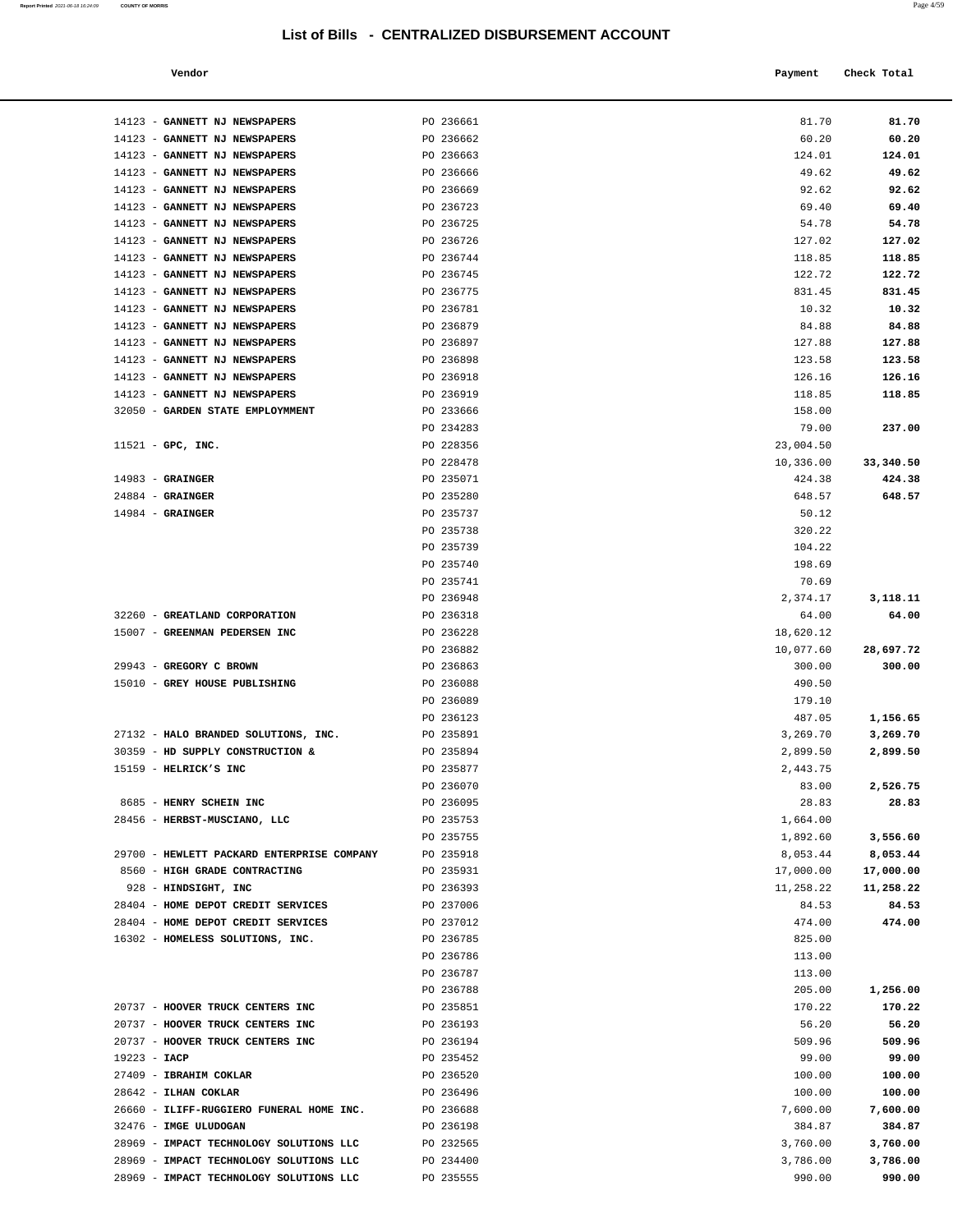#### **Vendor Payment** Check Total **Payment** Check Total **Payment**

**Report Printed** 2021-06-18 16:24:09 **COUNTY OF MORRIS** 

| 12041 - INGLESINO, WEBSTER,                 | PO 236660 | 2,795.10  | 2,795.10  |
|---------------------------------------------|-----------|-----------|-----------|
| 1664 - INGRAM LIBRARY SERVICES              | PO 236103 | 840.65    |           |
|                                             | PO 236104 | 3,229.92  |           |
|                                             | PO 236105 | 354.28    |           |
|                                             | PO 236106 | 1,291.08  | 5,715.93  |
| 1664 - INGRAM LIBRARY SERVICES              | PO 236107 | 372.51    |           |
|                                             | PO 236108 | 3,252.67  |           |
|                                             | PO 236109 | 2,295.53  |           |
|                                             | PO 236110 | 91.93     | 6,012.64  |
| 6100 - INTER CITY TIRE                      | PO 236620 | 565.90    | 565.90    |
| 30135 - INVESTIGATIVE FORENSICS CONSULTING  | PO 236143 | 1,094.20  | 1,094.20  |
| 28218 - IRFAN COKLAR                        | PO 236529 | 100.00    | 100.00    |
| 7280 - IRRIGATION & LANDSCAPE               | PO 236427 | 495.75    | 495.75    |
| 15433 - J & D SALES & SERVICE LLC           | PO 236407 | 295.00    | 295.00    |
| 32825 - JACK ROZIK                          | PO 235299 | 2,313.60  | 2,313.60  |
| 9916 - JACQUELINE ARBOLINO                  | PO 236517 | 100.00    | 100.00    |
| 27446 - JAIME SHANAPHY                      | PO 235717 | 277.90    | 277.90    |
| 32816 - JAMES ABLINE                        | PO 235075 | 2,747.40  | 2,747.40  |
| 29002 - JAMES R MAY                         | PO 236495 | 100.00    | 100.00    |
| 2801 - JAMES SWEENEY                        | PO 236519 | 100.00    | 100.00    |
| 28905 - JAVIER CHAPARRO                     | PO 236600 | 68.67     | 68.67     |
| 33095 - JAY FRAZZANO                        | PO 236734 | 50.00     | 50.00     |
| 31520 - JAYSON KOHUT                        | PO 236518 | 200.00    | 200.00    |
| 11132 - JEFF FREDERICKS                     | PO 236614 | 90.00     | 90.00     |
| 960 - JERSEY CENTRAL POWER & LIGHT          | PO 236266 | 31.67     | 31.67     |
| 960 - JERSEY CENTRAL POWER & LIGHT          | PO 236267 | 313.74    | 313.74    |
| 960 - JERSEY CENTRAL POWER & LIGHT          | PO 236299 | 40.73     | 40.73     |
| 960 - JERSEY CENTRAL POWER & LIGHT          | PO 236398 | 291.08    | 291.08    |
| 960 - JERSEY CENTRAL POWER & LIGHT          | PO 236615 | 102.55    | 102.55    |
| 960 - JERSEY CENTRAL POWER & LIGHT          | PO 236664 | 14.63     | 14.63     |
| 960 - JERSEY CENTRAL POWER & LIGHT          | PO 236665 | 46.56     | 46.56     |
| 960 - JERSEY CENTRAL POWER & LIGHT          | PO 236690 | 2,236.27  | 2,236.27  |
| 960 - JERSEY CENTRAL POWER & LIGHT          | PO 236851 | 13,470.62 | 13,470.62 |
| 960 - JERSEY CENTRAL POWER & LIGHT          | PO 236877 | 311.66    | 311.66    |
| 960 - JERSEY CENTRAL POWER & LIGHT          | PO 236970 | 12,392.13 | 12,392.13 |
| 960 - JERSEY CENTRAL POWER & LIGHT          | PO 236971 | 1,088.33  | 1,088.33  |
| $1815$ - JESCO, INC.                        | PO 236195 | 235.70    | 235.70    |
| 33029 - JESSICA RIVERA                      | PO 236791 | 120.00    | 120.00    |
| 26156 - JJS SERVICES, INC.                  | PO 236861 | 33,722.50 | 33,722.50 |
| 9801 - JOHN PALMIERI                        | PO 236596 | 41.37     | 41.37     |
| 13008 - JOHN WILLS STUDIOS INC              | PO 235331 | 499.70    | 499.70    |
| 12452 - JOHNSON & JOHNSON, ESQS             | PO 236404 | 2,588.50  | 2,588.50  |
| 32624 - JOHNSON CONTROLS FIRE PROTECTION LP | PO 235735 | 21,456.91 | 21,456.91 |
| 26888 - JOHNSON CONTROLS INC.               | PO 233564 | 300.60    | 300.60    |
| 21614 - JOHNSON MIRMIRAN AND THOMPSON, INC. | PO 236230 | 2,944.83  | 2,944.83  |
| 21614 - JOHNSON MIRMIRAN AND THOMPSON, INC. | PO 236873 | 3,461.07  | 3,461.07  |
| 32611 - JOSE M FIGUEROA                     | PO 236602 | 55.95     | 55.95     |
| 14867 - JOSEPH GARTLAND INC                 | PO 236170 | 295.35    | 295.35    |
| 21661 - JOURNEYWORKS PUBLISHING INC.        | PO 234188 | 756.00    | 756.00    |
| 7432 - JUNE WITTY                           | PO 235714 | 116.70    | 116.70    |
| 29809 - KENNETH PALMISANO                   | PO 236812 | 178.75    | 178.75    |
| 15574 - KENVIL POWER EQUIPMENT, INC.        | PO 235852 | 37.59     |           |
|                                             | PO 235951 | 39.99     |           |
|                                             | PO 236577 | 52.58     |           |
|                                             | PO 236578 | 36.94     | 167.10    |
| 24924 - KEY-TECH                            | PO 234411 | 432.00    | 432.00    |
| 10144 - KEYBOARD CONSULTANTS INC            | PO 235349 | 125.00    | 125.00    |
| 15587 - KEYSTONE PUBLIC SAFETY INC.         | PO 236241 | 38,711.25 | 38,711.25 |
| 32533 - KINGS III EMERGENCY COMMUNICATIONS  | PO 235965 | 1,150.43  | 1,150.43  |
| 29836 - LARRY KAUFMAN                       | PO 236506 | 100.00    | 100.00    |
| 16637 - LAWYERS DIARY AND MANUAL LLC        | PO 236090 | 125.25    | 125.25    |
| 21265 - LEDGEWOOD POWER SPORTS INC          | PO 236234 | 837.99    | 837.99    |
| $26914$ - LEE BICZAK                        | PO 236516 | 100.00    | 100.00    |
|                                             |           |           |           |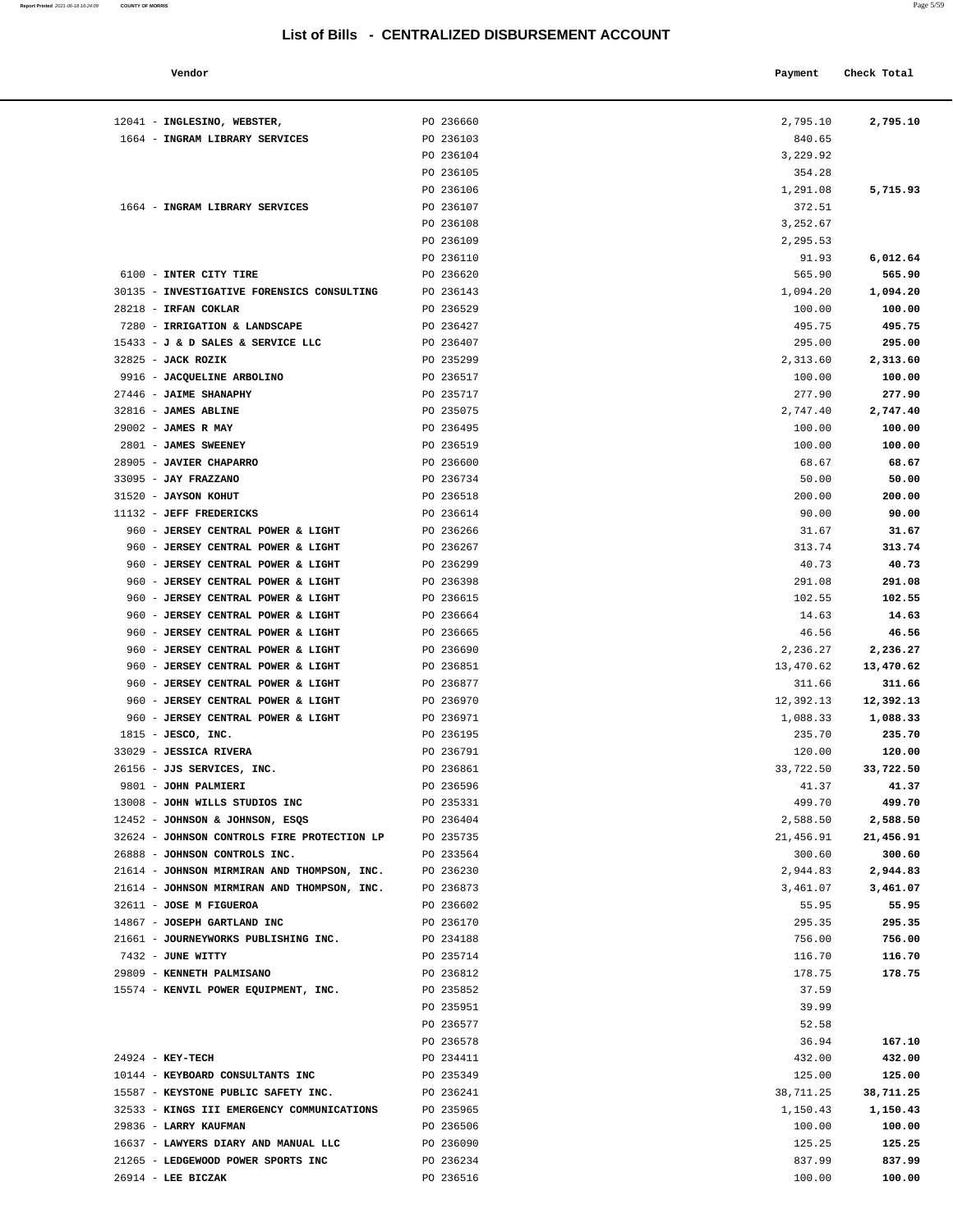| Report Printed 2021-06-18 16:24:09 | <b>COUNTY OF MORRIS</b> |  | Page 6/59 |
|------------------------------------|-------------------------|--|-----------|
|                                    |                         |  |           |

| Vendor | Payment Check Total |
|--------|---------------------|
|        |                     |

| 21126 - LINDA ALVEN                                    | PO 236524              | 100.00                        | 100.00             |
|--------------------------------------------------------|------------------------|-------------------------------|--------------------|
| 15816 - LONGFELLOWS SANDWICH DELI                      | PO 236869              | 258.75                        | 258.75             |
| $31187$ - LORA K RAYNER                                | PO 236188              | 1,040.00                      | 1,040.00           |
| 1777 - LORCO PETROLEUM SERVICES                        | PO 236153              | 100.00                        | 100.00             |
| 53 - LOVEYS PIZZA & GRILL                              | PO 235428              | 560.00                        | 560.00             |
| $8601 - M.A.I.N., INC.$                                | PO 236093              | 175.00                        | 175.00             |
| 15919 - M.C. PROSECUTOR'S EMERGENT                     | PO 236114              | 7,182.63                      | 7,182.63           |
| 15926 - M.C. SCHOOL OF TECHNOLOGY                      | PO 236634              | 638.55                        |                    |
|                                                        | PO 236635              | 627.66                        |                    |
|                                                        | PO 236645              | 25.98                         | 1,292.19           |
| 15927 - M.C. SOIL CONSERVATION DISTRICT                | PO 236216              | 50,000.00                     | 50,000.00          |
| 28251 - MAGIC TOUCH CONSTRUCTION CO., INC.             | PO 236702              | 6,472.68                      | 6,472.68           |
| 32641 - MAIN POOL & CHEMICAL CO. iNC.                  | PO 227851              | 1,218.00                      | 1,218.00           |
| 27924 - MAJOR AUTOMOTIVE INSTALLATIONS                 | PO 236366              | 80.00                         | 80.00              |
| 6514 - MAJOR POLICE SUPPLY<br>15996 - MARBRO INC       | PO 236622<br>PO 236315 | 155.20<br>7,773.05            | 155.20             |
|                                                        | PO 236315              | 8,394.49                      | 16,167.54          |
| 12021 - MARGARET VIOLA                                 | PO 230802              | 629.40                        | 629.40             |
| 30140 - MARIA VELASQUEZ                                | PO 236401              | 288.00                        | 288.00             |
| $17406$ - MARILYN ROSSY                                | PO 236790              | 181.18                        | 181.18             |
| 27866 - MARK CARTER                                    | PO 236739              | 403.04                        | 403.04             |
| 33006 - MARQUIS BETHEA                                 | PO 236429              | 256.89                        | 256.89             |
| 28643 - MATTHEW JENKINS                                | PO 236523              | 100.00                        | 100.00             |
| 32453 - MC LEAGUE OF MUNICIPALITIES                    | PO 235907              | 100.00                        | 100.00             |
| 25792 - MCGRATH MUNICIPAL EQUIPMENT, LLC               | PO 235235              | 26.00                         | 26.00              |
| 16096 - MCMASTER-CARR SUPPLY CO                        | PO 236623              | 95.00                         | 95.00              |
| 31170 - MELISSA CHELSEA POLK                           | PO 236598              | 33.56                         | 33.56              |
| 24004 - MENDHAM BOROUGH                                | PO 235705              | 3,360.00                      | 3,360.00           |
| 16147 - METRO FLAG CO                                  | PO 235915              | 2,050.00                      | 2,050.00           |
| 32630 - MICHAEL DIGIULIO<br>29844 - MICHAEL PUZIO      | PO 236818<br>PO 236502 | 604.00<br>100.00              | 604.00<br>100.00   |
| 1766 - MICHELE PUZIO                                   | PO 236522              | 100.00                        | 100.00             |
| 32130 - MICHELLE LYNN WALKER                           | PO 235713              | 413.90                        | 413.90             |
| 295 - MID-ATLANTIC TRUCK CENTRE INC                    | PO 236196              | 933.51                        | 933.51             |
| 11453 - MIDWEST TAPE LLC                               | PO 236101              | 2,633.40                      |                    |
|                                                        | PO 236102              | 1,945.68                      |                    |
|                                                        | PO 236125              | 1,146.35                      | 5,725.43           |
| 25466 - MILLENNIUM COMMUNICATIONS GROUP                | PO 235964              | 1,650.00                      | 1,650.00           |
| 25466 - MILLENNIUM COMMUNICATIONS GROUP                | PO 236361              | 980.00                        | 980.00             |
| 7131 - MORRIS COUNTY AFTER CARE CENTER                 | PO 235343              | 130.00                        |                    |
|                                                        | PO 235869              | 100.00                        | 230.00             |
| 15883 - MORRIS COUNTY BAR ASSOCIATION                  | PO 235721              | 35.00                         | 35.00              |
| 6213 - MORRIS COUNTY ENGRAVING LLC                     | PO 236347              | 229.50                        | 229.50             |
| 16289 - MORRIS COUNTY INSURANCE FUND                   | PO 237206              | 3, 451, 395.00 3, 451, 395.00 |                    |
| 24551 - MORRIS COUNTY LEAGUE OF MUNICIPALITIES         | PO 235824              | 50.00                         | 50.00              |
| 12819 - MORRIS COUNTY MUA<br>12819 - MORRIS COUNTY MUA | PO 236204<br>PO 236748 | 350.00<br>6,344.94            | 350.00<br>6,344.94 |
| 19484 - MORRIS COUNTY OVERHEAD DOOR CO                 | PO 236567              | 338.70                        | 338.70             |
| 10495 - MORRIS COUNTY PARK POLICE                      | PO 235708              | 1,440.00                      | 1,440.00           |
| 16321 - MORRISTOWN LUMBER &                            | PO 235521              | 27.93                         |                    |
|                                                        | PO 235726              | 55.47                         |                    |
|                                                        | PO 235893              | 691.86                        |                    |
|                                                        | PO 235950              | 63.98                         |                    |
|                                                        | PO 236181              | 45.98                         |                    |
|                                                        | PO 236783              | 76.72                         | 961.94             |
| 16340 - MORRISTOWN PARKING AUTHORITY                   | PO 236975              | 2,854.94                      | 2,854.94           |
| 16343 - MORRISTOWN POSTMASTER                          | PO 237205              | 1,410.00                      | 1,410.00           |
| 27295 - MORTON SALT, INC.                              | PO 235928              | 3,957.27                      |                    |
|                                                        | PO 235929              | 5,026.74                      | 8,984.01           |
| 8608 - MT OLIVE POLICE DEPT.                           | PO 235706              | 240.00                        | 240.00             |
| $27865 - N J N E O A$                                  | PO 235451              | 180.00                        | 180.00             |
| 19523 - N.J. NATURAL GAS COMPANY                       | PO 236997<br>PO 236998 | 37.26<br>117.82               |                    |
|                                                        |                        |                               |                    |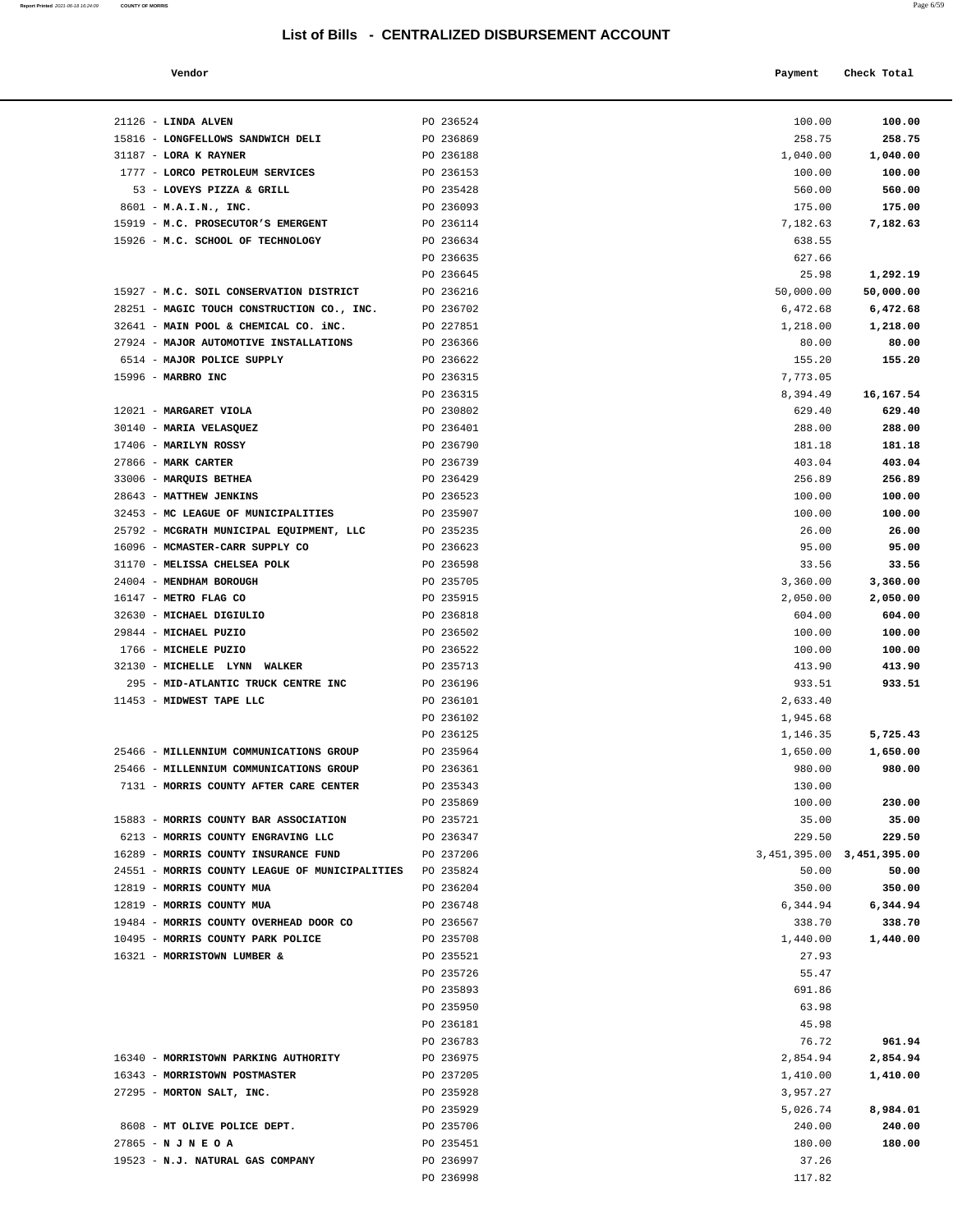28785 - **NAPA OF ROCKAWAY PO 235856** 

**Report Printed 2021-06-18 16:24:09 COUNTY OF MORRIS** 

| Vendor                                   |                        | Payment             | Check Total             |
|------------------------------------------|------------------------|---------------------|-------------------------|
|                                          | PO 236999              | 360.77              |                         |
|                                          | PO 237000              | 382.87              |                         |
|                                          | PO 237001              | 52.64               |                         |
|                                          | PO 237002              | 58.09               | 1,009.45                |
| NAPA OF ROCKAWAY                         | PO 235856              | 968.02              |                         |
|                                          | PO 236201              | 1,027.26            |                         |
|                                          | PO 236630              | 1,781.06            |                         |
|                                          | PO 236636              | 767.25              |                         |
|                                          | PO 236648              | 263.04              | 4,806.63                |
| NATIONAL FUEL OIL INC.                   | PO 235853              | 32,208.58           | 32,208.58               |
| NATIONAL FUEL OIL INC.                   | PO 237208              | 57,725.99           |                         |
|                                          | PO 237208              | 7,710.59            | 65,436.58               |
| NENA                                     | PO 236223              | 139.00              | 139.00                  |
| NEW HOPE FOUNDATION INC.                 | PO 236328              | 7,900.00            |                         |
|                                          | PO 236353              | 9,200.00            |                         |
|                                          | PO 236355              | 427.50              | 17,527.50               |
| <b>NEW JERSEY HERALD</b>                 | PO 236283              | 47.70               | 47.70                   |
| NEW JERSEY OVERHEAD DOOR LLC             | PO 236699              | 4,686.55            | 4,686.55                |
| NIELSEN DODGE - C-J-R                    | PO 235854              | 361.30              | 361.30                  |
| NIELSEN DODGE - C-J-R                    | PO 236197              | 21.00               | 21.00                   |
| NISIVOCCIA, LLP                          | PO 236733              | 8,601.00            | 8,601.00                |
| <b>NJ ADVANCE MEDIA</b>                  | PO 234961              | 1,753.20            | 1,753.20                |
| <b>NJ ADVANCE MEDIA</b>                  | PO 236794              | 122.36              | 122.36                  |
| NJ BIAS OFFICER ASSOCIATION              | PO 235250              | 150.00              | 150.00                  |
| NJ COST                                  | PO 236821              | 50.00               | 50.00                   |
| <b>NJ STATE ASSOCIATION OF</b>           | PO 235720              | 2,000.00            | 2,000.00                |
| <b>NJ STATE LEAGUE OF</b>                | PO 235971              | 160.00              | 160.00                  |
| NMS LABS                                 | PO 236208              | 7,585.00            |                         |
|                                          | PO 236209              | 8,690.00            | 16,275.00               |
| NORTHEAST COMMUNICATIONS, INC.           | PO 236403              | 90.00               | 90.00                   |
| <b>NORTHEASTERN HARDWARE CO INC</b>      | PO 235358              | 107.70              | 107.70                  |
| NORTHERN SAFETY CO. INC.                 | PO 236008              | 311.34              | 311.34                  |
| NOTO-WYNKOOP FUNERAL HOME                | PO 236684              | 1,666.00            | 1,666.00                |
| NU-WAY CONCESSIONAIRES INC               | PO 236822              | 9,605.12            |                         |
|                                          | PO 236824              | 119,244.00          |                         |
|                                          | PO 236825              | 21,334.81           | 150,183.93              |
| NV5                                      | PO 236884              | 4,561.21            | 4,561.21                |
| OCLC ONLINE COMPUTER                     | PO 233301              | 1,054.58            | 1,054.58                |
| OFFICE CONCEPTS GROUP, INC.              | PO 236281              | 127.50              | 127.50                  |
| OFFICE CONCEPTS GROUP, INC.              | PO 236424              | 404.14              | 404.14                  |
| OFFICE CONCEPTS GROUP, INC.              | PO 236446              | 16.95               | 16.95                   |
| OFFICE CONCEPTS GROUP, INC.              | PO 236451              | 34.85               | 34.85                   |
| OFFICE CONCEPTS GROUP, INC.              | PO 236452              | 441.78              | 441.78                  |
| OFFICE CONCEPTS GROUP, INC.              | PO 236488              | 183.46              | 183.46                  |
| OFFICE CONCEPTS GROUP, INC.              | PO 236707              | 52.11               | 52.11                   |
| OFFICE CONCEPTS GROUP, INC.              |                        |                     |                         |
| ONE SOURCE OF NEW JERSEY LLC             | PO 236719              | 147.86<br>372.56    | 147.86<br>372.56        |
| ONE SOURCE OF NEW JERSEY LLC             | PO 232618              | 284.81              |                         |
| OPTIMUM                                  | PO 236154<br>PO 233128 | 106.23              | 284.81<br>106.23        |
|                                          |                        |                     |                         |
| OPTIMUM                                  | PO 235718              | 246.18              | 246.18                  |
| OPTIMUM                                  | PO 235719              | 298.91              | 298.91                  |
| OPTIMUM                                  | PO 235875              | 106.23              | 106.23                  |
| OUTHOUSE LLC                             | PO 236926              | 390.00              | 390.00                  |
| <b>PATRICIA W. GIBBONS</b>               | PO 236823              | 188.93              | 188.93                  |
| <b>PATRICK O'DONNELL</b><br>DAIT C DINED | PO 236513<br>DO 22FOEC | 100.00<br>1.40 E.O. | 100.00<br><b>140 EQ</b> |

|                                                                       | PO 236201              | 1,027.26           |                    |
|-----------------------------------------------------------------------|------------------------|--------------------|--------------------|
|                                                                       | PO 236630              | 1,781.06           |                    |
|                                                                       | PO 236636              | 767.25             |                    |
|                                                                       | PO 236648              | 263.04             | 4,806.63           |
| 21122 - NATIONAL FUEL OIL INC.                                        | PO 235853              | 32,208.58          | 32,208.58          |
| 21122 - NATIONAL FUEL OIL INC.                                        | PO 237208              | 57,725.99          |                    |
|                                                                       | PO 237208              | 7,710.59           | 65,436.58          |
| $9504 - NENA$                                                         | PO 236223              | 139.00             | 139.00             |
| 16533 - NEW HOPE FOUNDATION INC.                                      | PO 236328<br>PO 236353 | 7,900.00           |                    |
|                                                                       | PO 236355              | 9,200.00<br>427.50 | 17,527.50          |
| 19561 - NEW JERSEY HERALD                                             | PO 236283              | 47.70              | 47.70              |
| 28348 - NEW JERSEY OVERHEAD DOOR LLC                                  | PO 236699              | 4,686.55           | 4,686.55           |
| 23981 - NIELSEN DODGE - C-J-R                                         | PO 235854              | 361.30             | 361.30             |
| 23981 - NIELSEN DODGE - C-J-R                                         | PO 236197              | 21.00              | 21.00              |
| 16570 - NISIVOCCIA, LLP                                               | PO 236733              | 8,601.00           | 8,601.00           |
| 17819 - NJ ADVANCE MEDIA                                              | PO 234961              | 1,753.20           | 1,753.20           |
| 19919 - NJ ADVANCE MEDIA                                              | PO 236794              | 122.36             | 122.36             |
| 7712 - NJ BIAS OFFICER ASSOCIATION                                    | PO 235250              | 150.00             | 150.00             |
| $10699 - NJ COST$                                                     | PO 236821              | 50.00              | 50.00              |
| 10594 - NJ STATE ASSOCIATION OF                                       | PO 235720              | 2,000.00           | 2,000.00           |
| 16670 - NJ STATE LEAGUE OF                                            | PO 235971              | 160.00             | 160.00             |
| $8349$ - NMS LABS                                                     | PO 236208              | 7,585.00           |                    |
|                                                                       | PO 236209              | 8,690.00           | 16,275.00          |
| 26357 - NORTHEAST COMMUNICATIONS, INC.                                | PO 236403              | 90.00              | 90.00              |
| 16738 - NORTHEASTERN HARDWARE CO INC                                  | PO 235358              | 107.70             | 107.70             |
| 16742 - NORTHERN SAFETY CO. INC.<br>30167 - NOTO-WYNKOOP FUNERAL HOME | PO 236008<br>PO 236684 | 311.34<br>1,666.00 | 311.34<br>1,666.00 |
| 16764 - NU-WAY CONCESSIONAIRES INC                                    | PO 236822              | 9,605.12           |                    |
|                                                                       | PO 236824              | 119,244.00         |                    |
|                                                                       | PO 236825              | 21,334.81          | 150,183.93         |
| $19739 - NV5$                                                         | PO 236884              | 4,561.21           | 4,561.21           |
| 21565 - OCLC ONLINE COMPUTER                                          | PO 233301              | 1,054.58           | 1,054.58           |
| 26726 - OFFICE CONCEPTS GROUP, INC.                                   | PO 236281              | 127.50             | 127.50             |
| 26726 - OFFICE CONCEPTS GROUP, INC.                                   | PO 236424              | 404.14             | 404.14             |
| 26726 - OFFICE CONCEPTS GROUP, INC.                                   | PO 236446              | 16.95              | 16.95              |
| 26726 - OFFICE CONCEPTS GROUP, INC.                                   | PO 236451              | 34.85              | 34.85              |
| 26726 - OFFICE CONCEPTS GROUP, INC.                                   | PO 236452              | 441.78             | 441.78             |
| 26726 - OFFICE CONCEPTS GROUP, INC.                                   | PO 236488              | 183.46             | 183.46             |
| 26726 - OFFICE CONCEPTS GROUP, INC.                                   | PO 236707              | 52.11              | 52.11              |
| 26726 - OFFICE CONCEPTS GROUP, INC.                                   | PO 236719              | 147.86             | 147.86             |
| 25021 - ONE SOURCE OF NEW JERSEY LLC                                  | PO 232618              | 372.56             | 372.56             |
| 25021 - ONE SOURCE OF NEW JERSEY LLC<br>8451 - <b>OPTIMUM</b>         | PO 236154<br>PO 233128 | 284.81<br>106.23   | 284.81<br>106.23   |
| 20526 - OPTIMUM                                                       | PO 235718              | 246.18             | 246.18             |
| 20526 - OPTIMUM                                                       | PO 235719              | 298.91             | 298.91             |
| 13856 - OPTIMUM                                                       | PO 235875              | 106.23             | 106.23             |
| 33101 - OUTHOUSE LLC                                                  | PO 236926              | 390.00             | 390.00             |
| 25411 - PATRICIA W. GIBBONS                                           | PO 236823              | 188.93             | 188.93             |
| 29475 - PATRICK O'DONNELL                                             | PO 236513              | 100.00             | 100.00             |
| 525 - PAULS DINER                                                     | PO 235956              | 149.50             | 149.50             |
| 16974 - PEQUANNOCK POLICE DEPARTMENT                                  | PO 235707              | 240.00             | 240.00             |
| 12426 - PETROCHOICE                                                   | PO 235466              | 445.95             | 445.95             |
| 10058 - PORTER LEE CORPORATION                                        | PO 236026              | 146.20             | 146.20             |
| 5120 - POSTER COMPLIANCE CENTER                                       | PO 229459              | 79.95              | 79.95              |
| 17117 - POWER PLACE INC                                               | PO 236782              | 349.07             | 349.07             |
| 26363 - PRAXAIR DISTRIBUTION                                          | PO 236656              | 335.01             | 335.01             |
| 27929 - PREMIER GLOBAL SERVICES                                       | PO 236295              | 197.29             | 197.29             |
|                                                                       |                        |                    |                    |
|                                                                       |                        |                    |                    |
|                                                                       |                        |                    |                    |
|                                                                       |                        |                    |                    |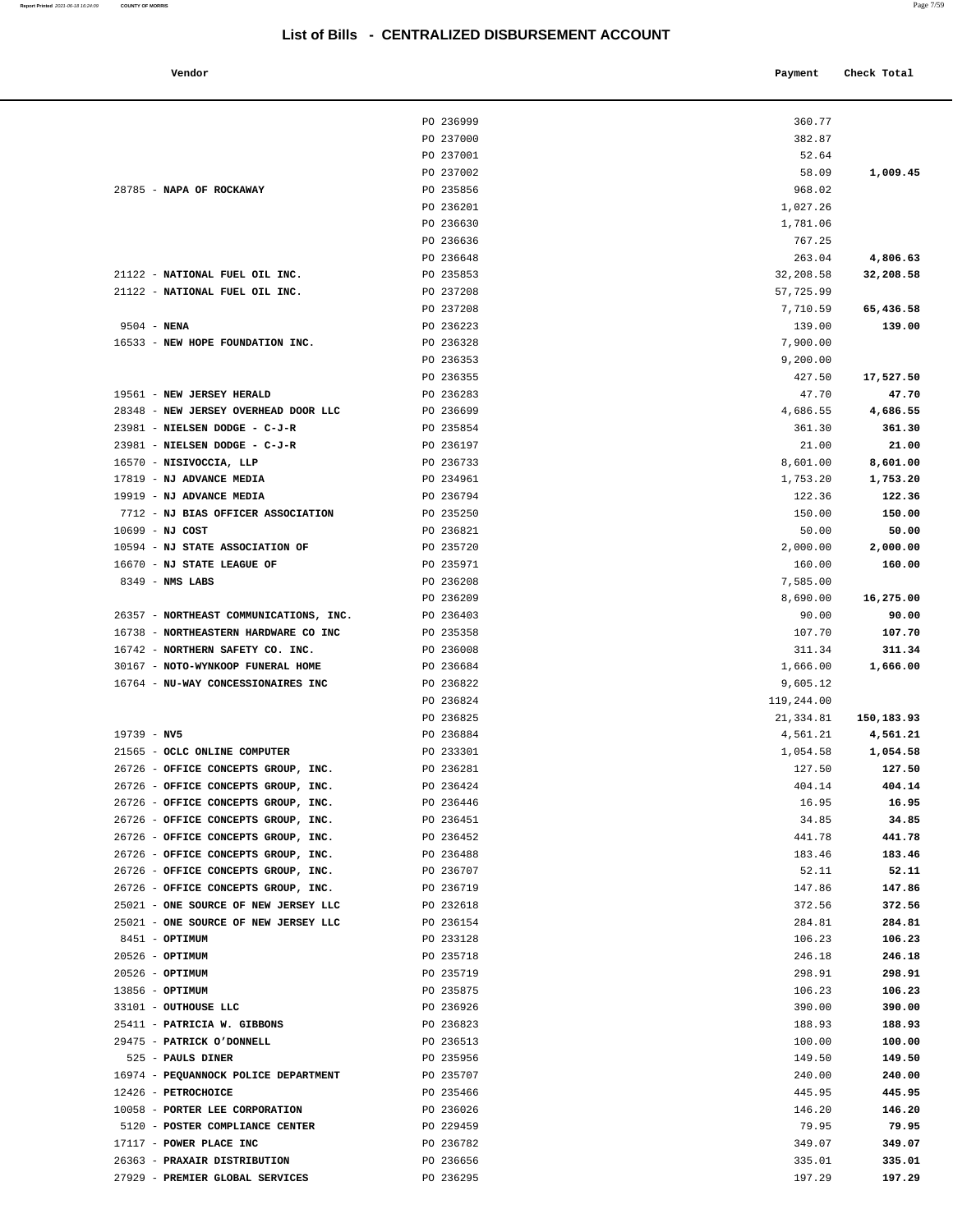**Report Printed**  2021-06-18 16:24:09 **COUNTY OF MORRIS** 

| ٧<br>×<br>٠ |
|-------------|
|             |

| Vendor | Payment Check Total |  |
|--------|---------------------|--|
|--------|---------------------|--|

| 21397 - PRESERVATION DESIGN PARTNERSHIP LLC                | PO 236426              | 830.00             | 830.00             |
|------------------------------------------------------------|------------------------|--------------------|--------------------|
| 4812 - PREVENTION IS KEY                                   | PO 236360              | 17,562.00          | 17,562.00          |
| 19681 - PURCHASE POWER                                     | PO 234540              | 546.42             | 546.42             |
| 19681 - PURCHASE POWER                                     | PO 235433              | 516.42             | 516.42             |
| 7872 - QUENCH USA, INC.                                    | PO 236344              | 49.44              |                    |
|                                                            | PO 236568              | 99.00              | 148.44             |
| 264 - R & J CONTROL, INC.                                  | PO 235294              | 800.00             |                    |
|                                                            | PO 235566              | 155.00             |                    |
|                                                            | PO 236574              | 1,819.00           | 2,774.00           |
| 264 - R & J CONTROL, INC.                                  | PO 236750              | 3,255.00           | 3,255.00           |
| 264 - R & J CONTROL, INC.                                  | PO 236949              | 832.75             | 832.75             |
| 17215 - R.S. KNAPP CO. INC.                                | PO 231655              | 128.16             |                    |
|                                                            | PO 235976              | 240.27             | 368.43             |
| 33090 - RAYMOND MILLER                                     | PO 236809              | 3,731.05           | 3,731.05           |
| 26223 - RE-TRON TECHNOLOGIES INC.                          | PO 236199              | 372.80             | 372.80             |
| 26223 - RE-TRON TECHNOLOGIES INC.                          | PO 236200              | 333.18             | 333.18             |
| 26223 - RE-TRON TECHNOLOGIES INC.                          | PO 236408              | 745.60             | 745.60             |
| 26223 - RE-TRON TECHNOLOGIES INC.                          | PO 236657              | 1,633.56           | 1,633.56           |
| 31745 - RENU GUPTA                                         | PO 236397              | 72.00              | 72.00              |
| 29466 - RICCIARDI BROTHERS, INC                            | PO 236428              | 268.78             | 268.78             |
| 28336 - RICHARD JOHNSON                                    | PO 237016              | 41.32              | 41.32              |
| 19765 - RICOH AMERICAS CORPORATION                         | PO 236430              | 762.85             |                    |
|                                                            | PO 236556              | 7,999.80           |                    |
|                                                            | PO 236681              | 1,227.09           |                    |
|                                                            | PO 236705              | 1,298.26           |                    |
|                                                            | PO 236789              | 897.53             |                    |
|                                                            | PO 236858              | 970.21             |                    |
|                                                            | PO 236859              | 221.66             | 13,377.40          |
| 28741 - RICOH USA, INC.                                    | PO 236078              | 1,093.05           | 1,093.05           |
| 28741 - RICOH USA, INC.                                    | PO 236094              | 946.60             | 946.60             |
| 28741 - RICOH USA, INC.                                    | PO 236097              | 184.45             | 184.45             |
| 28741 - RICOH USA, INC.                                    | PO 236158              | 251.58             | 251.58             |
| 28741 - RICOH USA, INC.                                    | PO 236168              | 47.88              | 47.88              |
| 28741 - RICOH USA, INC.<br>28741 - RICOH USA, INC.         | PO 236364<br>PO 236442 | 170.59             | 170.59             |
| 28741 - RICOH USA, INC.                                    | PO 236453              | 2,027.29<br>791.36 | 2,027.29<br>791.36 |
| 28741 - RICOH USA, INC.                                    | PO 236487              | 1,275.00           | 1,275.00           |
| 28741 - RICOH USA, INC.                                    | PO 236627              | 1,144.46           | 1,144.46           |
| 28741 - RICOH USA, INC.                                    | PO 236670              | 964.53             | 964.53             |
| 28741 - RICOH USA, INC.                                    | PO 236751              | 537.60             | 537.60             |
| 21788 - ROAD SAFETY SYSTEMS LLC                            | PO 228735              | 4,427.50           | 4,427.50           |
| 21788 - ROAD SAFETY SYSTEMS LLC                            | PO 233395              | 5,072.50           | 5,072.50           |
| 23739 - ROBERT J. KENNEDY                                  | PO 236599              | 55.96              |                    |
|                                                            | PO 236779              | 62.38              | 118.34             |
| 2544 - ROCKAWAY TOWNSHIP POLICE DEPT                       | PO 235709              | 240.00             | 240.00             |
| 3444 - ROXBURY HISTORIC TRUST INC.                         | PO 236185              | 5,600.00           | 5,600.00           |
| 9938 - RUTGERS CENTER FOR CONTINUING                       | PO 236637              | 699.00             |                    |
|                                                            | PO 236638              | 3,200.00           | 3,899.00           |
| 27172 - RUTGERS THE STATE UNIVERSITY OF NJ                 | PO 235279              | 460.00             | 460.00             |
| 8521 - RUTGERS UNIVERSITY                                  | PO 232930              | 100.00             | 100.00             |
| 32768 - RUTGERS, THE STATE UNIVERSITY OF NJ                | PO 232676              | 236.00             | 236.00             |
| 20167 - SAFARILAND LLC                                     | PO 235795              | 895.00             | 895.00             |
| 31598 - SANCHEZ ENGRAVING LLC                              | PO 236304              | 445.00             | 445.00             |
| 32836 - SANKOFA MORRIS HERITAGE COLLECTIVE OF MO PO 235750 |                        | 5,390.20           | 5,390.20           |
| 3032 - SCIENTIFIC BOILER WATER                             | PO 235316              | 243.00             |                    |
|                                                            | PO 236769              | 2,283.00           | 2,526.00           |
| $27138$ - SEAN BRADY                                       | PO 236672              | 90.00              | 90.00              |
| 10597 - SHAWN R. JOHNSTON                                  | PO 236904              | 139.87             | 139.87             |
| 17621 - SHEAFFER SUPPLY, INC.                              | PO 235774              | 19.37              |                    |
|                                                            | PO 236947              | 183.39             | 202.76             |
| 17726 - SHI INTERNATIONAL CORP                             | PO 232412              | 12,630.00          | 12,630.00          |
| 17726 - SHI INTERNATIONAL CORP                             | PO 233379              | 10,649.40          | 10,649.40          |
| 17726 - SHI INTERNATIONAL CORP                             | PO 233736              | 1,946.69           | 1,946.69           |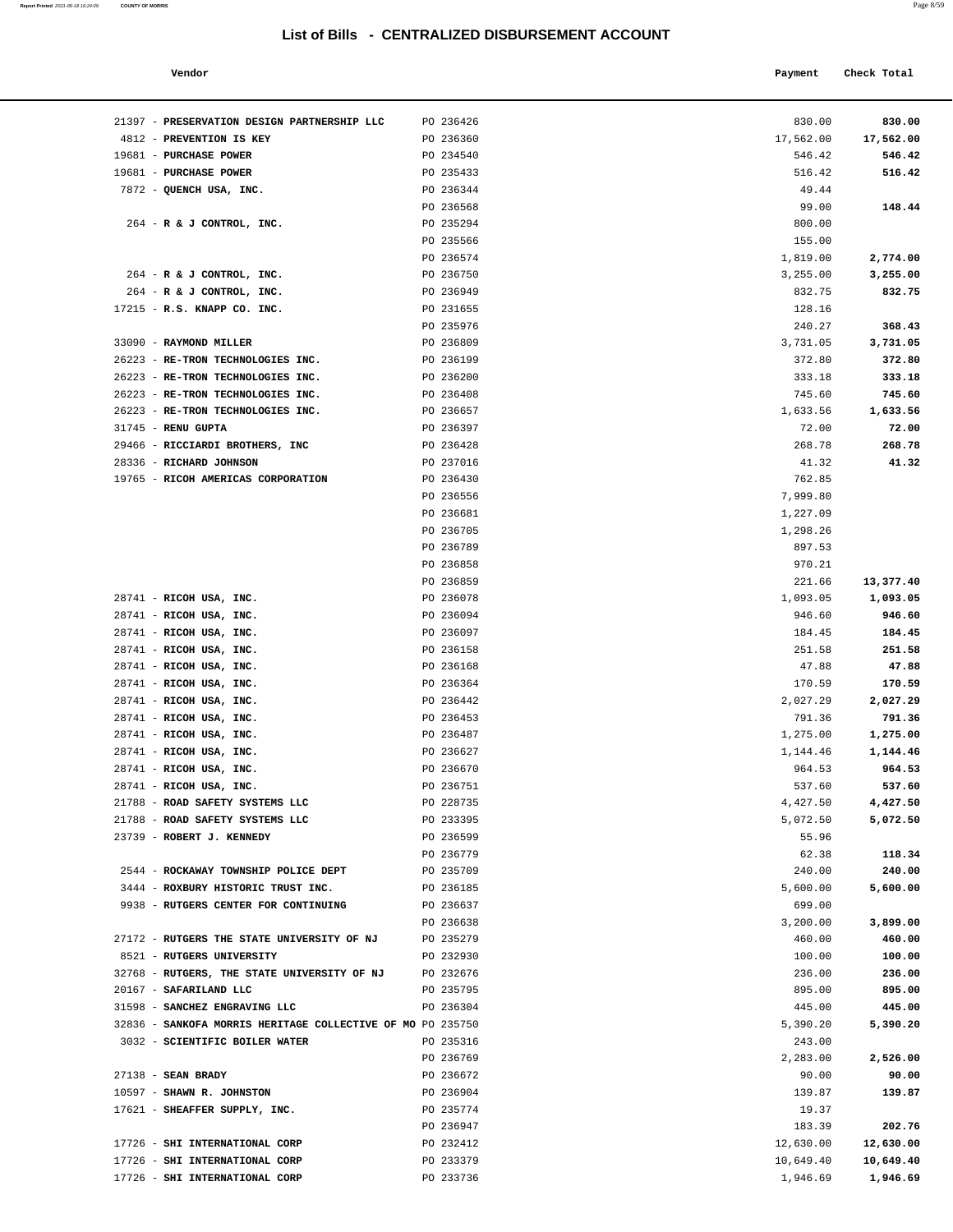**Report Printed** 2021-06-18 16:24:09 **COUNTY OF MORRIS** Page 9/59

| Vendor                                                       |                        | Payment          | Check Total        |
|--------------------------------------------------------------|------------------------|------------------|--------------------|
|                                                              |                        |                  |                    |
| 17726 - SHI INTERNATIONAL CORP                               | PO 235312              | 865.00           | 865.00             |
| 17726 - SHI INTERNATIONAL CORP                               | PO 235313              | 2,754.00         | 2,754.00           |
| 17726 - SHI INTERNATIONAL CORP                               | PO 235314              | 607.32           | 607.32             |
| 17726 - SHI INTERNATIONAL CORP                               | PO 235315              | 2,092.00         | 2,092.00           |
| 17726 - SHI INTERNATIONAL CORP                               | PO 235933              | 8,828.90         | 8,828.90           |
| 17726 - SHI INTERNATIONAL CORP                               | PO 235948              | 21,356.32        | 21,356.32          |
| 29041 - SIGN A RAMA LEDGEWOOD                                | PO 235730              | 416.00           | 416.00             |
| 17699 - SMITH MOTOR CO., INC.                                | PO 235857              | 78.15            | 78.15              |
| 6981 - SODEXO INC & AFFILIATES                               | PO 236754              | 53, 134.00       | 53,134.00          |
| 17755 - SOUTHEAST MORRIS COUNTY                              | PO 236969              | 8,346.84         | 8,346.84           |
| 19994 - STATE OF NEW JERSEY                                  | PO 236312              | 525.00           |                    |
|                                                              | PO 236316              | 525.00           | 1,050.00           |
| 16675 - STATE TOXICOLOGY LABORATORY                          | PO 233618              | 135.00           |                    |
|                                                              | PO 234953              | 315.00           | 450.00             |
| 2289 - STEFAN KIRSCH                                         | PO 236844              | 89.99            | 89.99              |
| 4298 - STERICYCLE INC                                        | PO 235725              | 354.80           | 354.80             |
| 8621 - SUBURBAN PROPANE -2347                                | PO 236179              | 1,067.69         |                    |
| $1718$ - SUSAN DOWNS                                         | PO 236349<br>PO 236515 | 277.29           | 1,344.98           |
| 1705 - SUSAN JAEGER                                          | PO 236511              | 100.00<br>100.00 | 100.00<br>100.00   |
| 11429 - SUSSEX COUNTY MUA                                    | PO 235957              | 1,647.00         | 1,647.00           |
| 21364 - SYSTEM ONE ALARM                                     | PO 236432              | 2,710.50         | 2,710.50           |
| 21173 - T. SLACK ENVIRONMENTAL                               | PO 235876              | 822.46           | 822.46             |
| 28641 - TAGE HILAL                                           | PO 236501              | 100.00           | 100.00             |
| 28779 - TARA CHOMINSKY                                       | PO 235710              | 196.20           | 196.20             |
| $11318$ - TARA SANTA                                         | PO 236527              | 125.00           | 125.00             |
| 17975 - TAYLOR & FRIEDBERG, LLC                              | PO 236414              | 303.75           | 303.75             |
| 17990 - TELESEARCH INC                                       | PO 235845              | 680.68           |                    |
|                                                              | PO 236052              | 850.85           |                    |
|                                                              | PO 236340              | 850.85           |                    |
|                                                              | PO 236474              | 1,976.20         |                    |
|                                                              | PO 236491              | 641.36           | 4,999.94           |
| 14019 - THE COUNTRY NURSERY                                  | PO 236219              | 1,623.71         | 1,623.71           |
| 27366 - THE GODFATHER OF MORRISTOWN                          | PO 236874              | 581.65           | 581.65             |
| 27366 - THE GODFATHER OF MORRISTOWN                          | PO 236916              | 96.82            | 96.82              |
| 27366 - THE GODFATHER OF MORRISTOWN                          | PO 236917              | 298.00           | 298.00             |
| 33088 - THERESA SAMARTIN-DUCEY                               | PO 236505              | 100.00           | 100.00             |
| 32831 - THERMO SCIENTIFIC PORTABLE ANALYTICAL                | PO 236069              | 7,000.00         | 7,000.00           |
| 11542 - THOMAS LAIRD                                         | PO 236119              | 591.81           | 591.81             |
| 24933 - THOMAS POLLIO                                        | PO 236720              | 140.00           | 140.00             |
| 10812 - THOMSON REUTER-WEST                                  | PO 235602              | 434.56           | 434.56             |
| 10812 - THOMSON REUTER-WEST                                  | PO 235621              | 566.63           | 566.63             |
| 10812 - THOMSON REUTER-WEST                                  | PO 235622              | 884.34           | 884.34             |
| 18437 - THOMSON REUTERS-WEST                                 | PO 234511              | 806.00           | 806.00             |
| 18437 - THOMSON REUTERS-WEST                                 | PO 234524              | 1,549.99         | 1,549.99           |
| 18437 - THOMSON REUTERS-WEST                                 | PO 234947              | 6,082.49         | 6,082.49           |
| 18437 - THOMSON REUTERS-WEST                                 | PO 236099              | 1,549.99         | 1,549.99           |
| 18437 - THOMSON REUTERS-WEST                                 | PO 236100              | 1,549.99         | 1,549.99           |
| 122 - TILCON NEW YORK INC.                                   | PO 235930              | 1,521.80         |                    |
|                                                              | PO 236009              | 2,353.25         |                    |
|                                                              | PO 236301              | 1,664.35         | 5,539.40           |
| 21479 - TIOGA SOLAR MORRIS COUNTY 1 LLC<br>3973 - TOM POLLIO | PO 236771<br>PO 236713 | 2,788.34         | 2,788.34<br>321.85 |
| 281 - TOMAR INDUSTRIES INC                                   | PO 236847              | 321.85           | 66.00              |
| 20802 - TONI SINNER                                          | PO 236528              | 66.00<br>125.00  | 125.00             |
| 9099 - TONY SANCHEZ LTD                                      | PO 236649              | 68.16            | 68.16              |
| 28512 - TOWN OF BOONTON POLICE DEPARTMENT                    | PO 235716              | 240.00           | 240.00             |
| 20693 - TOWNSHIP OF PARSIPPANY-TROY HILLS                    | PO 236711              | 199.00           | 199.00             |
| 18105 - TOWNSQUARE DINER RESTAURANT                          | PO 235952              | 138.00           | 138.00             |
| 11781 - TREASURER. ST OF NJ                                  | PO 236395              | 87,612.00        | 87,612.00          |
| 25209 - TURN OUT UNIFORMS, INC.                              | PO 235733              | 1,574.73         | 1,574.73           |
| 29540 - U.S. BANK OPERATIONS CENTER                          | PO 236770              | 15,493.18        | 15,493.18          |
| 18232 - UNITED PARCEL SERVICE                                | PO 234963              | 132.00           |                    |
|                                                              |                        |                  |                    |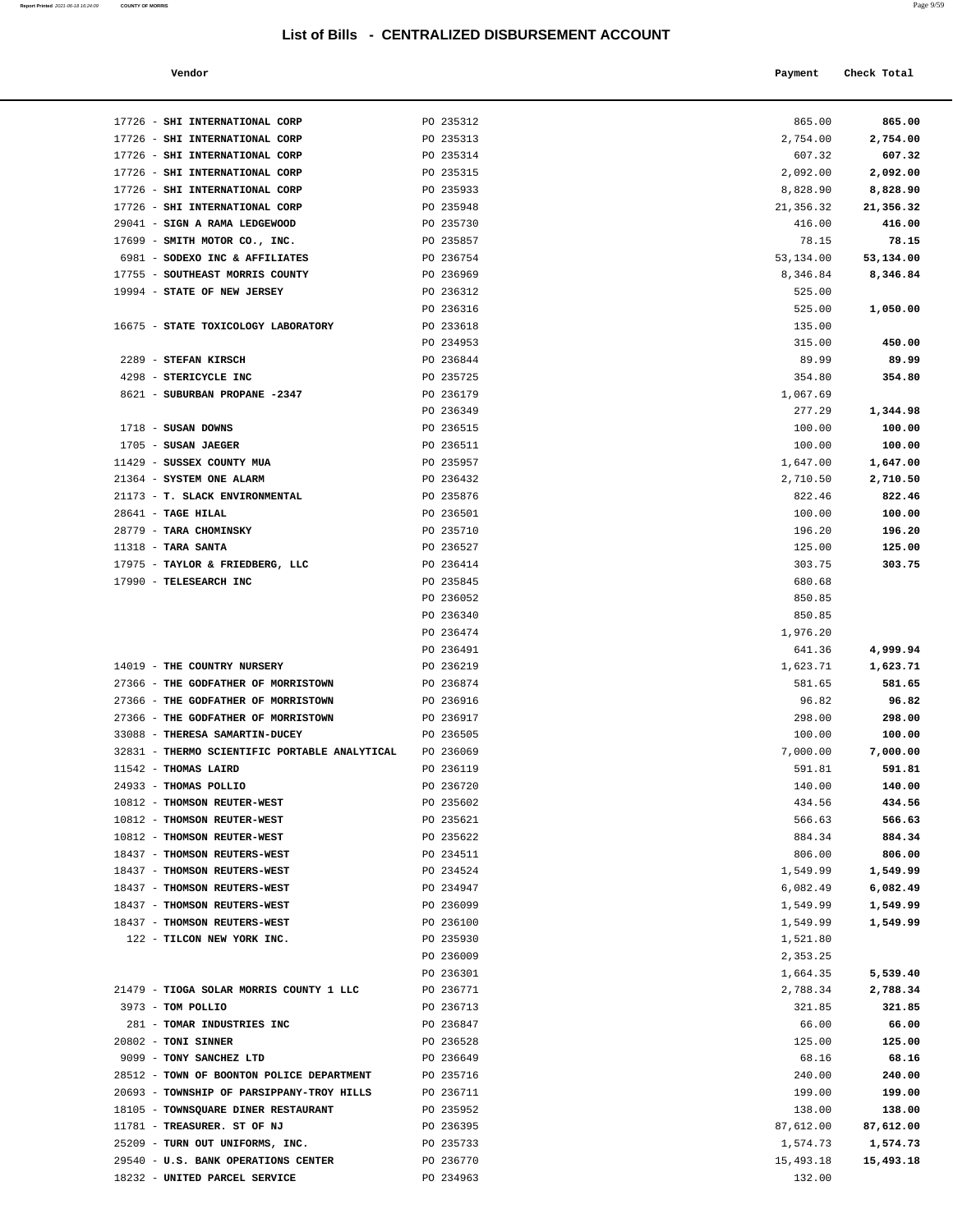Payment Check Total

# **List of Bills - CENTRALIZED DISBURSEMENT ACCOUNT**

| Vendot |  |
|--------|--|

|                                                                | PO 235829              | 132.00             | 264.00             |
|----------------------------------------------------------------|------------------------|--------------------|--------------------|
| $20042$ - V.E. RALPH & SON INC.                                | PO 234537              | 687.50             |                    |
|                                                                | PO 234564              | 5,717.56           |                    |
|                                                                | PO 236116              | 3,429.00           |                    |
|                                                                | PO 236180              | 1,685.28           |                    |
|                                                                | PO 236182              | 3,309.04           | 14,828.38          |
| 18285 - VAN CLEEF ENGINEERING ASSOC                            | PO 208624<br>PO 222429 | 3,953.00           |                    |
|                                                                | PO 222429              | 210.00<br>830.50   |                    |
|                                                                | PO 222429              | 460.00             |                    |
|                                                                | PO 232132              | 11,088.00          |                    |
|                                                                | PO 234106              | 400.00             |                    |
|                                                                | PO 236885              | 622.00             |                    |
|                                                                | PO 236889              | 1,450.94           | 19,014.44          |
| 18285 - VAN CLEEF ENGINEERING ASSOC                            | PO 236890              | 2,327.52           |                    |
|                                                                | PO 236891              | 1,800.01           | 4,127.53           |
| 21561 - VANORE ELECTRIC INC                                    | PO 236402              | 2,777.70           | 2,777.70           |
| 32490 - VERICOR, LLC                                           | PO 231839              | 2,219.00           | 2,219.00           |
| $1286$ - VERIZON                                               | PO 235963              | 1,161.17           | 1,161.17           |
| $1286$ - VERIZON                                               | PO 235969              | 1,262.04           | 1,262.04           |
| $1286$ - VERIZON                                               | PO 236217              | 5,770.87           | 5,770.87           |
| $1286$ - VERIZON                                               | PO 236218              | 386.45             | 386.45             |
| $1286$ - VERIZON<br>10668 - VERIZON CABS                       | PO 236437<br>PO 236954 | 304.12<br>2,724.40 | 304.12<br>2,724.40 |
| 1348 - VERIZON WIRELESS                                        | PO 236211              | 80.04              | 80.04              |
| 1348 - VERIZON WIRELESS                                        | PO 236741              | 188.04             |                    |
|                                                                | PO 236741              | 29,236.07          | 29,424.11          |
| 28202 - VILLAGE SHOP RITE                                      | PO 236365              | 389.22             | 389.22             |
| 27009 - VIRTRA SYSTEMS                                         | PO 236042              | 22,000.00          | 22,000.00          |
| 25832 - VOIANCE LANGUAGE SERVICES, LLC                         | PO 236687              | 25.00              | 25.00              |
| 25832 - VOIANCE LANGUAGE SERVICES, LLC                         | PO 236693              | 988.94             | 988.94             |
| 6146 - W.B. MASON COMPANY INC                                  | PO 231969              | 263.47             | 263.47             |
| 6146 - W.B. MASON COMPANY INC                                  | PO 235159              | 1,726.20           | 1,726.20           |
| 6146 - W.B. MASON COMPANY INC                                  | PO 235380              | 39.12              | 39.12              |
| 6146 - W.B. MASON COMPANY INC<br>6146 - W.B. MASON COMPANY INC | PO 235436              | 229.72             | 229.72             |
|                                                                | PO 235477              | 769.15             | 769.15             |
| 6146 - W.B. MASON COMPANY INC<br>6146 - W.B. MASON COMPANY INC | PO 235504<br>PO 235613 | 611.66<br>125.15   | 611.66<br>125.15   |
| 6146 - W.B. MASON COMPANY INC                                  | PO 235724              | 1,690.47           | 1,690.47           |
| 6146 - W.B. MASON COMPANY INC                                  | PO 236014              | 19.99              | 19.99              |
| 6146 - W.B. MASON COMPANY INC                                  | PO 236045              | 160.55             | 160.55             |
| 6146 - W.B. MASON COMPANY INC                                  | PO 236111              | 134.10             | 134.10             |
| 6146 - W.B. MASON COMPANY INC                                  | PO 236112              | 1.90               | 1.90               |
| 6146 - W.B. MASON COMPANY INC                                  | PO 236205              | 53.64              | 53.64              |
| 6146 - W.B. MASON COMPANY INC                                  | PO 236210              | 117.80             | 117.80             |
| 6146 - W.B. MASON COMPANY INC                                  | PO 236225              | 80.46              | 80.46              |
| 6146 - W.B. MASON COMPANY INC                                  | PO 236229              | 117.84             | 117.84             |
| 6146 - W.B. MASON COMPANY INC                                  | PO 236235              | 89.98              | 89.98              |
| 6146 - W.B. MASON COMPANY INC<br>6146 - W.B. MASON COMPANY INC | PO 236260<br>PO 236273 | 585.01<br>109.95   | 585.01<br>109.95   |
| 6146 - W.B. MASON COMPANY INC                                  | PO 236289              | 1,423.87           | 1,423.87           |
| 6146 - W.B. MASON COMPANY INC                                  | PO 236294              | 164.10             | 164.10             |
| 6146 - W.B. MASON COMPANY INC                                  | PO 236343              | 7.20               | 7.20               |
| 6146 - W.B. MASON COMPANY INC                                  | PO 236399              | 42.41              | 42.41              |
| 6146 - W.B. MASON COMPANY INC                                  | PO 236417              | 24.95              | 24.95              |
| 6146 - W.B. MASON COMPANY INC                                  | PO 236457              | 59.88              | 59.88              |
| 6146 - W.B. MASON COMPANY INC                                  | PO 236479              | 126.00             | 126.00             |
| 6146 - W.B. MASON COMPANY INC                                  | PO 236480              | 70.92              | 70.92              |
| 6146 - W.B. MASON COMPANY INC                                  | PO 236494              | 111.75             | 111.75             |
| 6146 - W.B. MASON COMPANY INC                                  | PO 236592              | 133.99             | 133.99             |
| 6146 - W.B. MASON COMPANY INC                                  | PO 236593              | 85.21              | 85.21              |
| 6146 - W.B. MASON COMPANY INC                                  | PO 236603              | 0.95               | 0.95               |
| 6146 - W.B. MASON COMPANY INC                                  | PO 236676              | 3.15               | 3.15               |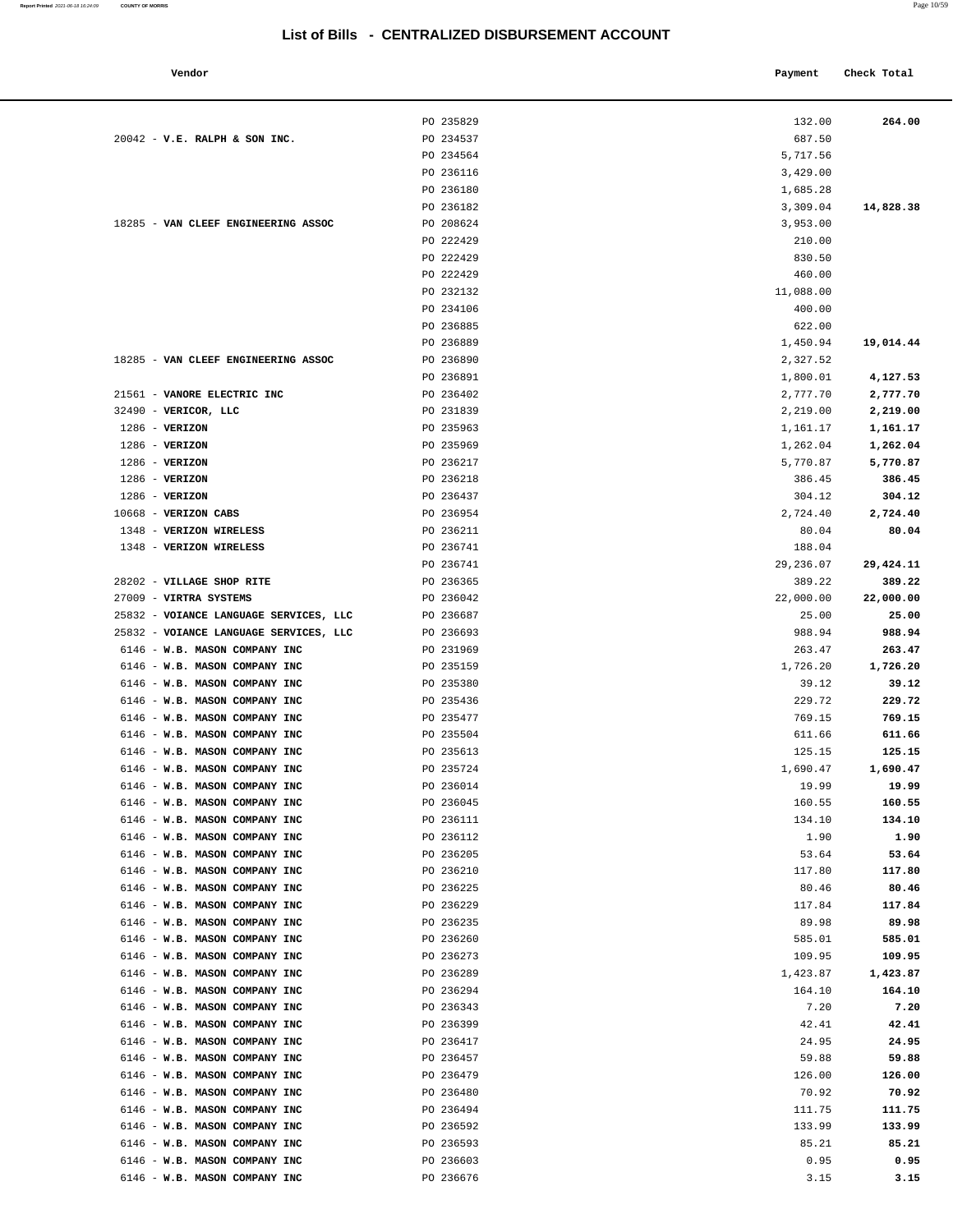**Report Printed** 2021-06-18 16:24:09 **COUNTY OF MORRIS** Page 11/59

| Vendor                                        |              | Payment   | Check Total                   |
|-----------------------------------------------|--------------|-----------|-------------------------------|
|                                               |              |           |                               |
| 6146 - W.B. MASON COMPANY INC                 | PO 236679    | 0.95      | 0.95                          |
| 6146 - W.B. MASON COMPANY INC                 | PO 236708    | 55.99     | 55.99                         |
| 6146 - W.B. MASON COMPANY INC                 | PO 236710    | 0.95      | 0.95                          |
| 6146 - W.B. MASON COMPANY INC                 | PO 236715    | 168.24    | 168.24                        |
| 6146 - W.B. MASON COMPANY INC                 | PO 236718    | 148.46    | 148.46                        |
| 6146 - W.B. MASON COMPANY INC                 | PO 236795    | 439.95    | 439.95                        |
| 6146 - W.B. MASON COMPANY INC                 | PO 236796    | 87.49     | 87.49                         |
| 6146 - W.B. MASON COMPANY INC                 | PO 236797    | 3.71      | 3.71                          |
| 6146 - W.B. MASON COMPANY INC                 | PO 236798    | 74.75     | 74.75                         |
| 6146 - W.B. MASON COMPANY INC                 | PO 236832    | 119.79    | 119.79                        |
| 6146 - W.B. MASON COMPANY INC                 | PO 236878    | 67.80     | 67.80                         |
| 18395 - WASHINGTON TWP MUNICIPAL              | PO 236051    | 6,808.10  | 6,808.10                      |
| 24231 - WATERS, MCPHERSON, MCNEILL, P.C.      | PO 236324    | 2,914.00  | 2,914.00                      |
| 24231 - WATERS, MCPHERSON, MCNEILL, P.C.      | PO 236325    | 3,704.50  | 3,704.50                      |
| 24231 - WATERS, MCPHERSON, MCNEILL, P.C.      | PO 236326    | 4,665.50  | 4,665.50                      |
| 24231 - WATERS, MCPHERSON, MCNEILL, P.C.      | PO 236327    | 13,431.50 | 13,431.50                     |
| 20093 - WELDON QUARRY CO., LLC                | PO 235926    | 228.86    | 228.86                        |
| 13246 - WILLIAM F. BARNISH                    | PO 236746    | 9,290.85  | 9,290.85                      |
| 13246 - WILLIAM F. BARNISH                    | PO 236747    | 2,895.48  | 2,895.48                      |
| 26523 - WILLIAM MOTT                          | PO 236905    | 101.20    | 101.20                        |
| 8335 - WILLIAM PATERSON UNIVERSITY            | PO 236793    | 429.44    |                               |
|                                               | PO 236828    | 45.96     | 475.40                        |
| 28440 - WILSON TORRES                         | PO 236601    | 72.96     | 72.96                         |
| 3793 - WOODRUFF ENERGY                        | PO 236588    | 15,585.51 | 15,585.51                     |
| 29685 - WURTH USA INC.                        | PO 236203    | 456.19    |                               |
|                                               | PO 236651    | 399.60    | 855.79                        |
| TOTAL                                         |              |           | -------------<br>7,863,464.82 |
| Total to be paid from Fund 01 Current Fund    | 7,376,976.06 |           |                               |
| Total to be paid from Fund 02 Grant Fund      | 193,276.84   |           |                               |
| Total to be paid from Fund 04 County Capital  | 173,989.81   |           |                               |
| Total to be paid from Fund 13 Dedicated Trust | 119,222.11   |           |                               |

**7,863,464.82**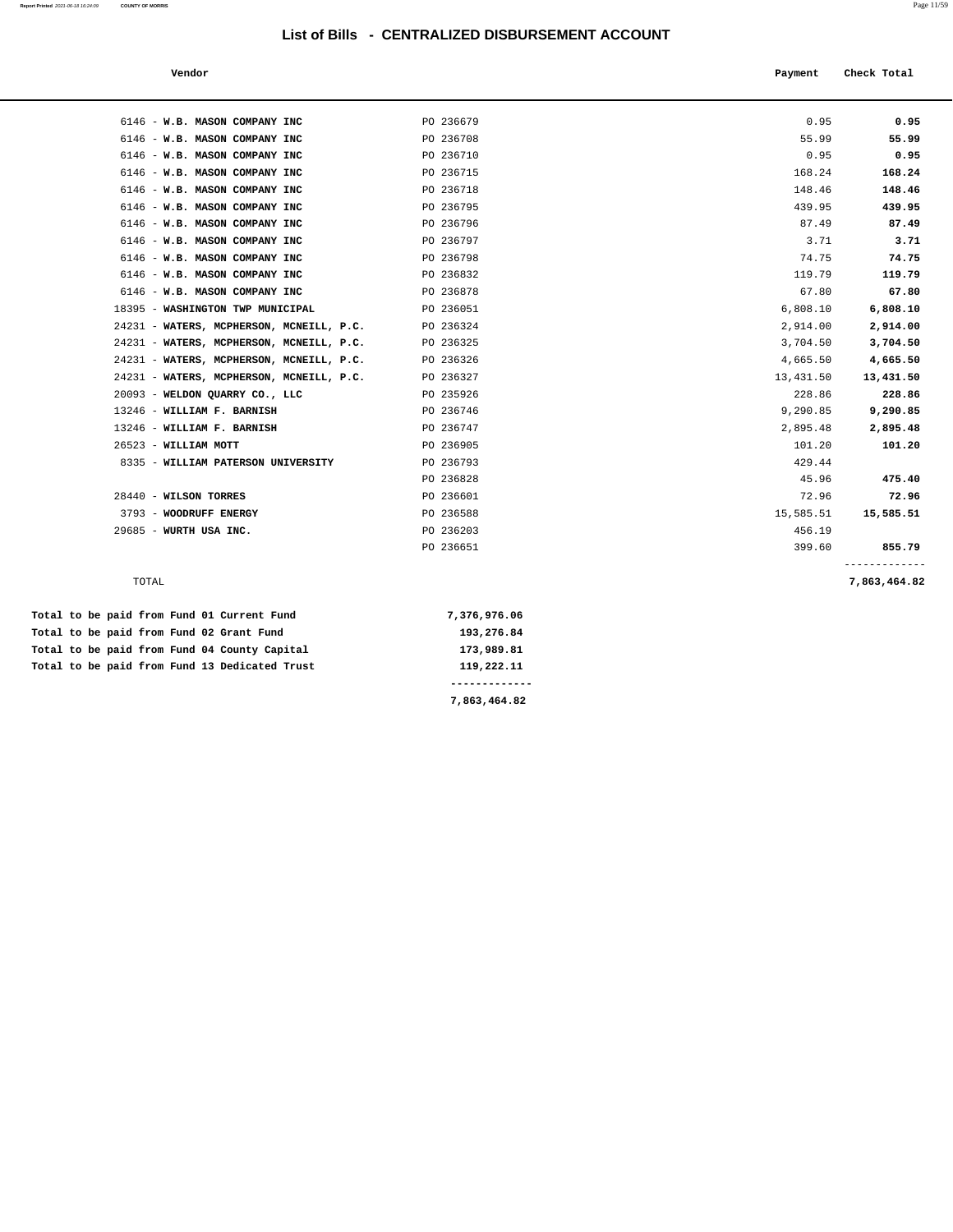**Report Printed** 2021-06-18 16:24:16 **COUNTY OF MORRIS** Page 12/59

# **List of Bills (Department/Account Detail) - CENTRALIZED DISBURSEMENT ACCOUNT**

| List of Dilis (Department/Account Detail) - CLIVITALIZED DISDONSEMENT ACCOUNT |                         |                                    |                     |         |                        |
|-------------------------------------------------------------------------------|-------------------------|------------------------------------|---------------------|---------|------------------------|
| Account                                                                       | P0 #                    | Vendor                             | Description         | Payment | Account Total          |
| <b>County Administrator</b>                                                   |                         |                                    | <b>Current Fund</b> |         |                        |
| 01-201-20-100100-039 Education Schools & Training                             |                         | 235907 MC LEAGUE OF MUNICIPALITIES | TOTAL FOR ACCOUNT   | 100.00  | 100.00                 |
| 01-201-20-100100-058 Office Supplies & Stationery                             |                         | 236294 W.B. MASON COMPANY INC      | TOTAL FOR ACCOUNT   | 164.10  | 164.10                 |
| 01-201-20-100100-068                                                          | 237211 COUNTY OF MORRIS | Postage & Metered Mail             | TOTAL FOR ACCOUNT   | 26.46   | 26.46                  |
|                                                                               |                         | TOTAL for County Administrator     |                     |         | ============<br>290.56 |

#### **Personnel**

| 237211 COUNTY OF MORRIS<br>Postage & Metered Mail<br>01-201-20-105100-068  | TOTAL FOR ACCOUNT | 25.34<br>25.34   |
|----------------------------------------------------------------------------|-------------------|------------------|
| 236158 RICOH USA, INC.<br>Office Machines - Rental<br>01-201-20-105100-164 | TOTAL FOR ACCOUNT | 251.58<br>251.58 |
| TOTAL for Personnel                                                        |                   | 276.92           |

#### **Board of Chosen Freeholders**

| 237211 COUNTY OF MORRIS<br>237211 COUNTY OF MORRIS                             |                   | 9.42<br>314.60         |
|--------------------------------------------------------------------------------|-------------------|------------------------|
| 01-201-20-110100-068<br>Postage & Metered Mail                                 | TOTAL FOR ACCOUNT | 324.02                 |
| 236916 THE GODFATHER OF MORRISTOWN<br>Special Projects<br>01-201-20-110100-079 | TOTAL FOR ACCOUNT | 96.82<br>96.82         |
| TOTAL for Board of Chosen Freeholders                                          |                   | ------------<br>420.84 |

#### **Clerk of the Board**

| 113.26<br>236470 GANNETT NJ NEWSPAPERS                                         |  |
|--------------------------------------------------------------------------------|--|
| 236726 GANNETT NJ NEWSPAPERS<br>127.02                                         |  |
| 236725 GANNETT NJ NEWSPAPERS<br>54.78                                          |  |
| 118.85<br>236744 GANNETT NJ NEWSPAPERS                                         |  |
| 236745 GANNETT NJ NEWSPAPERS<br>122.72                                         |  |
| 118.85<br>236919 GANNETT NJ NEWSPAPERS                                         |  |
| 127.88<br>236897 GANNETT NJ NEWSPAPERS                                         |  |
| 236918 GANNETT NJ NEWSPAPERS<br>126.16                                         |  |
| 236898 GANNETT NJ NEWSPAPERS<br>123.58                                         |  |
| 236666 GANNETT NJ NEWSPAPERS<br>49.62                                          |  |
| 92.62<br>236669 GANNETT NJ NEWSPAPERS                                          |  |
| $01 - 201 - 20 - 110105 - 022$<br>Advertising<br>1,175.34<br>TOTAL FOR ACCOUNT |  |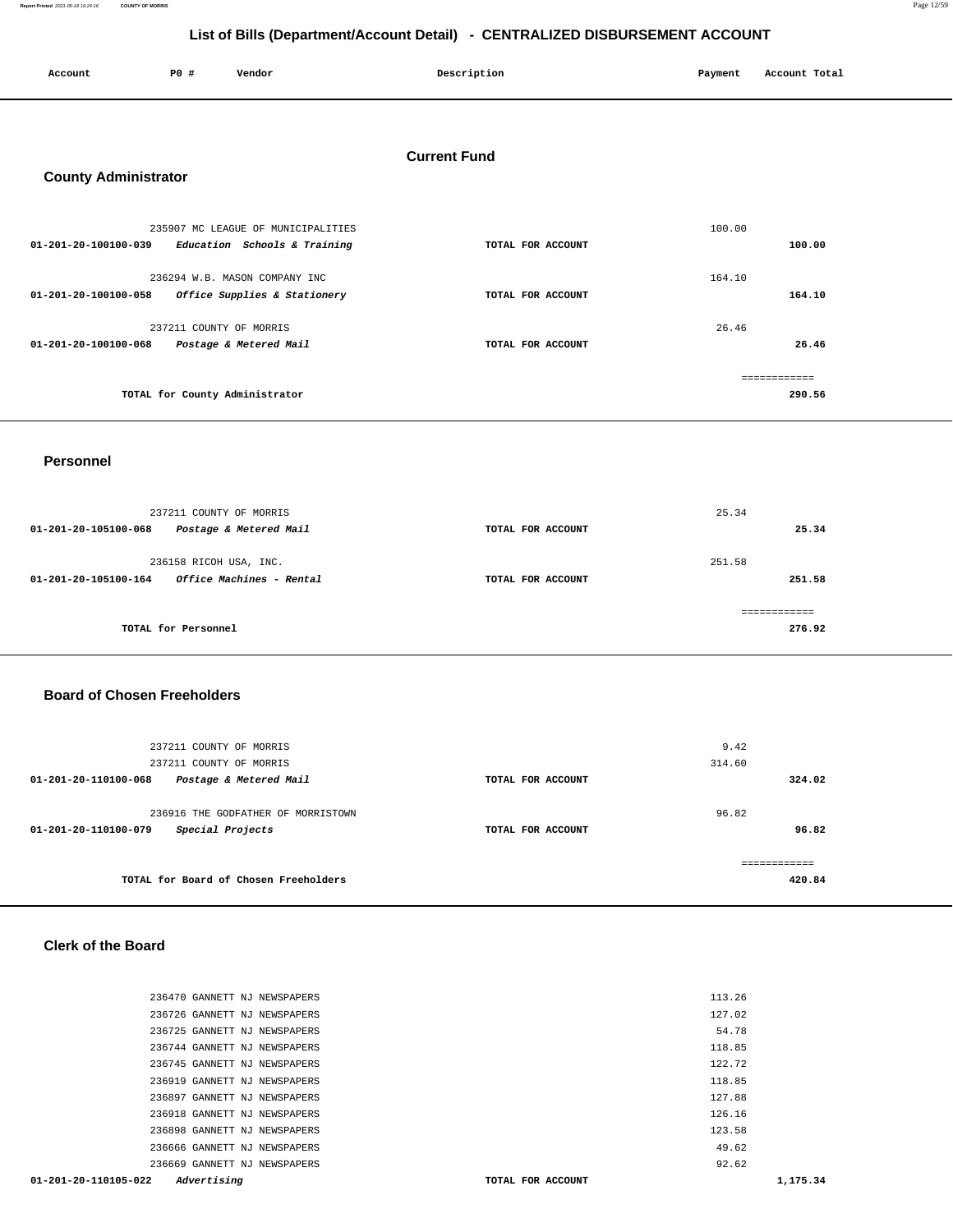**Report Printed** 2021-06-18 16:24:16 **COUNTY OF MORRIS** Page 13/59

# **List of Bills (Department/Account Detail) - CENTRALIZED DISBURSEMENT ACCOUNT**

| Account                   | <b>PO #</b>                  | Vendor                       | Description       | Payment | Account Total |
|---------------------------|------------------------------|------------------------------|-------------------|---------|---------------|
| <b>Clerk of the Board</b> |                              |                              |                   |         |               |
|                           |                              | 236663 GANNETT NJ NEWSPAPERS |                   | 124.01  |               |
|                           |                              | 236662 GANNETT NJ NEWSPAPERS |                   | 60.20   |               |
|                           |                              | 236661 GANNETT NJ NEWSPAPERS |                   | 81.70   |               |
| 01-203-20-110105-022      |                              | (2020) Advertising           | TOTAL FOR ACCOUNT |         | 265.91        |
|                           |                              |                              |                   |         | ============  |
|                           | TOTAL for Clerk of the Board |                              |                   |         | 1,441.25      |

# **County Clerk**

| 236741 VERIZON WIRELESS                                    |                   | 539.92       |  |
|------------------------------------------------------------|-------------------|--------------|--|
| 01-201-20-120100-031    Cellular Phones/Pagers             | TOTAL FOR ACCOUNT | 539.92       |  |
| 237211 COUNTY OF MORRIS                                    |                   | 1,454.21     |  |
| 01-201-20-120100-068<br>Postage & Metered Mail             | TOTAL FOR ACCOUNT | 1,454.21     |  |
|                                                            |                   |              |  |
| 235829 UNITED PARCEL SERVICE                               |                   | 132.00       |  |
| 234963 UNITED PARCEL SERVICE                               |                   | 132.00       |  |
| Other Outside Services<br>01-201-20-120100-084             | TOTAL FOR ACCOUNT | 264.00       |  |
|                                                            |                   |              |  |
| 236494 W.B. MASON COMPANY INC                              |                   | 111.75       |  |
| Other Administrative Supplies<br>01-201-20-120100-095      | TOTAL FOR ACCOUNT | 111.75       |  |
| 236487 RICOH USA, INC.                                     |                   | 637.50       |  |
| 236487 RICOH USA, INC.                                     |                   | 637.50       |  |
| $01 - 201 - 20 - 120100 - 164$<br>Office Machines - Rental | TOTAL FOR ACCOUNT | 1,275.00     |  |
| 235824 MORRIS COUNTY LEAGUE OF MUNICIPALITIES              |                   | 50.00        |  |
| 01-201-20-120100-185<br>Food                               | TOTAL FOR ACCOUNT | 50.00        |  |
|                                                            |                   |              |  |
|                                                            |                   | ------------ |  |
| TOTAL for County Clerk                                     |                   | 3,694.88     |  |

### **County Board of Elections**

| 236775 GANNETT NJ NEWSPAPERS        |                   | 796.45 |        |
|-------------------------------------|-------------------|--------|--------|
| 236775 GANNETT NJ NEWSPAPERS        |                   | 35.00  |        |
| 236781 GANNETT NJ NEWSPAPERS        |                   | 10.32  |        |
| 01-201-20-121100-022<br>Advertising | TOTAL FOR ACCOUNT |        | 841.77 |
|                                     |                   |        |        |
| 236596 JOHN PALMIERI                |                   | 13.95  |        |
| 236596 JOHN PALMIERI                |                   | 2.95   |        |
| 236596 JOHN PALMIERI                |                   | 0.92   |        |
| 236596 JOHN PALMIERI                |                   | 2.99   |        |
| 236596 JOHN PALMIERI                |                   | 18.50  |        |
| 236596 JOHN PALMIERI                |                   | 1.42   |        |
| 236596 JOHN PALMIERI                |                   | 0.64   |        |
| 236594 CHRISTIAN ROSSY              |                   | 6.95   |        |
| 236594 CHRISTIAN ROSSY              |                   | 4.25   |        |
| 236594 CHRISTIAN ROSSY              |                   | 2.95   |        |
| 236594 CHRISTIAN ROSSY              |                   | 0.74   |        |
| 236595 DIANA KRUG                   |                   | 20.90  |        |
| 236595 DIANA KRUG                   |                   | 18.50  |        |
| 236595 DIANA KRUG                   |                   | 1.23   |        |
| 236595 DIANA KRUG                   |                   | 0.56   |        |
|                                     |                   |        |        |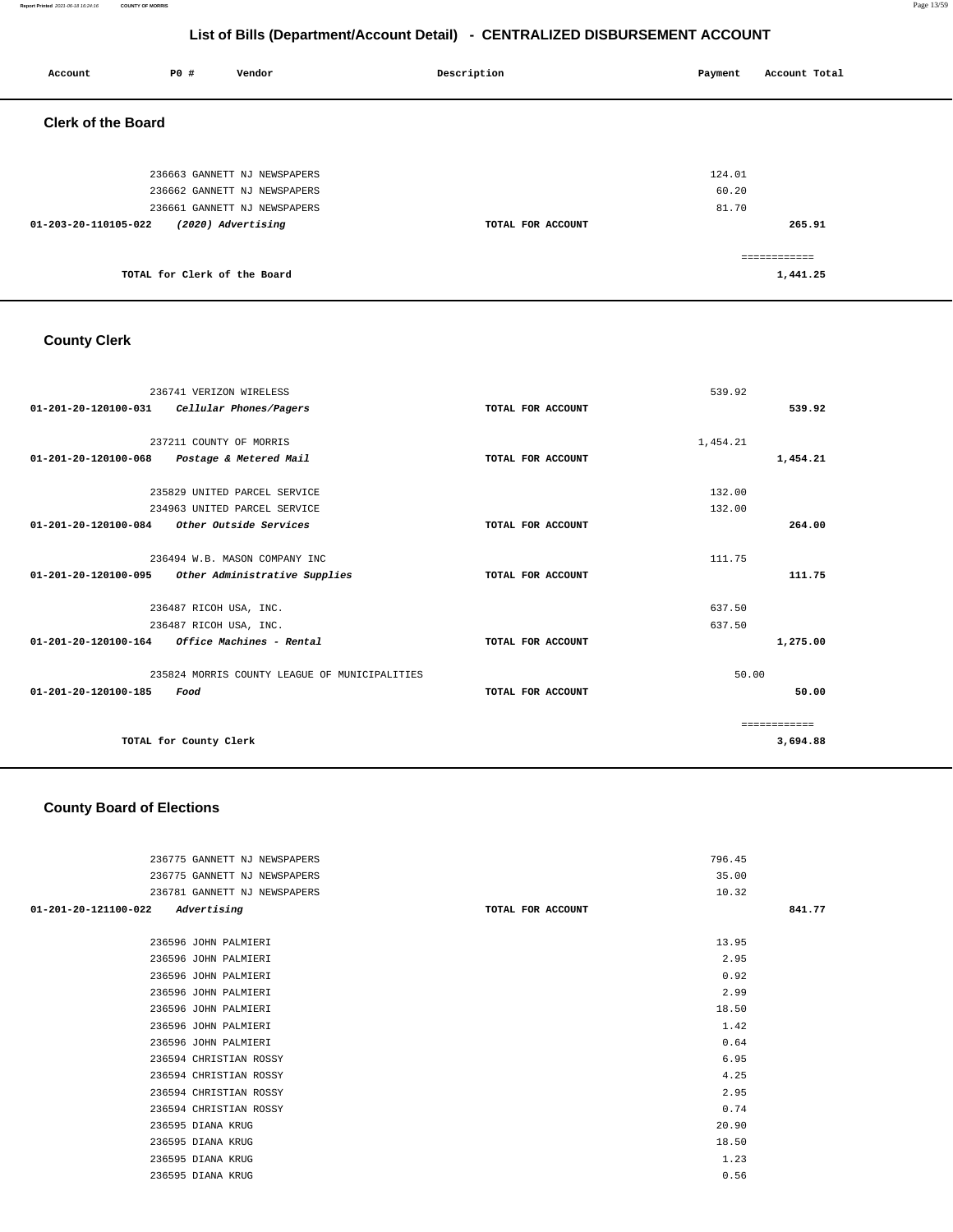| Account | PO# | Vendor | Description | Payment | Account Total |
|---------|-----|--------|-------------|---------|---------------|
|         |     |        |             |         |               |

# **County Board of Elections**

|                                       | TOTAL for County Board of Elections                                                |                   |              | ============<br>3,668.11 |
|---------------------------------------|------------------------------------------------------------------------------------|-------------------|--------------|--------------------------|
|                                       |                                                                                    |                   |              |                          |
|                                       | 229279 DOMINION VOTING SYSTEMS INC<br>01-203-20-121100-096 (2020) Election Officer | TOTAL FOR ACCOUNT | 2,000.00     | 2,000.00                 |
| 01-201-20-121100-096 Election Officer |                                                                                    | TOTAL FOR ACCOUNT |              | 300.00                   |
|                                       | 236863 GREGORY C BROWN                                                             |                   | 300.00       |                          |
|                                       | 01-201-20-121100-068 Postage & Metered Mail                                        | TOTAL FOR ACCOUNT |              | 64.80                    |
|                                       | 237211 COUNTY OF MORRIS                                                            |                   | 64.80        |                          |
|                                       | 236045 W.B. MASON COMPANY INC<br>01-201-20-121100-058 Office Supplies & Stationery | TOTAL FOR ACCOUNT | 160.55       | 160.55                   |
|                                       | 01-201-20-121100-039 Education Schools & Training                                  | TOTAL FOR ACCOUNT |              | 300.99                   |
|                                       | 236779 ROBERT J. KENNEDY                                                           |                   | 3.88         |                          |
|                                       | 236779 ROBERT J. KENNEDY                                                           |                   | 15.50        |                          |
|                                       | 236779 ROBERT J. KENNEDY                                                           |                   | 16.00        |                          |
|                                       | 236779 ROBERT J. KENNEDY                                                           |                   | 15.00        |                          |
|                                       | 236779 ROBERT J. KENNEDY                                                           |                   | 12.00        |                          |
|                                       | 236597 CYNTHIA P IPPOLITO                                                          |                   | 0.57         |                          |
|                                       | 236597 CYNTHIA P IPPOLITO                                                          |                   | 1.26         |                          |
|                                       | 236597 CYNTHIA P IPPOLITO                                                          |                   | 19.00        |                          |
|                                       | 236597 CYNTHIA P IPPOLITO                                                          |                   | 15.94        |                          |
|                                       | 236597 CYNTHIA P IPPOLITO                                                          |                   | 14.87        |                          |
|                                       | 236598 MELISSA CHELSEA POLK                                                        |                   | 17.92        |                          |
|                                       | 236598 MELISSA CHELSEA POLK                                                        |                   | 0.97         |                          |
|                                       | 236598 MELISSA CHELSEA POLK                                                        |                   | 2.69         |                          |
|                                       | 236598 MELISSA CHELSEA POLK<br>236598 MELISSA CHELSEA POLK                         |                   | 8.99<br>2.99 |                          |
|                                       | 236599 ROBERT J. KENNEDY                                                           |                   | 0.57         |                          |
|                                       | 236599 ROBERT J. KENNEDY                                                           |                   | 1.26         |                          |
|                                       | 236599 ROBERT J. KENNEDY                                                           |                   | 16.00        |                          |
|                                       | 236599 ROBERT J. KENNEDY                                                           |                   | 2.99         |                          |
|                                       | 236599 ROBERT J. KENNEDY                                                           |                   | 1.19         |                          |
|                                       | 236599 ROBERT J. KENNEDY                                                           |                   | 2.95         |                          |
|                                       | 236599 ROBERT J. KENNEDY                                                           |                   | 14.95        |                          |
|                                       | 236599 ROBERT J. KENNEDY                                                           |                   | 1.00         |                          |
|                                       | 236599 ROBERT J. KENNEDY                                                           |                   | 12.10        |                          |
|                                       | 236599 ROBERT J. KENNEDY                                                           |                   | 2.95         |                          |

# **Superintendent of Elections**

| 236879 GANNETT NJ NEWSPAPERS        |                   | 49.88  |       |
|-------------------------------------|-------------------|--------|-------|
| 236879 GANNETT NJ NEWSPAPERS        |                   | 35.00  |       |
| Advertising<br>01-201-20-121105-022 | TOTAL FOR ACCOUNT |        | 84.88 |
|                                     |                   |        |       |
| 236777 DALE KRAMER                  |                   | 62.31  |       |
| 236813 CHANTAL BOUCHER              |                   | 6.00   |       |
| 236813 CHANTAL BOUCHER              |                   | 3.50   |       |
| 236813 CHANTAL BOUCHER              |                   | 7.00   |       |
| 236813 CHANTAL BOUCHER              |                   | 1.09   |       |
| 236813 CHANTAL BOUCHER              |                   | 7.00   |       |
| 236813 CHANTAL BOUCHER              |                   | 7.00   |       |
| 236813 CHANTAL BOUCHER              |                   | 0.92   |       |
| 236790 MARILYN ROSSY                |                   | 137.60 |       |
| 236790 MARILYN ROSSY                |                   | 14.78  |       |
| 236790 MARILYN ROSSY                |                   | 28.80  |       |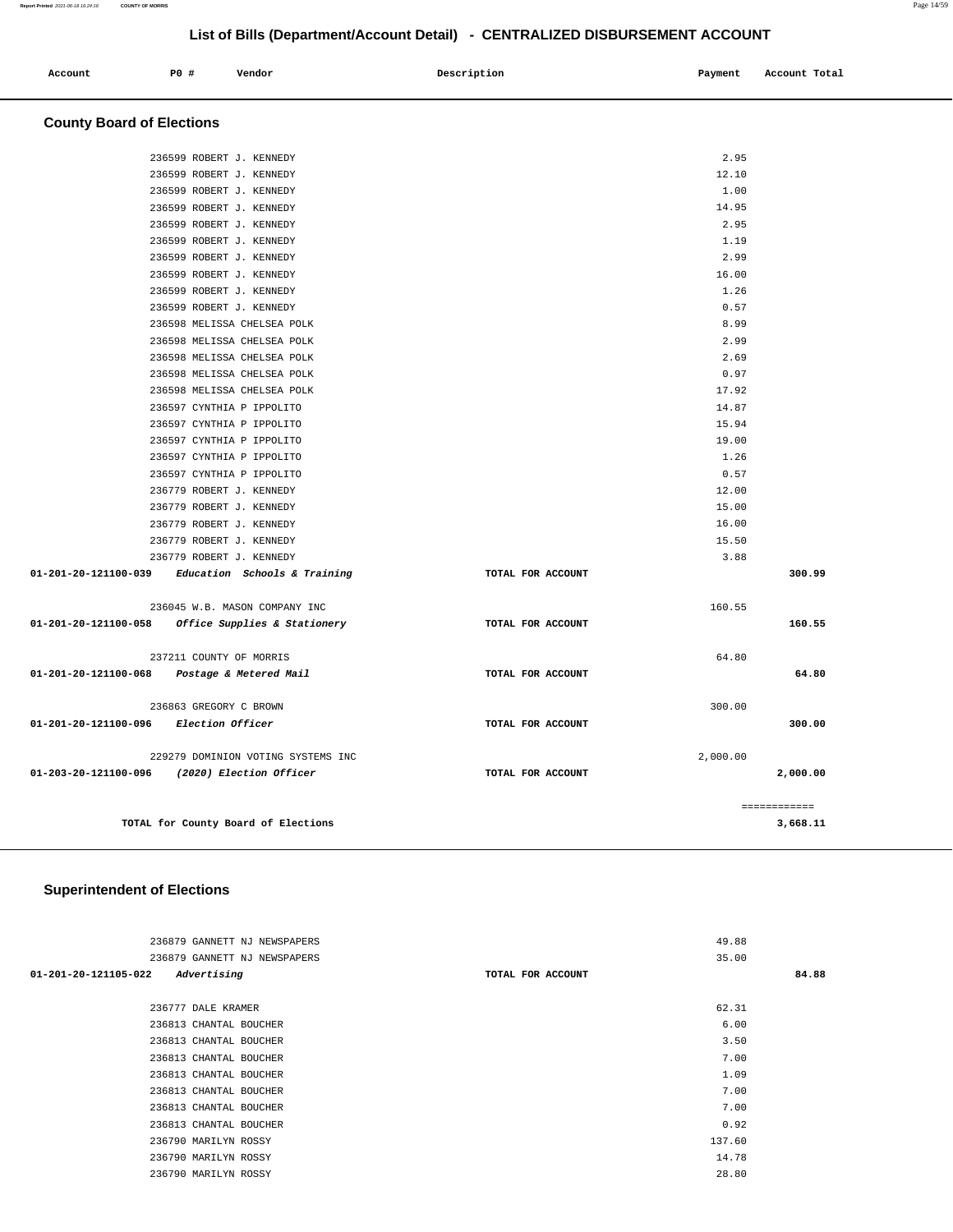| a. |  |
|----|--|
|    |  |

| Account                            | P0 #                    | Vendor                                | Description       | Payment | Account Total |
|------------------------------------|-------------------------|---------------------------------------|-------------------|---------|---------------|
| <b>Superintendent of Elections</b> |                         |                                       |                   |         |               |
|                                    |                         | 236874 THE GODFATHER OF MORRISTOWN    |                   | 571.65  |               |
|                                    |                         | 236874 THE GODFATHER OF MORRISTOWN    |                   | 10.00   |               |
|                                    |                         | 236869 LONGFELLOWS SANDWICH DELI      |                   | 248.75  |               |
|                                    |                         | 236869 LONGFELLOWS SANDWICH DELI      |                   | 10.00   |               |
| 01-201-20-121105-057               |                         | National Voter Registration           | TOTAL FOR ACCOUNT |         | 1,116.40      |
|                                    |                         | 235504 W.B. MASON COMPANY INC         |                   | 611.66  |               |
| 01-201-20-121105-058               |                         | Office Supplies & Stationery          | TOTAL FOR ACCOUNT |         | 611.66        |
|                                    | 237211 COUNTY OF MORRIS |                                       |                   | 932.53  |               |
| 01-201-20-121105-068               |                         | Postage & Metered Mail                | TOTAL FOR ACCOUNT |         | 932.53        |
|                                    |                         | 236603 W.B. MASON COMPANY INC         |                   | 0.95    |               |
| 01-201-20-121105-095               |                         | Other Administrative Supplies         | TOTAL FOR ACCOUNT |         | 0.95          |
|                                    | 236600 JAVIER CHAPARRO  |                                       |                   | 19.19   |               |
|                                    | 236600 JAVIER CHAPARRO  |                                       |                   | 15.11   |               |
|                                    | 236600 JAVIER CHAPARRO  |                                       |                   | 15.95   |               |
|                                    | 236600 JAVIER CHAPARRO  |                                       |                   | 18.42   |               |
|                                    | 236601 WILSON TORRES    |                                       |                   | 17.01   |               |
|                                    | 236601 WILSON TORRES    |                                       |                   | 18.97   |               |
|                                    | 236601 WILSON TORRES    |                                       |                   | 19.94   |               |
|                                    | 236601 WILSON TORRES    |                                       |                   | 17.04   |               |
|                                    | 236602 JOSE M FIGUEROA  |                                       |                   | 18.61   |               |
|                                    | 236602 JOSE M FIGUEROA  |                                       |                   | 18.94   |               |
|                                    | 236602 JOSE M FIGUEROA  |                                       |                   | 18.40   |               |
| 01-201-20-121105-104               |                         | Electronic Voting Machine             | TOTAL FOR ACCOUNT |         | 197.58        |
|                                    |                         |                                       |                   |         | ============  |
|                                    |                         | TOTAL for Superintendent of Elections |                   |         | 2,944.00      |

# **County Elections (Cty Clerk)**

|                      | 234961 NJ ADVANCE MEDIA        |                   | 1,753.20 |
|----------------------|--------------------------------|-------------------|----------|
| 01-201-20-121110-022 | Advertising                    | TOTAL FOR ACCOUNT | 1,753.20 |
|                      |                                |                   |          |
|                      | 236511 SUSAN JAEGER            |                   | 100.00   |
|                      | 236510 FARAH HILAL             |                   | 100.00   |
|                      | 236509 EVELYN JENKINS          |                   | 100.00   |
|                      | 236508 BAHRI COKLAR            |                   | 100.00   |
|                      | 236507 BRUCE DUBOWSKY          |                   | 100.00   |
|                      | 236506 LARRY KAUFMAN           |                   | 100.00   |
|                      | 236505 THERESA SAMARTIN-DUCEY  |                   | 100.00   |
|                      | 236504 DAVID G MORAN           |                   | 100.00   |
|                      | 236503 BONNIE A. KOENEN        |                   | 100.00   |
|                      | 236502 MICHAEL PUZIO           |                   | 100.00   |
|                      | 236501 TAGE HILAL              |                   | 100.00   |
|                      | 236500 GAETANA GENCARELLI      |                   | 100.00   |
|                      | 236498 BRANDEN GWYN            |                   | 100.00   |
|                      | 236499 CHRISTOPHER A. CANARELI |                   | 100.00   |
|                      | 236497 DREW PAOLELLA           |                   | 100.00   |
|                      | 236496 ILHAN COKLAR            |                   | 100.00   |
|                      | 236495 JAMES R MAY             |                   | 100.00   |
|                      | 236528 TONI SINNER             |                   | 125.00   |
|                      | 236527 TARA SANTA              |                   | 125.00   |
|                      | 236512 CHRISTINE CORCORAN      |                   | 100.00   |
|                      | 236513 PATRICK O'DONNELL       |                   | 100.00   |
|                      | 236514 DANIEL ANELLO           |                   | 100.00   |
|                      | 236515 SUSAN DOWNS             |                   | 100.00   |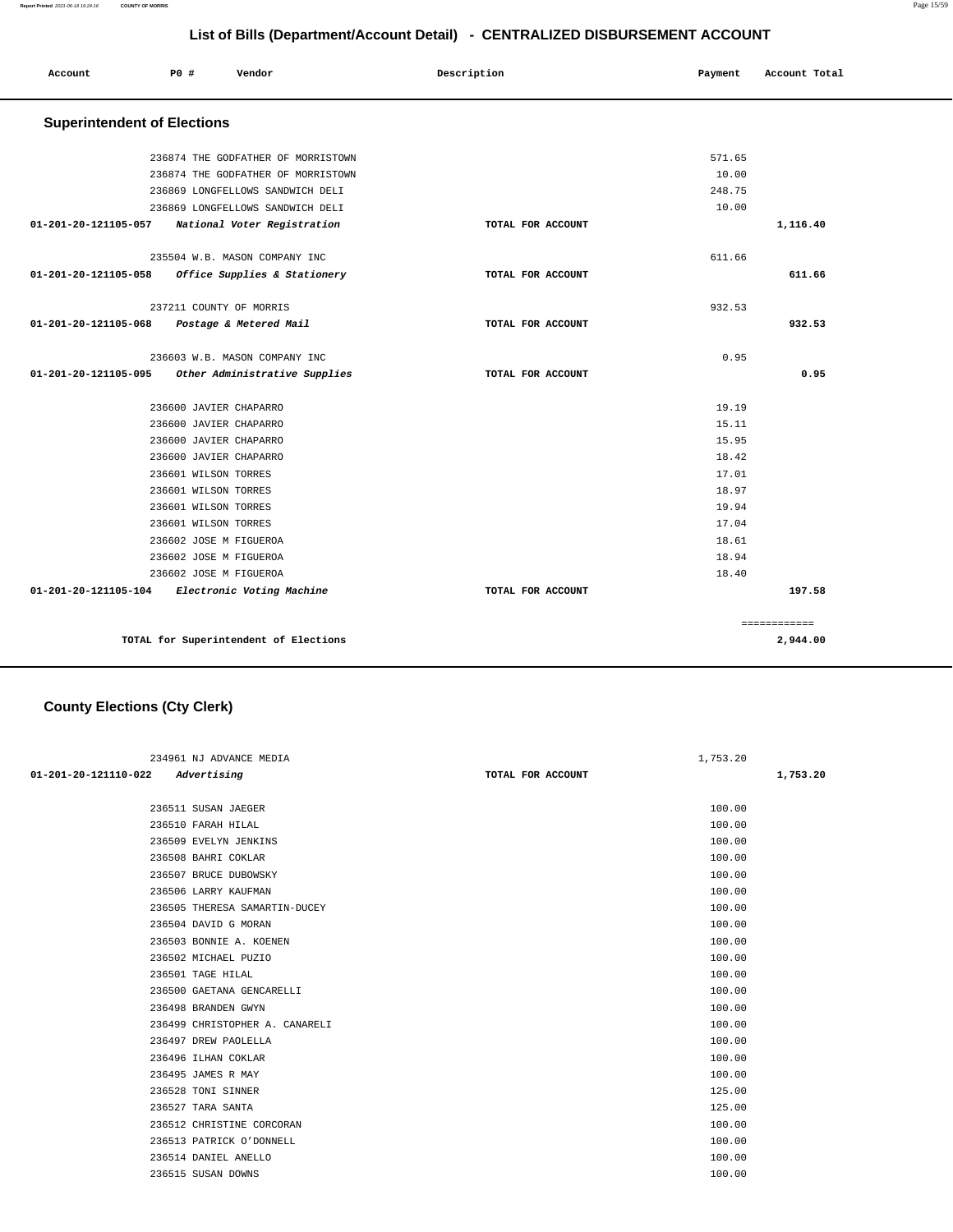|                                             | List of Dilis (DepartmentAccount Detail) - CENTRALIZED DISDORSEMENT ACCOUNT |                      |                                    |                   |         |               |
|---------------------------------------------|-----------------------------------------------------------------------------|----------------------|------------------------------------|-------------------|---------|---------------|
| Account                                     | <b>PO #</b>                                                                 |                      | Vendor                             | Description       | Payment | Account Total |
| <b>County Elections (Cty Clerk)</b>         |                                                                             |                      |                                    |                   |         |               |
|                                             |                                                                             | 236516 LEE BICZAK    |                                    |                   | 100.00  |               |
|                                             |                                                                             |                      | 236517 JACQUELINE ARBOLINO         |                   | 100.00  |               |
|                                             |                                                                             | 236518 JAYSON KOHUT  |                                    |                   | 200.00  |               |
|                                             |                                                                             | 236519 JAMES SWEENEY |                                    |                   | 100.00  |               |
|                                             |                                                                             |                      | 236520 IBRAHIM COKLAR              |                   | 100.00  |               |
|                                             |                                                                             |                      | 236521 DANIELLE PAOLELLA           |                   | 100.00  |               |
|                                             |                                                                             | 236522 MICHELE PUZIO |                                    |                   | 100.00  |               |
|                                             |                                                                             |                      | 236523 MATTHEW JENKINS             |                   | 100.00  |               |
|                                             |                                                                             | 236524 LINDA ALVEN   |                                    |                   | 100.00  |               |
|                                             |                                                                             | 236529 IRFAN COKLAR  |                                    |                   | 100.00  |               |
|                                             |                                                                             | 236525 CHRISTA SMITH |                                    |                   | 100.00  |               |
| 01-201-20-121110-030                        |                                                                             | Cartage              |                                    | TOTAL FOR ACCOUNT |         | 3,550.00      |
|                                             |                                                                             |                      | 237211 COUNTY OF MORRIS            |                   | 178.35  |               |
| 01-201-20-121110-068 Postage & Metered Mail |                                                                             |                      |                                    | TOTAL FOR ACCOUNT |         | 178.35        |
|                                             |                                                                             |                      | 236917 THE GODFATHER OF MORRISTOWN |                   | 298.00  |               |
| 01-201-20-121110-185                        | Food                                                                        |                      |                                    | TOTAL FOR ACCOUNT |         | 298.00        |
|                                             |                                                                             |                      | 234540 PURCHASE POWER              |                   | 546.42  |               |
|                                             |                                                                             |                      | 235433 PURCHASE POWER              |                   | 516.42  |               |
| 01-201-20-121110-259                        |                                                                             | Equipment Rental     |                                    | TOTAL FOR ACCOUNT |         | 1,062.84      |
|                                             |                                                                             |                      |                                    |                   |         | ============  |

**TOTAL for County Elections (Cty Clerk)** 

 **County Treasurer** 

| 237211 COUNTY OF MORRIS<br>Postage & Metered Mail<br>01-201-20-130100-068        | TOTAL FOR ACCOUNT | 195.86<br>195.86 |
|----------------------------------------------------------------------------------|-------------------|------------------|
| 235971 NJ STATE LEAGUE OF<br>Publication & Subscriptions<br>01-201-20-130100-070 | TOTAL FOR ACCOUNT | 160.00<br>160.00 |
| TOTAL for County Treasurer                                                       |                   | 355.86           |

# **Purchasing Division**

| 237211 COUNTY OF MORRIS<br>Postage & Metered Mail<br>01-201-20-130105-068            | TOTAL FOR ACCOUNT | 545.63<br>545.63 |
|--------------------------------------------------------------------------------------|-------------------|------------------|
| 232676 RUTGERS, THE STATE UNIVERSITY OF NJ<br>01-201-20-130105-082<br>Travel Expense | TOTAL FOR ACCOUNT | 236.00<br>236.00 |
| TOTAL for Purchasing Division                                                        |                   | 781.63           |

### **Office Services**

**6,842.39**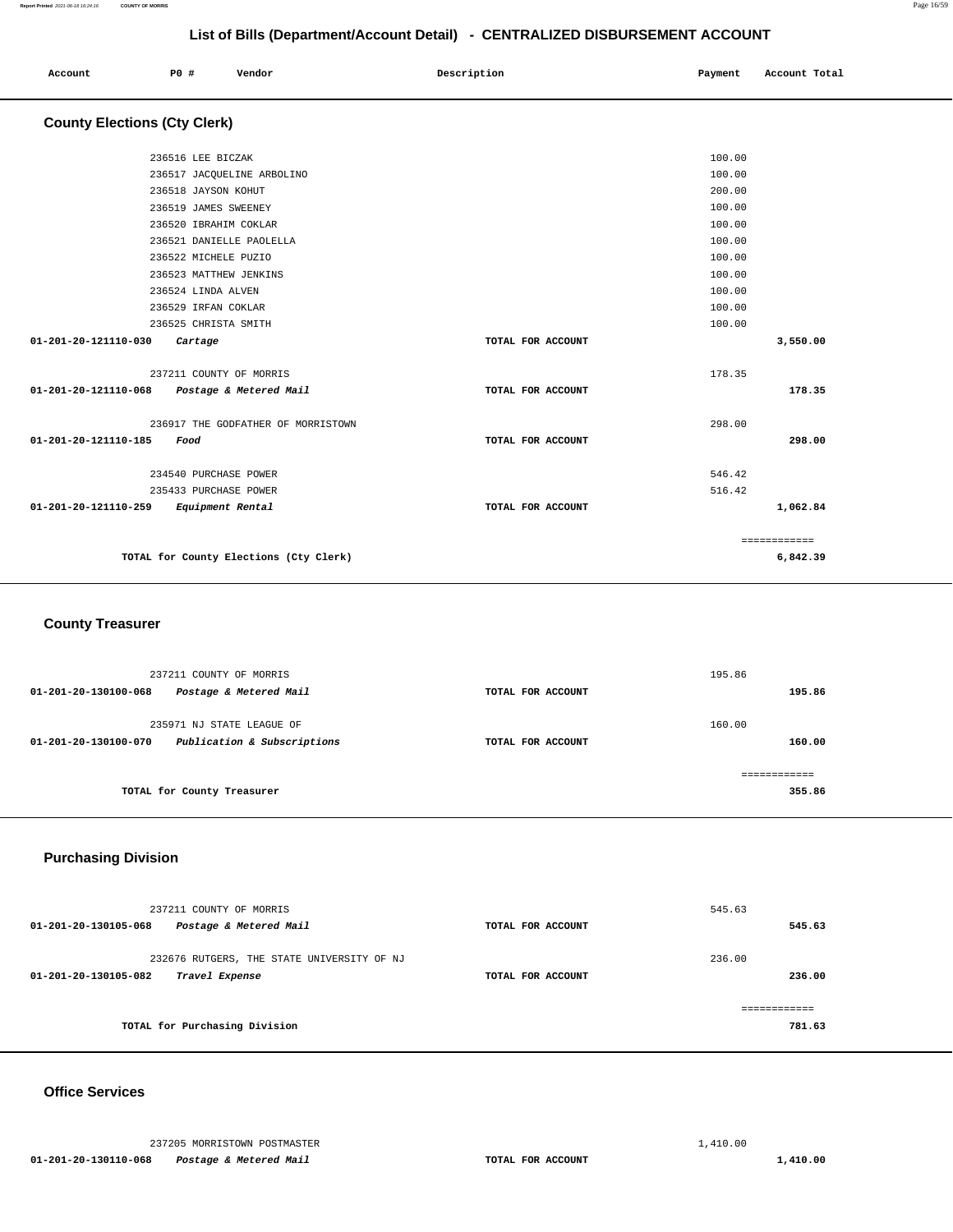#### **Report Printed** 2021-06-18 16:24:16 **COUNTY OF MORRIS** Page 17/59

# **List of Bills (Department/Account Detail) - CENTRALIZED DISBURSEMENT ACCOUNT**

| Account                | P0 #                      | Vendor | Description | Payment | Account Total |
|------------------------|---------------------------|--------|-------------|---------|---------------|
| <b>Office Services</b> |                           |        |             |         |               |
|                        |                           |        |             |         | ============  |
|                        | TOTAL for Office Services |        |             |         | 1,410.00      |

### **Information Technology Div**

| 235918 HEWLETT PACKARD ENTERPRISE COMPANY                      |                   | 6,736.32  |              |
|----------------------------------------------------------------|-------------------|-----------|--------------|
| 235918 HEWLETT PACKARD ENTERPRISE COMPANY                      |                   | 1,317.12  |              |
| $01 - 201 - 20 - 140100 - 044$<br>Equipment Service Agreements | TOTAL FOR ACCOUNT |           | 8,053.44     |
| 236376 ALTERNATIVE MICROGRAPHICS INC                           |                   | 4,027.39  |              |
| 01-201-20-140100-054<br>Microfilming                           | TOTAL FOR ACCOUNT |           | 4,027.39     |
|                                                                |                   |           |              |
| 235436 W.B. MASON COMPANY INC                                  |                   | 142.87    |              |
| 235436 W.B. MASON COMPANY INC                                  |                   | 54.00     |              |
| 235436 W.B. MASON COMPANY INC                                  |                   | 8.85      |              |
| 235436 W.B. MASON COMPANY INC                                  |                   | 11.52     |              |
| 235436 W.B. MASON COMPANY INC                                  |                   | 12.48     |              |
| $01 - 201 - 20 - 140100 - 058$<br>Office Supplies & Stationery | TOTAL FOR ACCOUNT |           | 229.72       |
|                                                                |                   |           |              |
| 235948 SHI INTERNATIONAL CORP                                  |                   | 1,008.05  |              |
| 235948 SHI INTERNATIONAL CORP                                  |                   | 11,815.00 |              |
| 235948 SHI INTERNATIONAL CORP                                  |                   | 1,995.27  |              |
| 235948 SHI INTERNATIONAL CORP                                  |                   | 4,930,00  |              |
| 235948 SHI INTERNATIONAL CORP                                  |                   | 1,608.00  |              |
| 235933 SHI INTERNATIONAL CORP                                  |                   | 1,771.45  |              |
| 235933 SHI INTERNATIONAL CORP                                  |                   | 4,069.45  |              |
| 235933 SHI INTERNATIONAL CORP                                  |                   | 2,988.00  |              |
| 235314 SHI INTERNATIONAL CORP                                  |                   | 607.32    |              |
| 235312 SHI INTERNATIONAL CORP                                  |                   | 865.00    |              |
| 235313 SHI INTERNATIONAL CORP                                  |                   | 1,217.00  |              |
| 235313 SHI INTERNATIONAL CORP                                  |                   | 1,537.00  |              |
| 235315 SHI INTERNATIONAL CORP                                  |                   | 2,092.00  |              |
| 01-201-20-140100-078<br>Software Maintenance                   | TOTAL FOR ACCOUNT |           | 36,503.54    |
| 235349 KEYBOARD CONSULTANTS INC                                |                   | 125.00    |              |
| $01 - 201 - 20 - 140100 - 084$<br>Other Outside Services       | TOTAL FOR ACCOUNT |           | 125.00       |
|                                                                |                   |           | ============ |
| TOTAL for Information Technology Div                           |                   |           | 48,939.09    |

#### **County Board of Taxation**

| 237211 COUNTY OF MORRIS                        |                   | 139.60 |
|------------------------------------------------|-------------------|--------|
| 01-201-20-150100-068<br>Postage & Metered Mail | TOTAL FOR ACCOUNT | 139.60 |
|                                                |                   |        |
|                                                |                   |        |
| TOTAL for County Board of Taxation             |                   | 139.60 |
|                                                |                   |        |

### **County Counsel**

235622 THOMSON REUTER-WEST 235621 THOMSON REUTER-WEST

**01-201-20-155100-050 Law Books TOTAL FOR ACCOUNT** 

884.34 566.63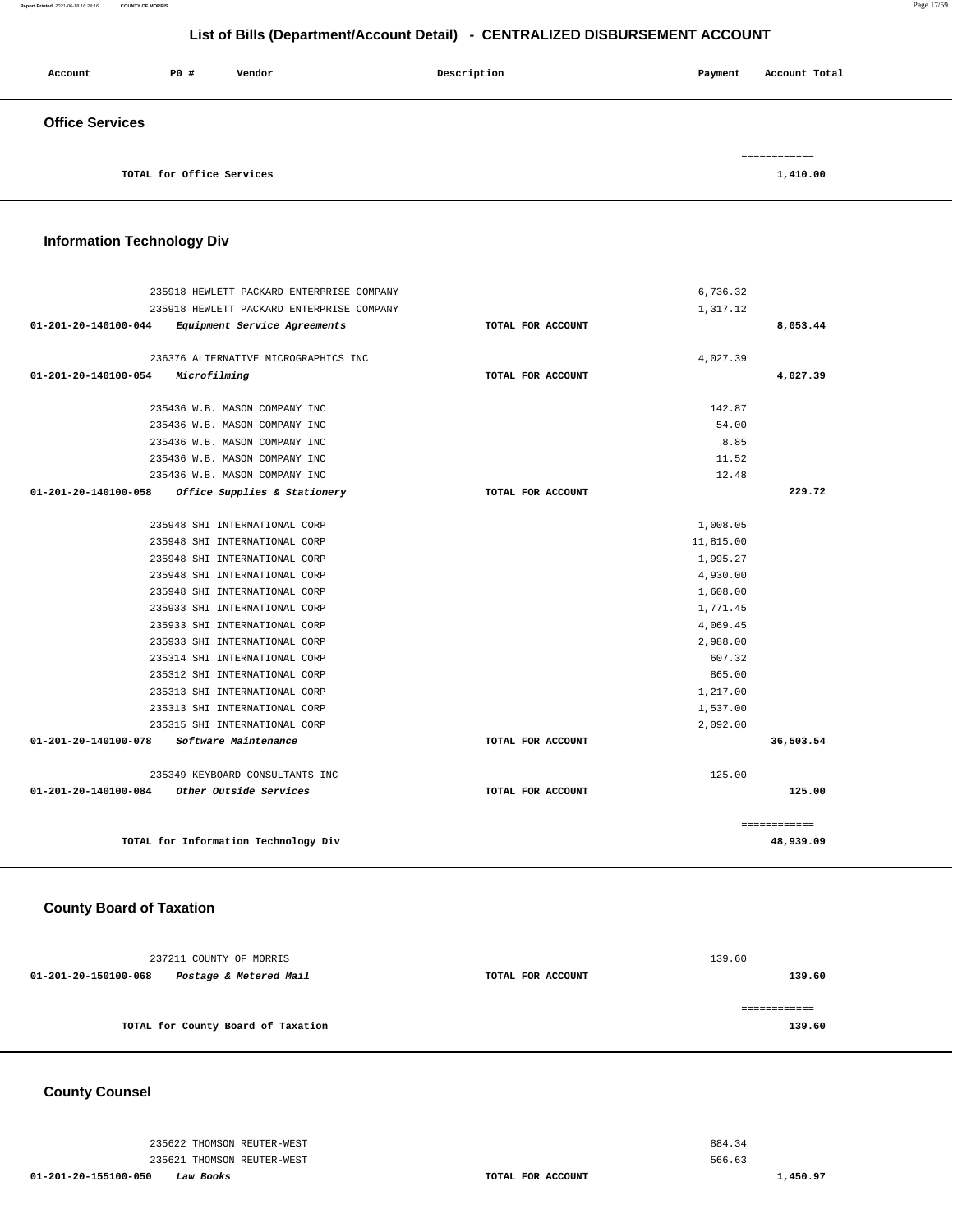#### **Report Printed** 2021-06-18 16:24:16 **COUNTY OF MORRIS** Page 18/59

# **List of Bills (Department/Account Detail) - CENTRALIZED DISBURSEMENT ACCOUNT**

| Account               | P0 #                     | Vendor                                            | Description       | Payment | Account Total            |
|-----------------------|--------------------------|---------------------------------------------------|-------------------|---------|--------------------------|
| <b>County Counsel</b> |                          |                                                   |                   |         |                          |
| 01-201-20-155100-068  |                          | 237211 COUNTY OF MORRIS<br>Postage & Metered Mail | TOTAL FOR ACCOUNT | 2.11    | 2.11                     |
|                       | TOTAL for County Counsel |                                                   |                   |         | ============<br>1,453.08 |

# **County Surrogate**

| 236474 TELESEARCH INC<br>Outside Salaries & Wages<br>01-201-20-160100-016 | TOTAL FOR ACCOUNT | 1,976.20<br>1,976.20      |
|---------------------------------------------------------------------------|-------------------|---------------------------|
| 237211 COUNTY OF MORRIS<br>Postage & Metered Mail<br>01-201-20-160100-068 | TOTAL FOR ACCOUNT | 702.87<br>702.87          |
| 236670 RICOH USA, INC.                                                    |                   | 964.53                    |
| Office Machines - Rental<br>01-201-20-160100-164                          | TOTAL FOR ACCOUNT | 964.53                    |
| 236733 NISIVOCCIA, LLP<br>01-203-20-160100-024<br>(2020) Audit            | TOTAL FOR ACCOUNT | 8,601.00<br>8,601.00      |
| TOTAL for County Surrogate                                                |                   | ============<br>12,244.60 |

# **Engineering**

| 236795 W.B. MASON COMPANY INC                        |                   | 439.95 |              |
|------------------------------------------------------|-------------------|--------|--------------|
| 236710 W.B. MASON COMPANY INC                        |                   | 0.95   |              |
| 01-201-20-165100-058<br>Office Supplies & Stationery | TOTAL FOR ACCOUNT |        | 440.90       |
|                                                      |                   |        |              |
| 237211 COUNTY OF MORRIS                              |                   | 1.02   |              |
| 237211 COUNTY OF MORRIS                              |                   | 50.97  |              |
| 237211 COUNTY OF MORRIS                              |                   | 15.21  |              |
| 01-201-20-165100-068 Postage & Metered Mail          | TOTAL FOR ACCOUNT |        | 67.20        |
| 235976 R.S. KNAPP CO. INC.                           |                   | 199.80 |              |
| 235976 R.S. KNAPP CO. INC.                           |                   | 8.00   |              |
| 235976 R.S. KNAPP CO. INC.                           |                   | 22.20  |              |
| 235976 R.S. KNAPP CO. INC.                           |                   | 10.27  |              |
| 01-201-20-165100-069<br>Printing                     | TOTAL FOR ACCOUNT |        | 240.27       |
| 237016 RICHARD JOHNSON                               |                   | 10.19  |              |
| 237016 RICHARD JOHNSON                               |                   | 7.53   |              |
| 237016 RICHARD JOHNSON                               |                   | 7.53   |              |
| 237016 RICHARD JOHNSON                               |                   | 7.53   |              |
| 237016 RICHARD JOHNSON                               |                   | 8.54   |              |
| 01-201-20-165100-082<br>Travel Expense               | TOTAL FOR ACCOUNT |        | 41.32        |
| 231655 R.S. KNAPP CO. INC.                           |                   | 128.16 |              |
| 01-201-20-165100-258<br>Equipment                    | TOTAL FOR ACCOUNT |        | 128.16       |
|                                                      |                   |        | ============ |
| TOTAL for Engineering                                |                   |        | 917.85       |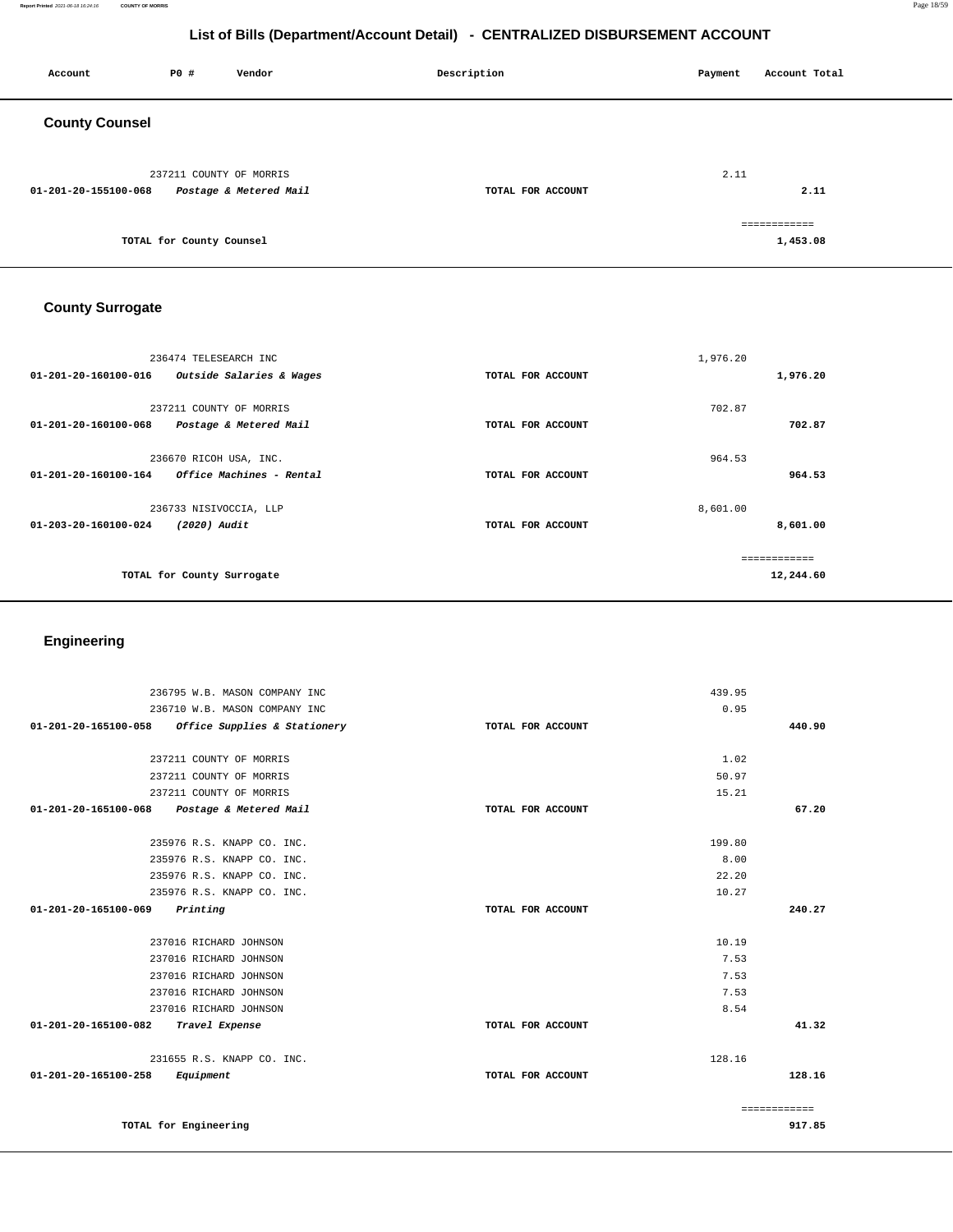#### **Report Printed** 2021-06-18 16:24:16 **COUNTY OF MORRIS** Page 19/59

# **List of Bills (Department/Account Detail) - CENTRALIZED DISBURSEMENT ACCOUNT**

| Account                    | P0 #<br>Vendor                                                          | Description       | Payment | Account Total          |
|----------------------------|-------------------------------------------------------------------------|-------------------|---------|------------------------|
| <b>Heritage Commission</b> |                                                                         |                   |         |                        |
| 01-201-20-175100-058       | 236679 W.B. MASON COMPANY INC<br>Office Supplies & Stationery           | TOTAL FOR ACCOUNT | 0.95    | 0.95                   |
| 01-201-20-175100-068       | 237211 COUNTY OF MORRIS<br>Postage & Metered Mail                       | TOTAL FOR ACCOUNT | 294.73  | 294.73                 |
| 01-201-20-175100-079       | 236229 W.B. MASON COMPANY INC<br>Special Projects                       | TOTAL FOR ACCOUNT | 117.84  | 117.84                 |
|                            | 236751 RICOH USA, INC.<br>01-201-20-175100-164 Office Machines - Rental | TOTAL FOR ACCOUNT | 537.60  | 537.60                 |
|                            | TOTAL for Heritage Commission                                           |                   |         | ============<br>951.12 |

### **Planning Board**

| 236818 MICHAEL DIGIULIO                              |                   | 329.00   |              |
|------------------------------------------------------|-------------------|----------|--------------|
| 01-201-20-180100-023<br>Associations and Memberships | TOTAL FOR ACCOUNT |          | 329.00       |
|                                                      |                   |          |              |
| 235303 AMERICAN PLANNING ASSOCIATION                 |                   | 200.00   |              |
| 235303 AMERICAN PLANNING ASSOCIATION                 |                   | 200.00   |              |
| 235303 AMERICAN PLANNING ASSOCIATION                 |                   | 200.00   |              |
| 235303 AMERICAN PLANNING ASSOCIATION                 |                   | 200.00   |              |
| 235303 AMERICAN PLANNING ASSOCIATION                 |                   | 250.00   |              |
| 236818 MICHAEL DIGIULIO                              |                   | 275.00   |              |
| 01-201-20-180100-039<br>Education Schools & Training | TOTAL FOR ACCOUNT |          | 1,325.00     |
|                                                      |                   |          |              |
| 236070 HELRICK'S INC                                 |                   | 83.00    |              |
| 236014 W.B. MASON COMPANY INC                        |                   | 19.99    |              |
| Office Supplies & Stationery<br>01-201-20-180100-058 | TOTAL FOR ACCOUNT |          | 102.99       |
|                                                      |                   |          |              |
| 237211 COUNTY OF MORRIS                              |                   | 19.59    |              |
| 01-201-20-180100-068<br>Postage & Metered Mail       | TOTAL FOR ACCOUNT |          | 19.59        |
|                                                      |                   |          |              |
| 236442 RICOH USA, INC.                               |                   | 1,106.61 |              |
| 236442 RICOH USA, INC.                               |                   | 920.68   |              |
| 01-201-20-180100-164<br>Office Machines - Rental     | TOTAL FOR ACCOUNT |          | 2,027.29     |
|                                                      |                   |          |              |
|                                                      |                   |          | ============ |
| TOTAL for Planning Board                             |                   |          | 3,803.87     |
|                                                      |                   |          |              |

#### **County Weights & Measures**

| 236741 VERIZON WIRELESS                                        |                   | 459.15 |        |
|----------------------------------------------------------------|-------------------|--------|--------|
| $01 - 201 - 22 - 201100 - 031$<br>Cellular Phones/Pagers       | TOTAL FOR ACCOUNT |        | 459.15 |
| 235477 W.B. MASON COMPANY INC                                  |                   | 769.15 |        |
| Office Supplies & Stationery<br>$01 - 201 - 22 - 201100 - 058$ | TOTAL FOR ACCOUNT |        | 769.15 |
| 234416 DANIEL DRAKE                                            |                   | 274.30 |        |
| 234416 DANIEL DRAKE                                            |                   | 16.49  |        |
| 234416 DANIEL DRAKE                                            |                   | 1.09   |        |
| $01 - 201 - 22 - 201100 - 059$<br>Other General Expenses       | TOTAL FOR ACCOUNT |        | 291.88 |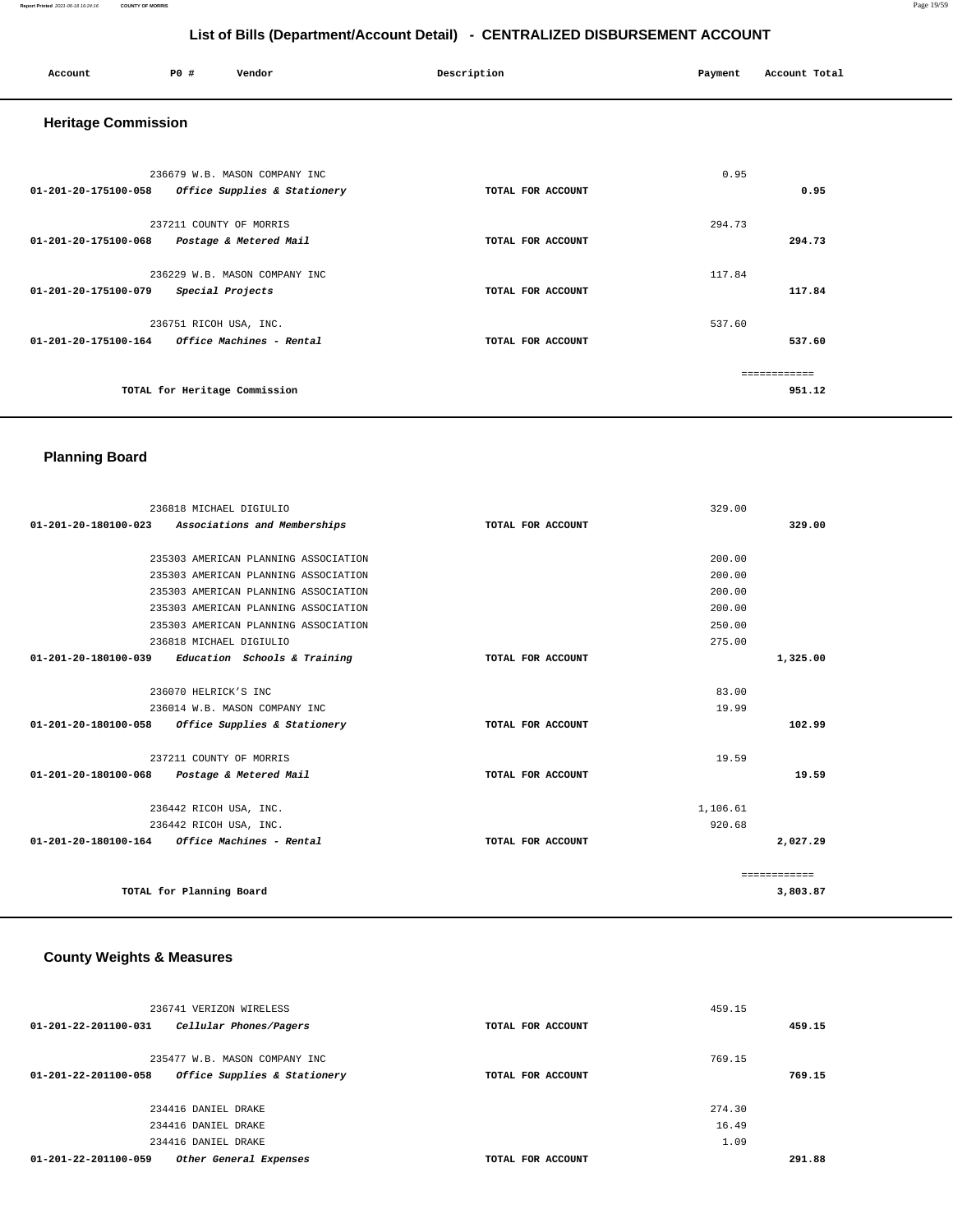| Account                                     | P0 #                     | Vendor                                  | Description       | Payment   | Account Total |
|---------------------------------------------|--------------------------|-----------------------------------------|-------------------|-----------|---------------|
| <b>County Weights &amp; Measures</b>        |                          |                                         |                   |           |               |
|                                             |                          |                                         |                   |           |               |
|                                             | 237211 COUNTY OF MORRIS  |                                         |                   | 33.00     |               |
| $01 - 201 - 22 - 201100 - 068$              |                          | Postage & Metered Mail                  | TOTAL FOR ACCOUNT |           | 33.00         |
|                                             |                          |                                         |                   |           |               |
|                                             | 235845 TELESEARCH INC    |                                         |                   | 680.68    |               |
|                                             |                          | 236205 W.B. MASON COMPANY INC           |                   | 53.64     |               |
|                                             | 236204 MORRIS COUNTY MUA |                                         |                   | 350.00    |               |
|                                             | 236340 TELESEARCH INC    |                                         |                   | 850.85    |               |
|                                             | 236052 TELESEARCH INC    |                                         |                   | 850.85    |               |
| 01-201-22-201100-084 Other Outside Services |                          |                                         | TOTAL FOR ACCOUNT |           | 2,786.02      |
|                                             |                          |                                         |                   |           |               |
|                                             |                          | 237208 NATIONAL FUEL OIL INC.           |                   | 1,353.08  |               |
| 01-201-22-201100-140                        | Gas Purchases            |                                         | TOTAL FOR ACCOUNT |           | 1,353.08      |
|                                             |                          | 236853 DIRECT ENERGY BUSINESS MARKETING |                   | 183.58    |               |
| 01-201-22-201100-141                        | Natural Gas              |                                         | TOTAL FOR ACCOUNT |           | 183.58        |
|                                             |                          |                                         |                   |           |               |
|                                             |                          | 236681 RICOH AMERICAS CORPORATION       |                   | 1,227.09  |               |
| 01-201-22-201100-258                        | Equipment                |                                         | TOTAL FOR ACCOUNT |           | 1,227.09      |
|                                             |                          |                                         |                   |           |               |
|                                             | 237203 COUNTY OF MORRIS  |                                         |                   | 42,059.96 |               |
| 01-201-22-201100-329                        |                          | Hospital Insurance Premiums             | TOTAL FOR ACCOUNT |           | 42,059.96     |
|                                             |                          |                                         |                   |           |               |
|                                             |                          |                                         |                   |           | ============  |
|                                             |                          | TOTAL for County Weights & Measures     |                   |           | 49,162.91     |
|                                             |                          |                                         |                   |           |               |

### **Liability Insurance**

| 237206 MORRIS COUNTY INSURANCE FUND<br>237206 MORRIS COUNTY INSURANCE FUND | 3,433,767.00      | 17,628.00    |
|----------------------------------------------------------------------------|-------------------|--------------|
| Liability Insurance - OE<br>01-201-23-210100-090                           | TOTAL FOR ACCOUNT | 3,451,395.00 |
| TOTAL for Liability Insurance                                              |                   | 3,451,395.00 |

### **Worker Compensation Insurance**

| 237207 COUNTY OF MORRIS                                          |                   | 1,863,220.00 |
|------------------------------------------------------------------|-------------------|--------------|
| 237207 COUNTY OF MORRIS                                          |                   | 18,043.00    |
| Worker Compensation Insurance Expenditur<br>01-201-23-215100-090 | TOTAL FOR ACCOUNT | 1,881,263.00 |
|                                                                  |                   |              |
|                                                                  |                   |              |
| TOTAL for Worker Compensation Insurance                          |                   | 1,881,263.00 |

# **Employee Group Insurance**

| 236318 GREATLAND CORPORATION                                         |                   | 64.00    |
|----------------------------------------------------------------------|-------------------|----------|
| Employee Group Insurance Expenditures<br>01-201-23-220100-090        | TOTAL FOR ACCOUNT | 64.00    |
| 235075 JAMES ABLINE                                                  |                   | 2,747.40 |
| 235299 JACK ROZIK                                                    |                   | 2,313.60 |
| 230802 MARGARET VIOLA                                                |                   | 629.40   |
| (2020) Employee Group Insurance Expenditures<br>01-203-23-220100-090 | TOTAL FOR ACCOUNT | 5,690.40 |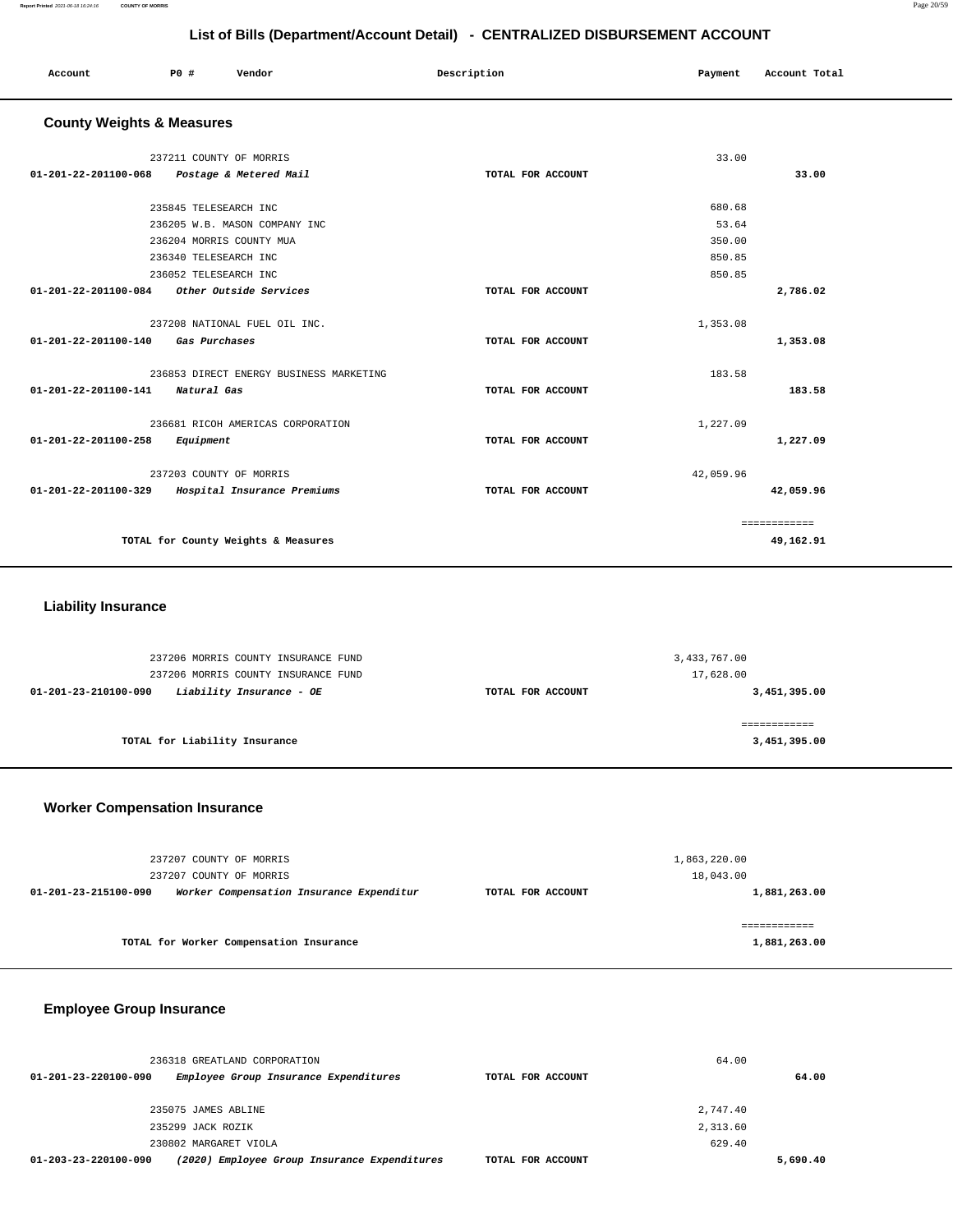**Report Printed** 2021-06-18 16:24:16 **COUNTY OF MORRIS** Page 21/59

# **List of Bills (Department/Account Detail) - CENTRALIZED DISBURSEMENT ACCOUNT**

| Account                         | P0# | Vendor                             | Description | Payment | Account Total |
|---------------------------------|-----|------------------------------------|-------------|---------|---------------|
| <b>Employee Group Insurance</b> |     |                                    |             |         |               |
|                                 |     |                                    |             |         | ============  |
|                                 |     | TOTAL for Employee Group Insurance |             |         | 5,754.40      |

# **Office of Emergency Management**

|                                                | 236741 VERIZON WIRELESS                                 |                   | 236.48   |              |
|------------------------------------------------|---------------------------------------------------------|-------------------|----------|--------------|
|                                                | 236211 VERIZON WIRELESS                                 |                   | 80.04    |              |
| 01-201-25-252100-031    Cellular Phones/Pagers |                                                         | TOTAL FOR ACCOUNT |          | 316.52       |
|                                                | 236689 COFFEE LOVERS COFFEE SERVICE                     |                   | 184.20   |              |
|                                                | 236344 QUENCH USA, INC.                                 |                   | 49.44    |              |
|                                                | 236210 W.B. MASON COMPANY INC                           |                   | 117.80   |              |
|                                                | 01-201-25-252100-058 Office Supplies & Stationery       | TOTAL FOR ACCOUNT |          | 351.44       |
|                                                | 236365 VILLAGE SHOP RITE                                |                   | 389.22   |              |
|                                                | 236206 FIRST PRIORITY EMERGENCY                         |                   | 1,422.50 |              |
|                                                | 236709 DIRECT TV INC                                    |                   | 81.99    |              |
|                                                | 236567 MORRIS COUNTY OVERHEAD DOOR CO                   |                   | 338.70   |              |
| 01-201-25-252100-059 Other General Expenses    |                                                         | TOTAL FOR ACCOUNT |          | 2,232.41     |
|                                                |                                                         |                   |          |              |
|                                                | 237211 COUNTY OF MORRIS                                 |                   | 1.02     |              |
| 01-201-25-252100-068 Postage & Metered Mail    |                                                         | TOTAL FOR ACCOUNT |          | 1.02         |
|                                                | 236366 MAJOR AUTOMOTIVE INSTALLATIONS                   |                   | 80.00    |              |
|                                                | 236182 V.E. RALPH & SON INC.                            |                   | 2,732.80 |              |
|                                                | 236182 V.E. RALPH & SON INC.                            |                   | 147.00   |              |
|                                                | 236182 V.E. RALPH & SON INC.                            |                   | 78.40    |              |
|                                                | 236182 V.E. RALPH & SON INC.                            |                   | 1.12     |              |
|                                                | 236182 V.E. RALPH & SON INC.                            |                   | 24.00    |              |
|                                                | 236182 V.E. RALPH & SON INC.                            |                   | 7.92     |              |
|                                                | 236182 V.E. RALPH & SON INC.                            |                   | 317.80   |              |
|                                                | 236180 V.E. RALPH & SON INC.                            |                   | 1,685.28 |              |
|                                                | 234536 AAA EMERGENCY SUPPLY CO                          |                   | 9,016.15 |              |
|                                                | 234564 V.E. RALPH & SON INC.                            |                   | 4,315.85 |              |
|                                                | 234564 V.E. RALPH & SON INC.                            |                   | 161.00   |              |
|                                                | 234564 V.E. RALPH & SON INC.                            |                   | 1,240.71 |              |
|                                                | 234537 V.E. RALPH & SON INC.                            |                   | 591.50   |              |
|                                                | 234537 V.E. RALPH & SON INC.                            |                   | 96.00    |              |
| 01-201-25-252100-090 Program Expenditures      |                                                         | TOTAL FOR ACCOUNT |          | 20,495.53    |
|                                                | 236338 DM MEDICAL BILLINGS, LLC                         |                   | 4,722.31 |              |
|                                                | 01-201-25-252100-091 Program Expend-Matching Share      | TOTAL FOR ACCOUNT |          | 4,722.31     |
|                                                | 236687 VOIANCE LANGUAGE SERVICES, LLC                   |                   | 25.00    |              |
|                                                | 236295 PREMIER GLOBAL SERVICES                          |                   | 197.29   |              |
| 01-201-25-252100-146                           | Telephone                                               | TOTAL FOR ACCOUNT |          | 222.29       |
|                                                | 236705 RICOH AMERICAS CORPORATION                       |                   | 1,298.26 |              |
|                                                | $01 - 201 - 25 - 252100 - 164$ Office Machines - Rental | TOTAL FOR ACCOUNT |          | 1,298.26     |
|                                                | 236364 RICOH USA, INC.                                  |                   | 170.59   |              |
| 01-203-25-252100-058                           | (2020) Office Supplies & Stationery                     | TOTAL FOR ACCOUNT |          | 170.59       |
|                                                |                                                         |                   |          |              |
|                                                |                                                         |                   |          | ============ |
|                                                | TOTAL for Office of Emergency Management                |                   |          | 29,810.37    |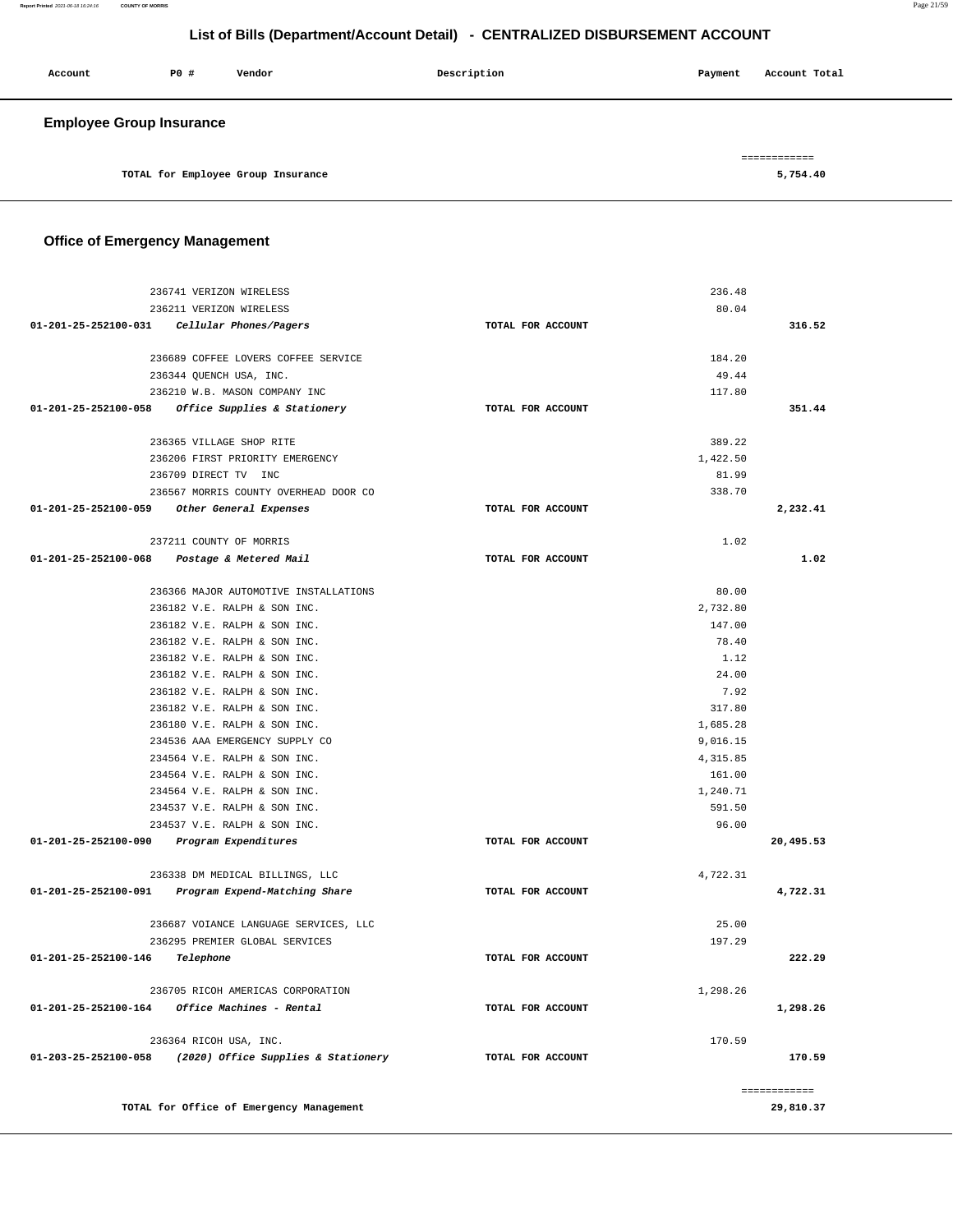#### **Report Printed** 2021-06-18 16:24:16 **COUNTY OF MORRIS** Page 22/59

**List of Bills (Department/Account Detail) - CENTRALIZED DISBURSEMENT ACCOUNT**

| Account | P0# | Vendor | Description | Payment | Account Total |
|---------|-----|--------|-------------|---------|---------------|
|         |     |        |             |         |               |

### **Communications Center**

|                                  | 235822 APCO INTERNATIONAL, INC.               |                   | 439.00    |              |
|----------------------------------|-----------------------------------------------|-------------------|-----------|--------------|
|                                  | 236711 TOWNSHIP OF PARSIPPANY-TROY HILLS      |                   | 199.00    |              |
|                                  | 236169 911 TRAINING INSTITUTE                 |                   | 9,000.00  |              |
|                                  | 236223 NENA                                   |                   | 139.00    |              |
| 01-201-25-252105-039             | Education Schools & Training                  | TOTAL FOR ACCOUNT |           | 9,777.00     |
|                                  |                                               |                   |           |              |
|                                  | 236568 QUENCH USA, INC.                       |                   | 99.00     |              |
| $01 - 201 - 25 - 252105 - 058$   | Office Supplies & Stationery                  | TOTAL FOR ACCOUNT |           | 99.00        |
|                                  | 237211 COUNTY OF MORRIS                       |                   | 1.02      |              |
| $01 - 201 - 25 - 252105 - 068$   | Postage & Metered Mail                        | TOTAL FOR ACCOUNT |           | 1.02         |
|                                  | 234803 CAROUSEL INDUSTRIES                    |                   | 41.047.67 |              |
|                                  | 233379 SHI INTERNATIONAL CORP                 |                   | 8,874.60  |              |
|                                  | 233379 SHI INTERNATIONAL CORP                 |                   | 1,774.80  |              |
| $01 - 201 - 25 - 252105 - 078$   | Software Maintenance                          | TOTAL FOR ACCOUNT |           | 51,697.07    |
|                                  | 236693 VOIANCE LANGUAGE SERVICES, LLC         |                   | 988.94    |              |
| 01-201-25-252105-117             | Interpretor Fees                              | TOTAL FOR ACCOUNT |           | 988.94       |
|                                  | 236339 AMERICAN TOWER CORPORATION             |                   | 2,108.98  |              |
|                                  | 01-201-25-252105-131 County Wide Radio System | TOTAL FOR ACCOUNT |           | 2,108.98     |
|                                  | 236692 BOROUGH OF BUTLER                      |                   | 538.04    |              |
|                                  | 236690 JERSEY CENTRAL POWER & LIGHT           |                   | 435.47    |              |
|                                  | 236690 JERSEY CENTRAL POWER & LIGHT           |                   | 740.99    |              |
|                                  | 236690 JERSEY CENTRAL POWER & LIGHT           |                   | 570.60    |              |
|                                  | 236690 JERSEY CENTRAL POWER & LIGHT           |                   | 489.21    |              |
| 01-201-25-252105-137 Electricity |                                               | TOTAL FOR ACCOUNT |           | 2,774.31     |
|                                  |                                               |                   |           | ============ |
|                                  | TOTAL for Communications Center               |                   |           | 67,446.32    |

### **County Medical Examiner Office**

| 236188 LORA K RAYNER                                     |                   | 1,040.00 |           |
|----------------------------------------------------------|-------------------|----------|-----------|
| $01 - 201 - 25 - 254100 - 036$<br>Contracted Services    | TOTAL FOR ACCOUNT |          | 1,040.00  |
|                                                          |                   |          |           |
| 236688 ILIFF-RUGGIERO FUNERAL HOME INC.                  |                   | 2,800.00 |           |
| 236688 ILIFF-RUGGIERO FUNERAL HOME INC.                  |                   | 4,800.00 |           |
| 236684 NOTO-WYNKOOP FUNERAL HOME                         |                   | 1,666.00 |           |
| 01-201-25-254100-059<br>Other General Expenses           | TOTAL FOR ACCOUNT |          | 9,266.00  |
|                                                          |                   |          |           |
| 237211 COUNTY OF MORRIS                                  |                   | 14.40    |           |
| 01-201-25-254100-068<br>Postage & Metered Mail           | TOTAL FOR ACCOUNT |          | 14.40     |
|                                                          |                   |          |           |
| 236209 NMS LABS                                          |                   | 5,773.00 |           |
| 236209 NMS LABS                                          |                   | 599.00   |           |
| 236209 NMS LABS                                          |                   | 2,318.00 |           |
| 236208 NMS LABS                                          |                   | 6,245.00 |           |
| 236208 NMS LABS                                          |                   | 851.00   |           |
| 236208 NMS LABS                                          |                   | 489.00   |           |
| $01 - 201 - 25 - 254100 - 084$<br>Other Outside Services | TOTAL FOR ACCOUNT |          | 16,275.00 |
|                                                          |                   |          |           |
|                                                          |                   |          |           |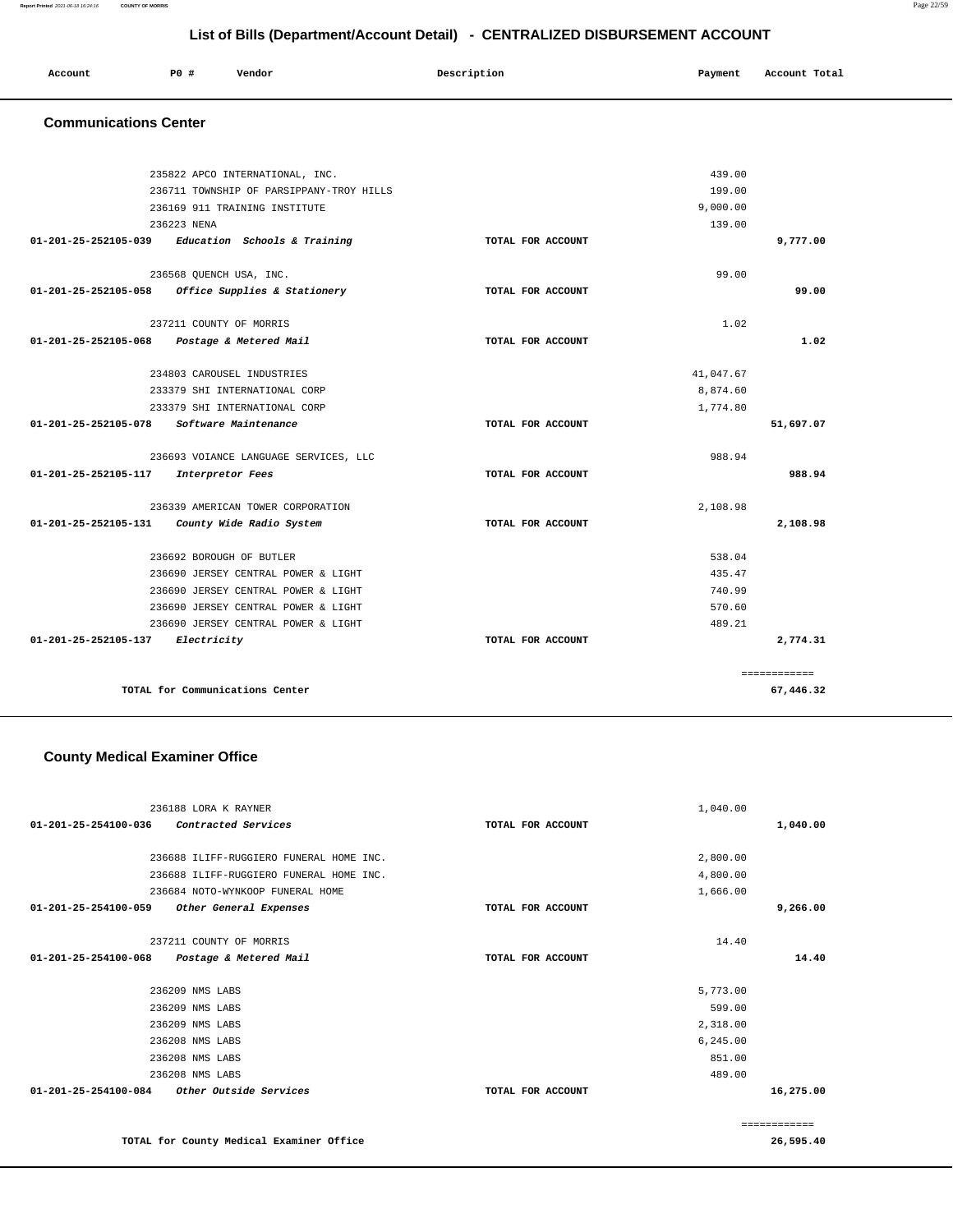#### **Report Printed** 2021-06-18 16:24:16 **COUNTY OF MORRIS** Page 23/59

# **List of Bills (Department/Account Detail) - CENTRALIZED DISBURSEMENT ACCOUNT**

| Account | <b>PO #</b> | Vendor | Description | Payment | Account Total |
|---------|-------------|--------|-------------|---------|---------------|
|         |             |        |             |         |               |

# **County Sheriff's Department**

| 236297 COANJ                                     |                                                                              |                   | 750.00              |              |
|--------------------------------------------------|------------------------------------------------------------------------------|-------------------|---------------------|--------------|
|                                                  | 01-201-25-270100-023 Associations and Memberships                            | TOTAL FOR ACCOUNT |                     | 750.00       |
|                                                  | 236026 PORTER LEE CORPORATION                                                |                   | 136.00              |              |
|                                                  | 236026 PORTER LEE CORPORATION                                                |                   | 10.20               |              |
|                                                  | 01-201-25-270100-047 Identification Equip&Supplies                           | TOTAL FOR ACCOUNT |                     | 146.20       |
|                                                  | 236304 SANCHEZ ENGRAVING LLC                                                 |                   | 445.00              |              |
| 01-201-25-270100-059 Other General Expenses      |                                                                              | TOTAL FOR ACCOUNT |                     | 445.00       |
|                                                  |                                                                              |                   |                     |              |
|                                                  | 237211 COUNTY OF MORRIS                                                      |                   | 247.18              |              |
| 01-201-25-270100-068 Postage & Metered Mail      |                                                                              | TOTAL FOR ACCOUNT |                     | 247.18       |
|                                                  | 236143 INVESTIGATIVE FORENSICS CONSULTING                                    |                   | 1,083.00            |              |
|                                                  | 236143 INVESTIGATIVE FORENSICS CONSULTING                                    |                   | 11.20               |              |
| 01-201-25-270100-084 Other Outside Services      |                                                                              | TOTAL FOR ACCOUNT |                     | 1,094.20     |
|                                                  | 235380 W.B. MASON COMPANY INC                                                |                   | 39.12               |              |
| 01-201-25-270100-095                             | Other Administrative Supplies                                                | TOTAL FOR ACCOUNT |                     | 39.12        |
|                                                  | 228434 FASTENAL COMPANY                                                      |                   | 79.16               |              |
|                                                  | 228434 FASTENAL COMPANY                                                      |                   | 115.45              |              |
|                                                  | 228434 FASTENAL COMPANY                                                      |                   | 13.19               |              |
|                                                  | 228434 FASTENAL COMPANY                                                      |                   | 256.68              |              |
|                                                  | 228434 FASTENAL COMPANY                                                      |                   | 184.24              |              |
|                                                  | 228434 FASTENAL COMPANY                                                      |                   | 242.96              |              |
|                                                  | 228434 FASTENAL COMPANY                                                      |                   | 1,354.42            |              |
|                                                  | 228434 FASTENAL COMPANY                                                      |                   | 121.29              |              |
|                                                  | 228434 FASTENAL COMPANY                                                      |                   | 33.22               |              |
|                                                  | 228434 FASTENAL COMPANY                                                      |                   | 219.45              |              |
|                                                  | 228434 FASTENAL COMPANY                                                      |                   | 88.53               |              |
|                                                  | 228434 FASTENAL COMPANY                                                      |                   | 108.76              |              |
|                                                  | 228434 FASTENAL COMPANY                                                      |                   | 303.59              |              |
|                                                  | 228434 FASTENAL COMPANY                                                      |                   | 39.39               |              |
|                                                  | 228434 FASTENAL COMPANY                                                      |                   | 200.64              |              |
|                                                  | 228434 FASTENAL COMPANY<br>228434 FASTENAL COMPANY                           |                   | 292.34<br>170.75    |              |
| 01-203-25-270100-064 (2020) Photographic Suppies |                                                                              | TOTAL FOR ACCOUNT |                     | 3,824.06     |
|                                                  |                                                                              |                   |                     |              |
|                                                  | 228409 ATLANTIC TACTICAL OF NJ, INC.<br>228409 ATLANTIC TACTICAL OF NJ, INC. |                   | 21,423.60<br>855.00 |              |
|                                                  | 228409 ATLANTIC TACTICAL OF NJ, INC.                                         |                   | 3,433.64            |              |
|                                                  | 228409 ATLANTIC TACTICAL OF NJ, INC.                                         |                   | 245.26              |              |
|                                                  | 228409 ATLANTIC TACTICAL OF NJ, INC.                                         |                   | 450.00              |              |
|                                                  | 228409 ATLANTIC TACTICAL OF NJ, INC.                                         |                   | 2,025.00            |              |
|                                                  | 228409 ATLANTIC TACTICAL OF NJ, INC.                                         |                   | 4,139.70            |              |
| 01-203-25-270100-116                             | (2020) Firearms                                                              | TOTAL FOR ACCOUNT |                     | 32,572.20    |
|                                                  |                                                                              |                   |                     | ============ |
|                                                  | TOTAL for County Sheriff's Department                                        |                   |                     | 39,117.96    |

### **County Prosecutor's Office**

| 235710 TARA CHOMINSKY  | 17.70  |
|------------------------|--------|
| 235710 TARA CHOMINSKY  | 178.50 |
| 235711 BETTY ANN DERCO | 126.90 |
| 235711 BETTY ANN DERCO | 25.20  |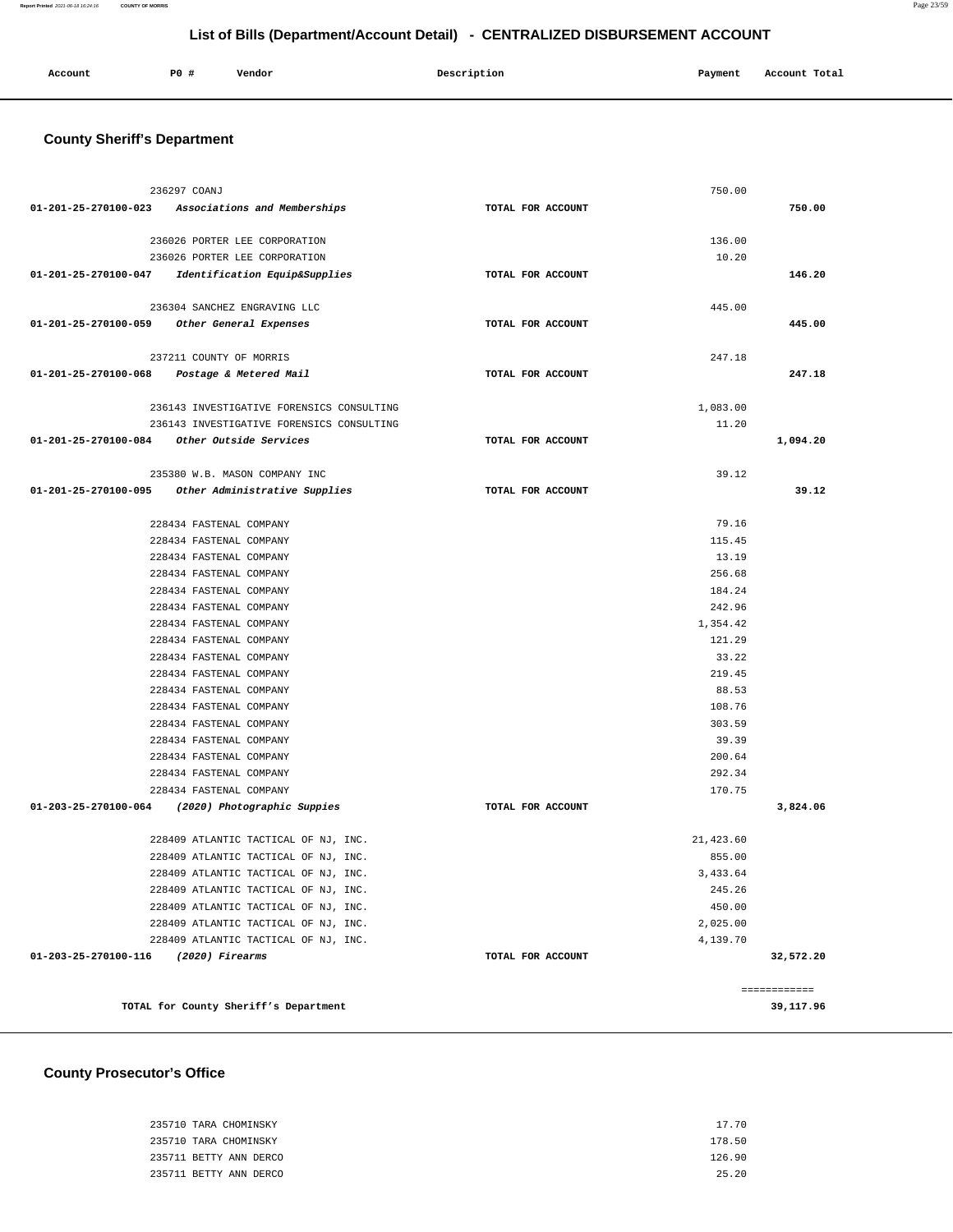| Account                           | P0 #         | Vendor                                                             | Description       | Payment            | Account Total |
|-----------------------------------|--------------|--------------------------------------------------------------------|-------------------|--------------------|---------------|
|                                   |              |                                                                    |                   |                    |               |
| <b>County Prosecutor's Office</b> |              |                                                                    |                   |                    |               |
|                                   |              | 235717 JAIME SHANAPHY                                              |                   | 112.50             |               |
|                                   |              | 235717 JAIME SHANAPHY                                              |                   | 165.40             |               |
|                                   |              | 235713 MICHELLE LYNN WALKER                                        |                   | 186.90             |               |
|                                   |              | 235713 MICHELLE LYNN WALKER                                        |                   | 227.00             |               |
|                                   |              | 235714 JUNE WITTY                                                  |                   | 67.50              |               |
|                                   |              | 235714 JUNE WITTY                                                  |                   | 49.20              |               |
|                                   |              | 235712 ALEXIS RACHEL                                               |                   | 186.70             |               |
|                                   |              | 235712 ALEXIS RACHEL                                               |                   | 65.00              |               |
|                                   |              | 01-201-25-275100-016 Outside Salaries & Wages                      | TOTAL FOR ACCOUNT |                    | 1,408.50      |
|                                   |              | 235451 N J N E O A                                                 |                   | 180.00             |               |
|                                   |              | 235250 NJ BIAS OFFICER ASSOCIATION                                 |                   | 150.00             |               |
|                                   | 235452 IACP  |                                                                    |                   | 99.00              |               |
|                                   |              | 01-201-25-275100-023 Associations and Memberships                  | TOTAL FOR ACCOUNT |                    | 429.00        |
|                                   |              | 232630 CDW GOVERNMENT                                              |                   | 1,325.88           |               |
|                                   |              | 234950 CDW GOVERNMENT                                              |                   | 662.94             |               |
|                                   |              | 01-201-25-275100-037 Data Processing Supplies                      | TOTAL FOR ACCOUNT |                    | 1,988.82      |
|                                   |              | 235721 MORRIS COUNTY BAR ASSOCIATION                               |                   | 35.00              |               |
|                                   |              | 235795 SAFARILAND LLC                                              |                   | 895.00             |               |
|                                   |              | 01-201-25-275100-039 Education Schools & Training                  | TOTAL FOR ACCOUNT |                    | 930.00        |
|                                   |              |                                                                    |                   |                    |               |
|                                   |              | 234511 THOMSON REUTERS-WEST                                        |                   | 806.00             |               |
|                                   |              | 234947 THOMSON REUTERS-WEST                                        |                   | 6,082.49           |               |
| 01-201-25-275100-050              |              | Law Books                                                          | TOTAL FOR ACCOUNT |                    | 6,888.49      |
|                                   |              | 235159 W.B. MASON COMPANY INC                                      |                   | 1,726.20           |               |
|                                   |              | 235877 HELRICK'S INC                                               |                   | 2,443.75           |               |
| 01-201-25-275100-058              |              | <i>Office Supplies &amp; Stationery</i>                            | TOTAL FOR ACCOUNT |                    | 4,169.95      |
|                                   |              |                                                                    |                   |                    |               |
|                                   | 236118 FEDEX |                                                                    |                   | 197.62             |               |
|                                   | 236436 FEDEX |                                                                    |                   | 209.09             |               |
|                                   |              | 237211 COUNTY OF MORRIS                                            |                   | 866.63             |               |
| 01-201-25-275100-068              |              | Postage & Metered Mail                                             | TOTAL FOR ACCOUNT |                    | 1,273.34      |
|                                   |              | 232840 COMMUNICATIONS SERVICE                                      |                   | 525.00             |               |
| 01-201-25-275100-072              |              | Radio Repairs                                                      | TOTAL FOR ACCOUNT |                    | 525.00        |
|                                   |              |                                                                    |                   |                    |               |
|                                   |              | 236114 M.C. PROSECUTOR'S EMERGENT                                  |                   | 7,182.63           |               |
| 01-201-25-275100-079              |              | Special Projects                                                   | TOTAL FOR ACCOUNT |                    | 7,182.63      |
|                                   |              | 236119 THOMAS LAIRD                                                |                   | 591.81             |               |
| 01-201-25-275100-082              |              | Travel Expense                                                     | TOTAL FOR ACCOUNT |                    | 591.81        |
|                                   |              |                                                                    |                   |                    |               |
|                                   |              | 235723 DIRIGO SOFTWARE                                             |                   | 399.00             |               |
|                                   |              | 235720 NJ STATE ASSOCIATION OF                                     |                   | 2,000.00           |               |
|                                   |              | 235719 OPTIMUM                                                     |                   | 298.91             |               |
|                                   |              | 235718 OPTIMUM                                                     |                   | 246.18             |               |
|                                   |              | 236437 VERIZON                                                     |                   | 304.12             |               |
| 01-201-25-275100-118              |              | Investigation Expense                                              | TOTAL FOR ACCOUNT |                    | 3,248.21      |
|                                   |              | 235158 ESSEX TRAVEL SERVICE                                        |                   | 1,316.00           |               |
| 01-201-25-275100-126              |              | Court Expenses-Extradition                                         | TOTAL FOR ACCOUNT |                    | 1,316.00      |
|                                   |              |                                                                    |                   |                    |               |
|                                   |              | 233618 STATE TOXICOLOGY LABORATORY                                 |                   | 135.00             |               |
|                                   |              | 234953 STATE TOXICOLOGY LABORATORY<br>236116 V.E. RALPH & SON INC. |                   | 315.00<br>3,429.00 |               |
| 01-201-25-275100-189              |              | Medical                                                            | TOTAL FOR ACCOUNT |                    | 3,879.00      |
|                                   |              |                                                                    |                   |                    |               |
|                                   |              | 236078 RICOH USA, INC.                                             |                   | 1,093.05           |               |
|                                   |              | 01-203-25-275100-037 (2020) Data Processing Supplies               | TOTAL FOR ACCOUNT |                    | 1,093.05      |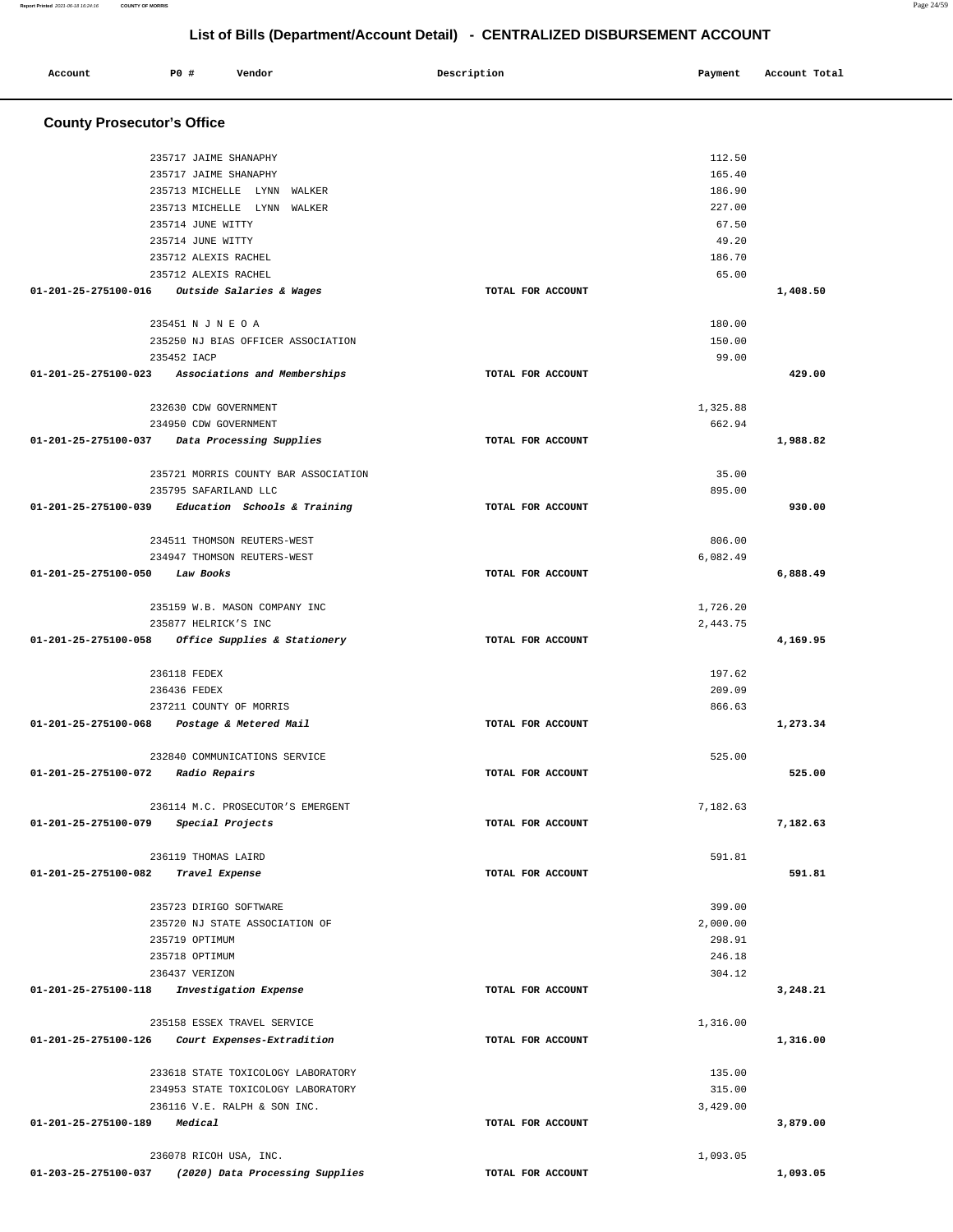**Report Printed** 2021-06-18 16:24:16 **COUNTY OF MORRIS** Page 25/59

# **List of Bills (Department/Account Detail) - CENTRALIZED DISBURSEMENT ACCOUNT**

| Account                           | P0 # | Vendor                               | Description | Account Total<br>Payment  |
|-----------------------------------|------|--------------------------------------|-------------|---------------------------|
| <b>County Prosecutor's Office</b> |      |                                      |             |                           |
|                                   |      | TOTAL for County Prosecutor's Office |             | ============<br>34,923.80 |

**County Jail** 

| 235727 CIVIC RESEARCH INSTITUTE INC                  |                   | 179.95    |           |
|------------------------------------------------------|-------------------|-----------|-----------|
| 01-201-25-280100-028<br>Books & Periodicals          | TOTAL FOR ACCOUNT |           | 179.95    |
|                                                      |                   |           |           |
| 236812 KENNETH PALMISANO                             |                   | 178.75    |           |
| 236809 RAYMOND MILLER                                |                   | 2,057.00  |           |
| 236809 RAYMOND MILLER                                |                   | 1,645.60  |           |
| 236809 RAYMOND MILLER                                |                   | 19.18     |           |
| 236809 RAYMOND MILLER                                |                   | 9.27      |           |
| 236700 ATLANTIC TRAINING CENTER                      |                   | 90.00     |           |
| Education Schools & Training<br>01-201-25-280100-039 | TOTAL FOR ACCOUNT |           | 3,999.80  |
| 235316 SCIENTIFIC BOILER WATER                       |                   | 243.00    |           |
| 233564 JOHNSON CONTROLS INC.                         |                   | 300.60    |           |
| 01-201-25-280100-044<br>Equipment Service Agreements | TOTAL FOR ACCOUNT |           | 543.60    |
|                                                      |                   |           |           |
| 235724 W.B. MASON COMPANY INC                        |                   | 1,690.47  |           |
| Office Supplies & Stationery<br>01-201-25-280100-058 | TOTAL FOR ACCOUNT |           | 1,690.47  |
|                                                      |                   |           |           |
| 229459 POSTER COMPLIANCE CENTER                      |                   | 79.95     |           |
| 01-201-25-280100-059 Other General Expenses          | TOTAL FOR ACCOUNT |           | 79.95     |
|                                                      |                   |           |           |
| 237211 COUNTY OF MORRIS                              |                   | 81.71     |           |
| 01-201-25-280100-068<br>Postage & Metered Mail       | TOTAL FOR ACCOUNT |           | 81.71     |
|                                                      |                   |           |           |
| 235331 JOHN WILLS STUDIOS INC                        |                   | 499.70    |           |
| 235753 HERBST-MUSCIANO, LLC                          |                   | 1,664.00  |           |
| 235755 HERBST-MUSCIANO, LLC                          |                   | 1,892.60  |           |
| 01-201-25-280100-084<br>Other Outside Services       | TOTAL FOR ACCOUNT |           | 4,056.30  |
| 235520 DIAMOND ROCK SPRING WATER                     |                   | 2,940.00  |           |
| 01-201-25-280100-147<br>Water                        | TOTAL FOR ACCOUNT |           | 2,940.00  |
|                                                      |                   |           |           |
| 234400 IMPACT TECHNOLOGY SOLUTIONS LLC               |                   | 3,466.00  |           |
| 234400 IMPACT TECHNOLOGY SOLUTIONS LLC               |                   | 320.00    |           |
| 232565 IMPACT TECHNOLOGY SOLUTIONS LLC               |                   | 3,760.00  |           |
| 01-201-25-280100-161<br>Communications Equipment     | TOTAL FOR ACCOUNT |           | 7,546.00  |
|                                                      |                   |           |           |
| 236556 RICOH AMERICAS CORPORATION                    |                   | 7,999.80  |           |
| 01-201-25-280100-164<br>Office Machines - Rental     | TOTAL FOR ACCOUNT |           | 7,999.80  |
| 235736 CHRIS KLEIN                                   |                   | 150.00    |           |
| 235736 CHRIS KLEIN                                   |                   | 165.00    |           |
| 236212 CHRIS KLEIN                                   |                   | 282.04    |           |
| 236543 ARAMARK DALLAS LOCKBOX                        |                   | 44.95     |           |
| 236543 ARAMARK DALLAS LOCKBOX                        |                   | 44.95     |           |
| 236543 ARAMARK DALLAS LOCKBOX                        |                   | 44.95     |           |
| 236543 ARAMARK DALLAS LOCKBOX                        |                   | 11,778.56 |           |
| 236542 ARAMARK DALLAS LOCKBOX                        |                   | 46.00     |           |
| 236542 ARAMARK DALLAS LOCKBOX                        |                   | 375.00    |           |
| 236542 ARAMARK DALLAS LOCKBOX                        |                   | 11,708.86 |           |
| 01-201-25-280100-185<br>Food                         | TOTAL FOR ACCOUNT |           | 24,640.31 |
|                                                      |                   |           |           |

236213 CONTRACT PHARMACY SERVICES INC 30,900.47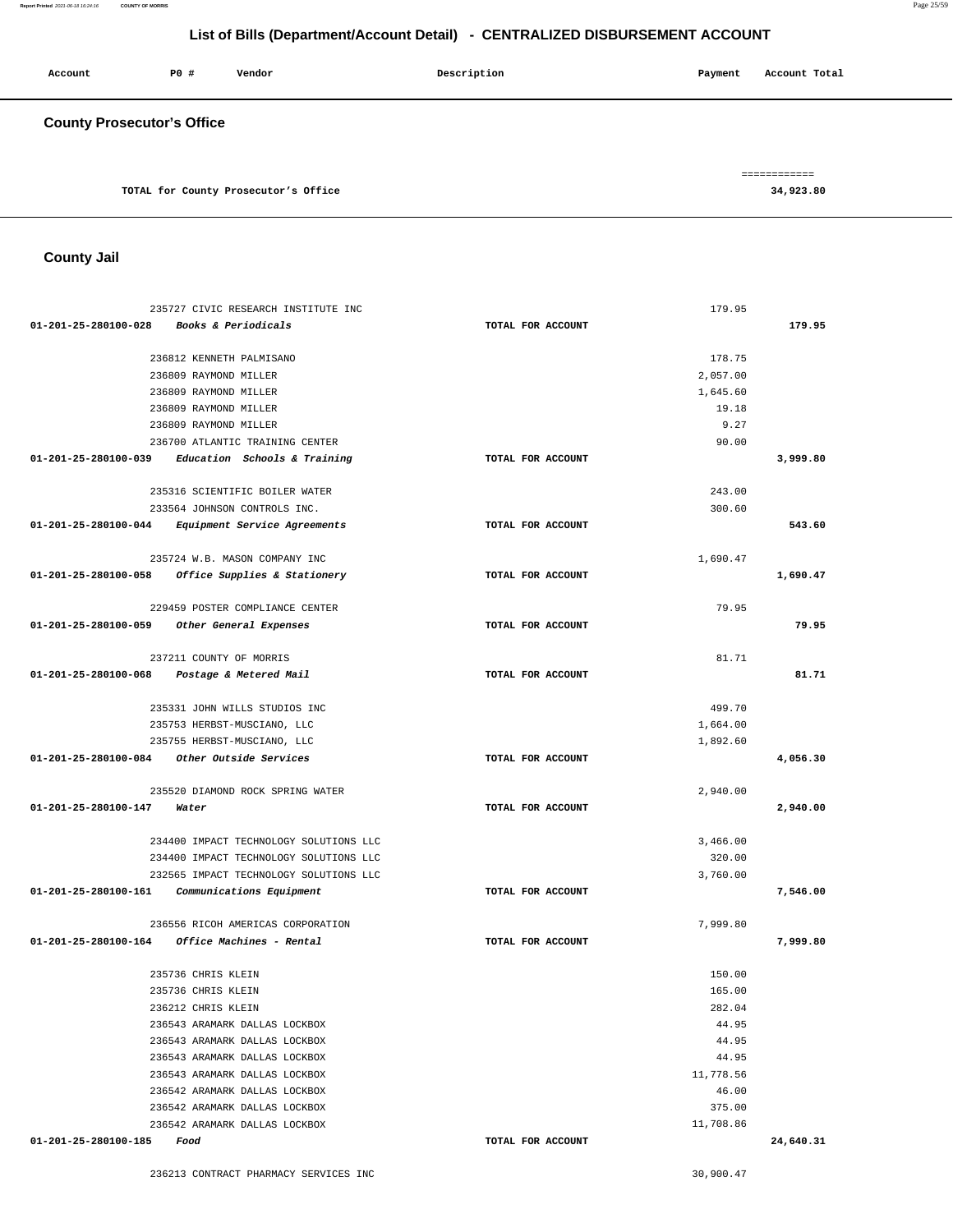|                       | 236765 DELTA-T GROUP NORTH JERSEY, INC. | 174.10            |        |
|-----------------------|-----------------------------------------|-------------------|--------|
|                       | 236765 DELTA-T GROUP NORTH JERSEY, INC. | 167.00            |        |
|                       | 236765 DELTA-T GROUP NORTH JERSEY, INC. | 167.00            |        |
|                       | 236765 DELTA-T GROUP NORTH JERSEY, INC. | 125.25            |        |
|                       | 236765 DELTA-T GROUP NORTH JERSEY, INC. | 125.25            |        |
| 01-201-25-281100-011  | Salaries & Wages-Full Time              | TOTAL FOR ACCOUNT | 911.82 |
|                       |                                         |                   |        |
| 236290 EDWARD SHAPLEY |                                         | 19.15             |        |
| 236290 EDWARD SHAPLEY |                                         | 12.31             |        |
| 236290 EDWARD SHAPLEY |                                         | 14.36             |        |
|                       | 235555 IMPACT TECHNOLOGY SOLUTIONS LLC  | 495.00            |        |
|                       | 235555 IMPACT TECHNOLOGY SOLUTIONS LLC  | 495.00            |        |
|                       |                                         |                   |        |

**TOTAL for County Jail 100,365.38**

153.22

#### **County Youth Detention Facilit**

236765 DELTA-T GROUP NORTH JERSEY, INC.

| 235871 DENTRUST DENTAL INC.                                |                   | 5,105.00 |              |
|------------------------------------------------------------|-------------------|----------|--------------|
| 235870 BIO-REFERENCE LABORATORIES, INC.                    |                   | 1,943.28 |              |
| 235725 STERICYCLE INC                                      |                   | 354.80   |              |
| 01-201-25-280100-189<br>Medical                            | TOTAL FOR ACCOUNT |          | 38,303.55    |
|                                                            |                   |          |              |
| 235733 TURN OUT UNIFORMS, INC.                             |                   | 174.95   |              |
| 235733 TURN OUT UNIFORMS, INC.                             |                   | 229.98   |              |
| 235733 TURN OUT UNIFORMS, INC.                             |                   | 229.98   |              |
| 235733 TURN OUT UNIFORMS, INC.                             |                   | 35.00    |              |
| 235733 TURN OUT UNIFORMS, INC.                             |                   | 80.00    |              |
| 235733 TURN OUT UNIFORMS, INC.                             |                   | 389.87   |              |
| 235733 TURN OUT UNIFORMS, INC.                             |                   | 434.95   |              |
| 01-201-25-280100-202<br>Uniform And Accessories            | TOTAL FOR ACCOUNT |          | 1,574.73     |
| 235071 GRAINGER                                            |                   | 424.38   |              |
| 236904 SHAWN R. JOHNSTON                                   |                   | 67.58    |              |
| 236904 SHAWN R. JOHNSTON                                   |                   | 72.29    |              |
| 235726 MORRISTOWN LUMBER &                                 |                   | 55.47    |              |
| 235521 MORRISTOWN LUMBER &                                 |                   | 27.93    |              |
| 235730 SIGN A RAMA LEDGEWOOD                               |                   | 416.00   |              |
| 235100 COOPER ELECTRIC SUPPLY CO.                          |                   | 72.50    |              |
| 235100 COOPER ELECTRIC SUPPLY CO.                          |                   | 79.74    |              |
| 01-201-25-280100-249 Bldg Maintenance Supplies             | TOTAL FOR ACCOUNT |          | 1,215.89     |
| 236308 E.A. MORSE & CO. INC.                               |                   | 2,193.72 |              |
| 01-201-25-280100-252<br>Janitorial Supplies                | TOTAL FOR ACCOUNT |          | 2,193.72     |
|                                                            |                   |          |              |
| 235566 R & J CONTROL, INC.                                 |                   | 155.00   |              |
| 235294 R & J CONTROL, INC.                                 |                   | 800.00   |              |
| 01-201-25-280100-262<br>Machinery Repairs & Parts          | TOTAL FOR ACCOUNT |          | 955.00       |
| 227798 ATLANTIC MEDICAL GROUP                              |                   | 243.75   |              |
| 227798 ATLANTIC MEDICAL GROUP                              |                   | 156.00   |              |
| 227798 ATLANTIC MEDICAL GROUP                              |                   | 222.30   |              |
| 227798 ATLANTIC MEDICAL GROUP                              |                   | 232.05   |              |
| 227799 ATLANTIC MEDICAL GROUP                              |                   | 292.50   |              |
| 01-203-25-280100-189 (2020) Medical                        | TOTAL FOR ACCOUNT |          | 1,146.60     |
| 227851 MAIN POOL & CHEMICAL CO. iNC.                       |                   | 1,218.00 |              |
| 01-203-25-280100-251<br>(2020) Ground Maintenance Supplies | TOTAL FOR ACCOUNT |          | 1,218.00     |
|                                                            |                   |          | ============ |

#### **County Jail**

 **Account** 20 **P P**  $\uparrow$  **Payment** Payment Account Total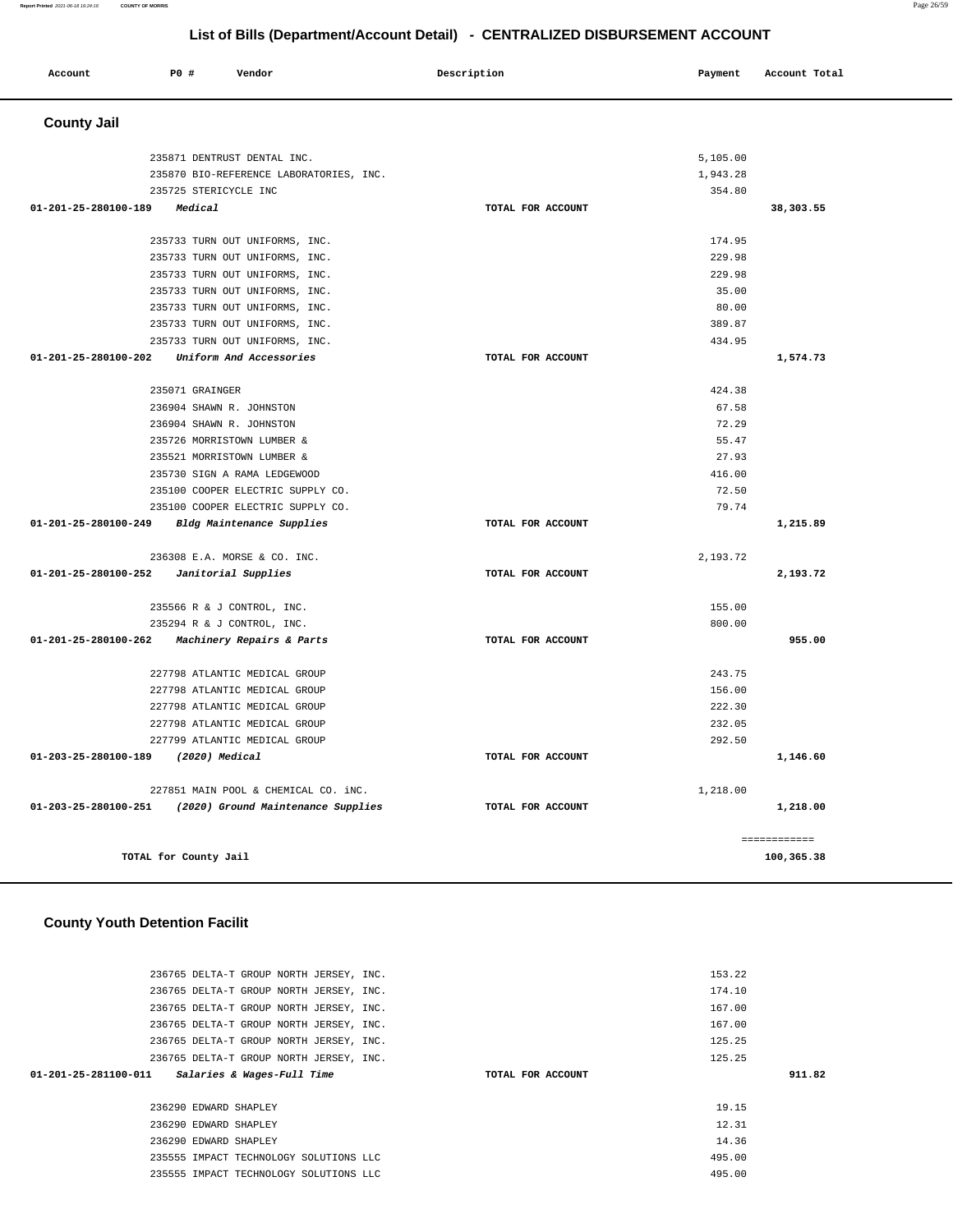| Account | PO <sub>1</sub> | Vendor | Description | Payment | Account Total |
|---------|-----------------|--------|-------------|---------|---------------|
|         |                 |        |             |         |               |

### **County Youth Detention Facilit**

| 236713 TOM POLLIO                                   |                   | 321.85 |              |
|-----------------------------------------------------|-------------------|--------|--------------|
| $01-201-25-281100-039$ Education Schools & Training | TOTAL FOR ACCOUNT |        | 1,357.67     |
|                                                     |                   |        |              |
| 236676 W.B. MASON COMPANY INC                       |                   | 3.15   |              |
| 236289 W.B. MASON COMPANY INC                       |                   | 23.99  |              |
| 236289 W.B. MASON COMPANY INC                       |                   | 51.54  |              |
| 236289 W.B. MASON COMPANY INC                       |                   | 67.98  |              |
| 236289 W.B. MASON COMPANY INC                       |                   | 51.54  |              |
| 236289 W.B. MASON COMPANY INC                       |                   | 51.54  |              |
| 236289 W.B. MASON COMPANY INC                       |                   | 165.32 |              |
| 236289 W.B. MASON COMPANY INC                       |                   | 205.91 |              |
| 236289 W.B. MASON COMPANY INC                       |                   | 205.91 |              |
| 236289 W.B. MASON COMPANY INC                       |                   | 205.91 |              |
| 236289 W.B. MASON COMPANY INC                       |                   | 14.12  |              |
| 236719 OFFICE CONCEPTS GROUP, INC.                  |                   | 147.86 |              |
| 01-201-25-281100-058 Office Supplies & Stationery   | TOTAL FOR ACCOUNT |        | 1,194.77     |
| 235283 BOB BARKER COMPANY                           |                   | 72.72  |              |
| 01-201-25-281100-059 Other General Expenses         | TOTAL FOR ACCOUNT |        | 72.72        |
|                                                     |                   |        |              |
| 237211 COUNTY OF MORRIS                             |                   | 26.75  |              |
| 01-201-25-281100-068 Postage & Metered Mail         | TOTAL FOR ACCOUNT |        | 26.75        |
|                                                     |                   |        |              |
| 233175 CDW GOVERNMENT                               |                   | 266.40 |              |
| 01-201-25-281100-163 Office Machines                | TOTAL FOR ACCOUNT |        | 266.40       |
|                                                     |                   |        |              |
| 236718 W.B. MASON COMPANY INC                       |                   | 49.17  |              |
| 236718 W.B. MASON COMPANY INC                       |                   | 49.17  |              |
| 236718 W.B. MASON COMPANY INC                       |                   | 49.17  |              |
| 236718 W.B. MASON COMPANY INC                       |                   | 0.95   |              |
| 01-201-25-281100-185 Food                           | TOTAL FOR ACCOUNT |        | 148.46       |
|                                                     |                   |        |              |
| 236429 MARQUIS BETHEA                               |                   | 256.89 |              |
| 235991 BOB BARKER COMPANY                           |                   | 46.98  |              |
| 01-201-25-281100-202 Uniform And Accessories        | TOTAL FOR ACCOUNT |        | 303.87       |
|                                                     |                   |        |              |
| 235283 BOB BARKER COMPANY                           |                   | 274.70 |              |
| 235283 BOB BARKER COMPANY                           |                   | 132.46 |              |
| 235986 CORE PROMOTIONS, LLC                         |                   | 294.80 |              |
| 235986 CORE PROMOTIONS, LLC                         |                   | 46.85  |              |
| 235986 CORE PROMOTIONS, LLC                         |                   | 51.85  |              |
| 236289 W.B. MASON COMPANY INC                       |                   | 59.35  |              |
| 235987 ALLEN PAPER & SUPPLY CO                      |                   | 285.00 |              |
| 235987 ALLEN PAPER & SUPPLY CO                      |                   | 223.68 |              |
| 235987 ALLEN PAPER & SUPPLY CO                      |                   | 50.00  |              |
| 235164 BOB BARKER COMPANY                           |                   | 36.18  |              |
| 01-201-25-281100-252<br>Janitorial Supplies         | TOTAL FOR ACCOUNT |        | 1,454.87     |
| 236289 W.B. MASON COMPANY INC                       |                   | 320.76 |              |
| 01-201-25-281100-258<br>Equipment                   | TOTAL FOR ACCOUNT |        | 320.76       |
|                                                     |                   |        |              |
|                                                     |                   |        | ============ |
| TOTAL for County Youth Detention Facilit            |                   |        | 6,058.09     |

### **Road Repairs**

237211 COUNTY OF MORRIS 5.02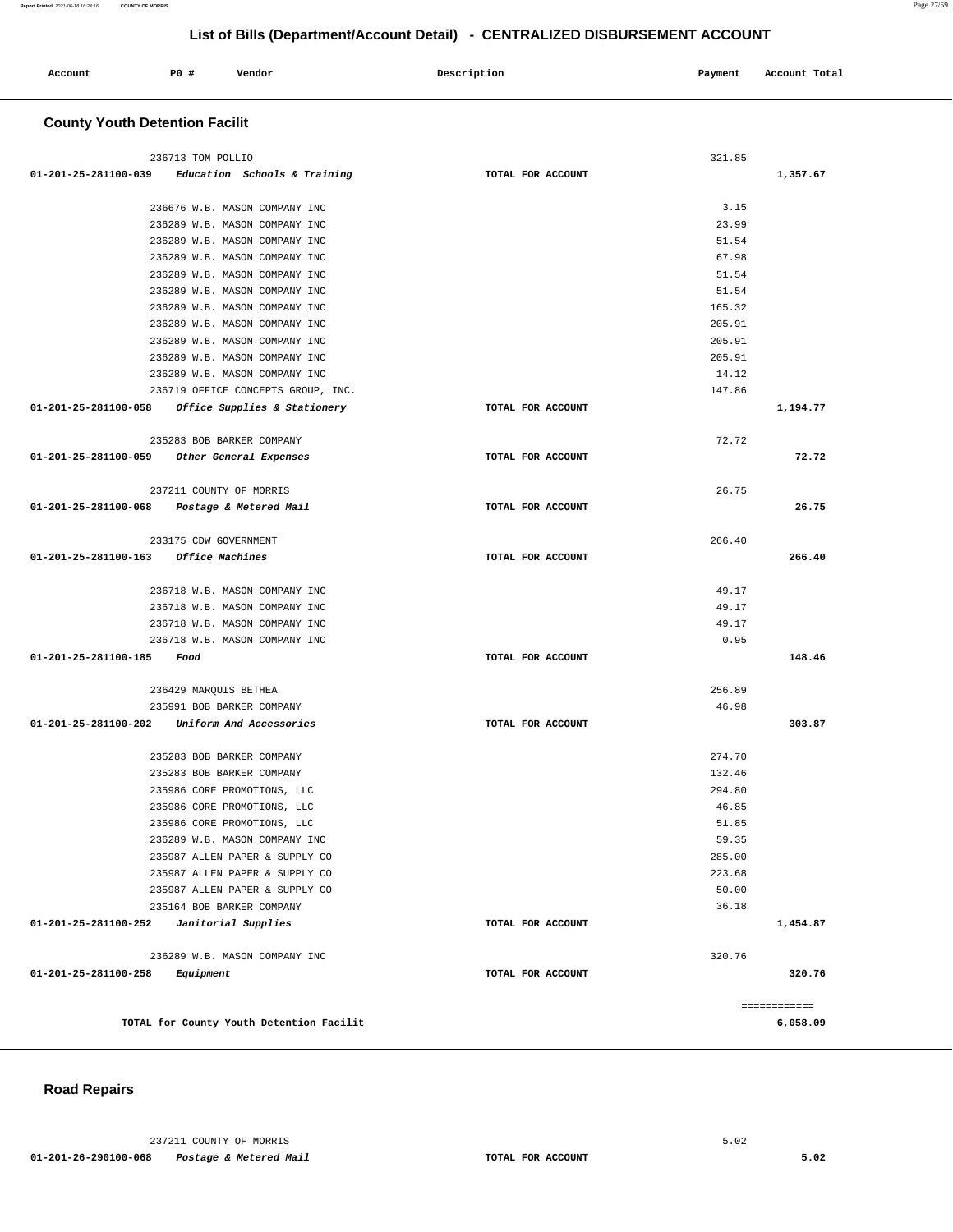| Account                                  | PO#                             | Vendor                                                     | Description       | Payment         | Account Total |
|------------------------------------------|---------------------------------|------------------------------------------------------------|-------------------|-----------------|---------------|
| <b>Road Repairs</b>                      |                                 |                                                            |                   |                 |               |
|                                          |                                 | 236051 WASHINGTON TWP MUNICIPAL                            |                   | 1,903.23        |               |
|                                          |                                 | 236051 WASHINGTON TWP MUNICIPAL                            |                   | 2,400.00        |               |
|                                          | 236051 WASHINGTON TWP MUNICIPAL |                                                            |                   | 2,504.87        |               |
|                                          |                                 | 237208 NATIONAL FUEL OIL INC.                              |                   | 3,650.04        |               |
| 01-201-26-290100-140                     | Gas Purchases                   |                                                            | TOTAL FOR ACCOUNT |                 | 10,458.14     |
|                                          |                                 | 235952 TOWNSQUARE DINER RESTAURANT                         |                   | 120.00          |               |
|                                          |                                 | 235952 TOWNSQUARE DINER RESTAURANT                         |                   | 18.00           |               |
|                                          | 235956 PAULS DINER              |                                                            |                   | 130.00          |               |
|                                          | 235956 PAULS DINER              |                                                            |                   | 19.50           |               |
| 01-201-26-290100-188                     | Meals                           |                                                            | TOTAL FOR ACCOUNT |                 | 287.50        |
|                                          | 236614 JEFF FREDERICKS          |                                                            |                   | 90.00           |               |
|                                          | 236844 STEFAN KIRSCH            |                                                            |                   | 89.99           |               |
| 01-201-26-290100-207                     |                                 | Uniform & Clothing Allowance                               | TOTAL FOR ACCOUNT |                 | 179.99        |
|                                          |                                 |                                                            |                   |                 |               |
|                                          |                                 | 236301 TILCON NEW YORK INC.<br>236301 TILCON NEW YORK INC. |                   | 249.67<br>84.33 |               |
|                                          |                                 | 236301 TILCON NEW YORK INC.                                |                   | 84.33           |               |
|                                          |                                 | 236301 TILCON NEW YORK INC.                                |                   | 84.33           |               |
|                                          |                                 | 236301 TILCON NEW YORK INC.                                |                   | 170.34          |               |
|                                          |                                 | 236301 TILCON NEW YORK INC.                                |                   | 81.83           |               |
|                                          |                                 | 236301 TILCON NEW YORK INC.<br>236301 TILCON NEW YORK INC. |                   | 249.67<br>86.00 |               |
|                                          |                                 | 236301 TILCON NEW YORK INC.                                |                   | 83.50           |               |
|                                          |                                 | 236301 TILCON NEW YORK INC.                                |                   | 166.16          |               |
|                                          |                                 | 236301 TILCON NEW YORK INC.                                |                   | 125.25          |               |
|                                          |                                 | 236301 TILCON NEW YORK INC.                                |                   | 85.17           |               |
|                                          |                                 | 236301 TILCON NEW YORK INC.                                |                   | 85.17           |               |
|                                          |                                 | 236301 TILCON NEW YORK INC.<br>236301 TILCON NEW YORK INC. |                   | 1.49<br>7.31    |               |
|                                          |                                 | 236301 TILCON NEW YORK INC.                                |                   | 19.80           |               |
|                                          |                                 | 235926 WELDON QUARRY CO., LLC                              |                   | 212.96          |               |
|                                          |                                 | 235926 WELDON QUARRY CO., LLC                              |                   | 15.90           |               |
|                                          |                                 | 235930 TILCON NEW YORK INC.                                |                   | 84.33           |               |
|                                          |                                 | 235930 TILCON NEW YORK INC.<br>235930 TILCON NEW YORK INC. |                   | 166.16<br>84.33 |               |
|                                          |                                 | 235930 TILCON NEW YORK INC.                                |                   | 83.50           |               |
|                                          |                                 | 235930 TILCON NEW YORK INC.                                |                   | 83.50           |               |
|                                          | 235930 TILCON NEW YORK INC.     |                                                            |                   | 85.17           |               |
|                                          |                                 | 235930 TILCON NEW YORK INC.                                |                   | 211.25          |               |
|                                          |                                 | 235930 TILCON NEW YORK INC.                                |                   | 606.80          |               |
|                                          | 235930 TILCON NEW YORK INC.     | 235930 TILCON NEW YORK INC.                                |                   | 83.50<br>15.78  |               |
|                                          |                                 | 235930 TILCON NEW YORK INC.                                |                   | 17.48           |               |
|                                          |                                 | 236009 TILCON NEW YORK INC.                                |                   | 86.00           |               |
|                                          | 236009 TILCON NEW YORK INC.     |                                                            |                   | 86.00           |               |
|                                          | 236009 TILCON NEW YORK INC.     |                                                            |                   | 83.50           |               |
|                                          | 236009 TILCON NEW YORK INC.     | 236009 TILCON NEW YORK INC.                                |                   | 83.50           |               |
|                                          |                                 | 236009 TILCON NEW YORK INC.                                |                   | 83.50<br>82.67  |               |
|                                          |                                 | 236009 TILCON NEW YORK INC.                                |                   | 91.85           |               |
|                                          | 236009 TILCON NEW YORK INC.     |                                                            |                   | 87.67           |               |
|                                          | 236009 TILCON NEW YORK INC.     |                                                            |                   | 249.67          |               |
|                                          |                                 | 236009 TILCON NEW YORK INC.                                |                   | 685.00          |               |
|                                          | 236009 TILCON NEW YORK INC.     |                                                            |                   | 685.00          |               |
|                                          |                                 | 236009 TILCON NEW YORK INC.<br>236009 TILCON NEW YORK INC. |                   | 22.11<br>17.65  |               |
|                                          | 236009 TILCON NEW YORK INC.     |                                                            |                   | 9.13            |               |
| 01-201-26-290100-222 Bituminous Concrete |                                 |                                                            | TOTAL FOR ACCOUNT |                 | 5,768.26      |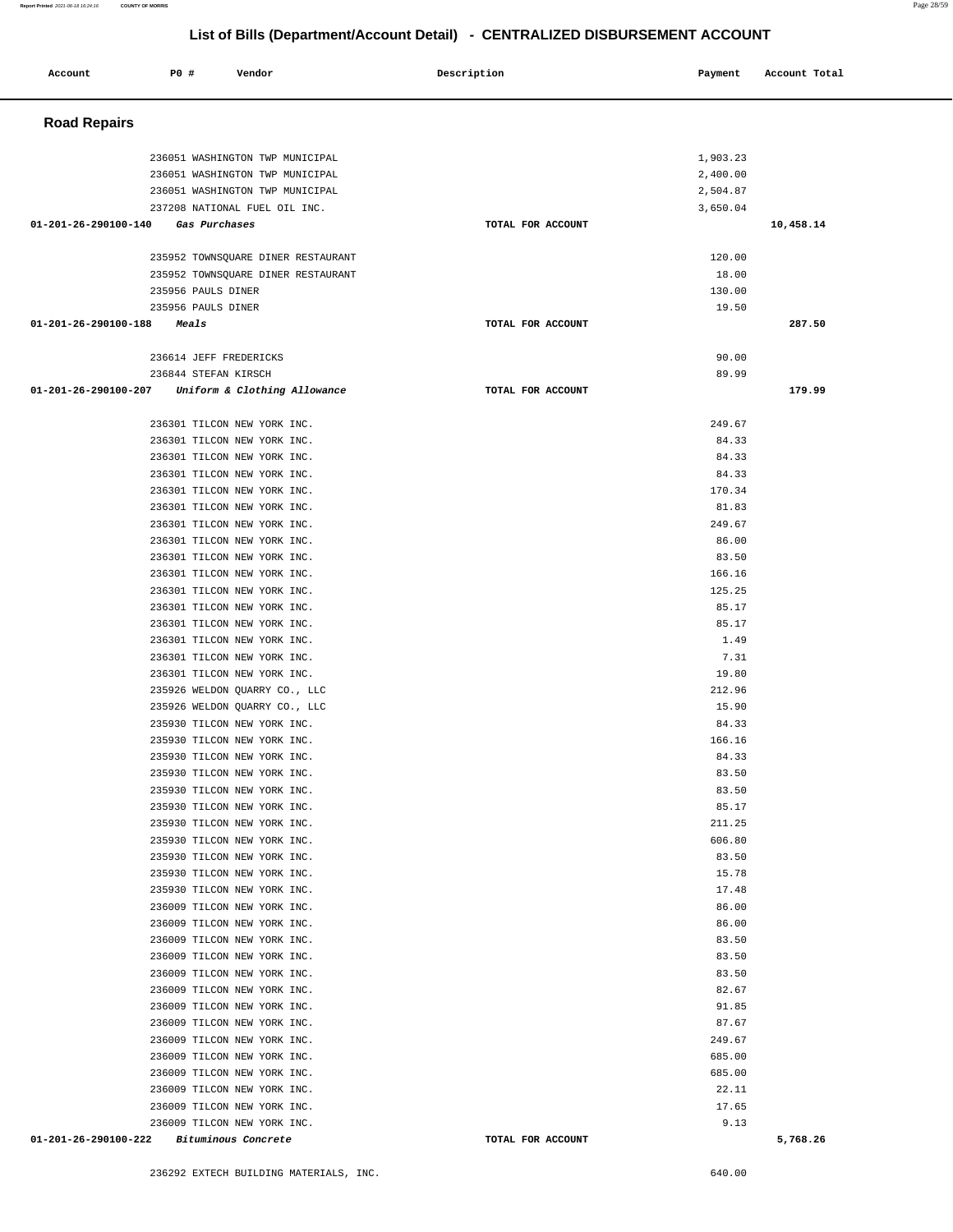**Account** 20 **P P**  $\uparrow$  **Payment** Payment Account Total

 **Road Repairs** 

235927 CAMPBELL FOUNDRY COMPANY 235927 CAMPBELL FOUNDRY COMPANY 235927 CAMPBELL FOUNDRY COMPANY

235929 MORTON SALT, INC.

**01-201-26-290100-224 Catch Basin Drainage & Pipes TOTAL FOR ACCOUNT** 

| 235929 MORTON SALT, INC.                                     |                   | 1,177.12     |  |
|--------------------------------------------------------------|-------------------|--------------|--|
| 235929 MORTON SALT, INC.                                     |                   | 1,236.76     |  |
| 235929 MORTON SALT, INC.                                     |                   | 1,230.24     |  |
| 235928 MORTON SALT, INC.                                     |                   | 1,344.41     |  |
| 235928 MORTON SALT, INC.                                     |                   | 1,310.86     |  |
| 235928 MORTON SALT, INC.                                     |                   | 1,302.00     |  |
| $01 - 201 - 26 - 290100 - 242$<br>Snow Removal & Ice Control | TOTAL FOR ACCOUNT | 8,984.01     |  |
|                                                              |                   |              |  |
| 236300 EASTERN CONCRETE MATERIALS, INC.                      |                   | 250.03       |  |
| 236300 EASTERN CONCRETE MATERIALS, INC.                      |                   | 218.96       |  |
| 235406 EASTERN CONCRETE MATERIALS, INC.                      |                   | 243.50       |  |
| 01-201-26-290100-244<br>Stone                                | TOTAL FOR ACCOUNT | 712.49       |  |
|                                                              |                   |              |  |
| 235569 AGWAY MORRISTOWN                                      |                   | 139.99       |  |
| 235358 NORTHEASTERN HARDWARE CO INC                          |                   | 107.70       |  |
| 235957 SUSSEX COUNTY MUA                                     |                   | 203.10       |  |
| 235957 SUSSEX COUNTY MUA                                     |                   | 192.90       |  |
| 235957 SUSSEX COUNTY MUA                                     |                   | 237.60       |  |
| 235957 SUSSEX COUNTY MUA                                     |                   | 210.30       |  |
| 235957 SUSSEX COUNTY MUA                                     |                   | 225.45       |  |
| 235957 SUSSEX COUNTY MUA                                     |                   | 146.85       |  |
| 235957 SUSSEX COUNTY MUA                                     |                   | 215.25       |  |
| 235957 SUSSEX COUNTY MUA                                     |                   | 215.55       |  |
| 235950 MORRISTOWN LUMBER &                                   |                   | 63.98        |  |
| 235951 KENVIL POWER EQUIPMENT, INC.                          |                   | 39.99        |  |
| 01-201-26-290100-260<br>Construction Materials               | TOTAL FOR ACCOUNT | 1,998.66     |  |
|                                                              |                   |              |  |
| 236008 NORTHERN SAFETY CO. INC.                              |                   | 57.00        |  |
| 236008 NORTHERN SAFETY CO. INC.                              |                   | 149.52       |  |
| 236008 NORTHERN SAFETY CO. INC.                              |                   | 50.88        |  |
| 236008 NORTHERN SAFETY CO. INC.                              |                   | 53.94        |  |
| 01-201-26-290100-266<br>Safety Items                         | TOTAL FOR ACCOUNT | 311.34       |  |
|                                                              |                   |              |  |
|                                                              |                   |              |  |
|                                                              |                   | ============ |  |
| TOTAL for Road Repairs                                       |                   | 31, 335.41   |  |
|                                                              |                   |              |  |
|                                                              |                   |              |  |
|                                                              |                   |              |  |
| <b>Bridges and Culverts</b>                                  |                   |              |  |
|                                                              |                   |              |  |
|                                                              |                   |              |  |
| 235894 HD SUPPLY CONSTRUCTION &                              |                   | 1,500.00     |  |
| 235894 HD SUPPLY CONSTRUCTION &                              |                   | 1,399.50     |  |
| 01-201-26-292100-227 Concrete                                | TOTAL FOR ACCOUNT | 2,899.50     |  |
|                                                              |                   |              |  |
| 228735 ROAD SAFETY SYSTEMS LLC                               |                   | 4,427.50     |  |
| 01-201-26-292100-230 Guard Rails                             | TOTAL FOR ACCOUNT | 4,427.50     |  |
|                                                              |                   |              |  |
| 235774 SHEAFFER SUPPLY, INC.                                 |                   | 19.37        |  |
| $01 - 201 - 26 - 292100 - 239$ Small Tools                   | TOTAL FOR ACCOUNT | 19.37        |  |
|                                                              |                   |              |  |
| 235773 COUNTY WELDING SUPPLY CO                              |                   | 2.95         |  |
| 235773 COUNTY WELDING SUPPLY CO                              |                   | 2.95         |  |
| 235773 COUNTY WELDING SUPPLY CO                              |                   | 11.80        |  |
| 235773 COUNTY WELDING SUPPLY CO                              |                   | 2.95         |  |
| 235773 COUNTY WELDING SUPPLY CO                              |                   | 2.95         |  |
|                                                              |                   |              |  |
|                                                              |                   |              |  |
|                                                              |                   |              |  |
|                                                              |                   |              |  |
|                                                              |                   |              |  |
|                                                              |                   |              |  |

1,340.00 450.00 200.00

1,382.62

**2,630.00**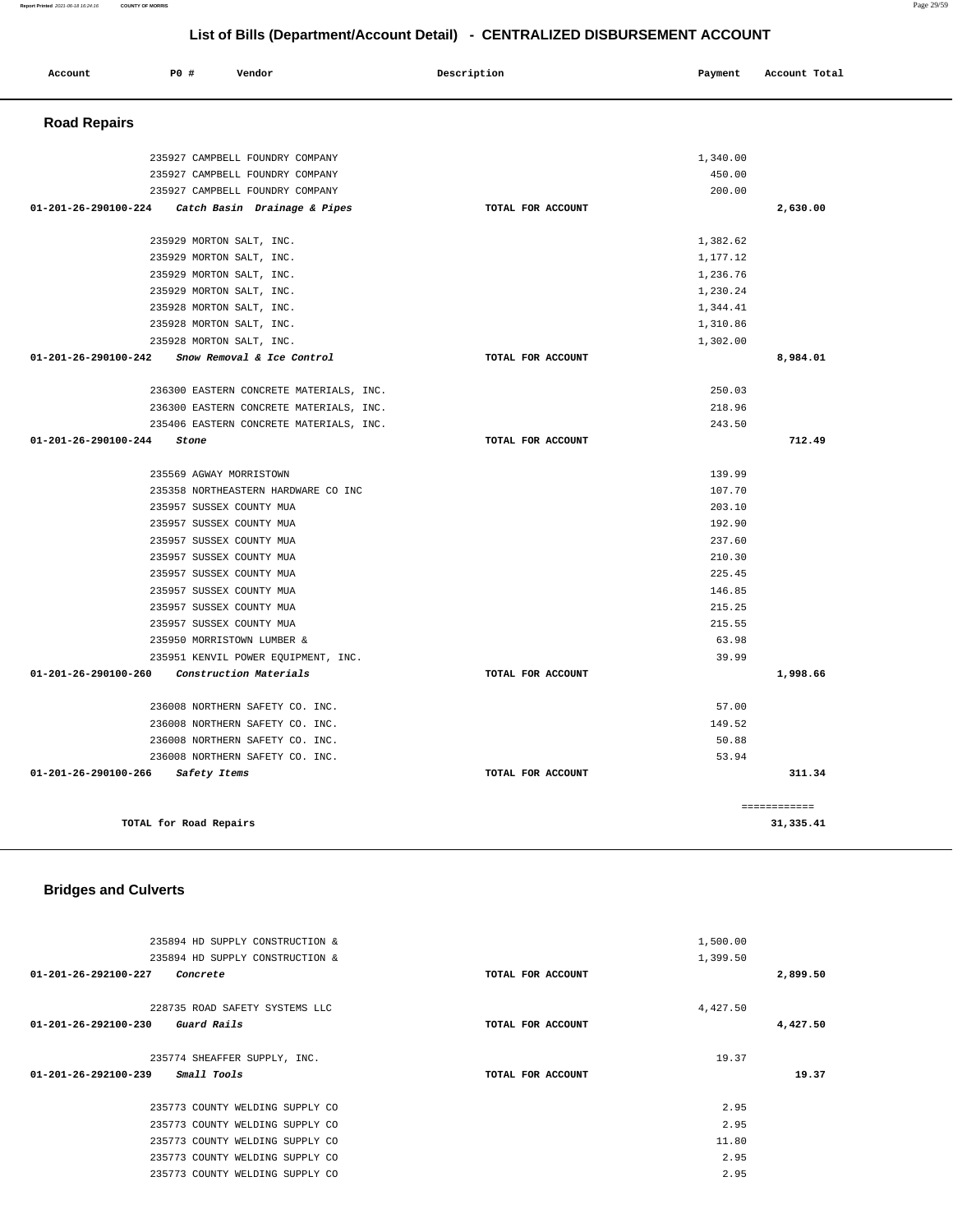#### **Report Printed** 2021-06-18 16:24:16 **COUNTY OF MORRIS** Page 30/59

# **List of Bills (Department/Account Detail) - CENTRALIZED DISBURSEMENT ACCOUNT**

| Account                     | P0 #                           | Vendor                              | Description       | Payment | Account Total |
|-----------------------------|--------------------------------|-------------------------------------|-------------------|---------|---------------|
| <b>Bridges and Culverts</b> |                                |                                     |                   |         |               |
|                             |                                | 235773 COUNTY WELDING SUPPLY CO     |                   | 14.75   |               |
| 01-201-26-292100-248        |                                | Welding-Oxygen-Acetylene Etc        | TOTAL FOR ACCOUNT |         | 38.35         |
|                             |                                | 235775 COUNTY WELDING SUPPLY CO     |                   | 2.95    |               |
|                             |                                | 235775 COUNTY WELDING SUPPLY CO     |                   | 2.95    |               |
|                             |                                | 235775 COUNTY WELDING SUPPLY CO     |                   | 11.80   |               |
|                             |                                | 235775 COUNTY WELDING SUPPLY CO     |                   | 2.95    |               |
|                             |                                | 235775 COUNTY WELDING SUPPLY CO     |                   | 2.95    |               |
|                             |                                | 235775 COUNTY WELDING SUPPLY CO     |                   | 14.75   |               |
| 01-203-26-292100-248        |                                | (2020) Welding-Oxygen-Acetylene Etc | TOTAL FOR ACCOUNT |         | 38.35         |
|                             |                                |                                     |                   |         | ============  |
|                             | TOTAL for Bridges and Culverts |                                     |                   |         | 7,423.07      |

 **Shade Tree Commission** 

|                      | 236667 ANGELO MARGINO           |                   | 90.00 |
|----------------------|---------------------------------|-------------------|-------|
| 01-201-26-300100-207 | Uniform & Clothing Allowance    | TOTAL FOR ACCOUNT | 90.00 |
|                      |                                 |                   |       |
|                      | TOTAL for Shade Tree Commission |                   | 90.00 |

# **Buildings & Grounds**

| 236746 WILLIAM F. BARNISH                         |                   | 9,290.85  |
|---------------------------------------------------|-------------------|-----------|
| 236747 WILLIAM F. BARNISH                         |                   | 2,895.48  |
| 01-201-26-310100-029 Building Rental              | TOTAL FOR ACCOUNT | 12,186.33 |
|                                                   |                   |           |
| 236589 CLIFTON ELEVATOR SERVICE CO INC            |                   | 2,703.00  |
| 01-201-26-310100-036 Contracted Services          | TOTAL FOR ACCOUNT | 2,703.00  |
|                                                   |                   |           |
| 236590 C. DOUGHERTY & CO. INC.                    |                   | 1,000.00  |
| 236590 C. DOUGHERTY & CO. INC.                    |                   | 1,300.00  |
| 236590 C. DOUGHERTY & CO. INC.                    |                   | 1,300.00  |
| 236590 C. DOUGHERTY & CO. INC.                    |                   | 1,600.00  |
| 236590 C. DOUGHERTY & CO. INC.                    |                   | 1,750.00  |
| 236769 SCIENTIFIC BOILER WATER                    |                   | 2,283.00  |
| 01-201-26-310100-044 Equipment Service Agreements | TOTAL FOR ACCOUNT | 9,233.00  |
|                                                   |                   |           |
| 236592 W.B. MASON COMPANY INC                     |                   | 133.99    |
|                                                   |                   |           |
| 01-201-26-310100-058 Office Supplies & Stationery | TOTAL FOR ACCOUNT | 133.99    |
|                                                   |                   |           |
| 236423 EMERGENCY PEST CONTROL                     |                   | 85.00     |
| 236423 EMERGENCY PEST CONTROL                     |                   | 55.00     |
| 236423 EMERGENCY PEST CONTROL                     |                   | 85.00     |
| 236431 EMERGENCY PEST CONTROL                     |                   | 2,695.00  |
| 236589 CLIFTON ELEVATOR SERVICE CO INC            |                   | 318.00    |
| 236589 CLIFTON ELEVATOR SERVICE CO INC            |                   | 1,908.00  |
| 236589 CLIFTON ELEVATOR SERVICE CO INC            |                   | 1,266.00  |
| 236589 CLIFTON ELEVATOR SERVICE CO INC            |                   | 318.00    |
| 236589 CLIFTON ELEVATOR SERVICE CO INC            |                   | 318.00    |
| 236589 CLIFTON ELEVATOR SERVICE CO INC            |                   | 778.00    |
| 236589 CLIFTON ELEVATOR SERVICE CO INC            |                   | 752.00    |
| 236589 CLIFTON ELEVATOR SERVICE CO INC            |                   | 636.00    |
| 236589 CLIFTON ELEVATOR SERVICE CO INC            |                   | 318.00    |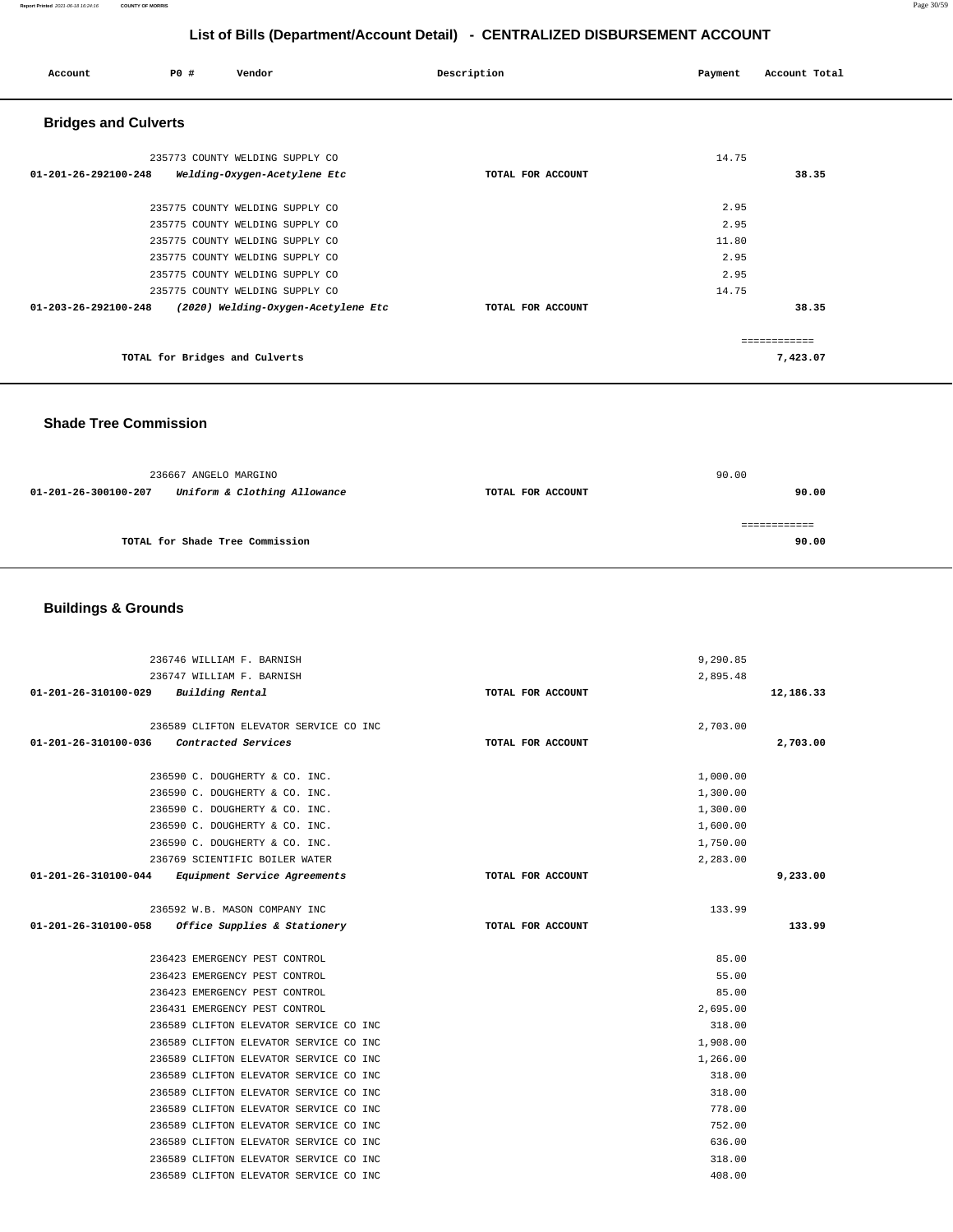#### **Report Printed** 2021-06-18 16:24:16 **COUNTY OF MORRIS** Page 31/59

# **List of Bills (Department/Account Detail) - CENTRALIZED DISBURSEMENT ACCOUNT**

| Account<br>. | PO# | Vendor | Description | Payment | Account Total<br>.<br>. |
|--------------|-----|--------|-------------|---------|-------------------------|
|              |     |        |             |         |                         |

### **Buildings & Grounds**

| 234546 EMERGENCY PEST CONTROL                                                                |                   | 12,300.00         |           |
|----------------------------------------------------------------------------------------------|-------------------|-------------------|-----------|
| 236926 OUTHOUSE LLC                                                                          |                   | 390.00            |           |
| 235428 LOVEYS PIZZA & GRILL                                                                  |                   | 560.00            |           |
| 01-201-26-310100-084 Other Outside Services                                                  | TOTAL FOR ACCOUNT |                   | 94,256.01 |
| 236593 W.B. MASON COMPANY INC                                                                |                   | 0.95              |           |
| 236593 W.B. MASON COMPANY INC                                                                |                   | 0.95              |           |
| 236593 W.B. MASON COMPANY INC                                                                |                   | 0.95              |           |
| 236593 W.B. MASON COMPANY INC                                                                |                   | 0.95              |           |
| 236593 W.B. MASON COMPANY INC                                                                |                   | 0.95              |           |
| 236593 W.B. MASON COMPANY INC                                                                |                   | 31.29             |           |
| 236593 W.B. MASON COMPANY INC                                                                |                   | 22.35             |           |
| 236593 W.B. MASON COMPANY INC                                                                |                   | 17.88             |           |
| 236593 W.B. MASON COMPANY INC                                                                |                   | 8.94              |           |
| 236878 W.B. MASON COMPANY INC                                                                |                   | 67.80             |           |
| 01-201-26-310100-095 Other Administrative Supplies                                           | TOTAL FOR ACCOUNT |                   | 153.01    |
| 236748 MORRIS COUNTY MUA                                                                     |                   | 6,344.94          |           |
| 01-201-26-310100-143 Rubbish & Trash Removal                                                 | TOTAL FOR ACCOUNT |                   | 6,344.94  |
|                                                                                              |                   |                   |           |
| 236430 RICOH AMERICAS CORPORATION<br>$01 - 201 - 26 - 310100 - 164$ Office Machines - Rental | TOTAL FOR ACCOUNT | 762.85            | 762.85    |
|                                                                                              |                   |                   |           |
| 236867 CSL WATER OUALITY INC                                                                 |                   | 2,416.00          |           |
| 236867 CSL WATER QUALITY INC                                                                 |                   | 1,530.00          |           |
| 01-201-26-310100-204 Plant Operations                                                        | TOTAL FOR ACCOUNT |                   | 3,946.00  |
|                                                                                              |                   |                   |           |
| 236672 SEAN BRADY                                                                            |                   | 90.00             |           |
| 01-201-26-310100-207 Uniform & Clothing Allowance                                            | TOTAL FOR ACCOUNT |                   | 90.00     |
|                                                                                              |                   |                   |           |
| 236857 COUNTY CONCRETE CORP.                                                                 |                   | 45.90             |           |
| 01-201-26-310100-223 Building Repairs                                                        | TOTAL FOR ACCOUNT |                   | 45.90     |
|                                                                                              |                   |                   |           |
| 236428 RICCIARDI BROTHERS, INC                                                               |                   | 197.90            |           |
| 236428 RICCIARDI BROTHERS, INC                                                               |                   | 53.98             |           |
| 236428 RICCIARDI BROTHERS, INC                                                               |                   | 16.90             |           |
| $01 - 201 - 26 - 310100 - 234$ Paint                                                         | TOTAL FOR ACCOUNT |                   | 268.78    |
| 236782 POWER PLACE INC                                                                       |                   | 291.87            |           |
| 236856 FASTENAL COMPANY                                                                      |                   | 102.39            |           |
| 236948 GRAINGER                                                                              |                   | 38.45             |           |
| 01-201-26-310100-235<br>Pipes - Others                                                       | TOTAL FOR ACCOUNT |                   | 432.71    |
|                                                                                              |                   |                   |           |
| 236782 POWER PLACE INC                                                                       |                   | 57.20             |           |
| 236783 MORRISTOWN LUMBER &                                                                   |                   | 76.72             |           |
| 236948 GRAINGER<br>236948 GRAINGER                                                           |                   | 11.28<br>1,121.10 |           |
| 236948 GRAINGER                                                                              |                   | 116.99            |           |
| 236948 GRAINGER                                                                              |                   | 149.37            |           |
| 237012 HOME DEPOT CREDIT SERVICES                                                            |                   | 59.94             |           |
| 237012 HOME DEPOT CREDIT SERVICES                                                            |                   | 153.50            |           |
| 237012 HOME DEPOT CREDIT SERVICES                                                            |                   | 260.56            |           |
| 237006 HOME DEPOT CREDIT SERVICES                                                            |                   | 50.00             |           |
| 237006 HOME DEPOT CREDIT SERVICES                                                            |                   | $-3.42$           |           |
| 237006 HOME DEPOT CREDIT SERVICES                                                            |                   | 50.00             |           |
| 237006 HOME DEPOT CREDIT SERVICES                                                            |                   | $-12.05$          |           |
| 236947 SHEAFFER SUPPLY, INC.<br>01-201-26-310100-249<br>Bldg Maintenance Supplies            | TOTAL FOR ACCOUNT | 183.39            | 2,274.58  |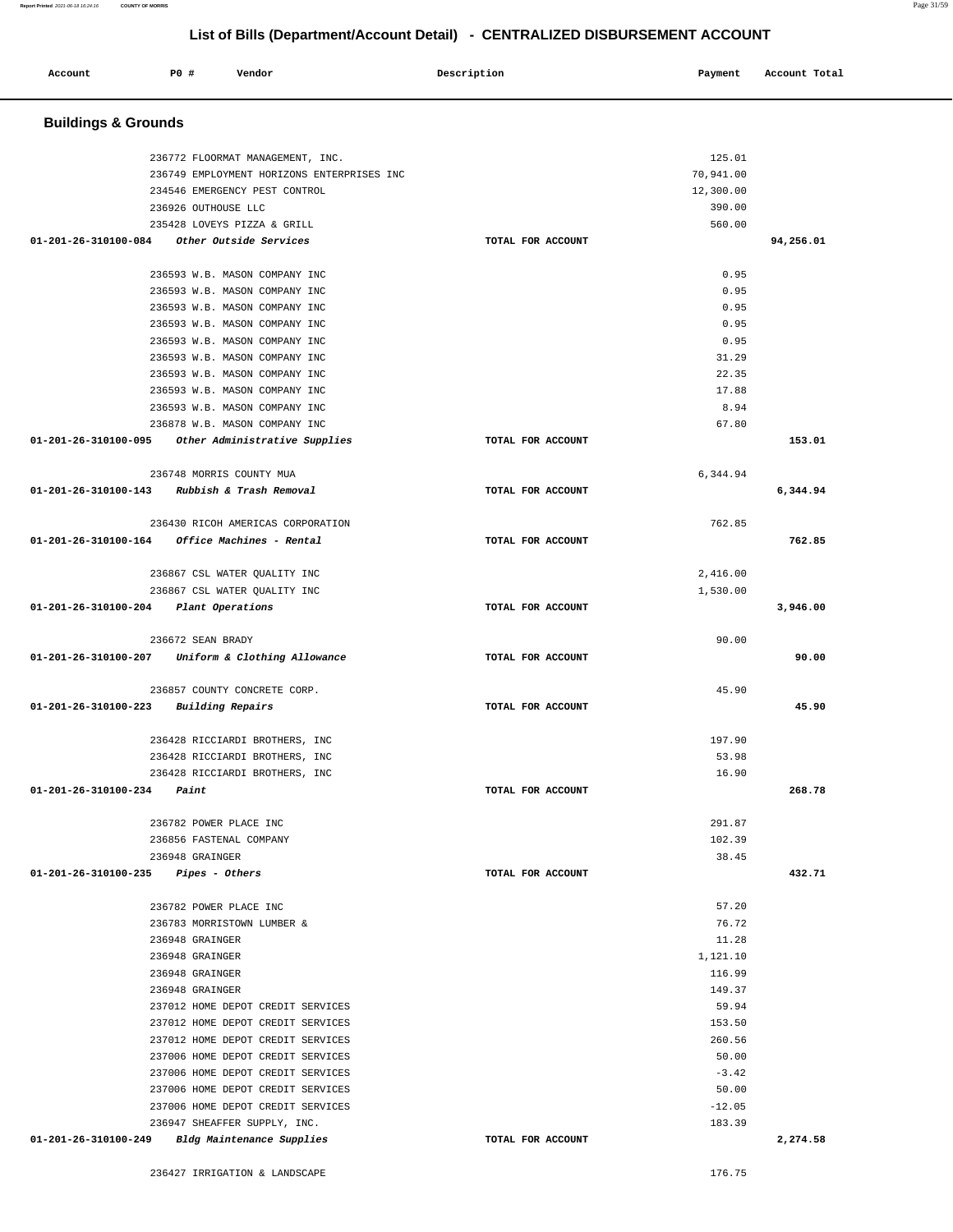#### **Report Printed** 2021-06-18 16:24:16 **COUNTY OF MORRIS** Page 32/59

| Account                         | P0 #                          | Vendor                                                   | Description       | Payment          | Account Total |
|---------------------------------|-------------------------------|----------------------------------------------------------|-------------------|------------------|---------------|
| <b>Buildings &amp; Grounds</b>  |                               |                                                          |                   |                  |               |
|                                 |                               | 236427 IRRIGATION & LANDSCAPE                            |                   | 319.00           |               |
|                                 |                               | 236219 THE COUNTRY NURSERY                               |                   | 635.84           |               |
|                                 |                               | 236219 THE COUNTRY NURSERY                               |                   | 987.87           |               |
| 01-201-26-310100-251            |                               | Ground Maintenance Supplies                              | TOTAL FOR ACCOUNT |                  | 2,119.46      |
|                                 | 236948 GRAINGER               |                                                          |                   | 525.82           |               |
|                                 |                               | 236847 TOMAR INDUSTRIES INC                              |                   | 66.00            |               |
| 01-201-26-310100-252            |                               | Janitorial Supplies                                      | TOTAL FOR ACCOUNT |                  | 591.82        |
|                                 |                               | 236750 R & J CONTROL, INC.                               |                   | 155.00           |               |
|                                 |                               | 236750 R & J CONTROL, INC.                               |                   | 155.00           |               |
|                                 |                               | 236750 R & J CONTROL, INC.                               |                   | 155.00           |               |
|                                 |                               | 236750 R & J CONTROL, INC.                               |                   | 155.00           |               |
|                                 |                               | 236750 R & J CONTROL, INC.                               |                   | 155.00           |               |
|                                 |                               | 236750 R & J CONTROL, INC.                               |                   | 155.00           |               |
|                                 |                               | 236750 R & J CONTROL, INC.                               |                   | 155.00           |               |
|                                 |                               | 236750 R & J CONTROL, INC.                               |                   | 155.00           |               |
|                                 |                               | 236750 R & J CONTROL, INC.                               |                   | 155.00           |               |
|                                 |                               | 236750 R & J CONTROL, INC.                               |                   | 155.00           |               |
|                                 |                               | 236750 R & J CONTROL, INC.                               |                   | 155.00           |               |
|                                 |                               | 236750 R & J CONTROL, INC.                               |                   | 155.00           |               |
|                                 |                               | 236750 R & J CONTROL, INC.                               |                   | 155.00           |               |
|                                 |                               | 236750 R & J CONTROL, INC.                               |                   | 155.00           |               |
|                                 |                               | 236750 R & J CONTROL, INC.                               |                   | 155.00           |               |
|                                 |                               | 236750 R & J CONTROL, INC.                               |                   | 155.00<br>155.00 |               |
|                                 |                               | 236750 R & J CONTROL, INC.<br>236750 R & J CONTROL, INC. |                   | 155.00           |               |
|                                 |                               | 236750 R & J CONTROL, INC.                               |                   | 155.00           |               |
|                                 |                               | 236750 R & J CONTROL, INC.                               |                   | 310.00           |               |
|                                 |                               | 236574 R & J CONTROL, INC.                               |                   | 155.00           |               |
|                                 |                               | 236574 R & J CONTROL, INC.                               |                   | 155.00           |               |
|                                 |                               | 236574 R & J CONTROL, INC.                               |                   | 754.50           |               |
|                                 |                               | 236574 R & J CONTROL, INC.                               |                   | 754.50           |               |
|                                 |                               | 236949 R & J CONTROL, INC.                               |                   | 155.00           |               |
|                                 |                               | 236949 R & J CONTROL, INC.                               |                   | 155.00           |               |
|                                 |                               | 236949 R & J CONTROL, INC.                               |                   | 522.75           |               |
| 01-201-26-310100-262            |                               | Machinery Repairs & Parts                                | TOTAL FOR ACCOUNT |                  | 5,906.75      |
|                                 |                               | 236678 BINSKY SERVICE LLC                                |                   | 3,073.83         |               |
|                                 | 236948 GRAINGER               |                                                          |                   | 72.13            |               |
| 01-201-26-310100-264 Heat & A/C |                               |                                                          | TOTAL FOR ACCOUNT |                  | 3,145.96      |
|                                 |                               | 236935 COOPER ELECTRIC SUPPLY CO.                        |                   | 549.00           |               |
|                                 | 236948 GRAINGER               |                                                          |                   | 339.03           |               |
| 01-201-26-310100-265 Electrical |                               |                                                          | TOTAL FOR ACCOUNT |                  | 888.03        |
|                                 | 228478 GPC, INC.              |                                                          |                   | 10,336.00        |               |
| 01-203-26-310100-234            | (2020) Paint                  |                                                          | TOTAL FOR ACCOUNT |                  | 10,336.00     |
|                                 |                               |                                                          |                   |                  | ============  |
|                                 | TOTAL for Buildings & Grounds |                                                          |                   |                  | 155,819.12    |

#### **Motor Services Center**

| 235738 GRAINGER | 40.43 |
|-----------------|-------|
| 235738 GRAINGER | 30.85 |
| 235738 GRAINGER | 51.91 |
| 235738 GRAINGER | 48.08 |
| 235738 GRAINGER | 25.74 |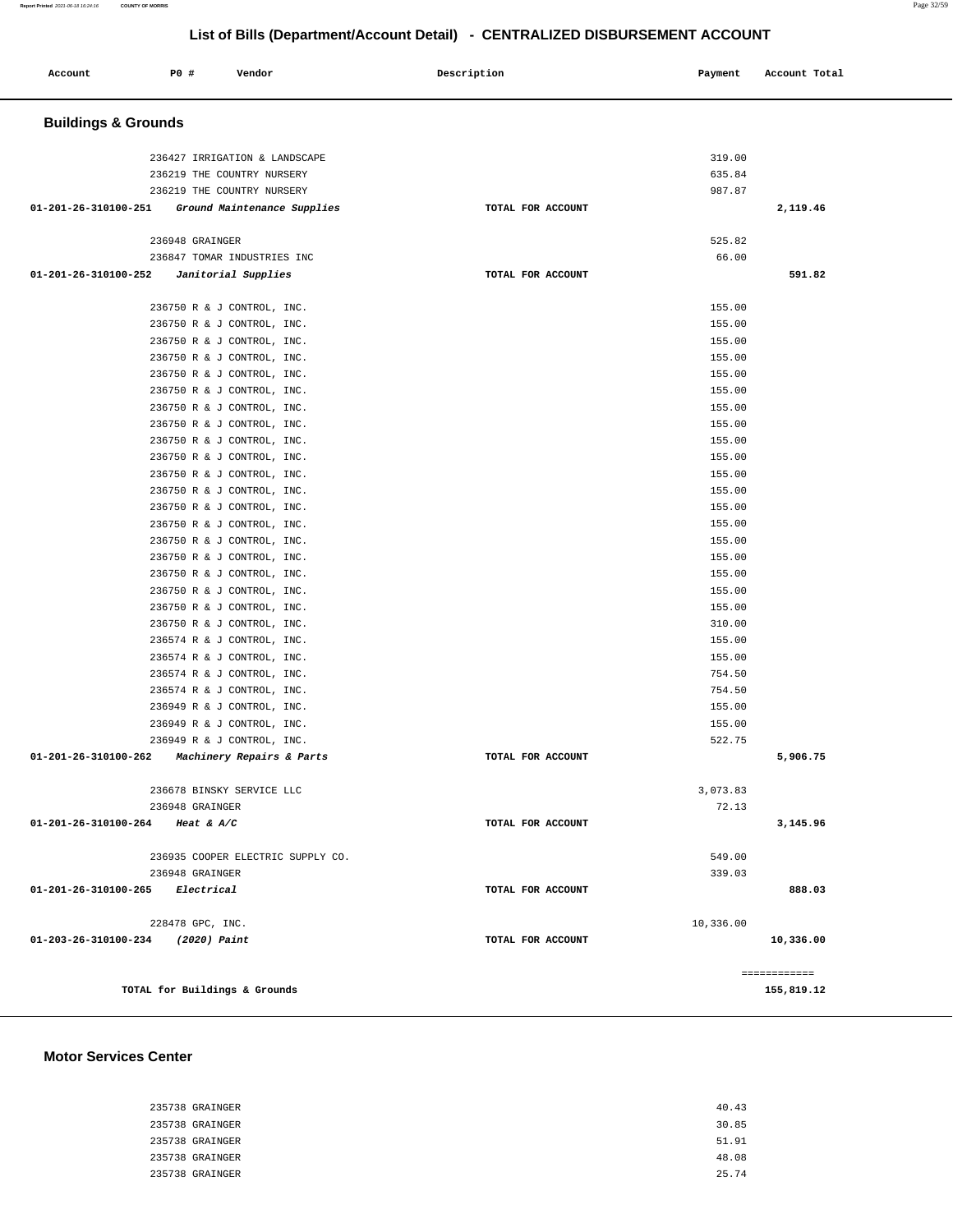### **Account P0 # Vendor Description Payment Account Total Motor Services Center**  235738 GRAINGER 18.68 235738 GRAINGER 55.09 235738 GRAINGER 49.44 235739 GRAINGER 104.22 235740 GRAINGER 75.25 235740 GRAINGER 123.44 235737 GRAINGER 50.12 235876 T. SLACK ENVIRONMENTAL 388.00 235876 T. SLACK ENVIRONMENTAL 434.46 236203 WURTH USA INC. 456.19 233128 OPTIMUM 106.23 235875 OPTIMUM 106.23 236170 JOSEPH GARTLAND INC 259.90 236170 JOSEPH GARTLAND INC 35.45 236739 MARK CARTER 300.00 236739 MARK CARTER 103.04 236734 JAY FRAZZANO 50.00 236407 J & D SALES & SERVICE LLC 295.00 236153 LORCO PETROLEUM SERVICES 100.00 236154 ONE SOURCE OF NEW JERSEY LLC 17.00 236154 ONE SOURCE OF NEW JERSEY LLC 24.50 236154 ONE SOURCE OF NEW JERSEY LLC 32.49 236154 ONE SOURCE OF NEW JERSEY LLC 25.13 236154 ONE SOURCE OF NEW JERSEY LLC 36 and 236154 ONE SOURCE 16.56 236154 ONE SOURCE OF NEW JERSEY LLC 69.35 236154 ONE SOURCE OF NEW JERSEY LLC 99.78 232618 ONE SOURCE OF NEW JERSEY LLC 196.56 232618 ONE SOURCE OF NEW JERSEY LLC 41.46 232618 ONE SOURCE OF NEW JERSEY LLC 13.58 232618 ONE SOURCE OF NEW JERSEY LLC 26.03 232618 ONE SOURCE OF NEW JERSEY LLC 43.03 232618 ONE SOURCE OF NEW JERSEY LLC 15.22 232618 ONE SOURCE OF NEW JERSEY LLC 15.61 232618 ONE SOURCE OF NEW JERSEY LLC 21.07 236651 WURTH USA INC. 399.60  **01-201-26-315100-098 Other Operating&Repair Supply TOTAL FOR ACCOUNT 4,364.72** 235629 AMERICAN WEAR INC. 221.48 236159 AMERICAN WEAR INC. 276.27  **01-201-26-315100-207 Uniform & Clothing Allowance TOTAL FOR ACCOUNT 497.75** 235874 DAVID WEBER OIL COMPANY 756.38 235874 DAVID WEBER OIL COMPANY 98.25 235874 DAVID WEBER OIL COMPANY 336.26 235874 DAVID WEBER OIL COMPANY 490.05 235874 DAVID WEBER OIL COMPANY 100.00 235874 DAVID WEBER OIL COMPANY 150.00 235466 PETROCHOICE 445.95 236653 DAVID WEBER OIL COMPANY 98.25 236653 DAVID WEBER OIL COMPANY 25.00  **01-201-26-315100-232 Lubricants & Anti Freeze TOTAL FOR ACCOUNT 2,500.14** 236606 D&B AUTO SUPPLY 4.83 236648 NAPA OF ROCKAWAY -199.00 236648 NAPA OF ROCKAWAY 199.00 236648 NAPA OF ROCKAWAY 263.04  **01-201-26-315100-239 Small Tools TOTAL FOR ACCOUNT 267.87** 236162 BARNWELL HOUSE OF TIRES, INC. 232.04 236581 BARNWELL HOUSE OF TIRES, INC. SALE AND THE SERVICE OF TIRES, INC.  **01-201-26-315100-245 Tires TOTAL FOR ACCOUNT 792.08**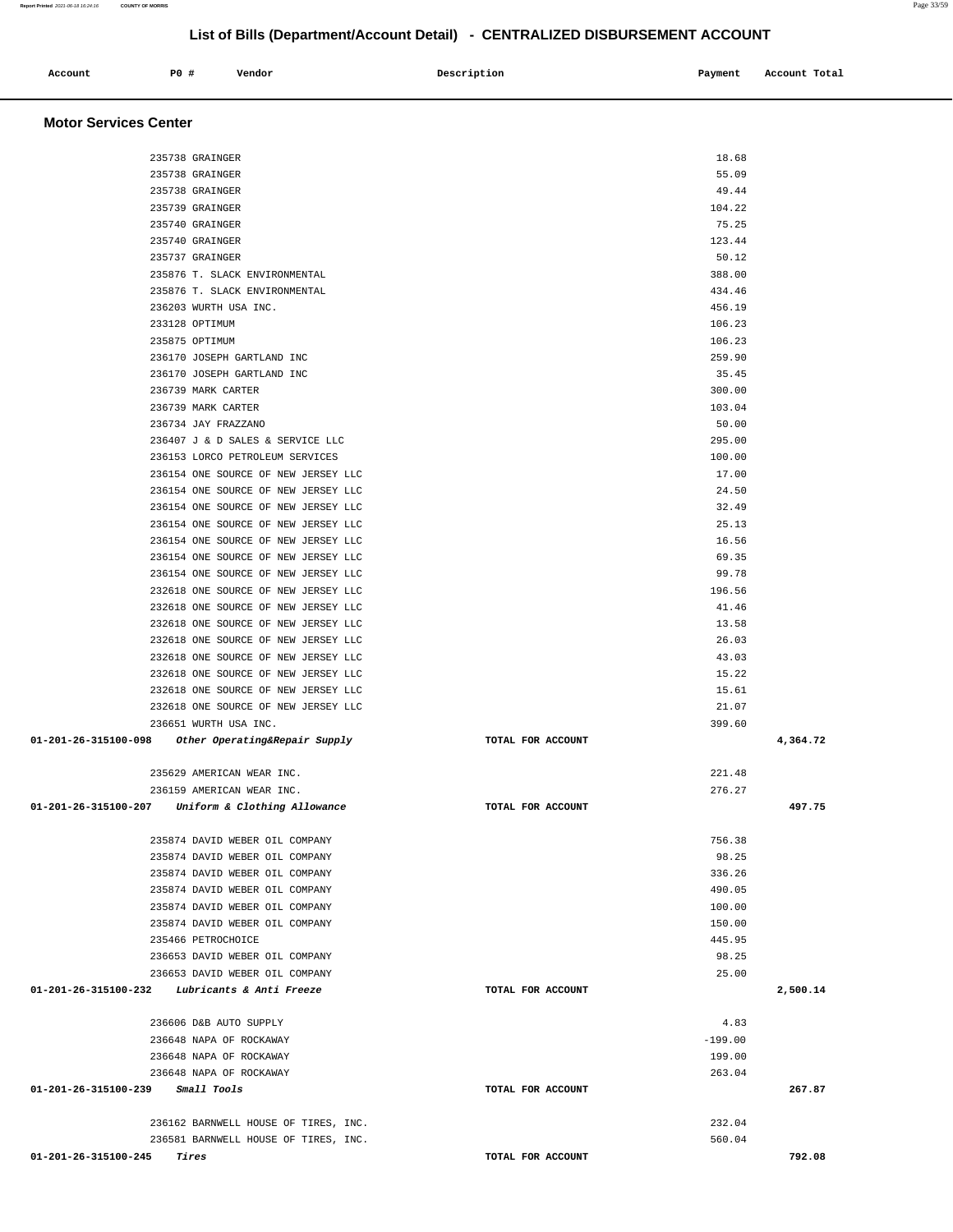| Account<br>. | P <sub>0</sub> | Vendor | Description | Payment | Account Total |
|--------------|----------------|--------|-------------|---------|---------------|
|              |                |        |             |         |               |

# **Motor Services Center**

| 236656 PRAXAIR DISTRIBUTION                                          | 335.01               |        |
|----------------------------------------------------------------------|----------------------|--------|
| 01-201-26-315100-248 Welding-Oxygen-Acetylene Etc                    | TOTAL FOR ACCOUNT    | 335.01 |
|                                                                      |                      |        |
| 235636 BUY WISE AUTO PARTS                                           | 137.28               |        |
| 235636 BUY WISE AUTO PARTS                                           | 20.00                |        |
| 235741 GRAINGER                                                      | 13.61                |        |
| 235741 GRAINGER                                                      | 57.08                |        |
| 235851 HOOVER TRUCK CENTERS INC                                      | $-160.68$            |        |
| 235851 HOOVER TRUCK CENTERS INC                                      | $-135.27$            |        |
| 235851 HOOVER TRUCK CENTERS INC                                      | $-34.74$             |        |
| 235851 HOOVER TRUCK CENTERS INC                                      | $-62.27$             |        |
| 235851 HOOVER TRUCK CENTERS INC                                      | 28.96                |        |
| 235851 HOOVER TRUCK CENTERS INC                                      | 530.25               |        |
| 235851 HOOVER TRUCK CENTERS INC                                      | 3.97                 |        |
| 235852 KENVIL POWER EQUIPMENT, INC.                                  | 32.91                |        |
| 235852 KENVIL POWER EQUIPMENT, INC.                                  | 4.68                 |        |
| 235235 MCGRATH MUNICIPAL EQUIPMENT, LLC                              | 11.50                |        |
| 235235 MCGRATH MUNICIPAL EQUIPMENT, LLC                              | 14.50                |        |
| 235856 NAPA OF ROCKAWAY                                              | 43.60                |        |
| 235856 NAPA OF ROCKAWAY                                              | 397.50               |        |
| 235856 NAPA OF ROCKAWAY                                              | 526.92               |        |
| 235857 SMITH MOTOR CO., INC.                                         | 63.05                |        |
| 235857 SMITH MOTOR CO., INC.                                         | 15.10                |        |
| 236207 BROWN TRUCK GROUP                                             | 162.39               |        |
| 236207 BROWN TRUCK GROUP                                             | 78.50                |        |
| 236186 DOVER BRAKE & CLUTCH CO INC                                   | 41.40                |        |
| 236187 DOVER BRAKE & CLUTCH CO INC                                   | 49.00                |        |
| 236194 HOOVER TRUCK CENTERS INC                                      | 509.96               |        |
| 236193 HOOVER TRUCK CENTERS INC                                      | 56.20                |        |
| 236196 MID-ATLANTIC TRUCK CENTRE INC                                 | $-139.68$            |        |
| 236196 MID-ATLANTIC TRUCK CENTRE INC                                 | 268.84               |        |
| 236196 MID-ATLANTIC TRUCK CENTRE INC                                 | 548.57               |        |
| 236196 MID-ATLANTIC TRUCK CENTRE INC                                 | 187.90               |        |
| 236196 MID-ATLANTIC TRUCK CENTRE INC                                 | 6.71                 |        |
| 236196 MID-ATLANTIC TRUCK CENTRE INC                                 | 47.76                |        |
| 236196 MID-ATLANTIC TRUCK CENTRE INC                                 | 13.41                |        |
| 236199 RE-TRON TECHNOLOGIES INC.                                     | 100.54               |        |
| 236199 RE-TRON TECHNOLOGIES INC.                                     | 272.26               |        |
| 236199 RE-TRON TECHNOLOGIES INC.                                     | 15.00                |        |
| 236199 RE-TRON TECHNOLOGIES INC.                                     | 40.00                |        |
| 236199 RE-TRON TECHNOLOGIES INC.                                     | $-15.00$             |        |
| 236199 RE-TRON TECHNOLOGIES INC.                                     | $-40.00$             |        |
| 236200 RE-TRON TECHNOLOGIES INC.                                     | 333.18               |        |
| 236200 RE-TRON TECHNOLOGIES INC.                                     | 40.00                |        |
| 236200 RE-TRON TECHNOLOGIES INC.                                     | $-40.00$             |        |
| 236195 JESCO, INC.                                                   | 44.70                |        |
| 236195 JESCO, INC.                                                   | 69.36                |        |
| 236195 JESCO, INC.                                                   | 121.64               |        |
| 236408 RE-TRON TECHNOLOGIES INC.                                     | 544.52               |        |
| 236408 RE-TRON TECHNOLOGIES INC.                                     | 201.08               |        |
| 236408 RE-TRON TECHNOLOGIES INC.                                     | 80.00                |        |
| 236408 RE-TRON TECHNOLOGIES INC.<br>236408 RE-TRON TECHNOLOGIES INC. | 30.00                |        |
|                                                                      | $-80.00$<br>$-30.00$ |        |
| 236408 RE-TRON TECHNOLOGIES INC.                                     |                      |        |
| 236582 BARNWELL HOUSE OF TIRES, INC.                                 | 14.00<br>35.00       |        |
| 236582 BARNWELL HOUSE OF TIRES, INC.                                 |                      |        |
| 236201 NAPA OF ROCKAWAY                                              | 165.26               |        |
| 236201 NAPA OF ROCKAWAY                                              | 266.55               |        |
| 236201 NAPA OF ROCKAWAY                                              | 81.20                |        |
| 236201 NAPA OF ROCKAWAY                                              | 247.09               |        |
| 236201 NAPA OF ROCKAWAY                                              | 154.96               |        |
| 236201 NAPA OF ROCKAWAY                                              | 112.20               |        |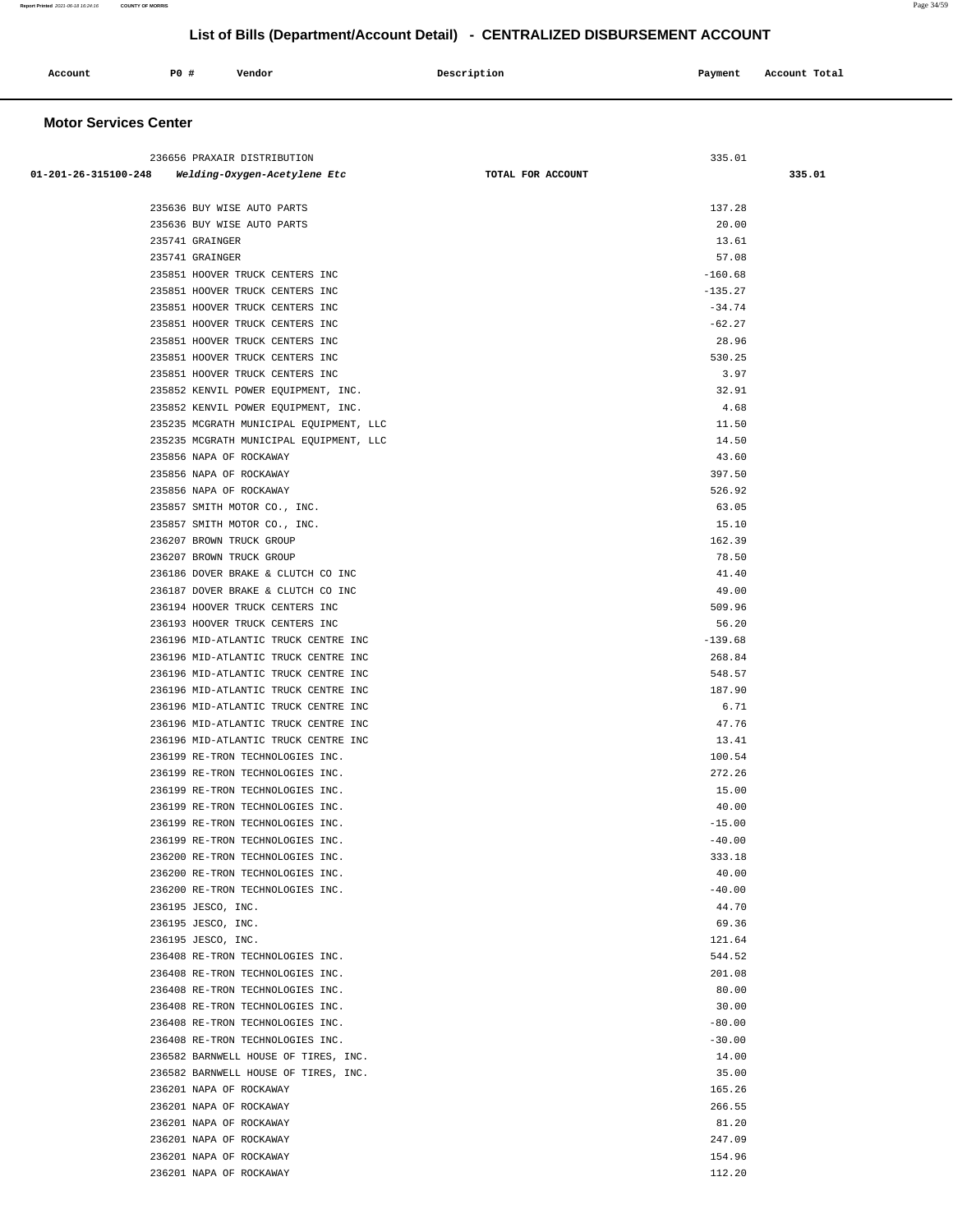| Account                      | <b>PO #</b> | Vendor                                                                     | Description       | Payment            | Account Total |
|------------------------------|-------------|----------------------------------------------------------------------------|-------------------|--------------------|---------------|
| <b>Motor Services Center</b> |             |                                                                            |                   |                    |               |
|                              |             |                                                                            |                   |                    |               |
|                              |             | 236607 DOVER BRAKE & CLUTCH CO INC                                         |                   | 237.00             |               |
|                              |             | 236620 INTER CITY TIRE                                                     |                   | 43.90              |               |
|                              |             | 236620 INTER CITY TIRE                                                     |                   | 522.00             |               |
|                              |             | 236577 KENVIL POWER EQUIPMENT, INC.                                        |                   | 26.04              |               |
|                              |             | 236577 KENVIL POWER EQUIPMENT, INC.                                        |                   | 3.75               |               |
|                              |             | 236577 KENVIL POWER EQUIPMENT, INC.                                        |                   | 3.95<br>18.84      |               |
|                              |             | 236577 KENVIL POWER EQUIPMENT, INC.<br>236578 KENVIL POWER EQUIPMENT, INC. |                   | 9.33               |               |
|                              |             | 236578 KENVIL POWER EQUIPMENT, INC.                                        |                   | 27.61              |               |
|                              |             | 236622 MAJOR POLICE SUPPLY                                                 |                   | 155.20             |               |
|                              |             | 236623 MCMASTER-CARR SUPPLY CO                                             |                   | 88.04              |               |
|                              |             | 236623 MCMASTER-CARR SUPPLY CO                                             |                   | 6.96               |               |
|                              |             | 236630 NAPA OF ROCKAWAY                                                    |                   | 265.58             |               |
|                              |             | 236630 NAPA OF ROCKAWAY                                                    |                   | 120.48             |               |
|                              |             | 236630 NAPA OF ROCKAWAY                                                    |                   | 1,395.00           |               |
|                              |             | 236636 NAPA OF ROCKAWAY                                                    |                   | 102.23             |               |
|                              |             | 236636 NAPA OF ROCKAWAY                                                    |                   | 147.51             |               |
|                              |             | 236636 NAPA OF ROCKAWAY                                                    |                   | 204.69             |               |
|                              |             | 236636 NAPA OF ROCKAWAY<br>236657 RE-TRON TECHNOLOGIES INC.                |                   | 312.82<br>1,361.30 |               |
|                              |             | 236657 RE-TRON TECHNOLOGIES INC.                                           |                   | 272.26             |               |
|                              |             | 236657 RE-TRON TECHNOLOGIES INC.                                           |                   | 240.00             |               |
|                              |             | 236657 RE-TRON TECHNOLOGIES INC.                                           |                   | $-240.00$          |               |
|                              |             | 236649 TONY SANCHEZ LTD                                                    |                   | 45.14              |               |
|                              |             | 236649 TONY SANCHEZ LTD                                                    |                   | 14.07              |               |
|                              |             | 236649 TONY SANCHEZ LTD                                                    |                   | 8.95               |               |
| 01-201-26-315100-261         |             | Spare Parts for Equipment                                                  | TOTAL FOR ACCOUNT |                    | 11,495.10     |
|                              |             | 234922 BUY WISE AUTO PARTS                                                 |                   | 19.74              |               |
|                              |             | 234922 BUY WISE AUTO PARTS                                                 |                   | 41.76              |               |
|                              |             | 234922 BUY WISE AUTO PARTS                                                 |                   | 34.02              |               |
|                              |             | 234922 BUY WISE AUTO PARTS                                                 |                   | 55.56              |               |
|                              |             | 234922 BUY WISE AUTO PARTS                                                 |                   | 4.72               |               |
|                              |             | 234922 BUY WISE AUTO PARTS                                                 |                   | 12.12              |               |
|                              |             | 234922 BUY WISE AUTO PARTS                                                 |                   | 14.76              |               |
|                              |             | 234922 BUY WISE AUTO PARTS<br>235637 BUY WISE AUTO PARTS                   |                   | 10.36<br>92.60     |               |
|                              |             | 235637 BUY WISE AUTO PARTS                                                 |                   | 74.08              |               |
|                              |             | 235637 BUY WISE AUTO PARTS                                                 |                   | 189.46             |               |
|                              |             | 235854 NIELSEN DODGE - C-J-R                                               |                   | 193.30             |               |
|                              |             | 235854 NIELSEN DODGE - C-J-R                                               |                   | 168.00             |               |
|                              |             | 236189 FLEMINGTON BUICK CHEVROLET                                          |                   | 79.45              |               |
|                              |             | 236190 FLEMINGTON BUICK CHEVROLET                                          |                   | 17.24              |               |
|                              |             | 236191 FLEMINGTON CHRYSLER                                                 |                   | 95.96              |               |
|                              |             | 236191 FLEMINGTON CHRYSLER                                                 |                   | 26.05              |               |
|                              |             | 236192 FLEMINGTON CHRYSLER                                                 |                   | 106.26             |               |
|                              |             | 236197 NIELSEN DODGE - C-J-R<br>236160 ABSOLUTE AUTO AND FLAT GLASS        |                   | 21.00              |               |
|                              |             | 236172 BEYER FORD                                                          |                   | 300.00<br>3.04     |               |
|                              |             | 236172 BEYER FORD                                                          |                   | 217.20             |               |
|                              |             | 236172 BEYER FORD                                                          |                   | 2.40               |               |
|                              |             | 236172 BEYER FORD                                                          |                   | 9.74               |               |
|                              |             | 236172 BEYER FORD                                                          |                   | 20.16              |               |
|                              |             | 236171 BEYER FORD                                                          |                   | 60.37              |               |
|                              |             | 235638 COACH & EQUIPMENT MANUFACTURING CO.                                 |                   | 79.92              |               |
|                              |             | 235638 COACH & EQUIPMENT MANUFACTURING CO.                                 |                   | 14.00              |               |
|                              |             | 236652 ALLIANCE BUS GROUP INC.                                             |                   | 35.56              |               |
|                              |             | 236174 D&B AUTO SUPPLY                                                     |                   | $-41.58$           |               |
|                              |             | 236174 D&B AUTO SUPPLY                                                     |                   | 1,103.25           |               |
|                              |             | 236174 D&B AUTO SUPPLY                                                     |                   | 1,621.06           |               |

236174 D&B AUTO SUPPLY 205.01

236174 D&B AUTO SUPPLY

**Report Printed** 2021-06-18 16:24:16 **COUNTY OF MORRIS** Page 35/59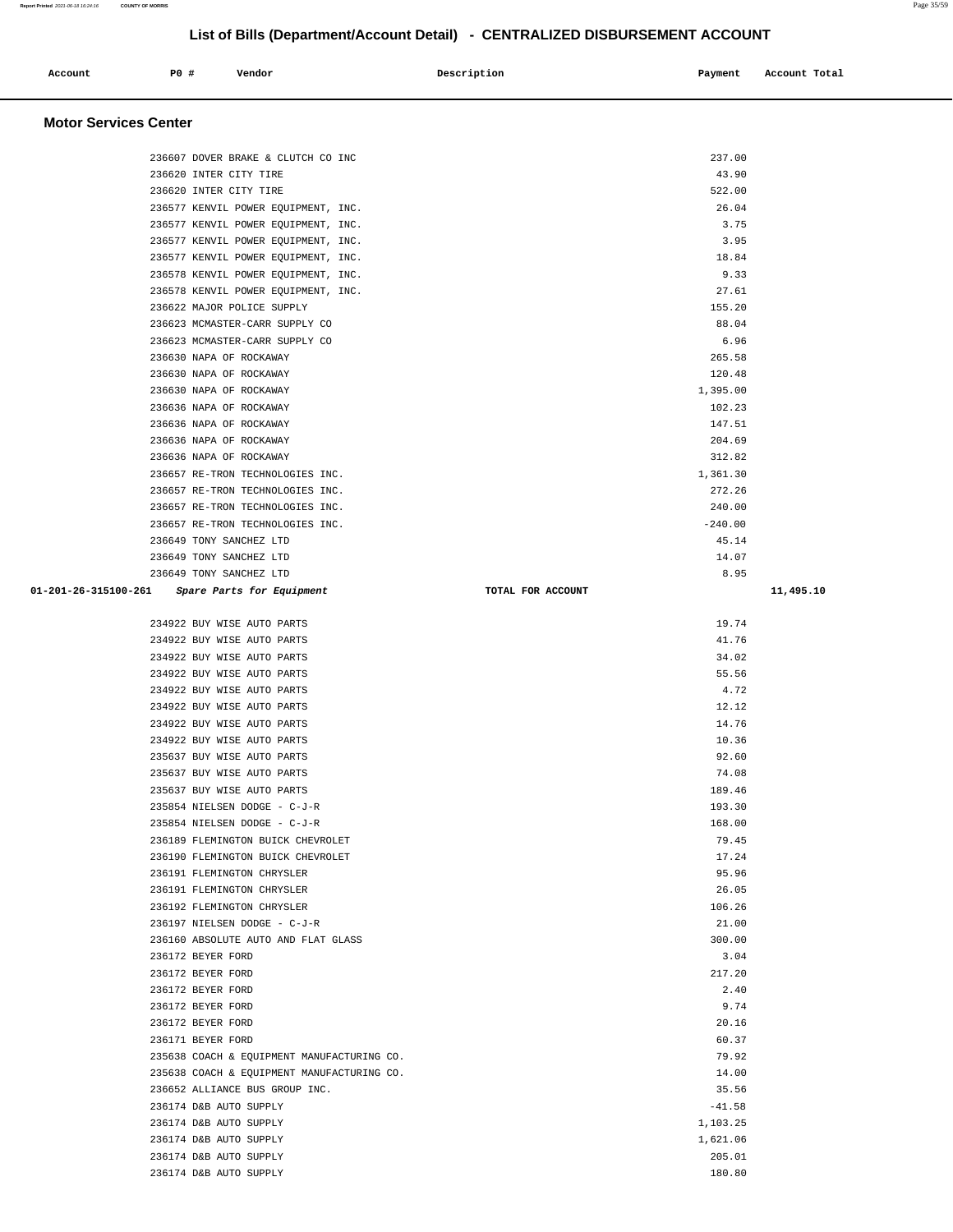#### **Report Printed** 2021-06-18 16:24:16 **COUNTY OF MORRIS** Page 36/59

# **List of Bills (Department/Account Detail) - CENTRALIZED DISBURSEMENT ACCOUNT**

| Account                      | P0 #                   | Vendor                            | Description       | Payment   | Account Total |  |
|------------------------------|------------------------|-----------------------------------|-------------------|-----------|---------------|--|
| <b>Motor Services Center</b> |                        |                                   |                   |           |               |  |
|                              | 236586 D&B AUTO SUPPLY |                                   |                   | $-139.00$ |               |  |
|                              | 236586 D&B AUTO SUPPLY |                                   |                   | $-5.00$   |               |  |
|                              | 236586 D&B AUTO SUPPLY |                                   |                   | 330.45    |               |  |
|                              | 236586 D&B AUTO SUPPLY |                                   |                   | 493.73    |               |  |
|                              | 236586 D&B AUTO SUPPLY |                                   |                   | 304.50    |               |  |
|                              | 236604 D&B AUTO SUPPLY |                                   |                   | 262.62    |               |  |
|                              | 236604 D&B AUTO SUPPLY |                                   |                   | 245.78    |               |  |
|                              | 236604 D&B AUTO SUPPLY |                                   |                   | 1,112.73  |               |  |
|                              | 236604 D&B AUTO SUPPLY |                                   |                   | 288.72    |               |  |
|                              |                        | 236609 FLEMINGTON BUICK CHEVROLET |                   | 48.22     |               |  |
|                              |                        | 236608 FLEMINGTON BUICK CHEVROLET |                   | 371.78    |               |  |
| 01-201-26-315100-291         |                        | Vehicle Repairs                   | TOTAL FOR ACCOUNT |           | 8,381.90      |  |
|                              |                        |                                   |                   |           | ============  |  |
|                              |                        | TOTAL for Motor Services Center   |                   |           | 28,634.57     |  |

### **Mosquito Extermination**

| 235279 RUTGERS THE STATE UNIVERSITY OF NJ                          |                   | 115.00               |          |
|--------------------------------------------------------------------|-------------------|----------------------|----------|
| 235279 RUTGERS THE STATE UNIVERSITY OF NJ                          |                   | 115.00               |          |
| 235279 RUTGERS THE STATE UNIVERSITY OF NJ                          |                   | 115.00               |          |
| 235279 RUTGERS THE STATE UNIVERSITY OF NJ                          |                   | 115.00               |          |
| 236905 WILLIAM MOTT                                                |                   | 24.52                |          |
| 236905 WILLIAM MOTT                                                |                   | 76.68                |          |
| $01-201-26-320100-039$ Education Schools & Training                | TOTAL FOR ACCOUNT |                      | 561.20   |
|                                                                    |                   |                      |          |
| 236723 GANNETT NJ NEWSPAPERS                                       |                   | 69.40                |          |
| 236794 NJ ADVANCE MEDIA                                            |                   | 122.36               |          |
| $01 - 201 - 26 - 320100 - 051$ Legal                               | TOTAL FOR ACCOUNT |                      | 191.76   |
|                                                                    |                   |                      |          |
| 236112 W.B. MASON COMPANY INC                                      |                   | 1.90                 |          |
| 236111 W.B. MASON COMPANY INC                                      |                   | 134.10               |          |
| 231969 W.B. MASON COMPANY INC                                      |                   | 8.88                 |          |
| 231969 W.B. MASON COMPANY INC                                      |                   | 62.10                |          |
| 231969 W.B. MASON COMPANY INC                                      |                   | 35.96                |          |
| 231969 W.B. MASON COMPANY INC                                      |                   | 79.44                |          |
| 231969 W.B. MASON COMPANY INC                                      |                   | 9.84                 |          |
| 231969 W.B. MASON COMPANY INC                                      |                   | 4.87                 |          |
| 231969 W.B. MASON COMPANY INC                                      |                   | $-6.21$              |          |
| 235613 W.B. MASON COMPANY INC                                      |                   | 37.48                |          |
| 235613 W.B. MASON COMPANY INC                                      |                   | 12.56                |          |
| 235613 W.B. MASON COMPANY INC                                      |                   | 29.48                |          |
| 235613 W.B. MASON COMPANY INC                                      |                   | 15.98                |          |
| 235613 W.B. MASON COMPANY INC                                      |                   | 2.38                 |          |
| 235613 W.B. MASON COMPANY INC                                      |                   | 15.29                |          |
| 235613 W.B. MASON COMPANY INC                                      |                   | 11.98                |          |
| 235613 W.B. MASON COMPANY INC                                      |                   | 33.84                |          |
| 235613 W.B. MASON COMPANY INC                                      |                   | $-33.84$             |          |
| 01-201-26-320100-058 Office Supplies & Stationery                  | TOTAL FOR ACCOUNT |                      | 456.03   |
|                                                                    |                   |                      |          |
| 236789 RICOH AMERICAS CORPORATION                                  |                   | 897.53               |          |
| 01-201-26-320100-163 Office Machines                               | TOTAL FOR ACCOUNT |                      | 897.53   |
|                                                                    |                   |                      |          |
| 236472 FRONTIER PRECISION, INC.<br>236472 FRONTIER PRECISION, INC. |                   | 1,400.00<br>2.100.00 |          |
| 231969 W.B. MASON COMPANY INC                                      |                   | 68.59                |          |
| 01-201-26-320100-251 Ground Maintenance Supplies                   | TOTAL FOR ACCOUNT |                      | 3,568.59 |
|                                                                    |                   |                      |          |
| 235893 MORRISTOWN LUMBER &                                         |                   | 599.88               |          |
|                                                                    |                   |                      |          |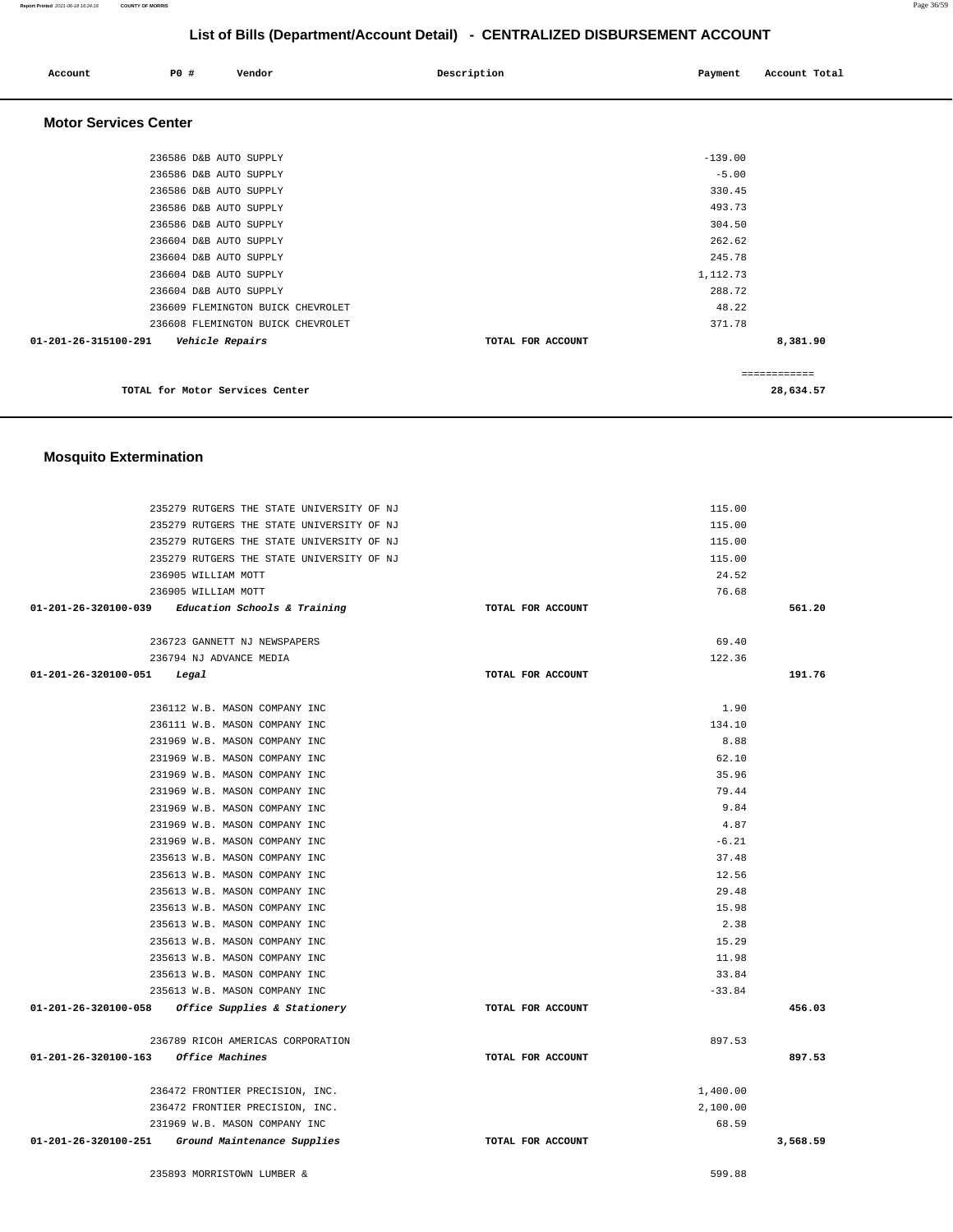#### **Report Printed** 2021-06-18 16:24:16 **COUNTY OF MORRIS** Page 37/59

# **List of Bills (Department/Account Detail) - CENTRALIZED DISBURSEMENT ACCOUNT**

| Account | P0 # | Vendor | Description | Payment | Account Total |
|---------|------|--------|-------------|---------|---------------|
|         |      |        |             |         |               |

# **Mosquito Extermination**

| 235893 MORRISTOWN LUMBER &                  |                   | 91.98  |              |
|---------------------------------------------|-------------------|--------|--------------|
| 235280 GRAINGER                             |                   | 278.67 |              |
| 235280 GRAINGER                             |                   | 22.04  |              |
| 235280 GRAINGER                             |                   | 78.94  |              |
| 235280 GRAINGER                             |                   | 13.64  |              |
| 235280 GRAINGER                             |                   | 117.48 |              |
| 235280 GRAINGER                             |                   | 15.64  |              |
| 235280 GRAINGER                             |                   | 5.10   |              |
| 235280 GRAINGER                             |                   | 15.44  |              |
| 235280 GRAINGER                             |                   | 2.32   |              |
| 235280 GRAINGER                             |                   | 13.89  |              |
| 235280 GRAINGER                             |                   | 13.98  |              |
| 235280 GRAINGER                             |                   | 3.93   |              |
| 235280 GRAINGER                             |                   | 67.50  |              |
| $01 - 201 - 26 - 320100 - 258$<br>Equipment | TOTAL FOR ACCOUNT |        | 1,340.43     |
| 236234 LEDGEWOOD POWER SPORTS INC           |                   | 442.99 |              |
| 236234 LEDGEWOOD POWER SPORTS INC           |                   | 395.00 |              |
| 01-201-26-320100-291<br>Vehicle Repairs     | TOTAL FOR ACCOUNT |        | 837.99       |
|                                             |                   |        | ============ |
| TOTAL for Mosquito Extermination            |                   |        | 7,853.53     |

# **Health Management**

| 236491 TELESEARCH INC                                      |                   | 641.36        |
|------------------------------------------------------------|-------------------|---------------|
| $01 - 201 - 27 - 330100 - 016$<br>Outside Salaries & Wages | TOTAL FOR ACCOUNT | 641.36        |
|                                                            |                   |               |
| 236741 VERIZON WIRELESS                                    |                   | 1,047.20      |
| 01-201-27-330100-031<br>Cellular Phone/Pagers              | TOTAL FOR ACCOUNT | 1,047.20      |
|                                                            |                   |               |
| 236225 W.B. MASON COMPANY INC                              |                   | 80.46         |
| 01-201-27-330100-084<br>Other Outside Services             | TOTAL FOR ACCOUNT | 80.46         |
| 232930 RUTGERS UNIVERSITY                                  |                   | 100.00        |
| 237211 COUNTY OF MORRIS                                    |                   | 36.33         |
| $01 - 201 - 27 - 330100 - 210$<br>Environmental Compliance | TOTAL FOR ACCOUNT | 136.33        |
|                                                            |                   | ------------- |
| TOTAL for Health Management                                |                   | 1,905.35      |
|                                                            |                   |               |

#### **Human Services**

| 236457 W.B. MASON COMPANY INC                                  |                   | 59.88  |        |
|----------------------------------------------------------------|-------------------|--------|--------|
| 01-201-27-331100-059<br>Other General Expenses                 | TOTAL FOR ACCOUNT |        | 59.88  |
|                                                                |                   |        |        |
| 237211 COUNTY OF MORRIS                                        |                   | 405.16 |        |
| $01 - 201 - 27 - 331100 - 068$<br>Postage & Metered Mail       | TOTAL FOR ACCOUNT |        | 405.16 |
|                                                                |                   |        |        |
| 236446 OFFICE CONCEPTS GROUP, INC.                             |                   | 16.95  |        |
| 236451 OFFICE CONCEPTS GROUP, INC.                             |                   | 34.85  |        |
| 236452 OFFICE CONCEPTS GROUP, INC.                             |                   | 441.78 |        |
| 01-201-27-331100-084<br>Other Outside Services                 | TOTAL FOR ACCOUNT |        | 493.58 |
|                                                                |                   |        |        |
| 236453 RICOH USA, INC.                                         |                   | 791.36 |        |
| 01-201-27-331100-164<br><i><b>Office Machines - Rental</b></i> | TOTAL FOR ACCOUNT |        | 791.36 |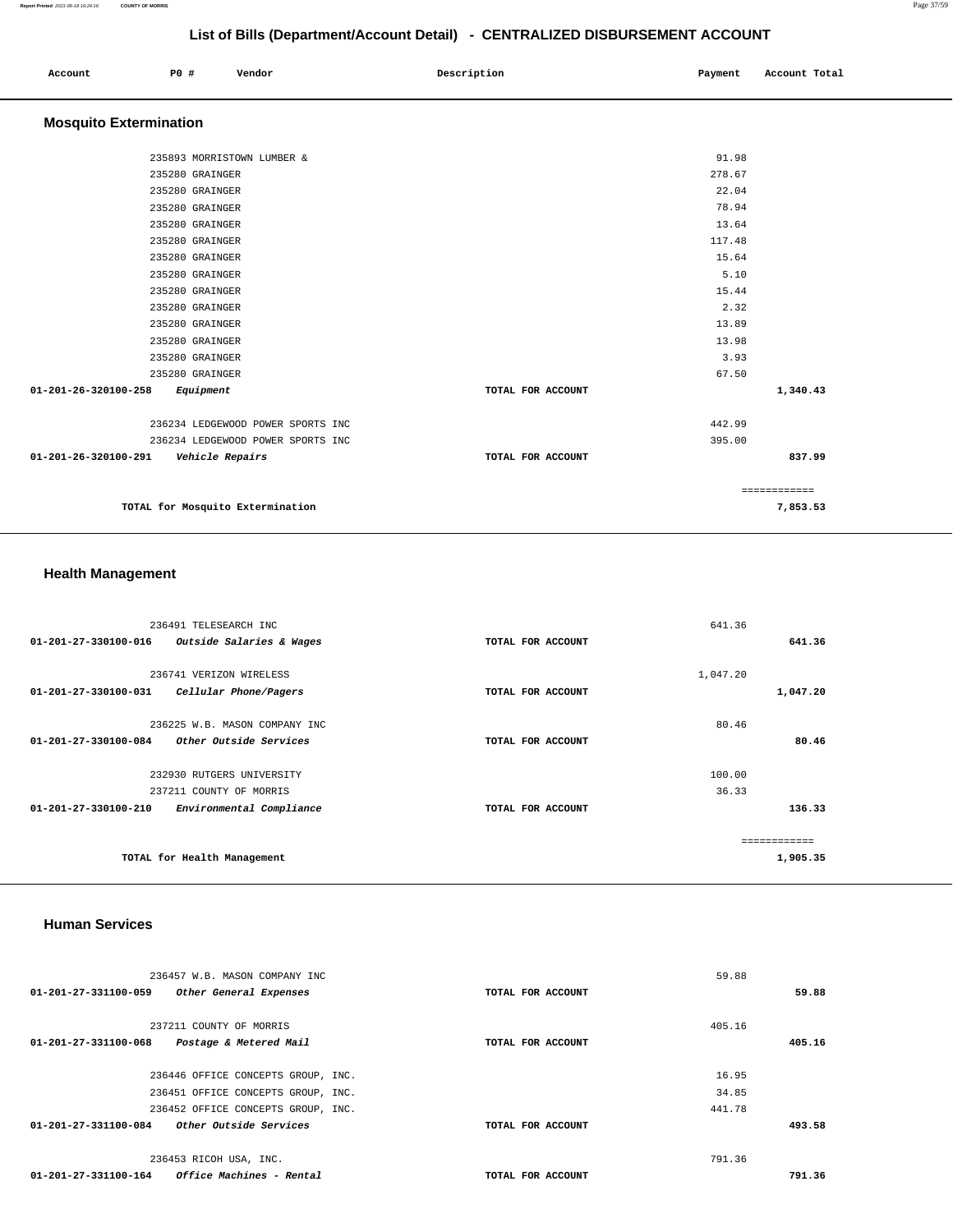#### **Report Printed** 2021-06-18 16:24:16 **COUNTY OF MORRIS** Page 38/59

# **List of Bills (Department/Account Detail) - CENTRALIZED DISBURSEMENT ACCOUNT**

| Account               | P0 #                     | Vendor | Description | Payment | Account Total            |
|-----------------------|--------------------------|--------|-------------|---------|--------------------------|
| <b>Human Services</b> |                          |        |             |         |                          |
|                       | TOTAL for Human Services |        |             |         | ============<br>1,749.98 |

### **Youth Shelter**

| 235545 BOB BARKER COMPANY                       |                   | 37.32    |              |
|-------------------------------------------------|-------------------|----------|--------------|
| 235545 BOB BARKER COMPANY                       |                   | 18.49    |              |
| 235545 BOB BARKER COMPANY                       |                   | 18.49    |              |
| 235545 BOB BARKER COMPANY                       |                   | 24.10    |              |
| 235545 BOB BARKER COMPANY                       |                   | 30.24    |              |
| 235545 BOB BARKER COMPANY                       |                   | 17.28    |              |
| 235545 BOB BARKER COMPANY                       |                   | 14.58    |              |
| 236720 THOMAS POLLIO                            |                   | 40.00    |              |
| 236720 THOMAS POLLIO                            |                   | 100.00   |              |
| 01-201-27-331110-059 Other General Expenses     | TOTAL FOR ACCOUNT |          | 300.50       |
| 237211 COUNTY OF MORRIS                         |                   | 1.53     |              |
| 01-201-27-331110-068 Postage and Metered Mail   | TOTAL FOR ACCOUNT |          | 1.53         |
|                                                 |                   |          |              |
| 236715 W.B. MASON COMPANY INC                   |                   | 35.76    |              |
| 236715 W.B. MASON COMPANY INC                   |                   | 0.95     |              |
| 236715 W.B. MASON COMPANY INC                   |                   | 35.76    |              |
| 236715 W.B. MASON COMPANY INC                   |                   | 35.76    |              |
| 236715 W.B. MASON COMPANY INC                   |                   | 0.95     |              |
| 236715 W.B. MASON COMPANY INC                   |                   | 35.76    |              |
| 236715 W.B. MASON COMPANY INC                   |                   | 22.35    |              |
| 236715 W.B. MASON COMPANY INC                   |                   | 0.95     |              |
| 236832 W.B. MASON COMPANY INC                   |                   | 119.79   |              |
| 01-201-27-331110-185 Food                       | TOTAL FOR ACCOUNT |          | 288.03       |
|                                                 |                   |          |              |
| 236281 OFFICE CONCEPTS GROUP, INC.              |                   | 127.50   |              |
| 236270 ALLEN PAPER & SUPPLY CO                  |                   | 71.60    |              |
| 236095 HENRY SCHEIN INC                         |                   | 14.58    |              |
| 236095 HENRY SCHEIN INC                         |                   | 14.25    |              |
| 236883 ATLANTIC CORPORATE HEALTH                |                   | 8,792.00 |              |
| 236707 OFFICE CONCEPTS GROUP, INC.              |                   | 52.11    |              |
| 01-201-27-331110-189 Medical                    | TOTAL FOR ACCOUNT |          | 9,072.04     |
| 236271 CORE PROMOTIONS, LLC                     |                   | 111.50   |              |
| 01-201-27-331110-202<br>Uniform And Accessories | TOTAL FOR ACCOUNT |          | 111.50       |
|                                                 |                   |          |              |
| 236273 W.B. MASON COMPANY INC                   |                   | 47.48    |              |
| 236273 W.B. MASON COMPANY INC                   |                   | 14.49    |              |
| 236273 W.B. MASON COMPANY INC                   |                   | 47.98    |              |
| 236708 W.B. MASON COMPANY INC                   |                   | 24.95    |              |
| 236708 W.B. MASON COMPANY INC                   |                   | 31.04    |              |
| $01-201-27-331110-252$ Janitorial Supplies      | TOTAL FOR ACCOUNT |          | 165.94       |
|                                                 |                   |          |              |
|                                                 |                   |          | ============ |
| TOTAL for Youth Shelter                         |                   |          | 9,939.54     |
|                                                 |                   |          |              |

### **Office on Aging**

236826 BETH DENMEAD 12.00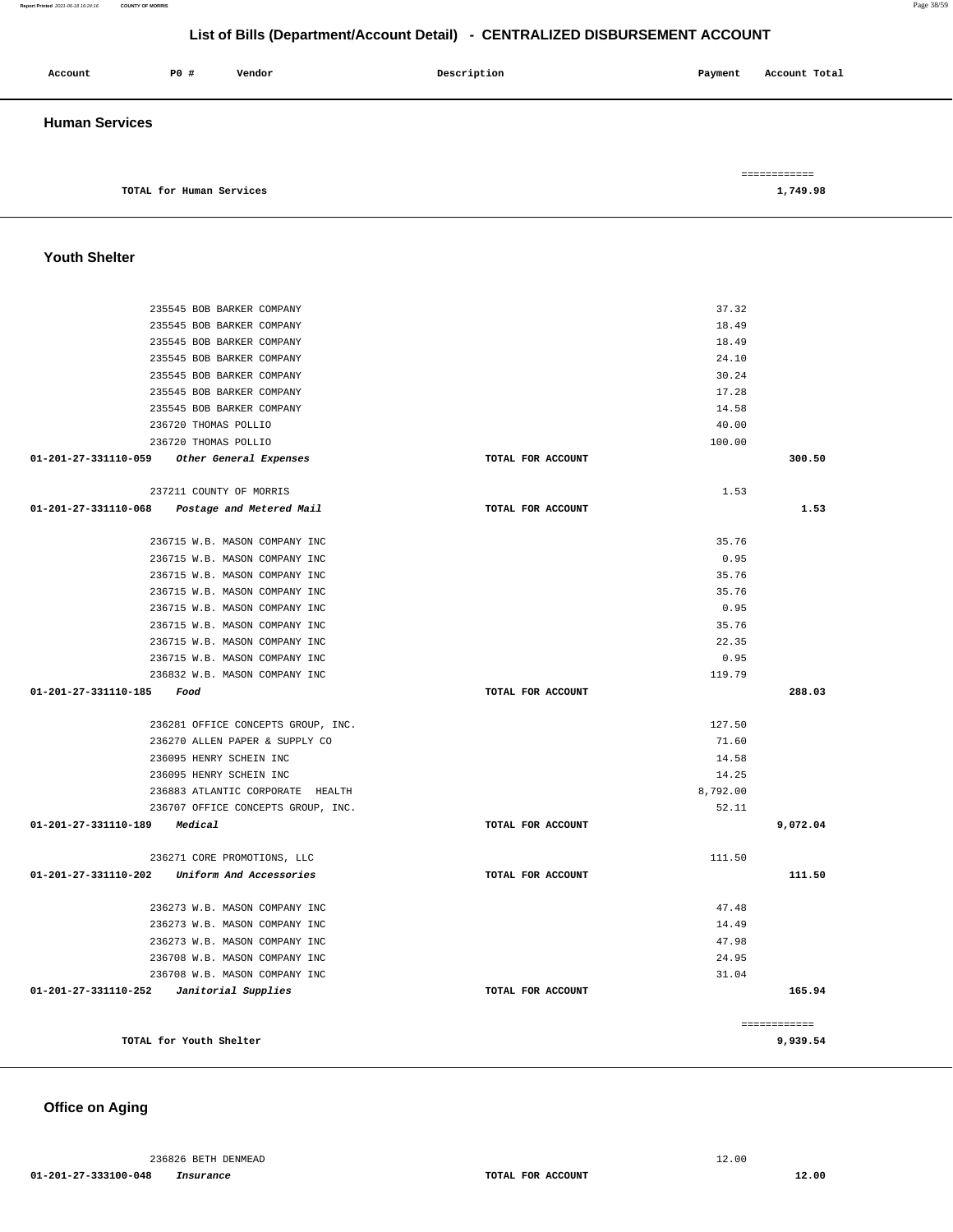#### **Report Printed** 2021-06-18 16:24:16 **COUNTY OF MORRIS** Page 39/59

# **List of Bills (Department/Account Detail) - CENTRALIZED DISBURSEMENT ACCOUNT**

| Account | P0 # | Vendor | Description | Payment | Account Total |
|---------|------|--------|-------------|---------|---------------|
|         |      |        |             |         |               |

# **Office on Aging**

|                                     | 236797 W.B. MASON COMPANY INC<br>01-201-27-333100-058 Office Supplies & Stationery | TOTAL FOR ACCOUNT | 3.71   | 3.71          |
|-------------------------------------|------------------------------------------------------------------------------------|-------------------|--------|---------------|
|                                     | 237211 COUNTY OF MORRIS<br>01-201-27-333100-068 Postage & Metered Mail             | TOTAL FOR ACCOUNT | 17.53  | 17.53         |
|                                     | 236826 BETH DENMEAD                                                                |                   | 102.55 |               |
| 01-201-27-333100-082 Travel Expense |                                                                                    | TOTAL FOR ACCOUNT |        | 102.55        |
|                                     | 236858 RICOH AMERICAS CORPORATION                                                  |                   | 970.21 |               |
|                                     |                                                                                    | TOTAL FOR ACCOUNT |        | 970.21        |
|                                     | 236798 W.B. MASON COMPANY INC                                                      |                   | 74.75  |               |
|                                     | 236424 OFFICE CONCEPTS GROUP, INC.                                                 |                   | 96.58  |               |
|                                     | 236424 OFFICE CONCEPTS GROUP, INC.                                                 |                   | 55.77  |               |
|                                     | 236424 OFFICE CONCEPTS GROUP, INC.                                                 |                   | 129.69 |               |
|                                     | 236424 OFFICE CONCEPTS GROUP, INC.                                                 |                   | 82.39  |               |
|                                     | 236424 OFFICE CONCEPTS GROUP, INC.                                                 |                   | 39.71  |               |
|                                     | 236417 W.B. MASON COMPANY INC                                                      |                   | 24.95  |               |
|                                     | 236480 W.B. MASON COMPANY INC                                                      |                   | 70.92  |               |
|                                     | 234188 JOURNEYWORKS PUBLISHING INC.                                                |                   | 700.00 |               |
|                                     | 234188 JOURNEYWORKS PUBLISHING INC.                                                |                   | 56.00  |               |
|                                     | 01-203-27-333100-059 (2020) Other General Expenses                                 | TOTAL FOR ACCOUNT |        | 1,330.76      |
|                                     |                                                                                    |                   |        | ------------- |
|                                     | TOTAL for Office on Aging                                                          |                   |        | 2,436.76      |

# **Seniors, Disabled & Veterans**

| 236860 CHRISTINE HELLYER<br>235915 METRO FLAG CO<br>235915 METRO FLAG CO |                   | 203.30<br>1,800.00<br>250.00 |
|--------------------------------------------------------------------------|-------------------|------------------------------|
| Other General Expenses<br>01-201-27-343100-059                           | TOTAL FOR ACCOUNT | 2,253.30                     |
| TOTAL for Seniors, Disabled & Veterans                                   |                   | 2,253.30                     |

### **County Board of Social Service**

| 236399 W.B. MASON COMPANY INC                       |                   | 0.95   |        |
|-----------------------------------------------------|-------------------|--------|--------|
| 236399 W.B. MASON COMPANY INC                       |                   | 0.95   |        |
| 236399 W.B. MASON COMPANY INC                       |                   | 0.95   |        |
| 236399 W.B. MASON COMPANY INC                       |                   | 0.95   |        |
| 236399 W.B. MASON COMPANY INC                       |                   | 0.95   |        |
| 236399 W.B. MASON COMPANY INC                       |                   | 0.95   |        |
| 236399 W.B. MASON COMPANY INC                       |                   | 0.95   |        |
| 236399 W.B. MASON COMPANY INC                       |                   | 35.76  |        |
| 235602 THOMSON REUTER-WEST                          |                   | 434.56 |        |
| $01-201-27-345100-058$ Office Supplies & Stationery | TOTAL FOR ACCOUNT |        | 476.97 |
| 237208 NATIONAL FUEL OIL INC.                       |                   | 159.63 |        |
| 01-201-27-345100-140 Gas Purchases                  | TOTAL FOR ACCOUNT |        | 159.63 |
| 236741 VERIZON WIRELESS                             |                   | 792.23 |        |
| 236740 CABLEVISION LIGHTPATH NJ LLC                 |                   | 718.36 |        |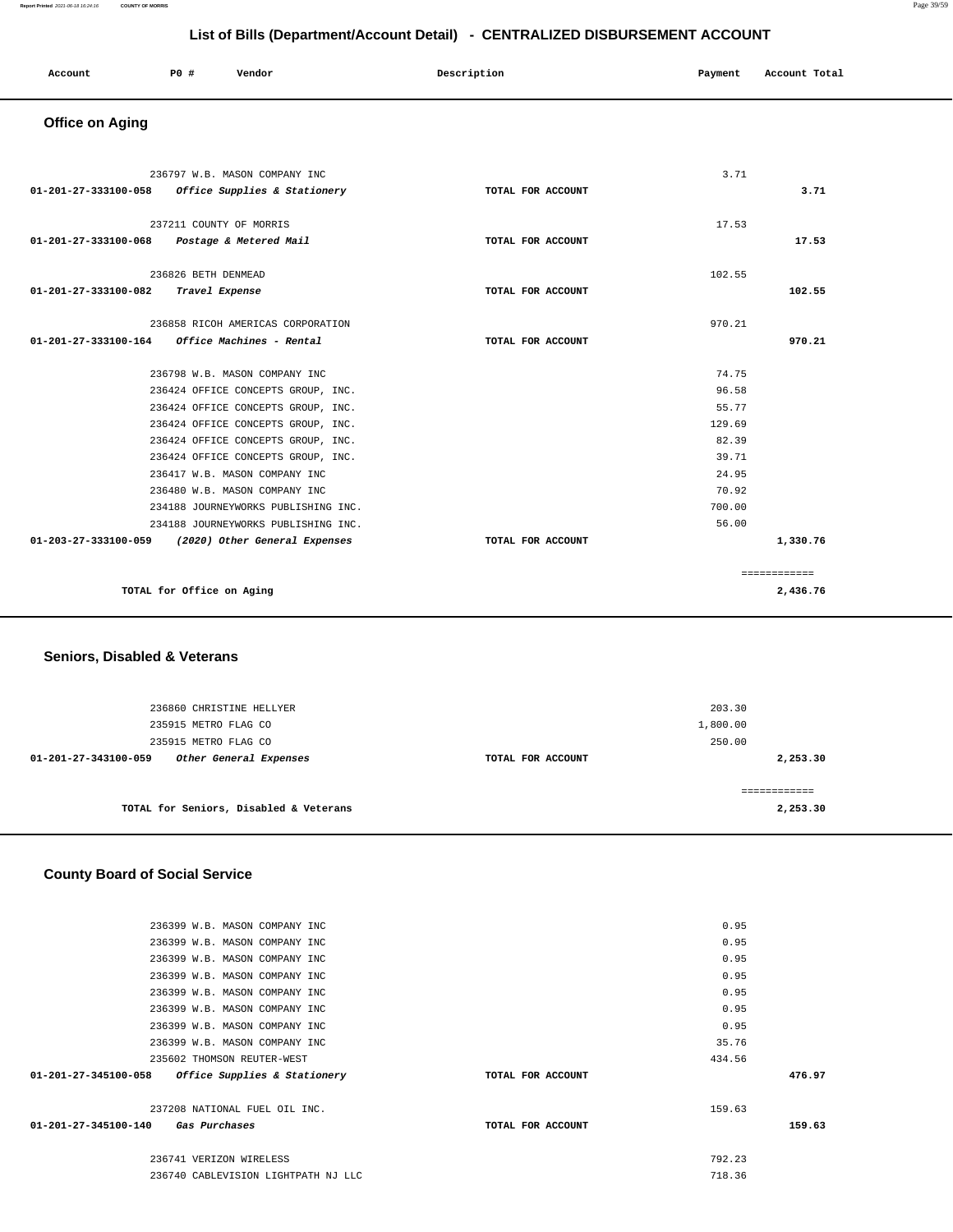| Account                               | P0 # | Vendor                                   | Description |                   | Payment   | Account Total |
|---------------------------------------|------|------------------------------------------|-------------|-------------------|-----------|---------------|
| <b>County Board of Social Service</b> |      |                                          |             |                   |           |               |
|                                       |      | 236743 CABLEVISION LIGHTPATH NJ LLC      |             |                   | 718.36    |               |
|                                       |      | 236762 CABLEVISION LIGHTPATH NJ LLC      |             |                   | 1,207.04  |               |
|                                       |      | 236761 CABLEVISION LIGHTPATH NJ LLC      |             |                   | 1,208.80  |               |
| 01-201-27-345100-146                  |      | Telephone                                |             | TOTAL FOR ACCOUNT |           | 4,644.79      |
|                                       |      | 236398 JERSEY CENTRAL POWER & LIGHT      |             |                   | 268.82    |               |
|                                       |      | 236398 JERSEY CENTRAL POWER & LIGHT      |             |                   | 11.13     |               |
|                                       |      | 236398 JERSEY CENTRAL POWER & LIGHT      |             |                   | 11.13     |               |
| 01-201-27-345100-257                  |      | Rental - Other                           |             | TOTAL FOR ACCOUNT |           | 291.08        |
|                                       |      | 236404 JOHNSON & JOHNSON, ESQS           |             |                   | 1,953.00  |               |
|                                       |      | 236404 JOHNSON & JOHNSON, ESQS           |             |                   | 635.50    |               |
|                                       |      | 233736 SHI INTERNATIONAL CORP            |             |                   | 1,946.69  |               |
|                                       |      | 236393 HINDSIGHT, INC                    |             |                   | 11,258.22 |               |
| 01-201-27-345100-325                  |      | Special Services                         |             | TOTAL FOR ACCOUNT |           | 15,793.41     |
|                                       |      | 236412 DELTA DENTAL INSURANCE COMPANY    |             |                   | 198.31    |               |
|                                       |      | 236412 DELTA DENTAL INSURANCE COMPANY    |             |                   | 2,619.47  |               |
|                                       |      | 236406 FLAGSHIP HEALTH SYSTEMS, INC.     |             |                   | 387.00    |               |
|                                       |      | 236405 DELTA DENTAL OF NEW JERSEY, INC.  |             |                   | 691.70    |               |
|                                       |      | 236405 DELTA DENTAL OF NEW JERSEY, INC.  |             |                   | 603.82    |               |
|                                       |      | 236396 DELTA DENTAL INSURANCE COMPANY    |             |                   | 43.32     |               |
| 01-201-27-345100-329                  |      | Hospital Insurance Premiums              |             | TOTAL FOR ACCOUNT |           | 4,543.62      |
|                                       |      | 236397 RENU GUPTA                        |             |                   | 72.00     |               |
|                                       |      | 236401 MARIA VELASQUEZ                   |             |                   | 144.00    |               |
| 01-201-27-345100-333                  |      | Other Allowances                         |             | TOTAL FOR ACCOUNT |           | 216.00        |
|                                       |      | 236403 NORTHEAST COMMUNICATIONS, INC.    |             |                   | 90.00     |               |
|                                       |      | 236402 VANORE ELECTRIC INC               |             |                   | 292.69    |               |
|                                       |      | 236402 VANORE ELECTRIC INC               |             |                   | 18.00     |               |
|                                       |      | 236402 VANORE ELECTRIC INC               |             |                   | 1,518.16  |               |
|                                       |      | 236402 VANORE ELECTRIC INC               |             |                   | 948.85    |               |
| 01-201-27-345100-336                  |      | Repairs & Alterations                    |             | TOTAL FOR ACCOUNT |           | 2,867.70      |
|                                       |      | 236395 TREASURER. ST OF NJ               |             |                   | 67,499.00 |               |
|                                       |      | 236395 TREASURER. ST OF NJ               |             |                   | 20,113.00 |               |
| 01-201-27-345100-354                  |      | FAMIS and ACSES                          |             | TOTAL FOR ACCOUNT |           | 87,612.00     |
|                                       |      | 236401 MARIA VELASQUEZ                   |             |                   | 144.00    |               |
| $01 - 203 - 27 - 345100 - 333$        |      | (2020) Other Allowances                  |             | TOTAL FOR ACCOUNT |           | 144.00        |
|                                       |      |                                          |             |                   |           | ------------  |
|                                       |      | TOTAL for County Board of Social Service |             |                   |           | 116,749.20    |

#### **MV:Administration**

| 53,134.00                                  |
|--------------------------------------------|
| 2,795.10<br>55,929.10<br>TOTAL FOR ACCOUNT |
| 55,929.10                                  |
|                                            |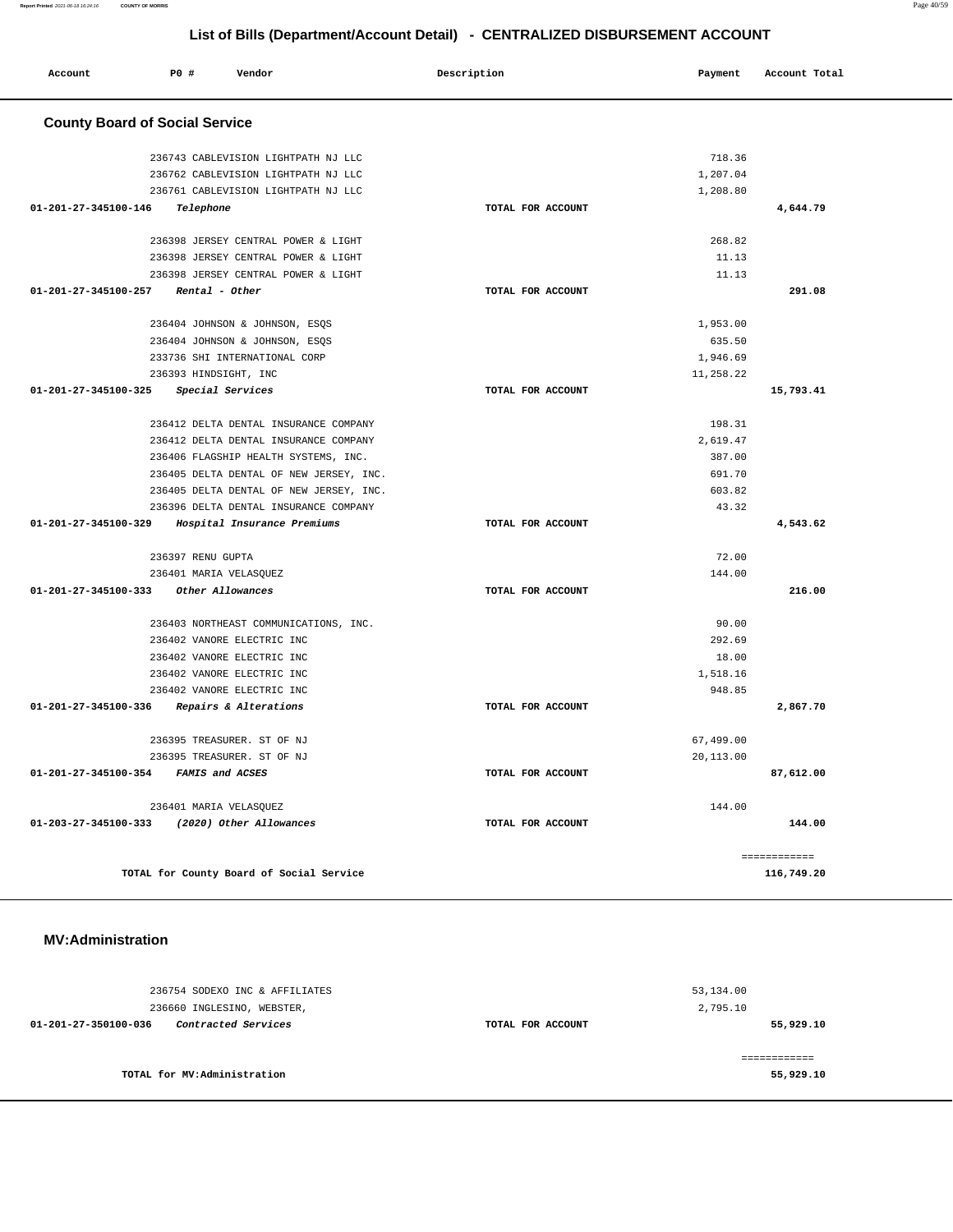#### **Report Printed** 2021-06-18 16:24:16 **COUNTY OF MORRIS** Page 41/59

# **List of Bills (Department/Account Detail) - CENTRALIZED DISBURSEMENT ACCOUNT**

| Account                | P0 #                      | Vendor                 | Description       | Payment | Account Total         |
|------------------------|---------------------------|------------------------|-------------------|---------|-----------------------|
| <b>County Adjuster</b> |                           |                        |                   |         |                       |
| 01-201-27-357100-068   | 237211 COUNTY OF MORRIS   | Postage & Metered Mail | TOTAL FOR ACCOUNT | 69.88   | 69.88                 |
|                        | TOTAL for County Adjuster |                        |                   |         | ============<br>69.88 |

# **County Library**

| 236093 M.A.I.N., INC.                             | 175.00            |        |
|---------------------------------------------------|-------------------|--------|
| 01-201-29-390100-023 Associations and Memberships | TOTAL FOR ACCOUNT | 175.00 |
|                                                   |                   |        |
| 236103 INGRAM LIBRARY SERVICES                    | 39.90             |        |
| 236103 INGRAM LIBRARY SERVICES                    | 22.65             |        |
| 236103 INGRAM LIBRARY SERVICES                    | 530.46            |        |
| 236103 INGRAM LIBRARY SERVICES                    | 69.15             |        |
| 236103 INGRAM LIBRARY SERVICES                    | 62.93             |        |
| 236103 INGRAM LIBRARY SERVICES                    | 10.79             |        |
| 236103 INGRAM LIBRARY SERVICES                    | 97.16             |        |
| 236104 INGRAM LIBRARY SERVICES                    | 2,505.84          |        |
| 236104 INGRAM LIBRARY SERVICES                    | 234.09            |        |
| 236104 INGRAM LIBRARY SERVICES                    | 160.71            |        |
| 236104 INGRAM LIBRARY SERVICES                    | 191.28            |        |
| 236105 INGRAM LIBRARY SERVICES                    | 212.57            |        |
| 236105 INGRAM LIBRARY SERVICES                    | 14.44             |        |
| 236105 INGRAM LIBRARY SERVICES                    | 54.77             |        |
| 236105 INGRAM LIBRARY SERVICES                    | 32.35             |        |
| 236105 INGRAM LIBRARY SERVICES                    | 28.63             |        |
| 236106 INGRAM LIBRARY SERVICES                    | 81.27             |        |
| 236106 INGRAM LIBRARY SERVICES                    | 43.76             |        |
| 236106 INGRAM LIBRARY SERVICES                    | 24.45             |        |
| 236108 INGRAM LIBRARY SERVICES                    | 448.74            |        |
| 236108 INGRAM LIBRARY SERVICES                    | 14.40             |        |
| 236108 INGRAM LIBRARY SERVICES                    | 2,248.59          |        |
| 236108 INGRAM LIBRARY SERVICES                    | 311.35            |        |
| 236108 INGRAM LIBRARY SERVICES                    | 89.35             |        |
| 236107 INGRAM LIBRARY SERVICES                    | 138.74            |        |
| 236107 INGRAM LIBRARY SERVICES                    | 144.54            |        |
| 236107 INGRAM LIBRARY SERVICES                    | 10.19             |        |
| 236107 INGRAM LIBRARY SERVICES                    | 69.68             |        |
| 236109 INGRAM LIBRARY SERVICES                    | 105.34            |        |
| 236109 INGRAM LIBRARY SERVICES                    | 73.89             |        |
| 236109 INGRAM LIBRARY SERVICES                    | 1,931.35          |        |
| 236109 INGRAM LIBRARY SERVICES                    | 74.62             |        |
| 236110 INGRAM LIBRARY SERVICES                    | 17.37             |        |
| 236110 INGRAM LIBRARY SERVICES                    | 27.59             |        |
| 236110 INGRAM LIBRARY SERVICES                    | 10.79             |        |
| 236110 INGRAM LIBRARY SERVICES                    | 31.45             |        |
| 236090 LAWYERS DIARY AND MANUAL LLC               | 117.25            |        |
| 236090 LAWYERS DIARY AND MANUAL LLC               | 8.00              |        |
| 234524 THOMSON REUTERS-WEST                       | 1,549.99          |        |
| 236099 THOMSON REUTERS-WEST                       | 1,549.99          |        |
| 236123 GREY HOUSE PUBLISHING                      | 487.05            |        |
| 236089 GREY HOUSE PUBLISHING                      | 179.10            |        |
| 236088 GREY HOUSE PUBLISHING                      | 250.00<br>295.00  |        |
| 236088 GREY HOUSE PUBLISHING                      |                   |        |
| 236088 GREY HOUSE PUBLISHING                      | $-54.50$          |        |
| 236121 ALM MEDIA LLC                              | 330.00            |        |
| 236121 ALM MEDIA LLC                              | 322.00            |        |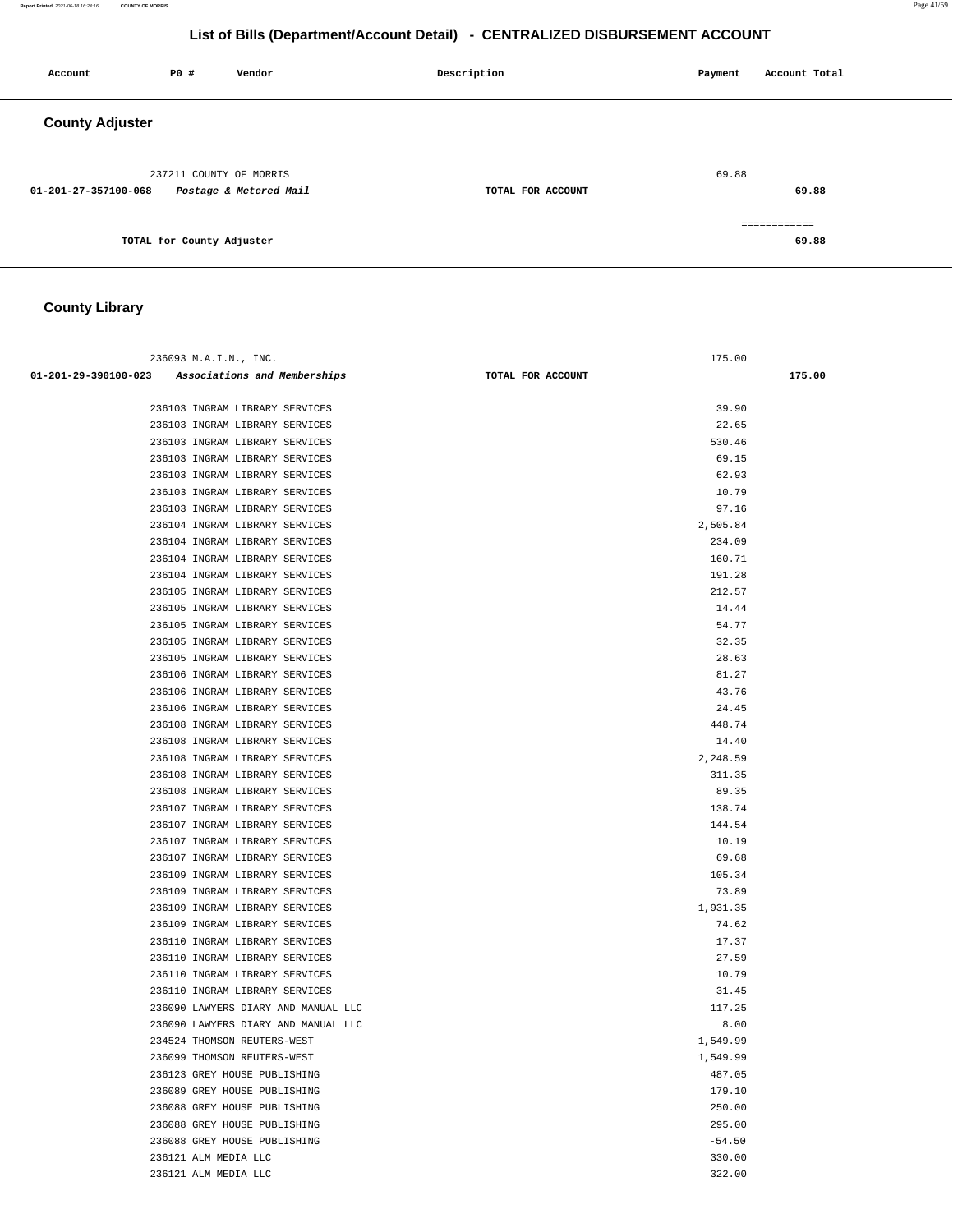| Account                        | <b>PO #</b>                                                      | Vendor                       | Description       | Payment          | Account Total |
|--------------------------------|------------------------------------------------------------------|------------------------------|-------------------|------------------|---------------|
| <b>County Library</b>          |                                                                  |                              |                   |                  |               |
|                                | 236121 ALM MEDIA LLC                                             |                              |                   | 128.00           |               |
|                                | 236100 THOMSON REUTERS-WEST                                      |                              |                   | 1,549.99         |               |
| $01 - 201 - 29 - 390100 - 028$ | <i>Books &amp; Periodicals</i>                                   |                              | TOTAL FOR ACCOUNT |                  | 16,877.05     |
|                                |                                                                  |                              |                   |                  |               |
|                                | 236103 INGRAM LIBRARY SERVICES                                   |                              |                   | 3.60             |               |
|                                | 236103 INGRAM LIBRARY SERVICES                                   |                              |                   | 0.72             |               |
|                                | 236103 INGRAM LIBRARY SERVICES                                   |                              |                   | 3.29             |               |
|                                | 236104 INGRAM LIBRARY SERVICES                                   |                              |                   | 117.64           |               |
|                                | 236104 INGRAM LIBRARY SERVICES<br>236104 INGRAM LIBRARY SERVICES |                              |                   | 8.02<br>7.61     |               |
|                                | 236104 INGRAM LIBRARY SERVICES                                   |                              |                   | 4.73             |               |
|                                | 236105 INGRAM LIBRARY SERVICES                                   |                              |                   | 6.48             |               |
|                                | 236105 INGRAM LIBRARY SERVICES                                   |                              |                   | 2.16             |               |
|                                | 236105 INGRAM LIBRARY SERVICES                                   |                              |                   | 2.16             |               |
|                                | 236105 INGRAM LIBRARY SERVICES                                   |                              |                   | 0.72             |               |
|                                | 236106 INGRAM LIBRARY SERVICES                                   |                              |                   | 2.88             |               |
|                                | 236106 INGRAM LIBRARY SERVICES                                   |                              |                   | 2.88             |               |
|                                | 236106 INGRAM LIBRARY SERVICES                                   |                              |                   | 15.20            |               |
|                                | 236106 INGRAM LIBRARY SERVICES                                   |                              |                   | 161.15           |               |
|                                | 236108 INGRAM LIBRARY SERVICES<br>236108 INGRAM LIBRARY SERVICES |                              |                   | 118.55<br>19.53  |               |
|                                | 236108 INGRAM LIBRARY SERVICES                                   |                              |                   | 2.16             |               |
|                                | 236107 INGRAM LIBRARY SERVICES                                   |                              |                   | 4.32             |               |
|                                | 236107 INGRAM LIBRARY SERVICES                                   |                              |                   | 2.16             |               |
|                                | 236107 INGRAM LIBRARY SERVICES                                   |                              |                   | 0.72             |               |
|                                | 236107 INGRAM LIBRARY SERVICES                                   |                              |                   | 2.16             |               |
|                                | 236109 INGRAM LIBRARY SERVICES                                   |                              |                   | 2.57             |               |
|                                | 236109 INGRAM LIBRARY SERVICES                                   |                              |                   | 1.85             |               |
|                                | 236109 INGRAM LIBRARY SERVICES                                   |                              |                   | 103.75           |               |
|                                | 236109 INGRAM LIBRARY SERVICES                                   |                              |                   | 2.16             |               |
|                                | 236110 INGRAM LIBRARY SERVICES<br>236110 INGRAM LIBRARY SERVICES |                              |                   | 0.72<br>1.44     |               |
|                                | 236110 INGRAM LIBRARY SERVICES                                   |                              |                   | 0.72             |               |
|                                | 236110 INGRAM LIBRARY SERVICES                                   |                              |                   | 1.85             |               |
| 01-201-29-390100-058           |                                                                  | Office Supplies & Stationery | TOTAL FOR ACCOUNT |                  | 603.90        |
|                                |                                                                  |                              |                   |                  |               |
|                                | 237211 COUNTY OF MORRIS                                          |                              |                   | 456.73           |               |
| 01-201-29-390100-068           | Postage & Metered Mail                                           |                              | TOTAL FOR ACCOUNT |                  | 456.73        |
|                                |                                                                  |                              |                   |                  |               |
|                                | 236097 RICOH USA, INC.                                           |                              |                   | 0.21             |               |
|                                | 236097 RICOH USA, INC.<br>236097 RICOH USA, INC.                 |                              |                   | 0.14<br>44.73    |               |
|                                | 236097 RICOH USA, INC.                                           |                              |                   | 22.68            |               |
|                                | 236097 RICOH USA, INC.                                           |                              |                   | 31.22            |               |
|                                | 236097 RICOH USA, INC.                                           |                              |                   | 74.27            |               |
|                                | 236097 RICOH USA, INC.                                           |                              |                   | 2.17             |               |
|                                | 236097 RICOH USA, INC.                                           |                              |                   | 9.03             |               |
| 01-201-29-390100-069           | Printing                                                         |                              | TOTAL FOR ACCOUNT |                  | 184.45        |
|                                |                                                                  |                              |                   |                  |               |
|                                | 236106 INGRAM LIBRARY SERVICES                                   |                              |                   | 87.98            |               |
|                                | 236106 INGRAM LIBRARY SERVICES<br>236125 MIDWEST TAPE LLC        |                              |                   | 871.51<br>819.68 |               |
|                                | 236125 MIDWEST TAPE LLC                                          |                              |                   | 326.67           |               |
|                                | 236102 MIDWEST TAPE LLC                                          |                              |                   | 906.29           |               |
|                                | 236102 MIDWEST TAPE LLC                                          |                              |                   | 1,039.39         |               |
|                                | 236101 MIDWEST TAPE LLC                                          |                              |                   | 392.06           |               |
|                                | 236101 MIDWEST TAPE LLC                                          |                              |                   | 766.10           |               |
|                                | 236101 MIDWEST TAPE LLC                                          |                              |                   | 44.98            |               |
|                                | 236101 MIDWEST TAPE LLC                                          |                              |                   | 957.27           |               |
|                                | 236101 MIDWEST TAPE LLC                                          |                              |                   | 472.99           |               |
|                                | 01-201-29-390100-083    Video & Film Materials                   |                              | TOTAL FOR ACCOUNT |                  | 6,684.92      |

**Report Printed** 2021-06-18 16:24:16 **COUNTY OF MORRIS** Page 42/59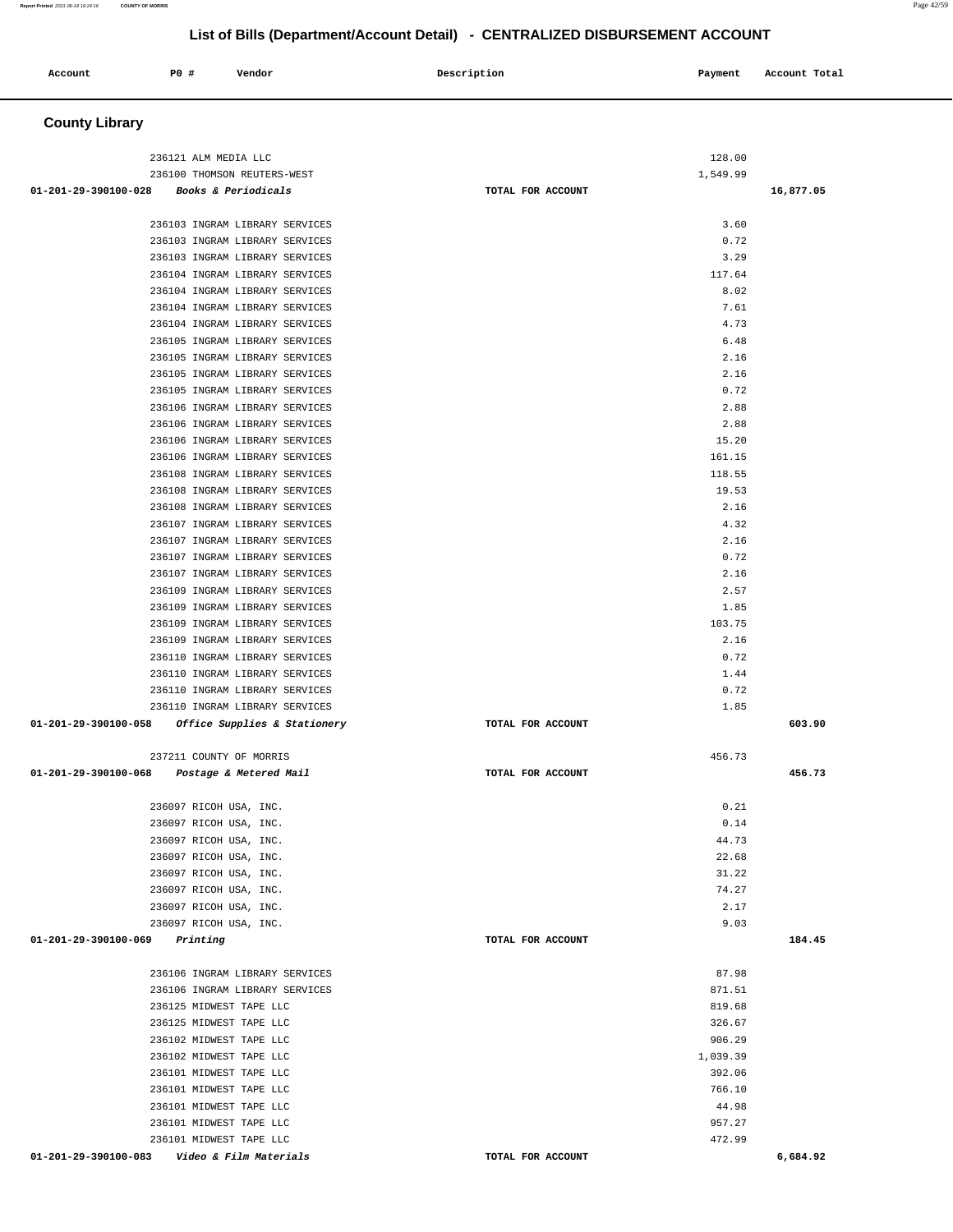#### **Report Printed** 2021-06-18 16:24:16 **COUNTY OF MORRIS** Page 43/59

# **List of Bills (Department/Account Detail) - CENTRALIZED DISBURSEMENT ACCOUNT**

| P0 #<br>Vendor<br>Account                                                                  | Description       | Account Total<br>Payment |
|--------------------------------------------------------------------------------------------|-------------------|--------------------------|
| <b>County Library</b>                                                                      |                   |                          |
| 233301 OCLC ONLINE COMPUTER                                                                |                   | 1,054.58                 |
| Other Outside Services<br>01-201-29-390100-084                                             | TOTAL FOR ACCOUNT | 1,054.58                 |
| 235043 COLLABORATIVE SUMMER LIBRARY PROGRAM<br>235043 COLLABORATIVE SUMMER LIBRARY PROGRAM |                   | 151.74<br>25.00          |
| Program Expenditures<br>01-201-29-390100-090                                               | TOTAL FOR ACCOUNT | 176.74                   |
| 236094 RICOH USA, INC.                                                                     |                   | 946.60                   |
| $01 - 201 - 29 - 390100 - 164$<br>Office Machines - Rental                                 | TOTAL FOR ACCOUNT | 946.60                   |
|                                                                                            |                   | ============             |
| TOTAL for County Library                                                                   |                   | 27,159.97                |

# **County Superintendent of Schoo**

|                      | 237211 COUNTY OF MORRIS                  |                   | 49.84 |
|----------------------|------------------------------------------|-------------------|-------|
| 01-201-29-392100-068 | Postage & Metered Mail                   | TOTAL FOR ACCOUNT | 49.84 |
|                      |                                          |                   |       |
|                      | TOTAL for County Superintendent of Schoo |                   | 49.84 |

# **Contribution to County College**

| 236485 COUNTY COLLEGE OF MORRIS          | 570,340.04        |              |  |
|------------------------------------------|-------------------|--------------|--|
| 01-201-29-395100-090<br>Expenditures     | TOTAL FOR ACCOUNT | 570,340.04   |  |
|                                          |                   |              |  |
|                                          |                   | ============ |  |
| TOTAL for Contribution to County College |                   | 570,340.04   |  |

# **Rutgers Extension Service**

|                                     | 237211 COUNTY OF MORRIS                |                   | 1.91      |           |
|-------------------------------------|----------------------------------------|-------------------|-----------|-----------|
| 01-201-29-396100-068                | Postage & Metered Mail                 | TOTAL FOR ACCOUNT |           | 1.91      |
|                                     |                                        |                   |           |           |
|                                     | 236168 RICOH USA, INC.                 |                   | 30.38     |           |
|                                     | 236168 RICOH USA, INC.                 |                   | 17.50     |           |
| $01 - 201 - 29 - 396100 - 069$      | Printing                               | TOTAL FOR ACCOUNT |           | 47.88     |
|                                     | 236216 M.C. SOIL CONSERVATION DISTRICT |                   |           |           |
|                                     |                                        |                   | 50,000.00 |           |
| 01-201-29-396100-079                | Special Projects                       | TOTAL FOR ACCOUNT |           | 50,000.00 |
|                                     | 236741 VERIZON WIRELESS                |                   | 28.71     |           |
| 01-201-29-396100-095                | Other Administrative Supplies          | TOTAL FOR ACCOUNT |           | 28.71     |
|                                     |                                        |                   |           |           |
|                                     |                                        |                   |           |           |
| TOTAL for Rutgers Extension Service |                                        | 50,078.50         |           |           |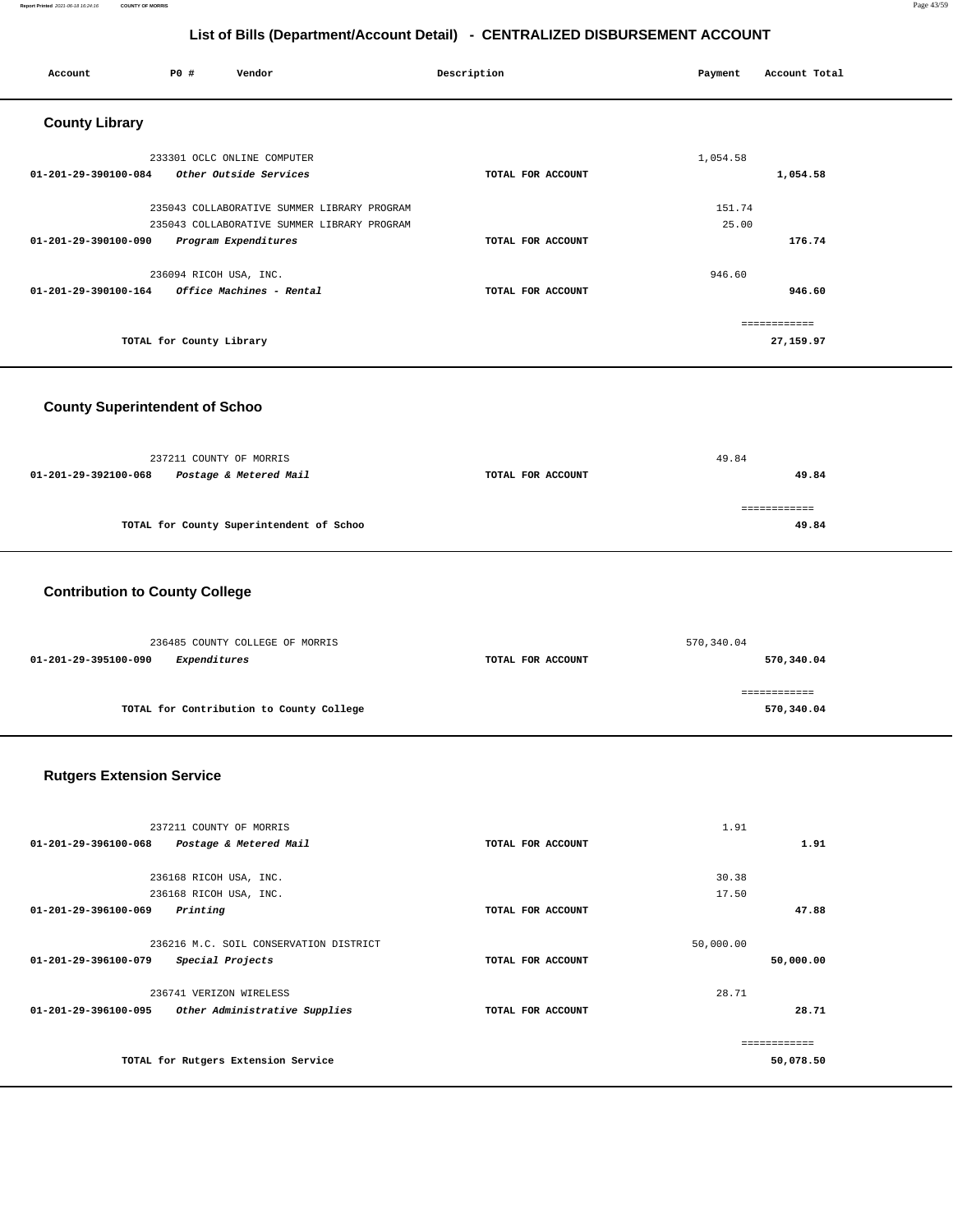| ount | P0 # | Vendor | Description | Payment | Account |
|------|------|--------|-------------|---------|---------|

| Account<br>. | P <sub>0</sub> | Vendor | Description | Payment | Account Total<br>.<br>. |
|--------------|----------------|--------|-------------|---------|-------------------------|
|              |                |        |             |         |                         |

 **Utilities** 

| 01-201-29-407100-044 | 236042 VIRTRA SYSTEMS<br>Equipment Service Agreements         | TOTAL FOR ACCOUNT | 22,000.00 | 22,000.00 |
|----------------------|---------------------------------------------------------------|-------------------|-----------|-----------|
| 01-201-29-407100-058 | 236343 W.B. MASON COMPANY INC<br>Office Supplies & Stationery | TOTAL FOR ACCOUNT | 7.20      | 7.20      |
| 01-201-29-407100-059 | 236347 MORRIS COUNTY ENGRAVING LLC<br>Other General Expenses  | TOTAL FOR ACCOUNT | 229.50    | 229.50    |
| 01-201-29-407100-068 | 237211 COUNTY OF MORRIS<br>Postage & Metered Mail             | TOTAL FOR ACCOUNT | 93.23     | 93.23     |
| 01-201-29-407100-239 | 236181 MORRISTOWN LUMBER &<br>Small Tools                     | TOTAL FOR ACCOUNT | 45.98     | 45.98     |
|                      | TOTAL for Fire and Police Academy                             |                   |           | 22,375.91 |

235853 NATIONAL FUEL OIL INC. 7,587.25 235853 NATIONAL FUEL OIL INC. 7,832.00 235853 NATIONAL FUEL OIL INC. 1,243.33 235853 NATIONAL FUEL OIL INC. 7,740.00 235853 NATIONAL FUEL OIL INC. 7,806.00  **01-201-31-430100-136 Diesel Fuel TOTAL FOR ACCOUNT 32,208.58**

> 236755 CHAMPION ENERGY 33,808.79 236771 TIOGA SOLAR MORRIS COUNTY 1 LLC 2,788.34 236770 U.S. BANK OPERATIONS CENTER 15,493.18 236851 JERSEY CENTRAL POWER & LIGHT 13,470.62 236848 DIRECT ENERGY BUSINESS MARKETING 69.22 236848 DIRECT ENERGY BUSINESS MARKETING 222.76 236848 DIRECT ENERGY BUSINESS MARKETING 19.44 236848 DIRECT ENERGY BUSINESS MARKETING 17.09 236848 DIRECT ENERGY BUSINESS MARKETING 12.77 236848 DIRECT ENERGY BUSINESS MARKETING 0.08 236848 DIRECT ENERGY BUSINESS MARKETING 695.61 236848 DIRECT ENERGY BUSINESS MARKETING 679.47 236848 DIRECT ENERGY BUSINESS MARKETING 1,305.33 236848 DIRECT ENERGY BUSINESS MARKETING 6,426.61 236848 DIRECT ENERGY BUSINESS MARKETING 11,772.93 236848 DIRECT ENERGY BUSINESS MARKETING  $-90.27$  236850 DIRECT ENERGY BUSINESS MARKETING 1,126.30 236615 JERSEY CENTRAL POWER & LIGHT 102.55 236664 JERSEY CENTRAL POWER & LIGHT 14.63 236665 JERSEY CENTRAL POWER & LIGHT 46.56 235660 DIRECT ENERGY BUSINESS MARKETING 1,306.75 236877 JERSEY CENTRAL POWER & LIGHT 311.66 236267 JERSEY CENTRAL POWER & LIGHT 313.74 236299 JERSEY CENTRAL POWER & LIGHT 40.73 236266 JERSEY CENTRAL POWER & LIGHT 31.67 236967 DIRECT ENERGY BUSINESS MARKETING 6,246.04 236968 DIRECT ENERGY BUSINESS MARKETING 34.03 236966 DIRECT ENERGY BUSINESS MARKETING 446.55 236971 JERSEY CENTRAL POWER & LIGHT 1,088.33 236970 JERSEY CENTRAL POWER & LIGHT 12,392.13 236975 MORRISTOWN PARKING AUTHORITY 2,854.94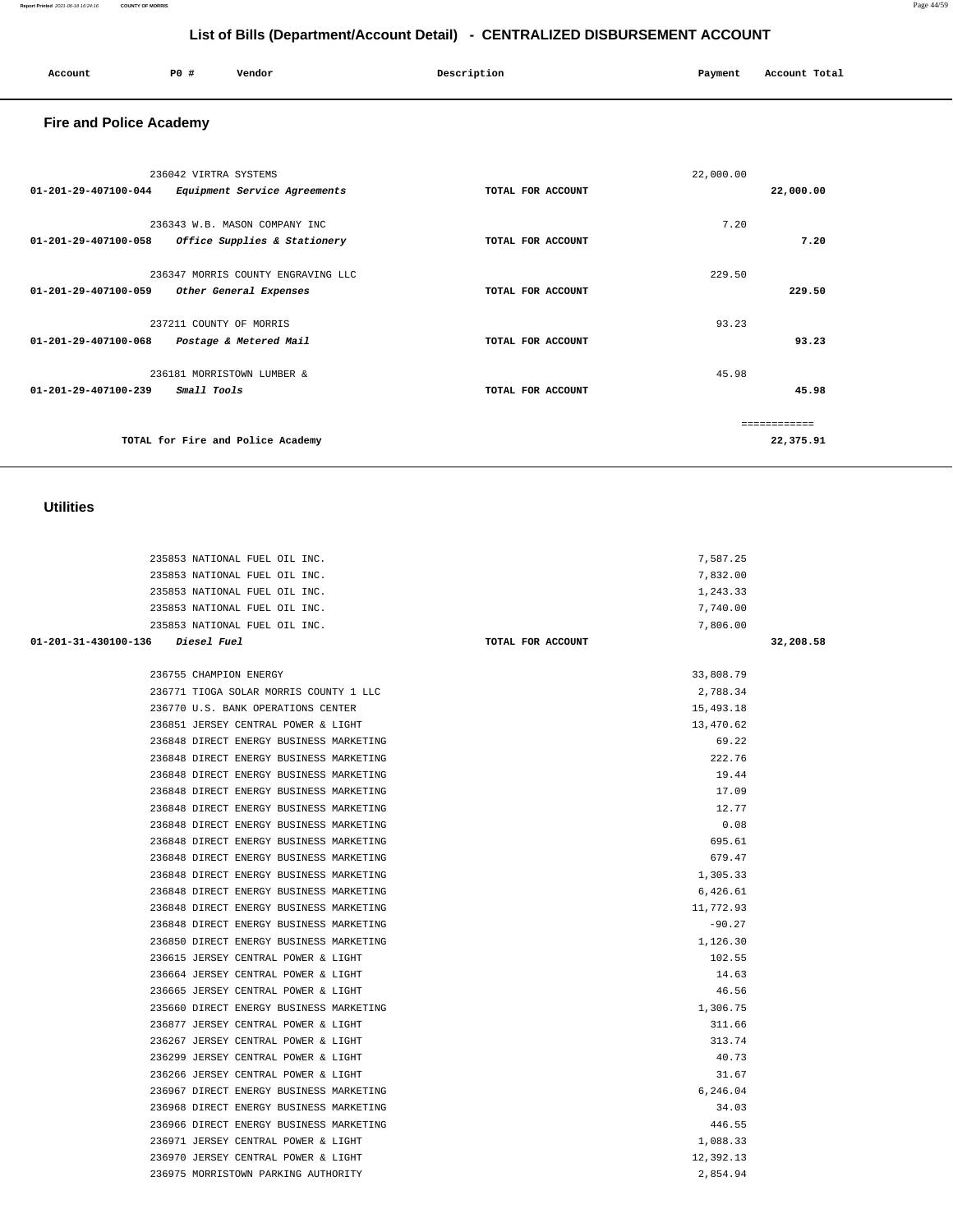| Account                        | <b>PO #</b>                | Vendor                                                                     | Description       | Payment              | Account Total |
|--------------------------------|----------------------------|----------------------------------------------------------------------------|-------------------|----------------------|---------------|
| <b>Utilities</b>               |                            |                                                                            |                   |                      |               |
|                                |                            |                                                                            |                   |                      |               |
|                                |                            | 236587 DIRECT ENERGY BUSINESS MARKETING                                    |                   | 1,557.16             |               |
|                                |                            | 236587 DIRECT ENERGY BUSINESS MARKETING                                    |                   | 429.70               |               |
| 01-201-31-430100-137           | <i>Electricity</i>         |                                                                            | TOTAL FOR ACCOUNT |                      | 115,035.44    |
|                                |                            | 237208 NATIONAL FUEL OIL INC.                                              |                   | 48,558.93            |               |
| 01-201-31-430100-140           | Gas Purchases              |                                                                            | TOTAL FOR ACCOUNT |                      | 48,558.93     |
|                                |                            |                                                                            |                   |                      |               |
|                                |                            | 236179 SUBURBAN PROPANE -2347                                              |                   | 599.89               |               |
|                                |                            | 236179 SUBURBAN PROPANE -2347                                              |                   | 4.62                 |               |
|                                |                            | 236179 SUBURBAN PROPANE -2347                                              |                   | 9.92<br>438.72       |               |
|                                |                            | 236179 SUBURBAN PROPANE -2347<br>236179 SUBURBAN PROPANE -2347             |                   | 4.62                 |               |
|                                |                            | 236179 SUBURBAN PROPANE -2347                                              |                   | 9.92                 |               |
|                                | 236588 WOODRUFF ENERGY     |                                                                            |                   | 15,288.67            |               |
|                                | 236588 WOODRUFF ENERGY     |                                                                            |                   | 296.84               |               |
|                                |                            | 236853 DIRECT ENERGY BUSINESS MARKETING                                    |                   | 8,536.40             |               |
|                                |                            | 236852 DIRECT ENERGY BUSINESS MARKETING                                    |                   | 39.36                |               |
|                                |                            | 236852 DIRECT ENERGY BUSINESS MARKETING                                    |                   | 560.20               |               |
|                                |                            | 236852 DIRECT ENERGY BUSINESS MARKETING                                    |                   | 194.82               |               |
|                                |                            | 236349 SUBURBAN PROPANE -2347                                              |                   | 262.69               |               |
|                                |                            | 236349 SUBURBAN PROPANE -2347<br>236349 SUBURBAN PROPANE -2347             |                   | 4.68<br>9.92         |               |
|                                |                            | 237000 N.J. NATURAL GAS COMPANY                                            |                   | 382.87               |               |
|                                |                            | 237001 N.J. NATURAL GAS COMPANY                                            |                   | 52.64                |               |
|                                |                            | 236997 N.J. NATURAL GAS COMPANY                                            |                   | 37.26                |               |
|                                |                            | 236998 N.J. NATURAL GAS COMPANY                                            |                   | 117.82               |               |
|                                |                            | 237002 N.J. NATURAL GAS COMPANY                                            |                   | 58.09                |               |
|                                |                            | 236999 N.J. NATURAL GAS COMPANY                                            |                   | 360.77               |               |
| 01-201-31-430100-141           | Natural Gas                |                                                                            | TOTAL FOR ACCOUNT |                      | 27,270.72     |
|                                |                            | 235965 KINGS III EMERGENCY COMMUNICATIONS                                  |                   | 5.50                 |               |
|                                |                            | 235965 KINGS III EMERGENCY COMMUNICATIONS                                  |                   | 1,144.93             |               |
|                                |                            | 235966 CABLEVISION LIGHTPATH NJ LLC                                        |                   | 571.81               |               |
|                                | 235967 A T & T CORP.       |                                                                            |                   | 2,915.45             |               |
|                                | 235968 AT&T                |                                                                            |                   | 23.29                |               |
|                                | 235968 AT&T                |                                                                            |                   | 20.16                |               |
|                                | 235969 VERIZON             |                                                                            |                   | 1,262.04             |               |
|                                | 235922 A T & T CORP.       |                                                                            |                   | 2,977.36             |               |
|                                | 235923 AT&T<br>235923 AT&T |                                                                            |                   | 15.73<br>19.91       |               |
|                                |                            | 235972 CABLEVISION LIGHTPATH NJ LLC                                        |                   | 571.81               |               |
|                                | 235960 A T & T CORP.       |                                                                            |                   | 2,960.75             |               |
|                                | 235961 AT&T                |                                                                            |                   | 22.29                |               |
|                                | 235961 AT&T                |                                                                            |                   | 20.16                |               |
|                                | 235963 VERIZON             |                                                                            |                   | 1,161.17             |               |
|                                | 235959 AT&T MOBILITY       |                                                                            |                   | 1,445.22             |               |
|                                |                            | 235964 MILLENNIUM COMMUNICATIONS GROUP                                     |                   | 1,650.00             |               |
|                                |                            | 236741 VERIZON WIRELESS                                                    |                   | 26, 132.38           |               |
|                                |                            | 236740 CABLEVISION LIGHTPATH NJ LLC<br>236743 CABLEVISION LIGHTPATH NJ LLC |                   | 5,028.53<br>5,028.53 |               |
|                                | 236217 VERIZON             |                                                                            |                   | 5,770.87             |               |
|                                | 236218 VERIZON             |                                                                            |                   | 386.45               |               |
|                                |                            | 236762 CABLEVISION LIGHTPATH NJ LLC                                        |                   | 7,312.29             |               |
|                                |                            | 236761 CABLEVISION LIGHTPATH NJ LLC                                        |                   | 7,324.36             |               |
|                                |                            | 236361 MILLENNIUM COMMUNICATIONS GROUP                                     |                   | 980.00               |               |
|                                | 236954 VERIZON CABS        |                                                                            |                   | 2,724.40             |               |
| 01-201-31-430100-146 Telephone |                            |                                                                            | TOTAL FOR ACCOUNT |                      | 77,475.39     |
|                                |                            | 236773 DOVER WATER COMMISSIONERS                                           |                   | 21.23                |               |
|                                |                            | 236773 DOVER WATER COMMISSIONERS                                           |                   | 0.01                 |               |
|                                |                            | 236969 SOUTHEAST MORRIS COUNTY                                             |                   | 1,850.12             |               |

236969 SOUTHEAST MORRIS COUNTY 1,430.43

**Report Printed** 2021-06-18 16:24:16 **COUNTY OF MORRIS** Page 45/59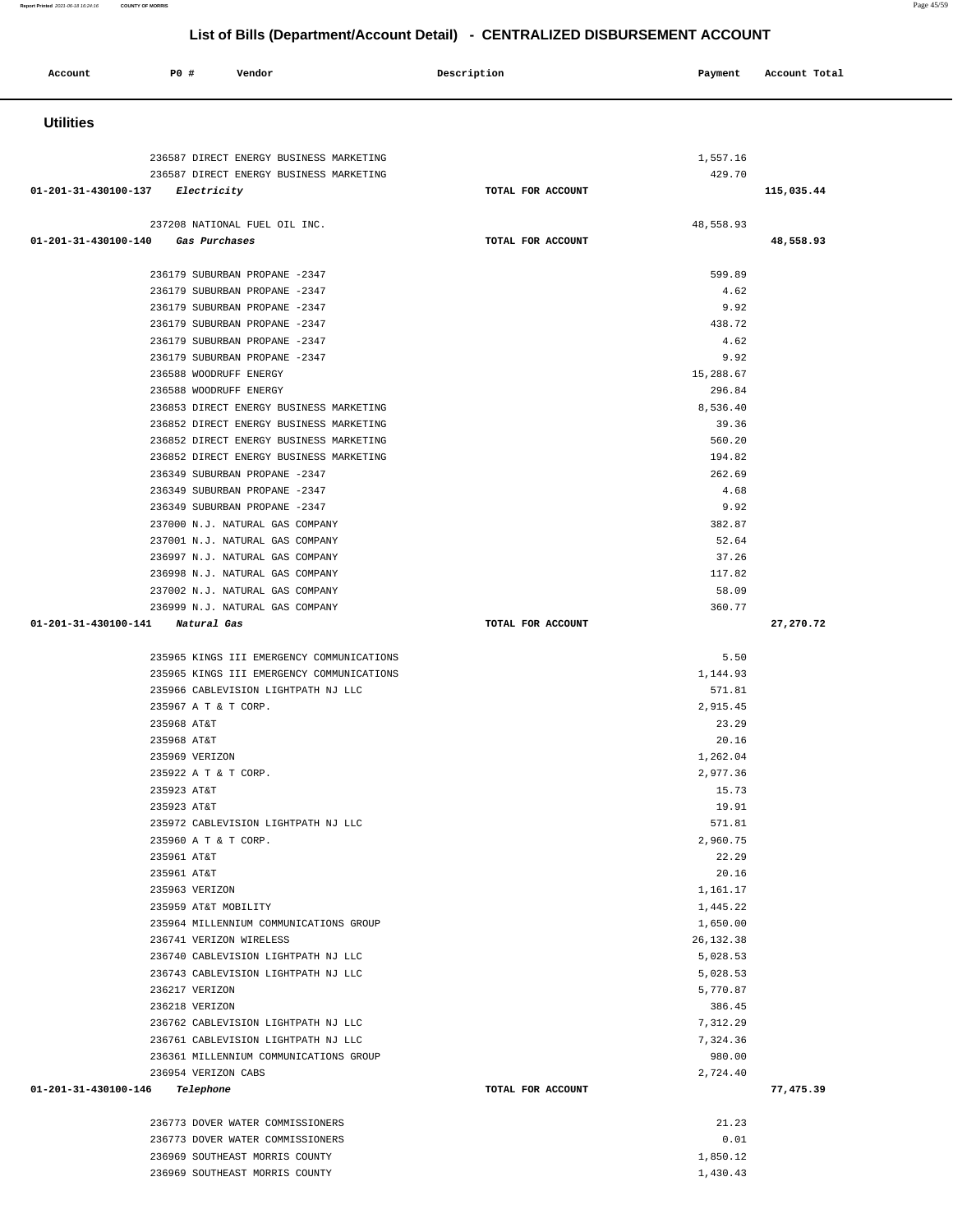**Report Printed** 2021-06-18 16:24:16 **COUNTY OF MORRIS** Page 46/59

# **List of Bills (Department/Account Detail) - CENTRALIZED DISBURSEMENT ACCOUNT**

| Account              | P0 #                | Vendor                         | Description       | Payment  | Account Total |
|----------------------|---------------------|--------------------------------|-------------------|----------|---------------|
| <b>Utilities</b>     |                     |                                |                   |          |               |
|                      |                     | 236969 SOUTHEAST MORRIS COUNTY |                   | 641.39   |               |
|                      |                     | 236969 SOUTHEAST MORRIS COUNTY |                   | 3,919.75 |               |
|                      |                     | 236969 SOUTHEAST MORRIS COUNTY |                   | 505.15   |               |
| 01-201-31-430100-147 | Water               |                                | TOTAL FOR ACCOUNT |          | 8,368.08      |
|                      |                     |                                |                   |          | ============  |
|                      | TOTAL for Utilities |                                |                   |          | 308,917.14    |

#### **Nutrition**

| 236796 W.B. MASON COMPANY INC                                 |                   | 78.90        |              |
|---------------------------------------------------------------|-------------------|--------------|--------------|
| 236796 W.B. MASON COMPANY INC                                 |                   | 8.15         |              |
| 236796 W.B. MASON COMPANY INC                                 |                   | 0.44         |              |
| 01-201-41-716100-058 Office Supplies & Stationery             | TOTAL FOR ACCOUNT |              | 87.49        |
| 236823 PATRICIA W. GIBBONS                                    |                   | 8.05         |              |
| 236823 PATRICIA W. GIBBONS                                    |                   | 180.88       |              |
| 01-201-41-716100-084 Other Outside Services                   | TOTAL FOR ACCOUNT |              | 188.93       |
| 237208 NATIONAL FUEL OIL INC.                                 |                   | 4,004.31     |              |
| $01 - 201 - 41 - 716100 - 140$<br><i><b>Gas Purchases</b></i> | TOTAL FOR ACCOUNT |              | 4,004.31     |
| 236859 RICOH AMERICAS CORPORATION                             |                   | 221.66       |              |
|                                                               | TOTAL FOR ACCOUNT |              | 221.66       |
| 236824 NU-WAY CONCESSIONAIRES INC                             |                   | 105, 482. 79 |              |
| 236824 NU-WAY CONCESSIONAIRES INC                             |                   | 13,690.11    |              |
| 236824 NU-WAY CONCESSIONAIRES INC                             |                   | 71.10        |              |
| 236822 NU-WAY CONCESSIONAIRES INC                             |                   | 9,605.12     |              |
| 01-201-41-716100-185<br>Food                                  | TOTAL FOR ACCOUNT |              | 128,849.12   |
| 236825 NU-WAY CONCESSIONAIRES INC                             |                   | 21, 334.81   |              |
| 01-203-41-716100-185<br>(2020) Food                           | TOTAL FOR ACCOUNT |              | 21,334.81    |
|                                                               |                   |              | ============ |
| TOTAL for Nutrition                                           |                   |              | 154,686.32   |

### **Cash Held In Trust**

|                      | 236241 KEYSTONE PUBLIC SAFETY INC. |                   | 38,711.25 |
|----------------------|------------------------------------|-------------------|-----------|
| 01-204-55-999999-520 | Other Expenses CP                  | TOTAL FOR ACCOUNT | 38,711.25 |
|                      | TOTAL for Cash Held In Trust       |                   | 38,711.25 |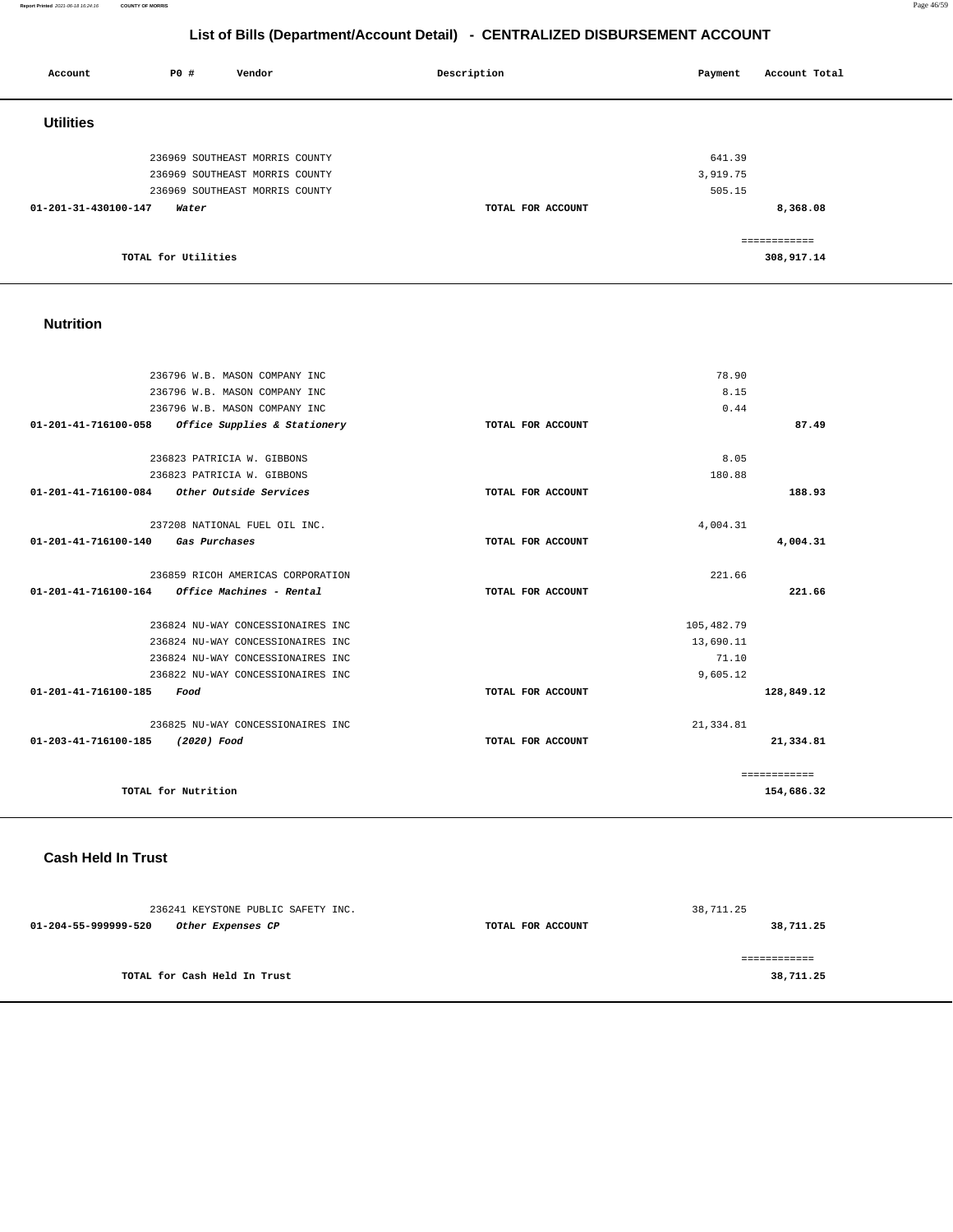#### **Report Printed** 2021-06-18 16:24:16 **COUNTY OF MORRIS** Page 47/59

# **List of Bills (Department/Account Detail) - CENTRALIZED DISBURSEMENT ACCOUNT**

| Account              | P0 #                                                                  | Vendor                                   | Description       |                   | Payment                       | Account Total            |
|----------------------|-----------------------------------------------------------------------|------------------------------------------|-------------------|-------------------|-------------------------------|--------------------------|
| DEPARTMENT 718105    |                                                                       |                                          | <b>Grant Fund</b> |                   |                               |                          |
|                      | 231839 VERICOR, LLC<br>231839 VERICOR, LLC<br>236846 CAROLE A. HUDSON |                                          |                   |                   | 2,189.00<br>30.00<br>2,467.00 |                          |
| 02-213-41-718105-391 | 237210 COUNTY OF MORRIS                                               | Public Health Emer Grant(7/1/20-6/30/21) |                   | TOTAL FOR ACCOUNT | 29.92                         | 4,715.92                 |
|                      | TOTAL for DEPARTMENT 718105                                           |                                          |                   |                   |                               | ------------<br>4,715.92 |

#### **DEPARTMENT 718120**

| 235891 HALO BRANDED SOLUTIONS, INC.                                |                   | 3,114.00  |
|--------------------------------------------------------------------|-------------------|-----------|
| 235891 HALO BRANDED SOLUTIONS, INC.                                |                   | 155.70    |
| 236069 THERMO SCIENTIFIC PORTABLE ANALYTICAL                       |                   | 7,000.00  |
| 236198 IMGE ULUDOGAN                                               |                   | 384.87    |
| Childhood Lead Exp $Grrt(10/1/20-6/30/21)$<br>02-213-41-718120-392 | TOTAL FOR ACCOUNT | 10,654.57 |
|                                                                    |                   |           |
|                                                                    |                   |           |
| TOTAL for DEPARTMENT 718120                                        |                   | 10,654.57 |
|                                                                    |                   |           |

#### **TANF**

| 233666 GARDEN STATE EMPLOYMMENT<br>233666 GARDEN STATE EMPLOYMMENT |                   | 79.00<br>79.00 |
|--------------------------------------------------------------------|-------------------|----------------|
| 02-213-41-741115-392<br>WFNJ-TANF (7/1/20-12/31/21)                | TOTAL FOR ACCOUNT | 291.84         |
|                                                                    |                   | ------------   |

#### **General Assistance**

| 236260 W.B. MASON COMPANY INC                                              |                   | 52.65  |  |
|----------------------------------------------------------------------------|-------------------|--------|--|
| 236627 RICOH USA, INC.                                                     |                   | 27.54  |  |
| 236627 RICOH USA, INC.                                                     |                   | 75.46  |  |
| 236625 CENTURYLINK                                                         |                   | 12.14  |  |
| 236283 NEW JERSEY HERALD                                                   |                   | 4.29   |  |
| 234283 GARDEN STATE EMPLOYMMENT                                            |                   | 79.00  |  |
| $02 - 213 - 41 - 741120 - 392$<br>WFNJ-General Assistance(7/1/20-12/31/21) | TOTAL FOR ACCOUNT | 251.08 |  |
|                                                                            |                   |        |  |
|                                                                            |                   |        |  |
| TOTAL for General Assistance                                               |                   | 251.08 |  |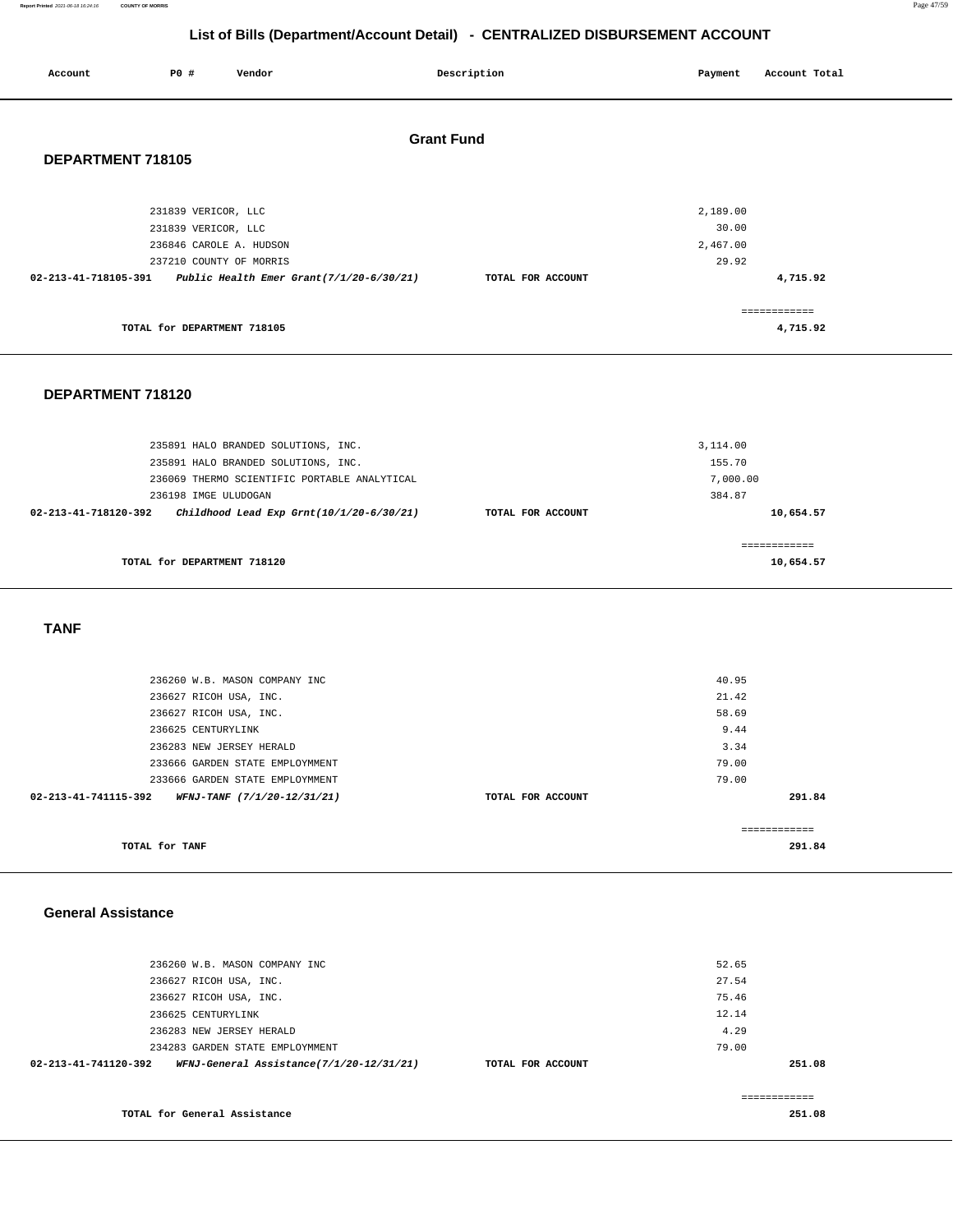**Report Printed** 2021-06-18 16:24:16 **COUNTY OF MORRIS** Page 48/59

# **List of Bills (Department/Account Detail) - CENTRALIZED DISBURSEMENT ACCOUNT**

| P0 #<br>Account<br>Vendor                                                                             | Description       | Payment<br>Account Total   |
|-------------------------------------------------------------------------------------------------------|-------------------|----------------------------|
| DEPARTMENT 742105                                                                                     |                   |                            |
| 236634 M.C. SCHOOL OF TECHNOLOGY<br>02-213-41-742105-391<br>WIOA Adult (7/1/19-6/30/21)               | TOTAL FOR ACCOUNT | 638.55<br>638.55           |
| TOTAL for DEPARTMENT 742105                                                                           |                   | ============<br>638.55     |
| DEPARTMENT 742110                                                                                     |                   |                            |
| 236637 RUTGERS CENTER FOR CONTINUING<br>236641 ACE HEALTHCARE TRAINING                                |                   | 699.00<br>800.00           |
| 02-213-41-742110-391<br>WIOA Dislocated Worker (7/1/19-6/30/21)                                       | TOTAL FOR ACCOUNT | 1,499.00<br>============   |
| TOTAL for DEPARTMENT 742110                                                                           |                   | 1,499.00                   |
| DEPARTMENT 742115                                                                                     |                   |                            |
| 236064 FUTUREWORK SYSTEMS LLC<br>02-213-41-742115-391<br>WIOA Data Reporting (7/1/20-6/30/21)         | TOTAL FOR ACCOUNT | 12,971.00<br>12,971.00     |
| TOTAL for DEPARTMENT 742115                                                                           |                   | ============<br>12,971.00  |
| <b>WIA: Adult</b>                                                                                     |                   |                            |
| 236645 M.C. SCHOOL OF TECHNOLOGY<br>236643 EZ WHEELS DRIVING SCHOOL                                   |                   | 25.98<br>1,199.52          |
| 236260 W.B. MASON COMPANY INC<br>236627 RICOH USA, INC.<br>236627 RICOH USA, INC.                     |                   | 99.44<br>52.02<br>142.54   |
| 236625 CENTURYLINK<br>236283 NEW JERSEY HERALD<br>236791 JESSICA RIVERA                               |                   | 22.93<br>8.11<br>120.00    |
| 236787 HOMELESS SOLUTIONS, INC.<br>236788 HOMELESS SOLUTIONS, INC.<br>236785 HOMELESS SOLUTIONS, INC. |                   | 113.00<br>205.00<br>825.00 |
| 236786 HOMELESS SOLUTIONS, INC.<br>02-213-41-742205-391<br>WIOA Adult (7/1/20-6/30/22)                | TOTAL FOR ACCOUNT | 113.00<br>2,926.54         |
| TOTAL for WIA: Adult                                                                                  |                   | ------------<br>2,926.54   |

#### **WIA: Disclocated Worker**

| 236640 ACE HEALTHCARE TRAINING       | 800.00   |
|--------------------------------------|----------|
| 236635 M.C. SCHOOL OF TECHNOLOGY     | 627.66   |
| 236638 RUTGERS CENTER FOR CONTINUING | 3,200.00 |
| 236644 EZ WHEELS DRIVING SCHOOL      | 1,599.60 |
| 236642 EZ WHEELS DRIVING SCHOOL      | 1,599.60 |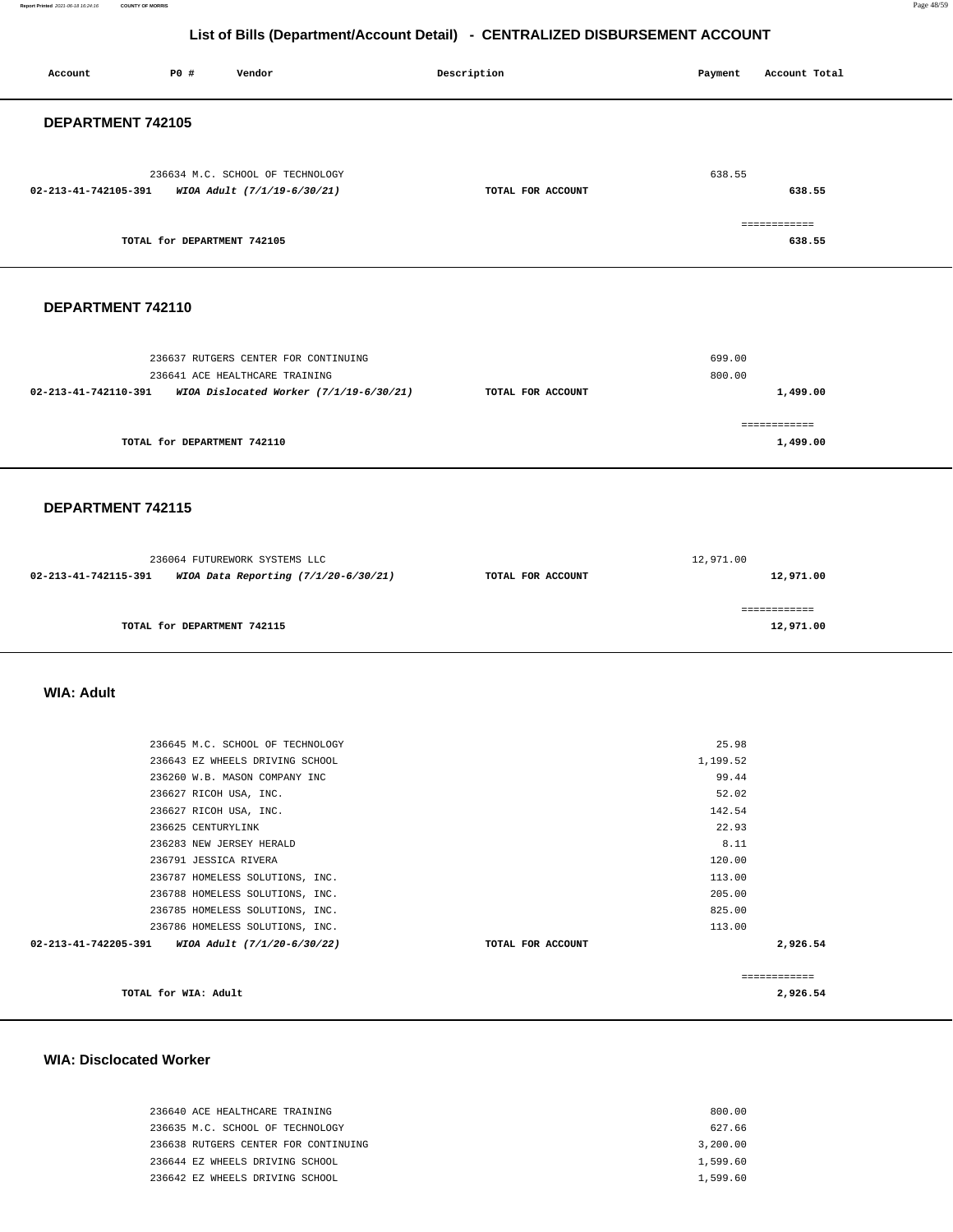| <b>PO #</b><br>Account            | Vendor                                    | Description       | Payment  | Account Total |
|-----------------------------------|-------------------------------------------|-------------------|----------|---------------|
| <b>WIA: Disclocated Worker</b>    |                                           |                   |          |               |
| 236260 W.B. MASON COMPANY INC     |                                           |                   | 274.95   |               |
| 236627 RICOH USA, INC.            |                                           |                   | 143.80   |               |
| 236627 RICOH USA, INC.            |                                           |                   | 394.09   |               |
| 236625 CENTURYLINK                |                                           |                   | 63.39    |               |
| 236283 NEW JERSEY HERALD          |                                           |                   | 22.42    |               |
|                                   | 236828 WILLIAM PATERSON UNIVERSITY        |                   | 45.96    |               |
| 236800 COUNTY COLLEGE OF MORRIS   |                                           |                   | 3,200.00 |               |
|                                   | 236793 WILLIAM PATERSON UNIVERSITY        |                   | 429.44   |               |
| 236792 DeBOER'S AUTO, INC.        |                                           |                   | 1,800.00 |               |
| 237210 COUNTY OF MORRIS           |                                           |                   | 75.68    |               |
| 02-213-41-742210-391              | WIOA Dislocated Worker $(7/1/20-6/30/22)$ | TOTAL FOR ACCOUNT |          | 14,276.59     |
|                                   |                                           |                   |          | ------------- |
| TOTAL for WIA: Disclocated Worker |                                           |                   |          | 14,276.59     |

 **WIA: Youth** 

| 236260 W.B. MASON COMPANY INC                       |                   | 117.02 |
|-----------------------------------------------------|-------------------|--------|
| 236627 RICOH USA, INC.                              |                   | 61.20  |
| 236627 RICOH USA, INC.                              |                   | 167.70 |
| 236625 CENTURYLINK                                  |                   | 26.97  |
| 236283 NEW JERSEY HERALD                            |                   | 9.54   |
| 02-213-41-742220-391<br>WIOA Youth (7/1/20-6/30/22) | TOTAL FOR ACCOUNT | 382.43 |
|                                                     |                   |        |
| TOTAL for WIA: Youth                                |                   | 382.43 |

# **Chapter 51, 97-593 ADA**

|                      | TOTAL for Chapter 51, 97-593 ADA |                   |           | ============<br>49,257.50 |
|----------------------|----------------------------------|-------------------|-----------|---------------------------|
| 02-213-41-757105-392 | Chapter 51 (1/1/21-12/31/21)     | TOTAL FOR ACCOUNT |           | 49,257.50                 |
|                      | 236330 ALFRE INC.                |                   | 2,880.00  |                           |
|                      | 236328 NEW HOPE FOUNDATION INC.  |                   | 1,100.00  |                           |
|                      | 236328 NEW HOPE FOUNDATION INC.  |                   | 6,800.00  |                           |
|                      | 236360 PREVENTION IS KEY         |                   | 2,546.00  |                           |
|                      | 236360 PREVENTION IS KEY         |                   | 586.00    |                           |
|                      | 236360 PREVENTION IS KEY         |                   | 2,010.00  |                           |
|                      | 236360 PREVENTION IS KEY         |                   | 12,420.00 |                           |
|                      | 236359 ACENDA, INC               |                   | 3,148.00  |                           |
|                      | 236357 FREEDOM HOUSE INC.        |                   | 4,500.00  |                           |
|                      | 236355 NEW HOPE FOUNDATION INC.  |                   | 427.50    |                           |
|                      | 236353 NEW HOPE FOUNDATION INC.  |                   | 1,600.00  |                           |
|                      | 236353 NEW HOPE FOUNDATION INC.  |                   | 7,600.00  |                           |
|                      | 236358 FREEDOM HOUSE INC.        |                   | 3,640.00  |                           |

#### **Vehicular Homicide Unit**

| 235708 MORRIS COUNTY PARK POLICE     | 1,440.00 |
|--------------------------------------|----------|
| 235707 PEQUANNOCK POLICE DEPARTMENT  | 240.00   |
| 235705 MENDHAM BOROUGH               | 3,360.00 |
| 235709 ROCKAWAY TOWNSHIP POLICE DEPT | 240.00   |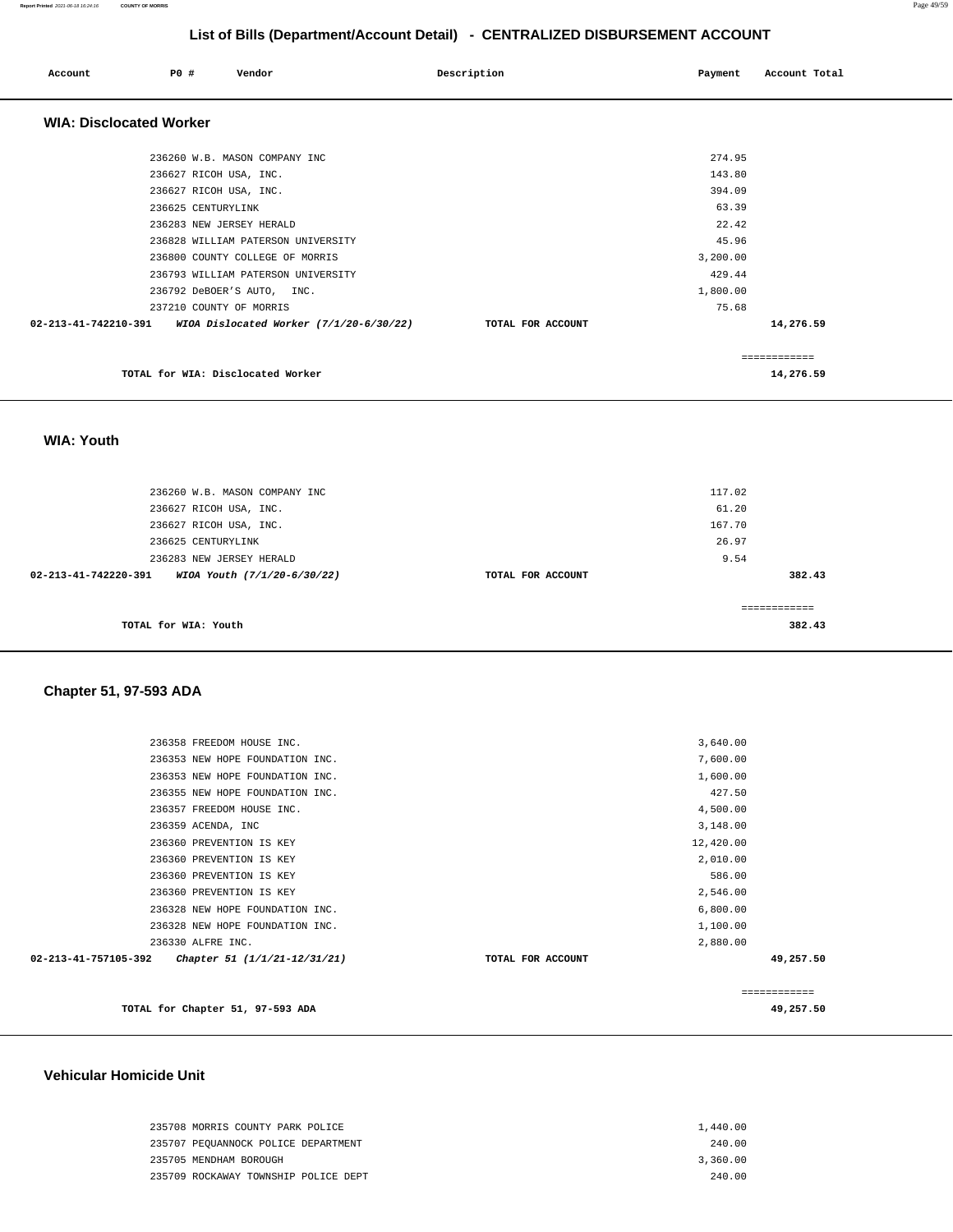**Report Printed** 2021-06-18 16:24:16 **COUNTY OF MORRIS** Page 50/59

#### **List of Bills (Department/Account Detail) - CENTRALIZED DISBURSEMENT ACCOUNT**

| Account                                         | P0 #                        | Vendor                                                         | Description       | Payment      | Account Total            |
|-------------------------------------------------|-----------------------------|----------------------------------------------------------------|-------------------|--------------|--------------------------|
|                                                 |                             |                                                                |                   |              |                          |
| <b>Vehicular Homicide Unit</b>                  |                             |                                                                |                   |              |                          |
|                                                 |                             | 235706 MT OLIVE POLICE DEPT.                                   |                   | 240.00       |                          |
|                                                 |                             | 235716 TOWN OF BOONTON POLICE DEPARTMENT                       |                   | 240.00       |                          |
|                                                 |                             | 02-213-41-774105-391 DRE Call Out (10/1/20-9/30/21)            | TOTAL FOR ACCOUNT |              | 5,760.00                 |
|                                                 |                             |                                                                |                   |              |                          |
|                                                 |                             | TOTAL for Vehicular Homicide Unit                              |                   |              | ============<br>5,760.00 |
|                                                 |                             |                                                                |                   |              |                          |
|                                                 |                             |                                                                |                   |              |                          |
| DEPARTMENT 786010                               |                             |                                                                |                   |              |                          |
|                                                 |                             |                                                                |                   |              |                          |
|                                                 |                             |                                                                |                   |              |                          |
|                                                 |                             | 236414 TAYLOR & FRIEDBERG, LLC                                 |                   | 303.75       |                          |
|                                                 |                             | 237208 NATIONAL FUEL OIL INC.                                  |                   | 7,710.59     |                          |
| 02-213-41-786010-394 MAPS (1/1/2020-12/31/2020) |                             |                                                                | TOTAL FOR ACCOUNT |              | 8,014.34                 |
|                                                 |                             |                                                                |                   |              | ============             |
|                                                 | TOTAL for DEPARTMENT 786010 |                                                                |                   |              | 8,014.34                 |
|                                                 |                             |                                                                |                   |              |                          |
|                                                 |                             |                                                                |                   |              |                          |
| <b>MAPS</b>                                     |                             |                                                                |                   |              |                          |
|                                                 |                             |                                                                |                   |              |                          |
|                                                 |                             |                                                                |                   |              |                          |
|                                                 |                             | 236235 W.B. MASON COMPANY INC                                  |                   | 39.98        |                          |
|                                                 |                             | 236235 W.B. MASON COMPANY INC                                  |                   | 1.24<br>0.44 |                          |
|                                                 |                             | 236235 W.B. MASON COMPANY INC<br>236235 W.B. MASON COMPANY INC |                   | 1.90         |                          |
|                                                 |                             | 236235 W.B. MASON COMPANY INC                                  |                   | 2.78         |                          |
|                                                 |                             |                                                                |                   |              |                          |
|                                                 |                             | 236235 W.B. MASON COMPANY INC                                  |                   | 5.66         |                          |
|                                                 |                             | 236235 W.B. MASON COMPANY INC                                  |                   | 37.98        |                          |
|                                                 |                             | 236488 OFFICE CONCEPTS GROUP, INC.                             |                   | 129.61       |                          |
|                                                 |                             | 236488 OFFICE CONCEPTS GROUP, INC.                             |                   | 53.85        |                          |
|                                                 | 236821 NJ COST              |                                                                |                   | 50.00        |                          |
| 02-213-41-786105-394 MAPS (1/1/21-12/31/21)     |                             |                                                                | TOTAL FOR ACCOUNT |              | 323.44                   |
|                                                 |                             |                                                                |                   |              | ------------             |
|                                                 | TOTAL for MAPS              |                                                                |                   |              | 323.44                   |
|                                                 |                             |                                                                |                   |              |                          |
|                                                 |                             |                                                                |                   |              |                          |

#### **DEPARTMENT 786125**

| 236827 CHARM-TEX, INC.<br>236827 CHARM-TEX, INC.                |                   | 710.70<br>91.00 |
|-----------------------------------------------------------------|-------------------|-----------------|
| 236479 W.B. MASON COMPANY INC                                   |                   | 126.00          |
| CARES ACT-Section 5311 (3/1/20-7/31/21)<br>02-213-41-786125-391 | TOTAL FOR ACCOUNT | 927.70          |
| TOTAL for DEPARTMENT 786125                                     |                   | 927.70          |

#### **DEPARTMENT 790215**

| 236324 WATERS, MCPHERSON, MCNEILL, P.C.                          |                   | 2,914.00 |
|------------------------------------------------------------------|-------------------|----------|
| NYS&W Bicycle/Ped Path (6/29/18-6/29/22)<br>02-213-41-790215-391 | TOTAL FOR ACCOUNT | 2,914.00 |
| TOTAL for DEPARTMENT 790215                                      |                   | 2,914.00 |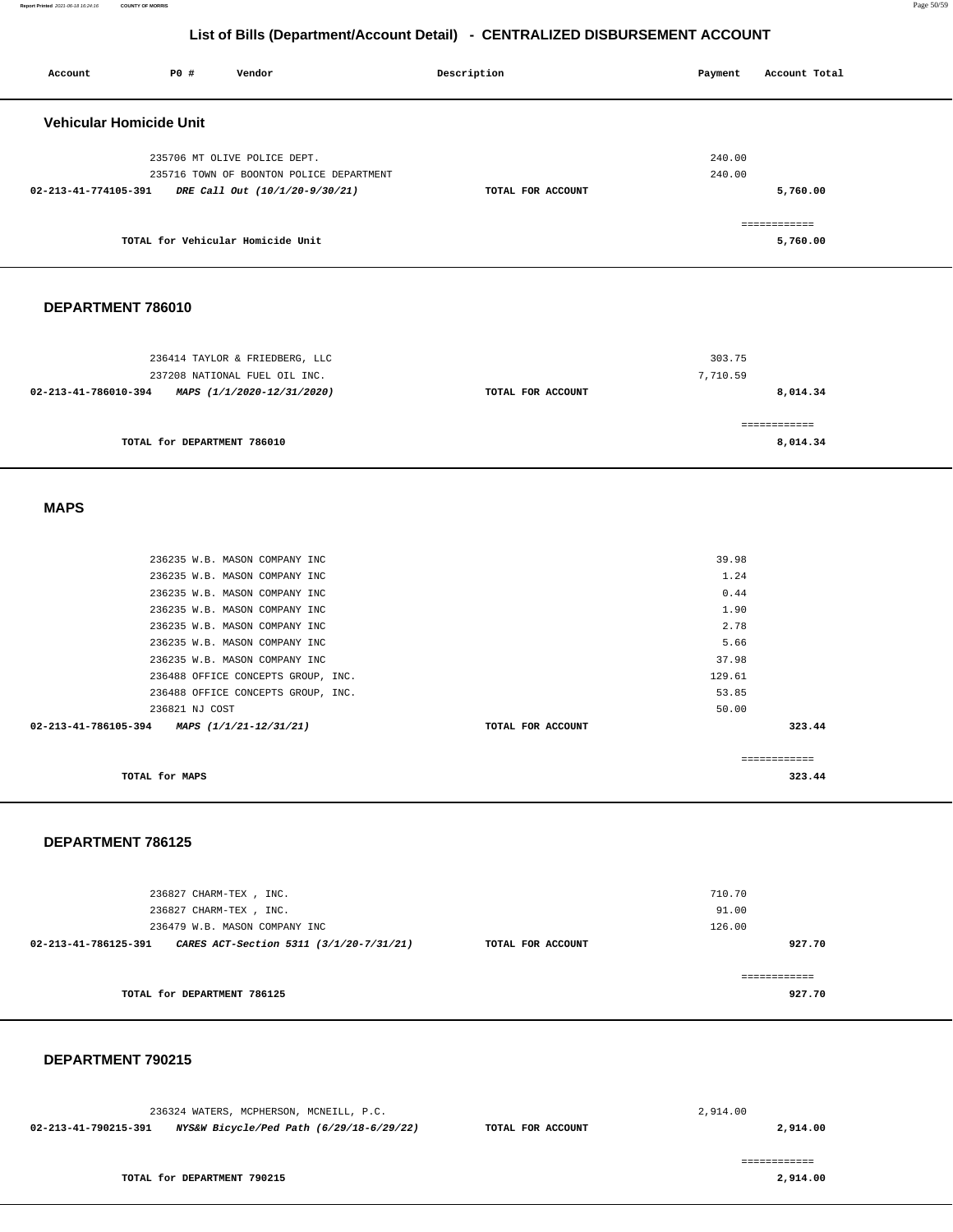**Report Printed** 2021-06-18 16:24:16 **COUNTY OF MORRIS** Page 51/59

# **List of Bills (Department/Account Detail) - CENTRALIZED DISBURSEMENT ACCOUNT**

| Account                               | P0 #                                             | Vendor                                                                                                                                                                                                                               | Description       | Payment                          | Account Total                          |  |
|---------------------------------------|--------------------------------------------------|--------------------------------------------------------------------------------------------------------------------------------------------------------------------------------------------------------------------------------------|-------------------|----------------------------------|----------------------------------------|--|
| DEPARTMENT 806010                     |                                                  |                                                                                                                                                                                                                                      |                   |                                  |                                        |  |
| 02-213-41-806010-392                  |                                                  | 235343 MORRIS COUNTY AFTER CARE CENTER<br>235869 MORRIS COUNTY AFTER CARE CENTER<br>236307 CONTRACT PHARMACY SERVICES INC<br>SAPT - MAT (12/1/19-6/30/20)                                                                            | TOTAL FOR ACCOUNT | 130.00<br>100.00<br>4,253.44     | 4,483.44                               |  |
|                                       | TOTAL for DEPARTMENT 806010                      |                                                                                                                                                                                                                                      |                   |                                  | ============<br>4,483.44               |  |
| <b>General Operating Support (HC)</b> |                                                  |                                                                                                                                                                                                                                      |                   |                                  |                                        |  |
| 02-213-41-860105-392                  |                                                  | 236185 ROXBURY HISTORIC TRUST INC.<br>236184 DAUGHTERS OF THE AMERICAN REVOLUTION<br>235750 SANKOFA MORRIS HERITAGE COLLECTIVE OF MORRIS COUNTY<br>235701 CANAL SOCIETY OF N.J. ED. FUND<br>History P'ship Program (1/1/21-12/31/21) | TOTAL FOR ACCOUNT | 5,600.00<br>5,600.00<br>5,259.20 | 5,390.20<br>21,849.40                  |  |
|                                       |                                                  |                                                                                                                                                                                                                                      |                   |                                  |                                        |  |
|                                       |                                                  | TOTAL for General Operating Support (HC)                                                                                                                                                                                             |                   |                                  | ------------<br>21,849.40              |  |
| DEPARTMENT 864203                     |                                                  |                                                                                                                                                                                                                                      |                   |                                  |                                        |  |
| 02-213-41-864203-392                  | 236315 MARBRO INC<br>TOTAL for DEPARTMENT 864203 | 236228 GREENMAN PEDERSEN INC<br>Waterloo Road Bridge (6/29/18-6/29/22)                                                                                                                                                               | TOTAL FOR ACCOUNT | 18,620.12<br>7,773.05            | 26,393.17<br>============<br>26,393.17 |  |
| DEPARTMENT 864245                     |                                                  |                                                                                                                                                                                                                                      |                   |                                  |                                        |  |
| 02-213-41-864245-392                  |                                                  | 236230 JOHNSON MIRMIRAN AND THOMPSON, INC.<br>Dover & Rockaway Track (7/22/20-7/22/22)                                                                                                                                               | TOTAL FOR ACCOUNT | 2,650.35                         | 2,650.35                               |  |
|                                       |                                                  | 236230 JOHNSON MIRMIRAN AND THOMPSON, INC.<br>02-213-41-864245-393 Dover & Rockaway Track (7/22/20-7/22/22)                                                                                                                          | TOTAL FOR ACCOUNT | 294.48                           | 294.48                                 |  |

# **DEPARTMENT 864250**

| 236325 WATERS, MCPHERSON, MCNEILL, P.C. | 1,627.50 |
|-----------------------------------------|----------|
| 236325 WATERS, MCPHERSON, MCNEILL, P.C. | 434.00   |
| 236325 WATERS, MCPHERSON, MCNEILL, P.C. | 201.50   |
| 236325 WATERS, MCPHERSON, MCNEILL, P.C. | 62.00    |
| 236325 WATERS, MCPHERSON, MCNEILL, P.C. | 248.00   |
| 236325 WATERS, MCPHERSON, MCNEILL, P.C. | 93.00    |
| 236325 WATERS, MCPHERSON, MCNEILL, P.C. | 201.50   |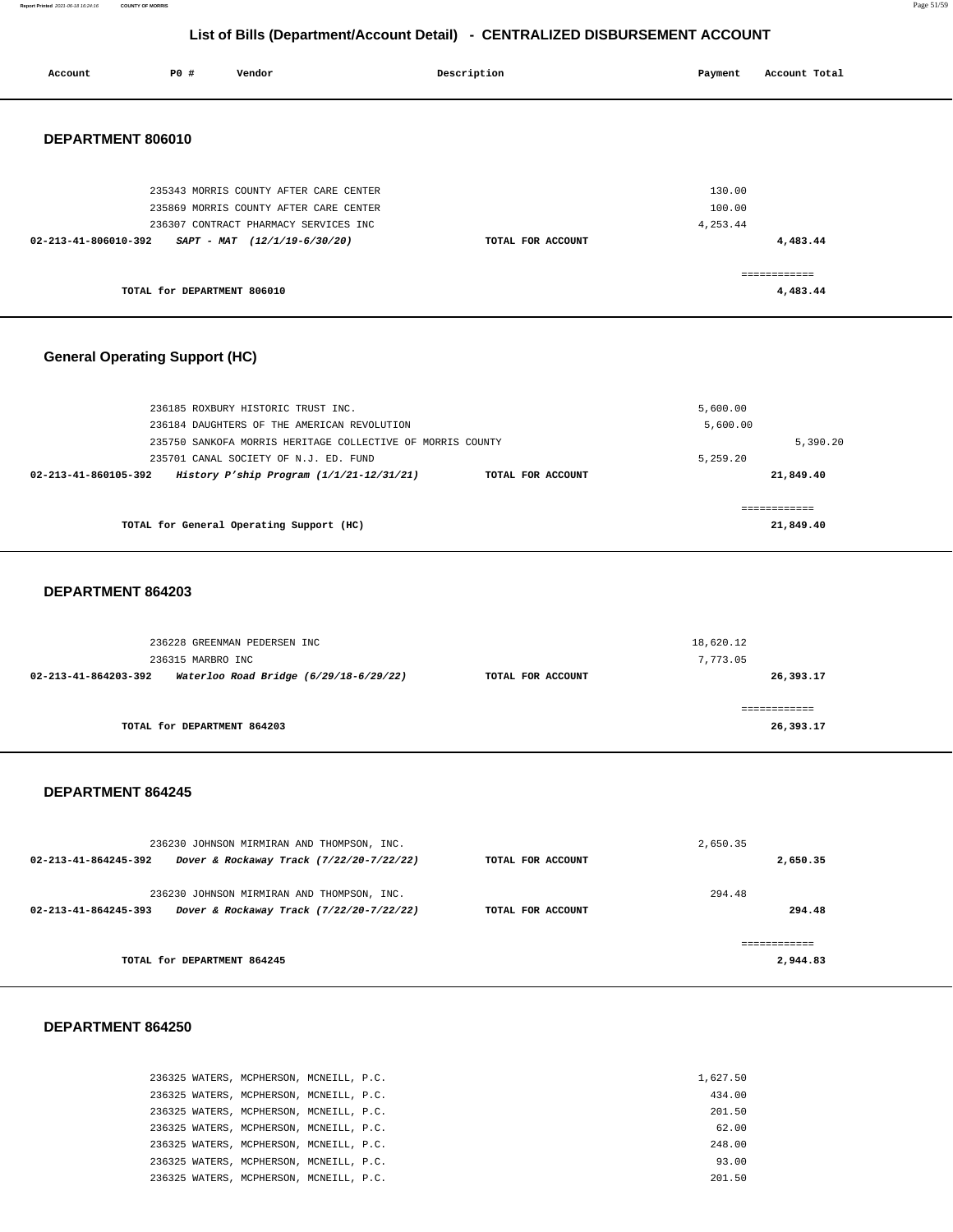# **Report Printed** 2021-06-18 16:24:16 **COUNTY OF MORRIS** Page 52/59

**List of Bills (Department/Account Detail) - CENTRALIZED DISBURSEMENT ACCOUNT**

| Account                        | P0 # | Vendor                                   | Description       | Payment  | Account Total |
|--------------------------------|------|------------------------------------------|-------------------|----------|---------------|
| <b>DEPARTMENT 864250</b>       |      |                                          |                   |          |               |
|                                |      | 236325 WATERS, MCPHERSON, MCNEILL, P.C.  |                   | 201.50   |               |
|                                |      | 236325 WATERS, MCPHERSON, MCNEILL, P.C.  |                   | 604.50   |               |
|                                |      | 236325 WATERS, MCPHERSON, MCNEILL, P.C.  |                   | 31.00    |               |
|                                |      | 236326 WATERS, MCPHERSON, MCNEILL, P.C.  |                   | 1,364.00 |               |
|                                |      | 236326 WATERS, MCPHERSON, MCNEILL, P.C.  |                   | 77.50    |               |
|                                |      | 236326 WATERS, MCPHERSON, MCNEILL, P.C.  |                   | 2.201.00 |               |
|                                |      | 236326 WATERS, MCPHERSON, MCNEILL, P.C.  |                   | 496.00   |               |
|                                |      | 236326 WATERS, MCPHERSON, MCNEILL, P.C.  |                   | 186.00   |               |
|                                |      | 236326 WATERS, MCPHERSON, MCNEILL, P.C.  |                   | 93.00    |               |
|                                |      | 236326 WATERS, MCPHERSON, MCNEILL, P.C.  |                   | 248.00   |               |
|                                |      | 236327 WATERS, MCPHERSON, MCNEILL, P.C.  |                   | 4,488.00 |               |
|                                |      | 236327 WATERS, MCPHERSON, MCNEILL, P.C.  |                   | 604.50   |               |
|                                |      | 236327 WATERS, MCPHERSON, MCNEILL, P.C.  |                   | 1,426.00 |               |
|                                |      | 236327 WATERS, MCPHERSON, MCNEILL, P.C.  |                   | 1,441.50 |               |
|                                |      | 236327 WATERS, MCPHERSON, MCNEILL, P.C.  |                   | 62.00    |               |
|                                |      | 236327 WATERS, MCPHERSON, MCNEILL, P.C.  |                   | 1,209.00 |               |
|                                |      | 236327 WATERS, MCPHERSON, MCNEILL, P.C.  |                   | 4,200.50 |               |
| $02 - 213 - 41 - 864250 - 392$ |      | Landing Rd Bridge Repl (12/5/19-12/5/22) | TOTAL FOR ACCOUNT |          | 21,801.50     |
|                                |      |                                          |                   |          |               |

**TOTAL for DEPARTMENT 864250 21,801.50** 

============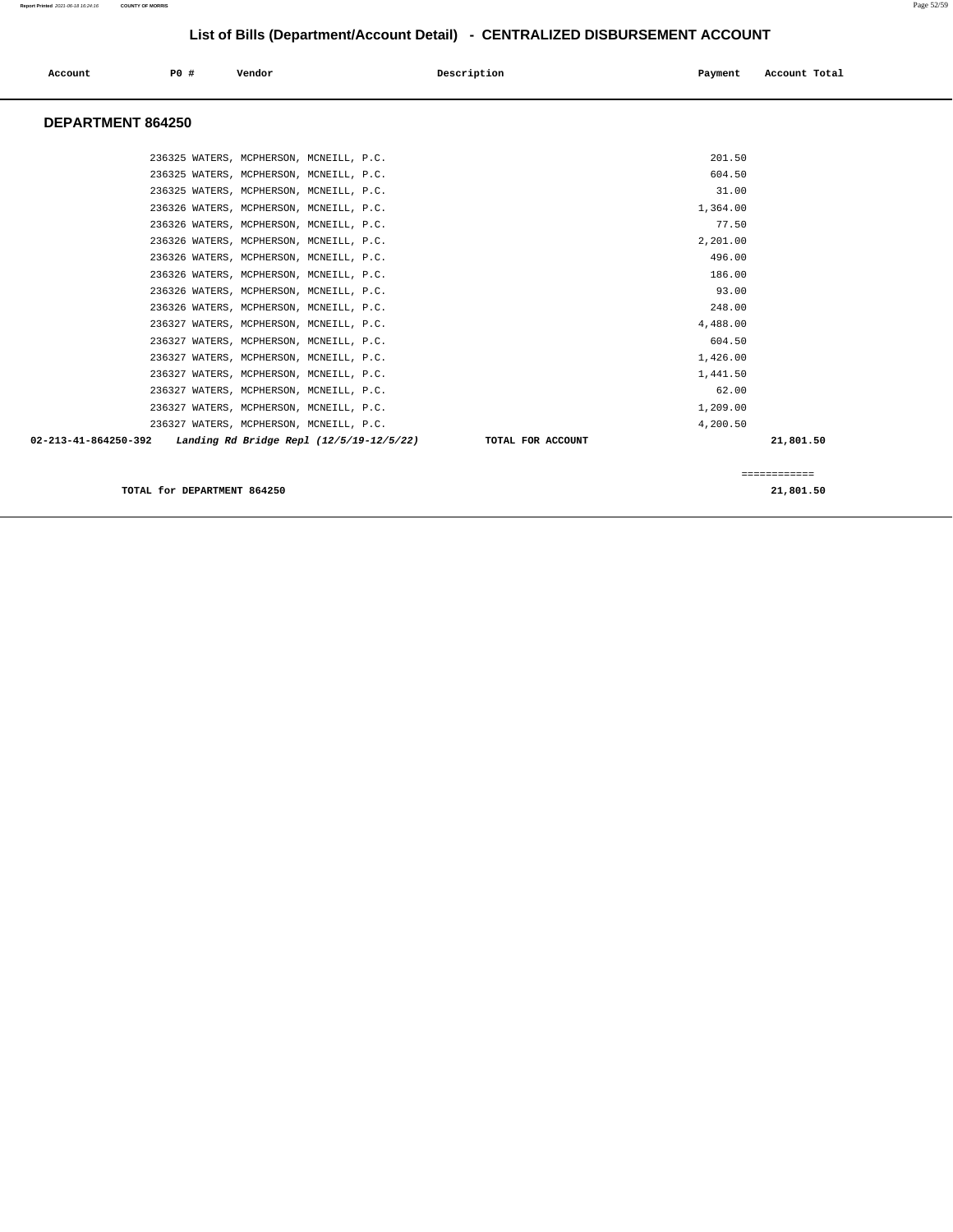**Report Printed** 2021-06-18 16:24:16 **COUNTY OF MORRIS** Page 53/59

| Account                                                         | P0 #                        | Vendor                                                                                                                                      |  | Description       | Payment  | Account Total                    |  |  |
|-----------------------------------------------------------------|-----------------------------|---------------------------------------------------------------------------------------------------------------------------------------------|--|-------------------|----------|----------------------------------|--|--|
| <b>County Capital</b><br><b>Bridge Design &amp; Constr Proj</b> |                             |                                                                                                                                             |  |                   |          |                                  |  |  |
| 04-216-55-953027-909                                            |                             | 234106 VAN CLEEF ENGINEERING ASSOC<br>Miscellaneous - Other                                                                                 |  | TOTAL FOR ACCOUNT |          | 255.30<br>255.30<br>============ |  |  |
|                                                                 |                             | TOTAL for Bridge Design & Constr Proj                                                                                                       |  |                   |          | 255.30                           |  |  |
| <b>Bridge Design/Const Var Cty Br</b>                           |                             |                                                                                                                                             |  |                   |          |                                  |  |  |
| 04-216-55-953089-909                                            |                             | 234106 VAN CLEEF ENGINEERING ASSOC<br>Miscellaneous - Other                                                                                 |  | TOTAL FOR ACCOUNT |          | 144.70<br>144.70                 |  |  |
|                                                                 |                             | TOTAL for Bridge Design/Const Var Cty Br                                                                                                    |  |                   |          | ============<br>144.70           |  |  |
| DEPARTMENT 953225                                               |                             |                                                                                                                                             |  |                   |          |                                  |  |  |
| 04-216-55-953225-909                                            |                             | 208624 VAN CLEEF ENGINEERING ASSOC<br>Bridge Design, Renov, Construc - Var Loc                                                              |  | TOTAL FOR ACCOUNT | 3,953.00 | 3,953.00                         |  |  |
|                                                                 | TOTAL for DEPARTMENT 953225 |                                                                                                                                             |  |                   |          | ============<br>3,953.00         |  |  |
| DEPARTMENT 953269                                               |                             |                                                                                                                                             |  |                   |          |                                  |  |  |
| 04-216-55-953269-951                                            | 236315 MARBRO INC           | Bridge Design/Constr - var locations                                                                                                        |  | TOTAL FOR ACCOUNT | 8,394.49 | 8,394.49                         |  |  |
|                                                                 | TOTAL for DEPARTMENT 953269 |                                                                                                                                             |  |                   |          | ============<br>8,394.49         |  |  |
| DEPARTMENT 953357                                               |                             |                                                                                                                                             |  |                   |          |                                  |  |  |
| 04-216-55-953357-909                                            |                             | 236312 STATE OF NEW JERSEY<br>236316 STATE OF NEW JERSEY<br>236873 JOHNSON MIRMIRAN AND THOMPSON, INC.<br>Replace & Upgrade Various Bridges |  | TOTAL FOR ACCOUNT | 3,461.07 | 525.00<br>525.00<br>4,511.07     |  |  |
|                                                                 | TOTAL for DEPARTMENT 953357 |                                                                                                                                             |  |                   |          | ============<br>4,511.07         |  |  |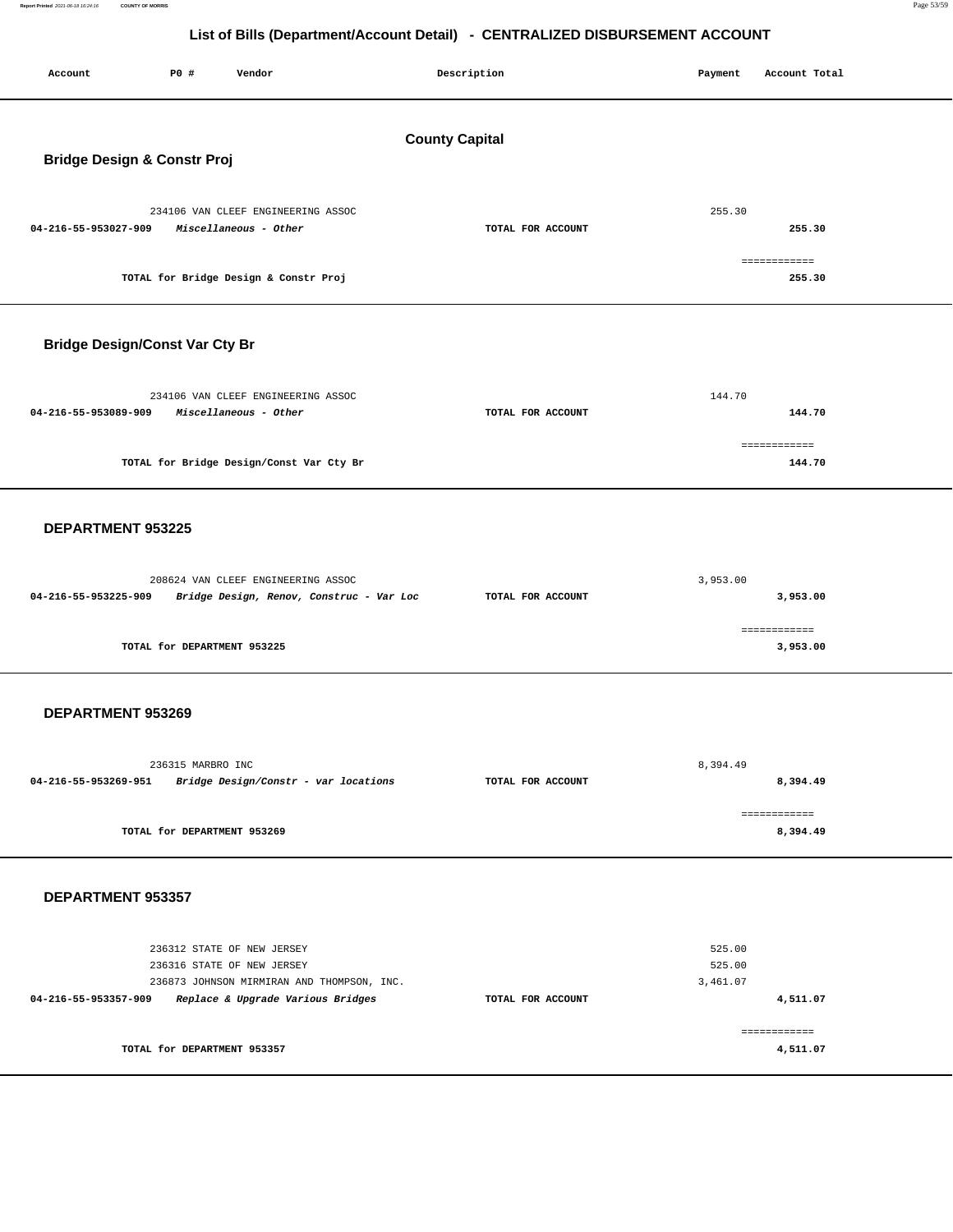**Report Printed** 2021-06-18 16:24:16 **COUNTY OF MORRIS** Page 54/59

# **List of Bills (Department/Account Detail) - CENTRALIZED DISBURSEMENT ACCOUNT**

| Account              | P0 #                        | Vendor                                                                                                                                                                                                                                                                                                                                                                                                                                           | Description       | Payment                                                                                                   | Account Total                          |
|----------------------|-----------------------------|--------------------------------------------------------------------------------------------------------------------------------------------------------------------------------------------------------------------------------------------------------------------------------------------------------------------------------------------------------------------------------------------------------------------------------------------------|-------------------|-----------------------------------------------------------------------------------------------------------|----------------------------------------|
| DEPARTMENT 953382    |                             |                                                                                                                                                                                                                                                                                                                                                                                                                                                  |                   |                                                                                                           |                                        |
| 04-216-55-953382-909 |                             | 222429 VAN CLEEF ENGINEERING ASSOC<br>222429 VAN CLEEF ENGINEERING ASSOC<br>222429 VAN CLEEF ENGINEERING ASSOC<br>Road Resurfacing, MV arking lot, Railrd                                                                                                                                                                                                                                                                                        | TOTAL FOR ACCOUNT | 460.00<br>830.50<br>210.00                                                                                | 1,500.50                               |
|                      | TOTAL for DEPARTMENT 953382 |                                                                                                                                                                                                                                                                                                                                                                                                                                                  |                   |                                                                                                           | ============<br>1,500.50               |
| DEPARTMENT 953387    |                             |                                                                                                                                                                                                                                                                                                                                                                                                                                                  |                   |                                                                                                           |                                        |
| 04-216-55-953387-909 |                             | 236724 CHERRY WEBER & ASSOC. PC<br>Various Bridge Replacement                                                                                                                                                                                                                                                                                                                                                                                    | TOTAL FOR ACCOUNT | 260.40                                                                                                    | 260.40                                 |
|                      | TOTAL for DEPARTMENT 953387 |                                                                                                                                                                                                                                                                                                                                                                                                                                                  |                   |                                                                                                           | ============<br>260.40                 |
| DEPARTMENT 953431    |                             |                                                                                                                                                                                                                                                                                                                                                                                                                                                  |                   |                                                                                                           |                                        |
| 04-216-55-953431-951 |                             | 236753 AUTOMATED BUILDING CONTROLS<br>B&G-Rplcmnt&Repair/UpgradeHVAC VarBldgs                                                                                                                                                                                                                                                                                                                                                                    | TOTAL FOR ACCOUNT | 750.00                                                                                                    | 750.00                                 |
|                      | TOTAL for DEPARTMENT 953431 |                                                                                                                                                                                                                                                                                                                                                                                                                                                  |                   |                                                                                                           | ============<br>750.00                 |
| DEPARTMENT 953464    |                             |                                                                                                                                                                                                                                                                                                                                                                                                                                                  |                   |                                                                                                           |                                        |
| 04-216-55-953464-951 | TOTAL for DEPARTMENT 953464 | 236702 MAGIC TOUCH CONSTRUCTION CO., INC.<br>236702 MAGIC TOUCH CONSTRUCTION CO., INC.<br>236699 NEW JERSEY OVERHEAD DOOR LLC<br>236699 NEW JERSEY OVERHEAD DOOR LLC<br>236699 NEW JERSEY OVERHEAD DOOR LLC<br>236935 COOPER ELECTRIC SUPPLY CO.<br>236935 COOPER ELECTRIC SUPPLY CO.<br>236935 COOPER ELECTRIC SUPPLY CO.<br>236935 COOPER ELECTRIC SUPPLY CO.<br>236935 COOPER ELECTRIC SUPPLY CO.<br>Interior Bldg Upgrades - Bldgs & Grounds | TOTAL FOR ACCOUNT | 4,312.63<br>2,160.05<br>1,331.55<br>2,695.00<br>660.00<br>378.19<br>47.76<br>1,097.40<br>549.30<br>759.88 | 13,991.76<br>------------<br>13,991.76 |
| DEPARTMENT 953489    |                             |                                                                                                                                                                                                                                                                                                                                                                                                                                                  |                   |                                                                                                           |                                        |

235895 AURORA ENVIRONMENTAL, INC 235895 AURORA ENVIRONMENTAL, INC **04-216-55-953489-957 Equip&Vehicle Rplcmnt/Upgrd-MotorSrvcCtr TOTAL FOR ACCOUNT**  33,921.91 500.00 **34,421.91** ============

**TOTAL for DEPARTMENT 953489** 

**34,421.91**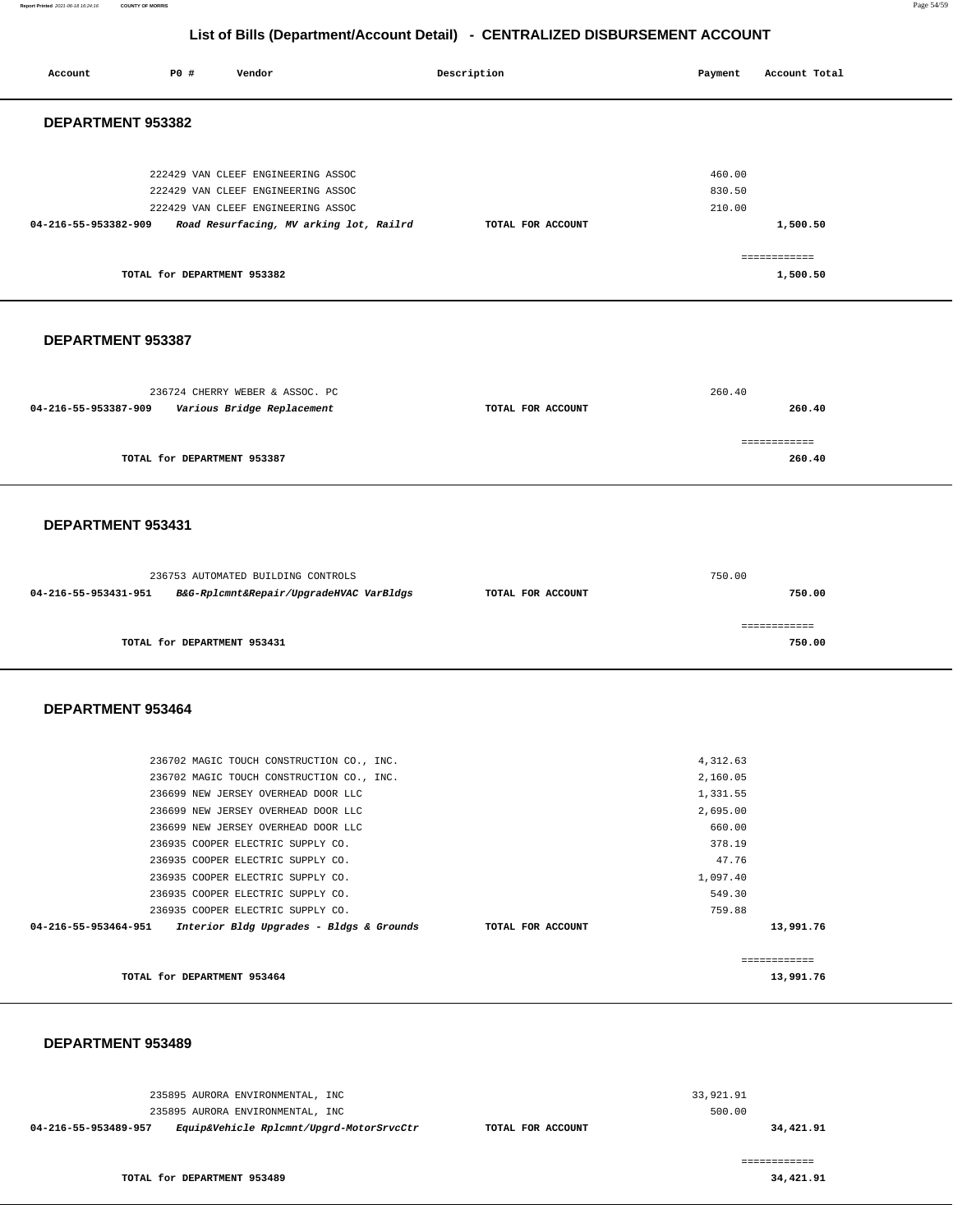**Report Printed** 2021-06-18 16:24:16 **COUNTY OF MORRIS** Page 55/59

| P0 #<br>Vendor<br>Account                                                                                                                                                                                               | Description       | Account Total<br>Payment                               |
|-------------------------------------------------------------------------------------------------------------------------------------------------------------------------------------------------------------------------|-------------------|--------------------------------------------------------|
| DEPARTMENT 953527                                                                                                                                                                                                       |                   |                                                        |
| 235895 AURORA ENVIRONMENTAL, INC<br>04-216-55-953527-957<br>Vehicle & Equip Replacement-MotorSrvcCtr                                                                                                                    | TOTAL FOR ACCOUNT | 1,078.09<br>1,078.09                                   |
| TOTAL for DEPARTMENT 953527                                                                                                                                                                                             |                   | ============<br>1,078.09                               |
| DEPARTMENT 953529                                                                                                                                                                                                       |                   |                                                        |
| 235931 HIGH GRADE CONTRACTING<br>04-216-55-953529-940<br>ExteriorProjects&BucketTruck-Bldgs&Grnds                                                                                                                       | TOTAL FOR ACCOUNT | 17,000.00<br>17,000.00                                 |
| TOTAL for DEPARTMENT 953529                                                                                                                                                                                             |                   | ------------<br>17,000.00                              |
| DEPARTMENT 953530                                                                                                                                                                                                       |                   |                                                        |
| 233395 ROAD SAFETY SYSTEMS LLC<br>233395 ROAD SAFETY SYSTEMS LLC<br>233395 ROAD SAFETY SYSTEMS LLC<br>233395 ROAD SAFETY SYSTEMS LLC<br>04-216-55-953530-940<br>Rehab/Improv of Roads & RR - Engineering                | TOTAL FOR ACCOUNT | 3,750.00<br>875.00<br>10.00<br>437.50<br>5,072.50      |
| TOTAL for DEPARTMENT 953530                                                                                                                                                                                             |                   | ============<br>5,072.50                               |
| DEPARTMENT 953531                                                                                                                                                                                                       |                   |                                                        |
| 236882 GREENMAN PEDERSEN INC<br>236884 NV5<br>04-216-55-953531-909<br>Bridge&DrainageDesign/Constr-Engineering                                                                                                          | TOTAL FOR ACCOUNT | 10,077.60<br>4,561.21<br>14,638.81                     |
| TOTAL for DEPARTMENT 953531                                                                                                                                                                                             |                   | ============<br>14,638.81                              |
| DEPARTMENT 953554                                                                                                                                                                                                       |                   |                                                        |
| 236891 VAN CLEEF ENGINEERING ASSOC<br>236890 VAN CLEEF ENGINEERING ASSOC<br>236889 VAN CLEEF ENGINEERING ASSOC<br>236885 VAN CLEEF ENGINEERING ASSOC<br>04-216-55-953554-909<br>Paving of County Roadways - Engineering | TOTAL FOR ACCOUNT | 1,800.01<br>2,327.52<br>1,450.94<br>622.00<br>6,200.47 |
| TOTAL for DEPARTMENT 953554                                                                                                                                                                                             |                   | ============<br>6,200.47                               |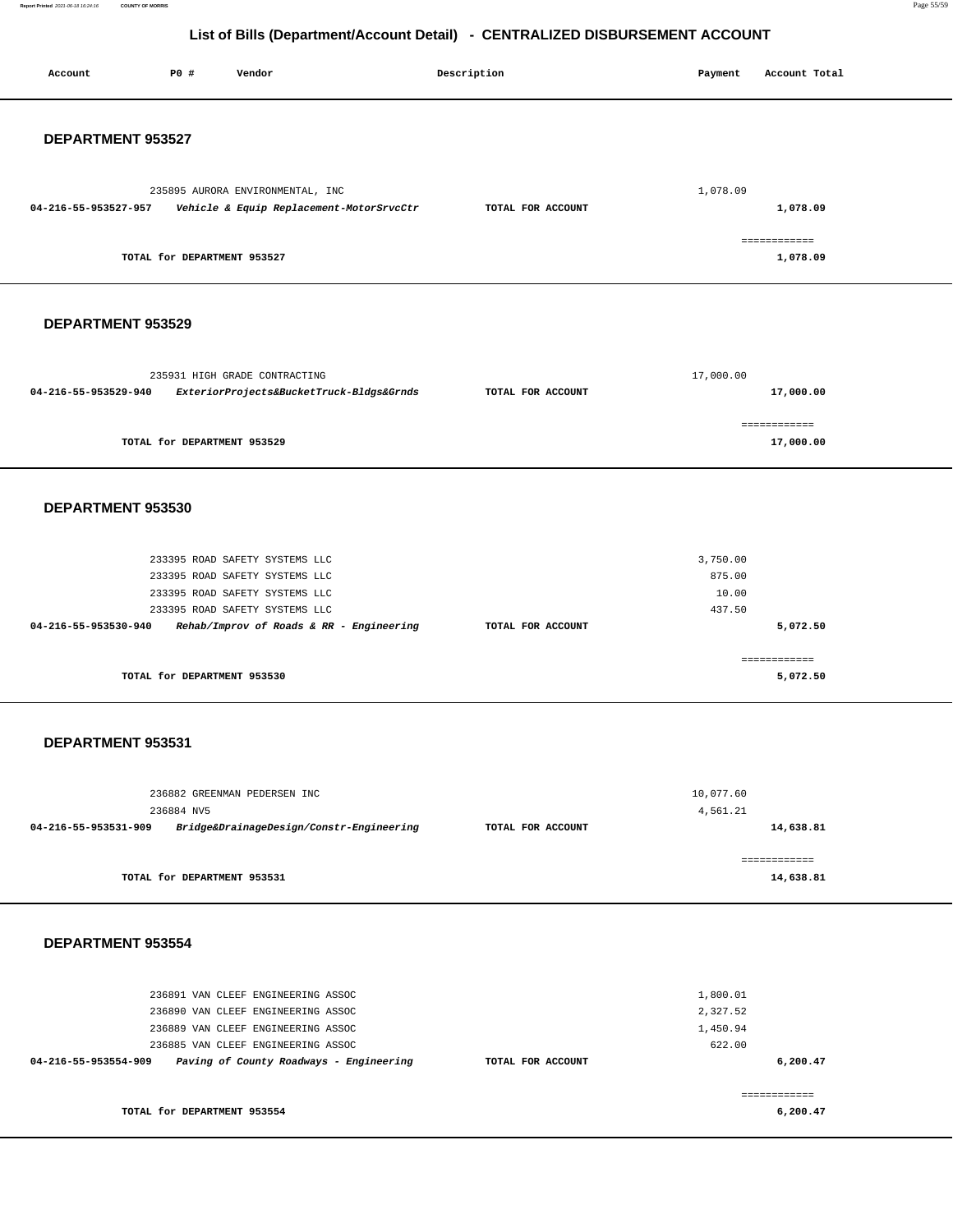**Report Printed** 2021-06-18 16:24:16 **COUNTY OF MORRIS** Page 56/59

| P0 #<br>Vendor<br>Account                                                                                                                                                                               | Description       | Account Total<br>Payment                                       |
|---------------------------------------------------------------------------------------------------------------------------------------------------------------------------------------------------------|-------------------|----------------------------------------------------------------|
| DEPARTMENT 953560                                                                                                                                                                                       |                   |                                                                |
| 234411 KEY-TECH<br>232132 VAN CLEEF ENGINEERING ASSOC<br>04-216-55-953560-909<br>Bridge Design/Rehab/Drainage-Engineering<br>TOTAL for DEPARTMENT 953560                                                | TOTAL FOR ACCOUNT | 432.00<br>11,088.00<br>11,520.00<br>============<br>11,520.00  |
| DEPARTMENT 954395                                                                                                                                                                                       |                   |                                                                |
| 236432 SYSTEM ONE ALARM<br>04-216-55-954395-956<br>Sheriff-Security Camera Upgrade                                                                                                                      | TOTAL FOR ACCOUNT | 37.50<br>37.50                                                 |
| TOTAL for DEPARTMENT 954395                                                                                                                                                                             |                   | ============<br>37.50                                          |
| <b>DEPARTMENT 954438</b>                                                                                                                                                                                |                   |                                                                |
| 233875 CDW GOVERNMENT LLC<br>04-216-55-954438-956<br>Sheriff -Security Camera Rplcmnt/Upgrade                                                                                                           | TOTAL FOR ACCOUNT | 1,114.40<br>1,114.40                                           |
| TOTAL for DEPARTMENT 954438                                                                                                                                                                             |                   | ============<br>1,114.40                                       |
| DEPARTMENT 954450                                                                                                                                                                                       |                   |                                                                |
| 236432 SYSTEM ONE ALARM<br>236432 SYSTEM ONE ALARM<br>236432 SYSTEM ONE ALARM<br>236432 SYSTEM ONE ALARM<br>236432 SYSTEM ONE ALARM<br>Various Upgrades & Equip-Sheriffs Office<br>04-216-55-954450-956 | TOTAL FOR ACCOUNT | 1,045.50<br>268.00<br>201.00<br>134.00<br>1,024.50<br>2,673.00 |
| TOTAL for DEPARTMENT 954450                                                                                                                                                                             |                   | ------------<br>2,673.00                                       |
| DEPARTMENT 954537                                                                                                                                                                                       |                   |                                                                |
| 235735 JOHNSON CONTROLS FIRE PROTECTION LP<br>FacilCntrlSys/Guns/WashEquip/Van-Sheriff<br>04-216-55-954537-940                                                                                          | TOTAL FOR ACCOUNT | 21,456.91<br>21,456.91                                         |
| TOTAL for DEPARTMENT 954537                                                                                                                                                                             |                   | ============<br>21,456.91                                      |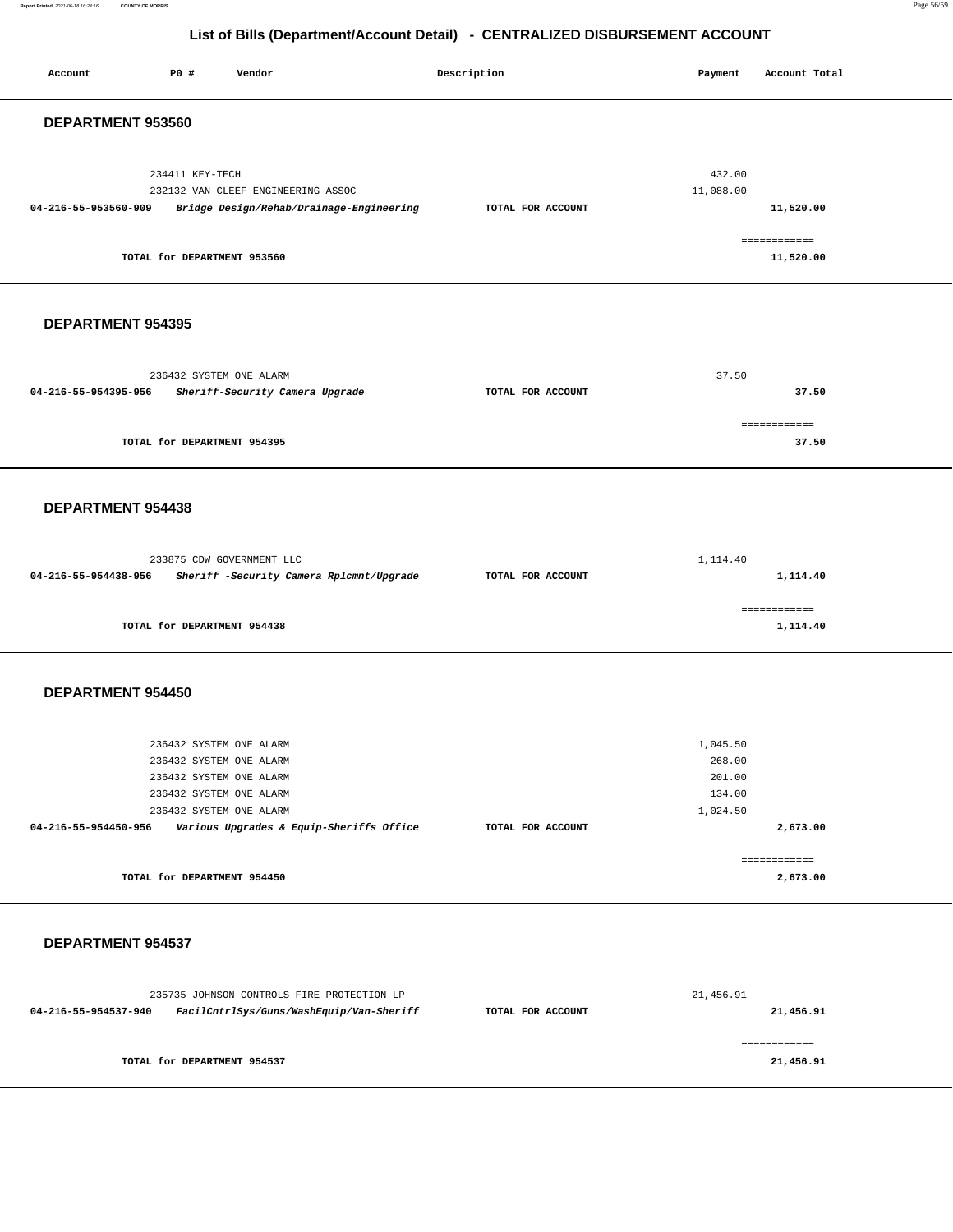**Report Printed** 2021-06-18 16:24:16 **COUNTY OF MORRIS** Page 57/59

| Account                  | P0 #                        | Vendor                                                                                                               |  | Description       | Payment                                      | Account Total            |  |  |
|--------------------------|-----------------------------|----------------------------------------------------------------------------------------------------------------------|--|-------------------|----------------------------------------------|--------------------------|--|--|
| <b>DEPARTMENT 962496</b> |                             |                                                                                                                      |  |                   |                                              |                          |  |  |
| 04-216-55-962496-955     |                             | 232412 SHI INTERNATIONAL CORP<br>Various Computers, Electronic Systems-IT                                            |  | TOTAL FOR ACCOUNT | 5,364.10                                     | 5,364.10<br>============ |  |  |
|                          | TOTAL for DEPARTMENT 962496 |                                                                                                                      |  |                   |                                              | 5,364.10                 |  |  |
| DEPARTMENT 962521        |                             |                                                                                                                      |  |                   |                                              |                          |  |  |
| 04-216-55-962521-955     |                             | 234900 EXTEL COMMUNICATIONS<br>Technology Upgrades & Equip Var Loc - IT                                              |  | TOTAL FOR ACCOUNT | 3,575.00                                     | 3,575.00                 |  |  |
|                          | TOTAL for DEPARTMENT 962521 |                                                                                                                      |  |                   |                                              | ============<br>3,575.00 |  |  |
| DEPARTMENT 962533        |                             |                                                                                                                      |  |                   |                                              |                          |  |  |
| 04-216-55-962533-955     |                             | 232412 SHI INTERNATIONAL CORP<br>Replace & Upgrade Computers/Equip - OIT                                             |  | TOTAL FOR ACCOUNT | 7,265.90                                     | 7,265.90                 |  |  |
|                          | TOTAL for DEPARTMENT 962533 |                                                                                                                      |  |                   |                                              | ============<br>7,265.90 |  |  |
| <b>DEPARTMENT 964546</b> |                             |                                                                                                                      |  |                   |                                              |                          |  |  |
|                          | 235836 CONNECTEK            | 235910 FIRE SAFETY & MAINTENANCE LLC<br>235910 FIRE SAFETY & MAINTENANCE LLC<br>235910 FIRE SAFETY & MAINTENANCE LLC |  |                   | 4,290.00<br>1,600.00<br>1,320.00<br>1,600.00 |                          |  |  |
| 04-216-55-964546-940     |                             | Replace Fire Alarm Electrical Sys - Risk                                                                             |  | TOTAL FOR ACCOUNT |                                              | 8,810.00<br>============ |  |  |
|                          | TOTAL for DEPARTMENT 964546 |                                                                                                                      |  |                   |                                              | 8,810.00                 |  |  |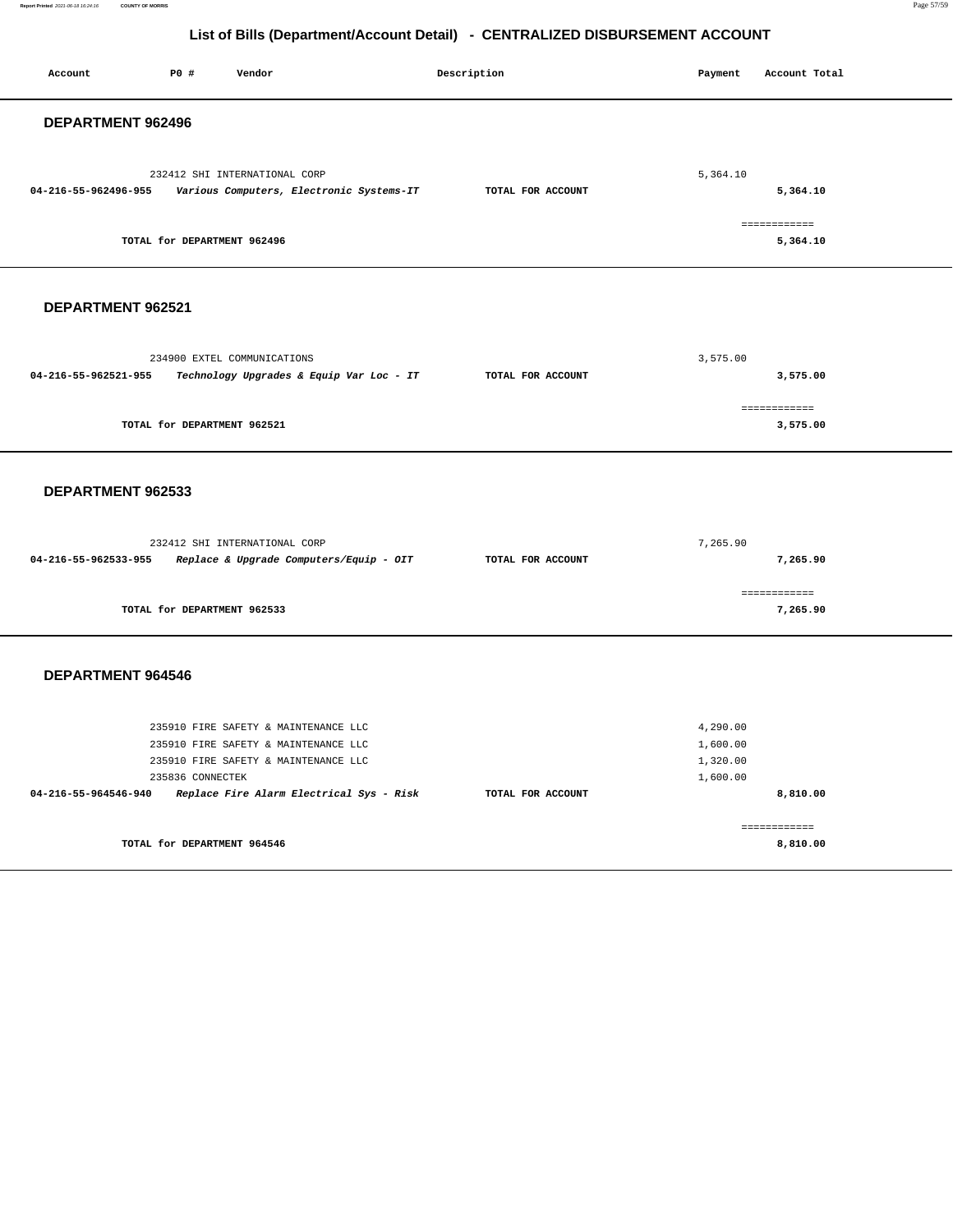#### **Report Printed** 2021-06-18 16:24:16 **COUNTY OF MORRIS** Page 58/59

# **List of Bills (Department/Account Detail) - CENTRALIZED DISBURSEMENT ACCOUNT**

| Account                       | P0 #                                                                          | Vendor             | Description            | Payment                      | Account Total                          |
|-------------------------------|-------------------------------------------------------------------------------|--------------------|------------------------|------------------------------|----------------------------------------|
| <b>Weights &amp; Measures</b> |                                                                               |                    | <b>Dedicated Trust</b> |                              |                                        |
|                               | 236572 AGWAY MORRISTOWN<br>236572 AGWAY MORRISTOWN<br>237204 COUNTY OF MORRIS |                    |                        | 499.88<br>85.96<br>60,811.23 |                                        |
| 13-290-56-575801-888          | TOTAL for Weights & Measures                                                  | Weights & Measures | TOTAL FOR ACCOUNT      |                              | 61,397.07<br>============<br>61,397.07 |
|                               |                                                                               |                    |                        |                              |                                        |

### **Tax Board**

| 236141 DANIELLE MARIE SECOLA      |                   | 80.00        |
|-----------------------------------|-------------------|--------------|
| 13-290-56-577101-888<br>Tax Board | TOTAL FOR ACCOUNT | 80.00        |
|                                   |                   |              |
|                                   |                   | ============ |
| TOTAL for Tax Board               |                   | 80.00        |
|                                   |                   |              |

#### **DEPARTMENT 578201**

| 236861 JJS SERVICES, INC.                    |                   | 5,100.00     |
|----------------------------------------------|-------------------|--------------|
| 236861 JJS SERVICES, INC.                    |                   | 1,400.00     |
| 236861 JJS SERVICES, INC.                    |                   | 400.00       |
| 236861 JJS SERVICES, INC.                    |                   | 400.00       |
| 236861 JJS SERVICES, INC.                    |                   | 1,400.00     |
| 236861 JJS SERVICES, INC.                    |                   | 15,254.00    |
| 236861 JJS SERVICES, INC.                    |                   | 9,768.50     |
| 13-290-56-578201-888<br>Storm Recovery Trust | TOTAL FOR ACCOUNT | 33,722.50    |
|                                              |                   |              |
|                                              |                   | ============ |
| TOTAL for DEPARTMENT 578201                  |                   | 33,722.50    |
|                                              |                   |              |

### **County Clerk \$1.00 Fund**

| 228356 GPC, INC.<br>228356 GPC, INC.             |                   | 10,336.00<br>12,668.50     |
|--------------------------------------------------|-------------------|----------------------------|
| County Clerk \$1.00 Fund<br>13-290-56-578401-888 | TOTAL FOR ACCOUNT | 23,004.50                  |
| TOTAL for County Clerk \$1.00 Fund               |                   | =============<br>23,004.50 |

# **Environ Quality & Enforcement**

|                      | 236741 VERIZON WIRELESS                 |                   | 188.04 |
|----------------------|-----------------------------------------|-------------------|--------|
| 13-290-56-578901-888 | Environ Quality & Enforcement           | TOTAL FOR ACCOUNT | 188.04 |
|                      |                                         |                   |        |
|                      | TOTAL for Environ Quality & Enforcement |                   | 188.04 |